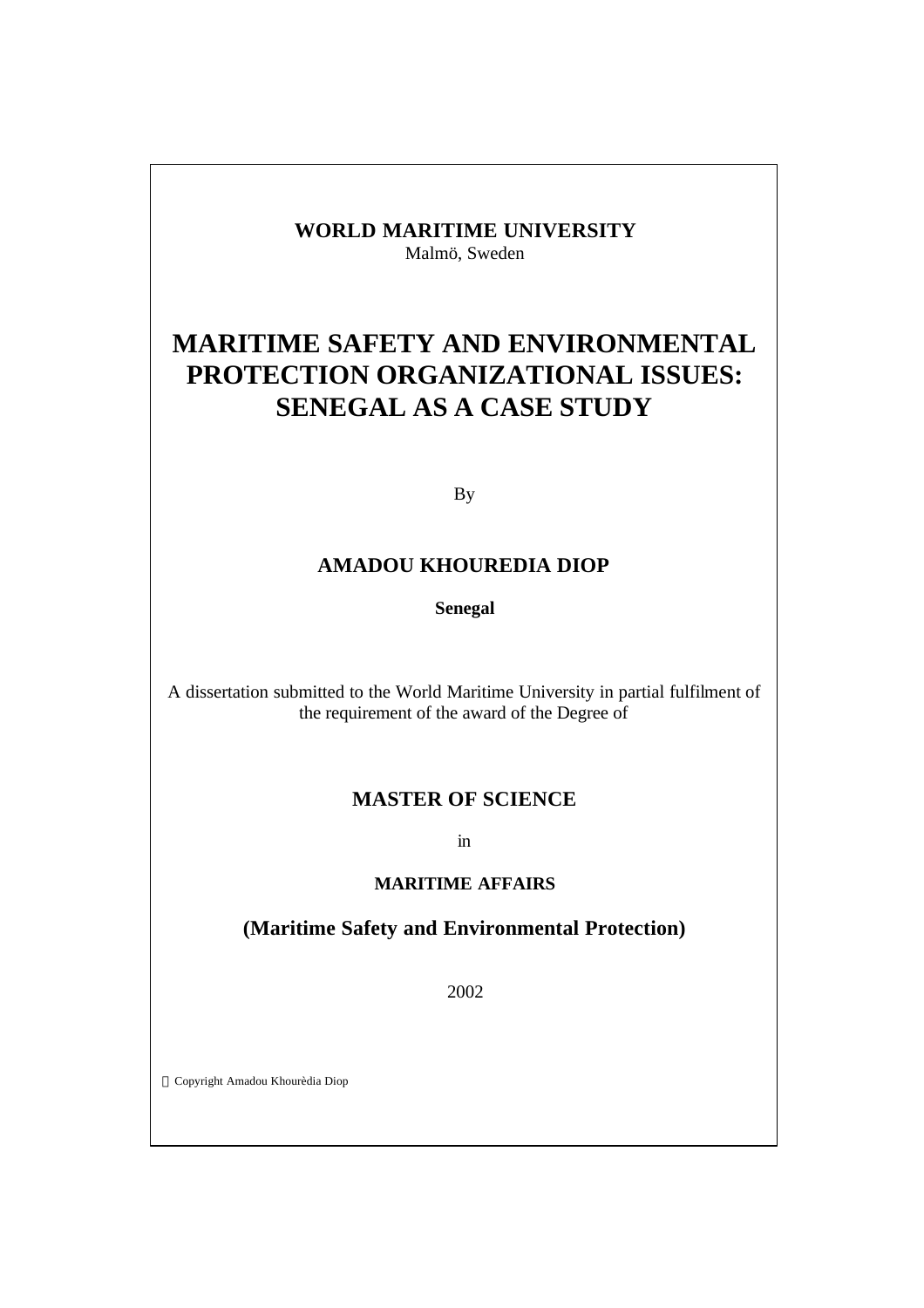## *Declaration*

I certify that all the material in this dissertation that is not my own work has been identified, and that no material is included for which a degree has previously been conferred on me.

The contents of this dissertation reflect my own personal views, and are not necessarily endorsed by the University.

Signature:

Date: 2002-04-09

**Supervised by**: Professor P. K. Mukherjee **World Maritime University**

**Assessor**: Jennifer Ketchum **Word Maritime University**

**Co-assessor**: Magnus Teye ADDICO Secretary General **Central and west African Maritime Organization (OMAOC)**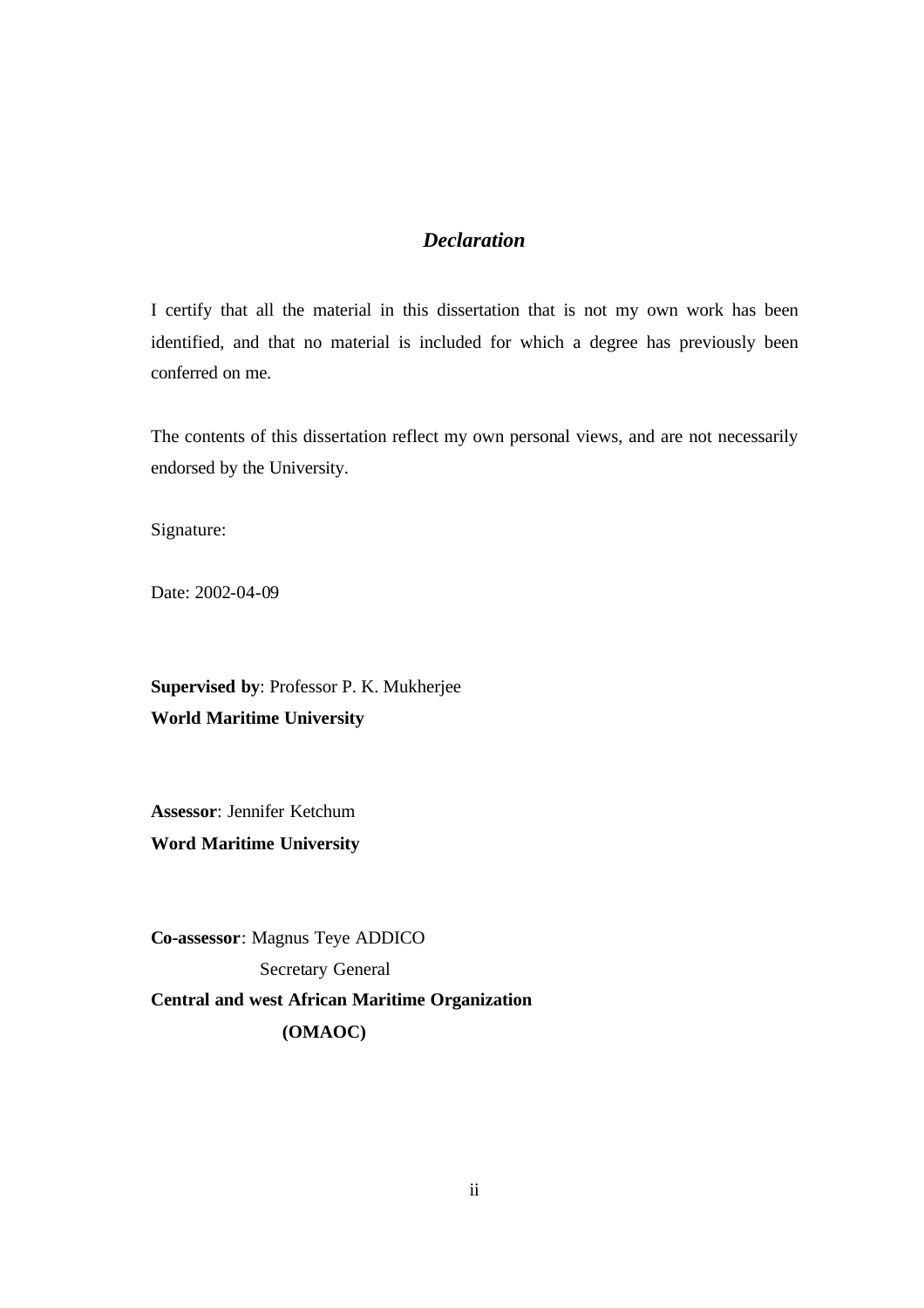### *ACKNOWLEDGEMENTS*

By the name of Allah, the Almighty, his Grace and his Help,

I would like to express my sincere gratitude to my sponsor, the International Transport Federation, for its generosity in supporting my fellowship at World Maritime University.

I would like to express my special thanks to my supervisor, Doctor Proshanto Mukherjee, whose guidance, personal experience, lectures and material made this paper possible. I will also seize this opportunity to extend my thanks to all the staff of the World Maritime University for their assistance, patience, and professionalism.

My heartfelt gratitude goes to my brothers in arms, who have taken extra-responsibilities towards my family because of my absence from home, and who have assisted me towards the successful completion of this dissertation.

 My profound and endless gratitude also goes to my parents, who have contributed so much to the past and the present achievements. I sincerely appreciate their support, patience, and consideration.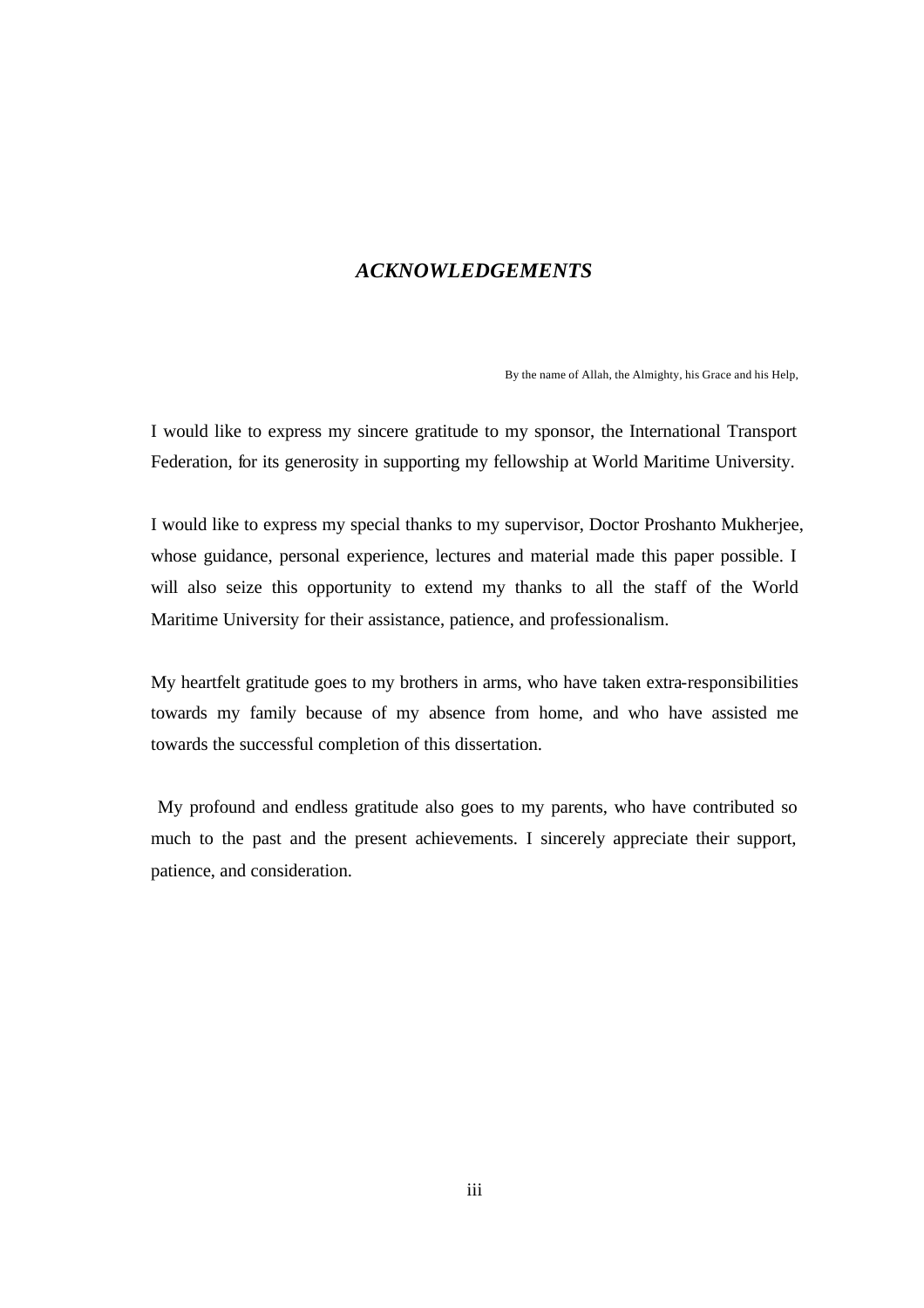### *ABSTRACT*

#### Title of Dissertation: **Maritime Safety and Environmental Protection Organizational Issues: Senegal as a Case Study.**

### Degree**: Msc**

Despite the high annual rate of loss of life, property, and casualties at sea, and some identified marine environmental risks in Senegal, the Maritime Safety Administration (MSA) functions, mainly the services delivered at sea, have never been consolidated within the Maritime Administration, due to the lack of resources in terms of personnel and naval means. On the other hand, the degradation of the Navy's potential also has limited its traditional contribution to the safety functions for long time.

The purpose of this dissertation is to address the MSA organizational issues in Senegal, to discuss the main deficiencies confronting it, and to suggest an alternative model based on the merits of the new public management.

A review of the theory of organizations is made, to trace the evolution of public organizations from the public administration to the new public management, which is superseding the obsolete traditional bureaucracy, and where its implementation in some industrialized countries has impacted positively on the MSA.

The Senegalese maritime interests are presented; the current structure of the MSA is described, with an emphasis placed on the deficiencies. The urgent need to rationalize the existing model is assessed.

The creation of a Senegalese Maritime Safety Agency, including a coastguard, is proposed. The expectation of the model is to impose a corrective pattern on the MSA activities in the course of defined objectives. Other possible outcomes are examined.

The conclusion firstly, highlights the opportunity of the project, and the need for a supportive military leadership to motivate a favorable political decision on this issue, and secondly, it argues for the project's positive impact on the morale of the administrative marine personnel and on the responsiveness of the safety services. Finally, certain recommendations are put forward to ensure the successful establishment of the proposed Senegalese Maritime Safety Agency (SMSA).

**Keywords: Maritime, Safety, Services, rationalization, NPM, Coastguard.**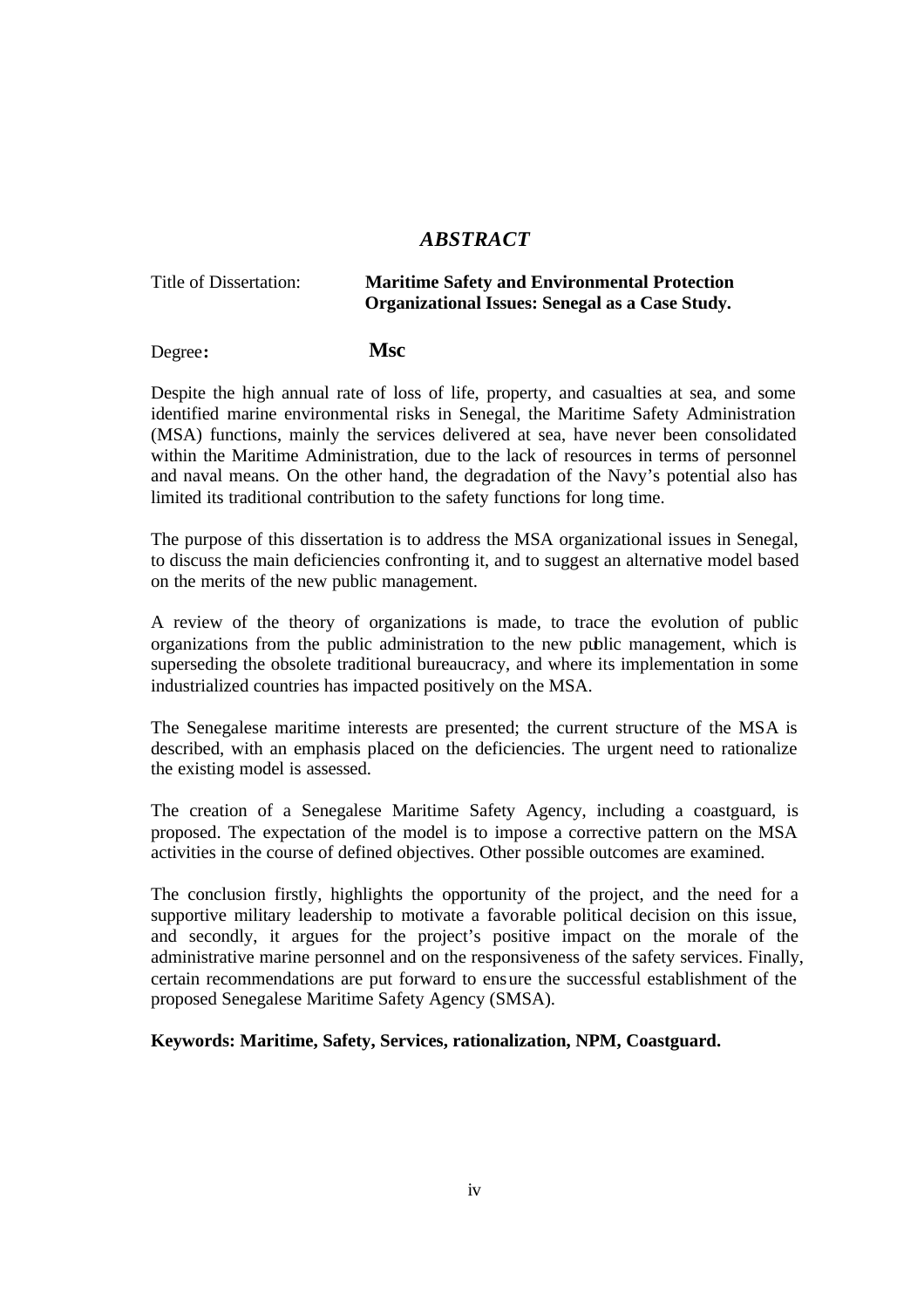## *TABLE OF CONTENTS*

|                | Declaration      |                       |                                                                       |      |
|----------------|------------------|-----------------------|-----------------------------------------------------------------------|------|
|                | Acknowledgements |                       |                                                                       |      |
| Abstract<br>1V |                  |                       |                                                                       |      |
|                |                  | Table of contents     |                                                                       | V    |
|                |                  |                       | List of tables & figures                                              | viii |
|                |                  | List of abbreviations |                                                                       | ix   |
|                |                  |                       |                                                                       |      |
| 1              |                  | <b>Introduction</b>   |                                                                       | 1    |
| 2              |                  |                       | <b>Organization and Organization Theory</b>                           |      |
|                | 2.1              |                       | Definition of organization                                            | 5    |
|                |                  |                       | 2.2 Organization Theory                                               | 6    |
|                |                  | 2.2.1                 | The intellectual heritage of Organization Theory                      | 6    |
|                |                  | 2.2.2                 | The political heritage of Organization Theory                         | 8    |
|                |                  | 2.2.3                 | <b>Organization Theory</b>                                            | 9    |
|                |                  | 2.2.4                 | Role model in Organization Theory                                     | 10   |
|                |                  |                       | 2.3 Public Administration Theory                                      | 11   |
|                |                  |                       | 2.3.1 Public Administration Theory and the Bureaucracy                | 12   |
|                |                  |                       | 3 New Public Management (NPM) Methodology and Principles              |      |
|                | 3.1              |                       | The imperatives to change the traditional Public Administration model | 14   |
|                |                  | 3.1.1                 | Change in Economic Theory                                             | 14   |
|                |                  | 3.1.2                 | Attacks on the Public Sector                                          | 15   |
|                |                  |                       | 3.1.3 Technology Development                                          | 16   |
|                | 3.2              |                       | NPM Methodology and Principles                                        | 17   |
|                |                  |                       | 3.2.1 Functions of General Management                                 | 17   |
|                |                  | 3.2.2                 | The Managerial Programme                                              | 18   |
|                |                  | 3.2.3                 | NPM in Developing Countries                                           | 20   |
|                |                  |                       |                                                                       |      |

## **4 The impacts of NPM on Maritime Safety Administration (MSA)**

|  | 4.1 Duties and functions of MSA |  |
|--|---------------------------------|--|
|--|---------------------------------|--|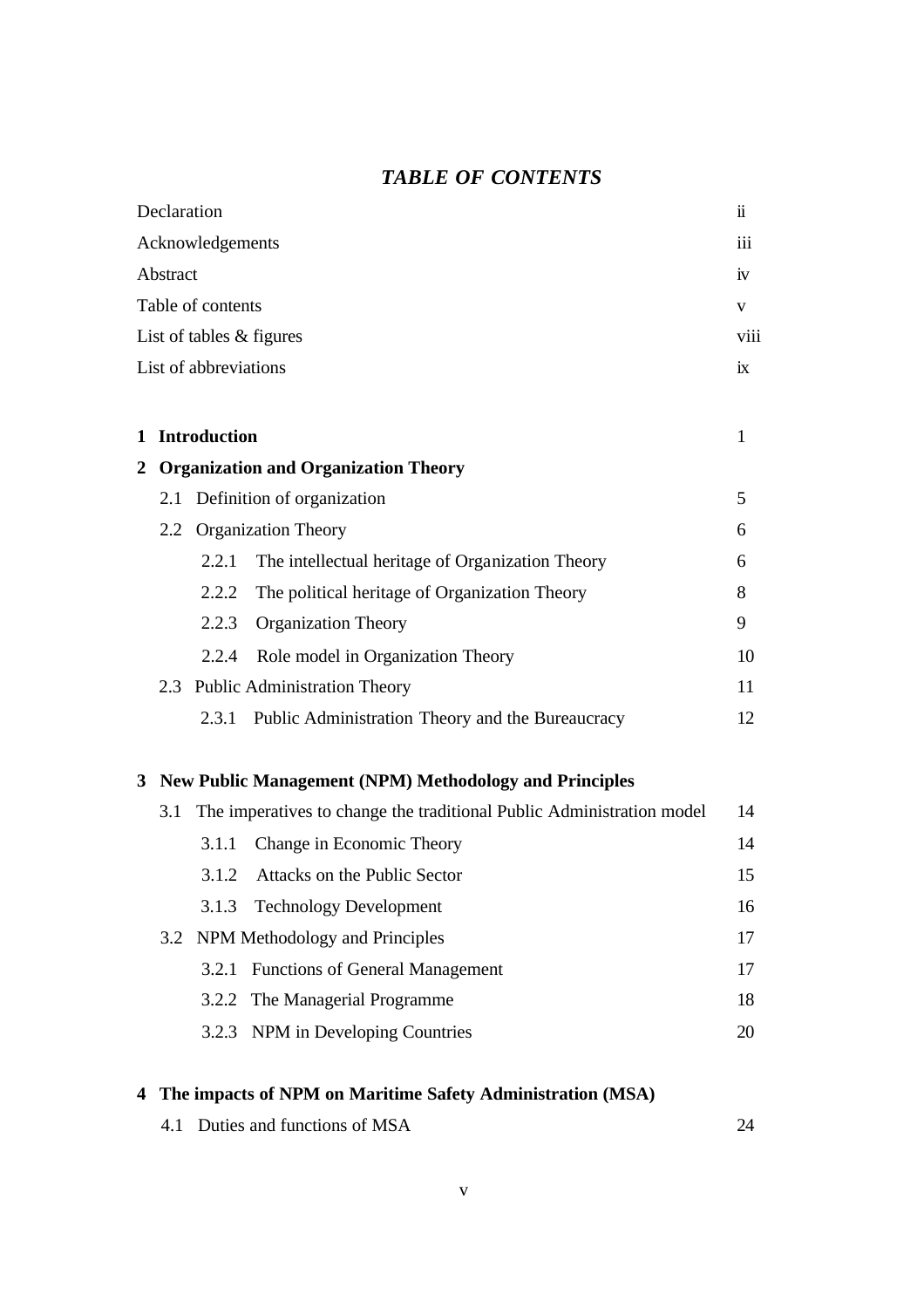|         | 4.2 The impacts of NPM on MSA                                | 26 |
|---------|--------------------------------------------------------------|----|
|         | 4.2.1 The impacts of NPM on policy development               | 26 |
|         | 4.2.2 The impacts of NPM on maritime regulations             | 27 |
|         | 4.2.2.1 The Formal Safety Assessment (FSA)                   | 28 |
|         | 4.2.2.2 The International Safety Management (ISM) Code       | 30 |
|         | 4.2.3 The impacts of NPM on provisions of goods and services | 31 |
| 4.2.3.1 | Setting up new MSA structure                                 | 32 |
|         | 4.2.3.2 Cost recovery                                        | 32 |
|         | 4.2.3.3 Cost effectiveness                                   | 34 |
|         |                                                              |    |

## **5 Maritime Safety Administration in Senegal**

|   |     |       | 5.1 Country profiles                                                 | 36 |
|---|-----|-------|----------------------------------------------------------------------|----|
|   |     | 5.1.1 | Geography                                                            | 36 |
|   |     | 5.1.2 | Economy                                                              | 37 |
|   |     | 5.1.3 | Geo-politics                                                         | 37 |
|   |     | 5.1.4 | Maritime activities                                                  | 38 |
|   | 5.2 |       | General organization and arrangements of MSA in Senegal              | 41 |
|   |     | 5.2.1 | Status of the Maritime Legislation                                   | 41 |
|   |     |       | 5.2.2 The structure and functions of the Merchant Marine Directorate | 42 |
|   |     |       | 5.2.3 Other structures related to MSA                                | 44 |
|   |     |       | 5.3 Weaknesses of MSA in Senegal                                     | 45 |
|   |     |       | 5.3.1 MSA policy                                                     | 45 |
|   |     |       | 5.3.2 Safety of life and property at sea                             | 46 |
|   |     |       | 5.3.3 Marine environment - Marine resources - Security at sea        | 47 |
|   |     |       |                                                                      |    |
| 6 |     |       | The need to rationalize the MSA in Senegal                           |    |
|   | 6.1 |       | The need to dissociate Defence missions from public service at sea   | 49 |
|   |     | 6.1.1 | The environmental geo-political issue                                | 50 |
|   |     |       | 6.1.2 The budget difficulties of the Navy                            | 52 |

| 6.2 Previous proposals and attempts to rationalize MSA in Senegal |  | 55                                              |    |
|-------------------------------------------------------------------|--|-------------------------------------------------|----|
|                                                                   |  | 6.2.1 Analysis of the proposal of Yerim Thioube | 56 |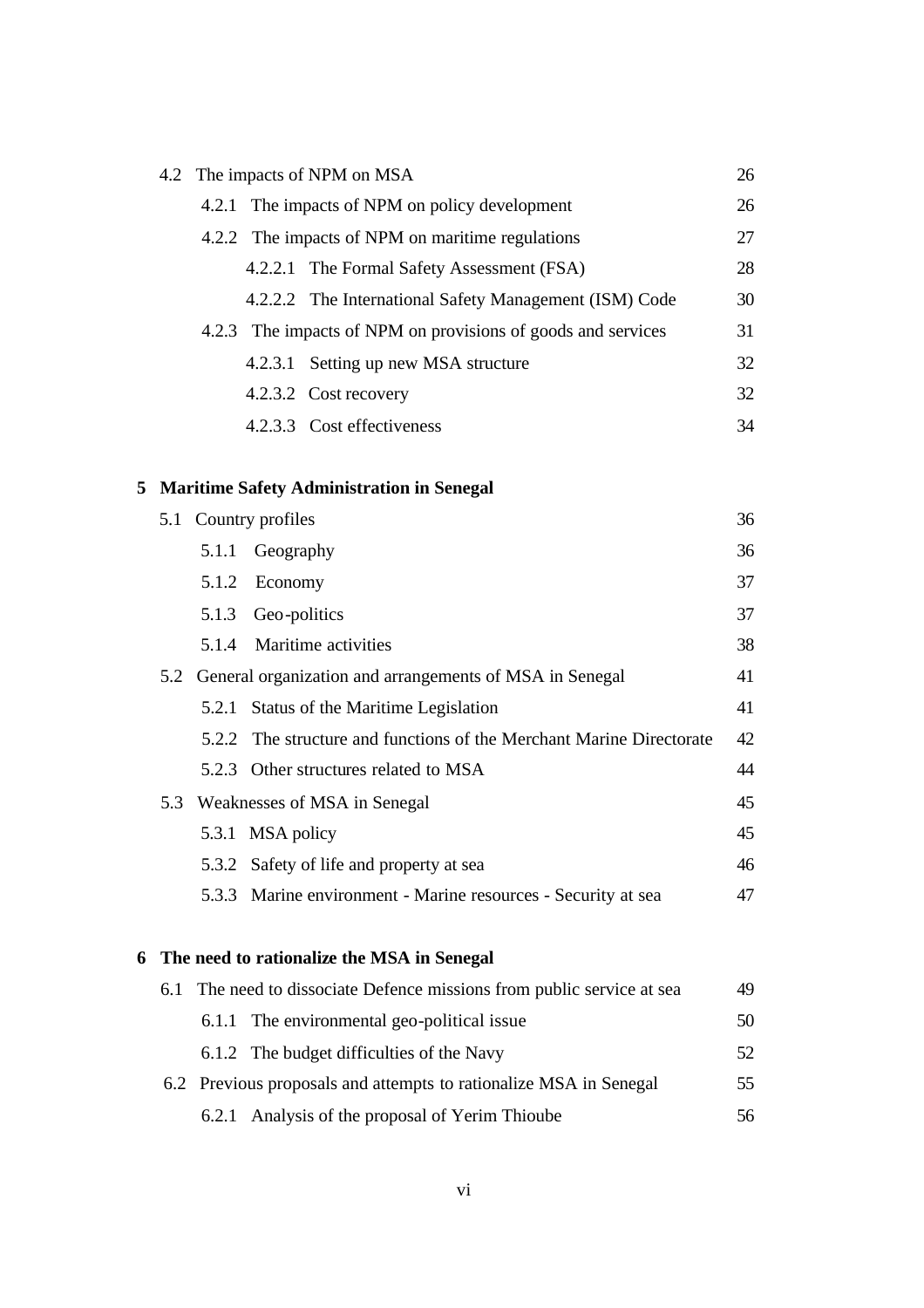|  | 6.2.2 Analysis of the study of A. M Sow                           |     |
|--|-------------------------------------------------------------------|-----|
|  | 6.2.3 Analysis of the Decree No 97-64/PR/MFA, January 29, 1997    | 57  |
|  | 6.2.4 Analysis of the Equipment Plan No3/10/2002/Navy             | 58. |
|  | 6.2.5 Analysis of recent changes within the Ministry of Fisheries | 59  |

## **7 Perspective of application of NPM in the restructuring of the Senegalese MSA**

| 7.1 Summary of the survey of selected MARAD models |                                                           | 61 |
|----------------------------------------------------|-----------------------------------------------------------|----|
| 7.1.1                                              | The Ideal MARAD model.                                    | 62 |
|                                                    | 7.2 The Proposed Senegalese Maritime Safety Agency (SMSA) | 64 |
|                                                    | 7.3 Expected outcomes from the establishment of SMSA      | 66 |
|                                                    | 7.3.1 Quality management and more customer focus          | 66 |
|                                                    | 7.3.2 Changing the role of customers                      | 67 |
|                                                    | 7.3.3 Perspective of financial self-sufficiency           | 67 |
|                                                    | 7.3.4 More Accountability                                 | 68 |
|                                                    | 7.3.5 Improvement of homeland security                    | 69 |
|                                                    | 7.3.6 Enhanced regional cooperation                       | 69 |
|                                                    | 7.4 Threats and opportunities                             | 70 |
|                                                    | 7.4.1 Threats                                             | 70 |
|                                                    | 7.4.2 Opportunities                                       | 72 |

## **8 Conclusions and Recommendations**

| 8.1 Conclusion                                            |    |
|-----------------------------------------------------------|----|
| 8.2 Recommendations                                       |    |
| 8.2.1 More focus on the development of people's awareness | 75 |
| 8.2.2 Consolidation of safety delivery services at sea    | 75 |
| 8.2.3 Granting early autonomy to the coastguard           | 76 |
| 8.2.4 The need for further studies                        | 77 |
| Appendix A: Map of Senegal                                | 78 |
| Appendix B: A comparative survey of select MARADs         | 79 |
| References                                                | 87 |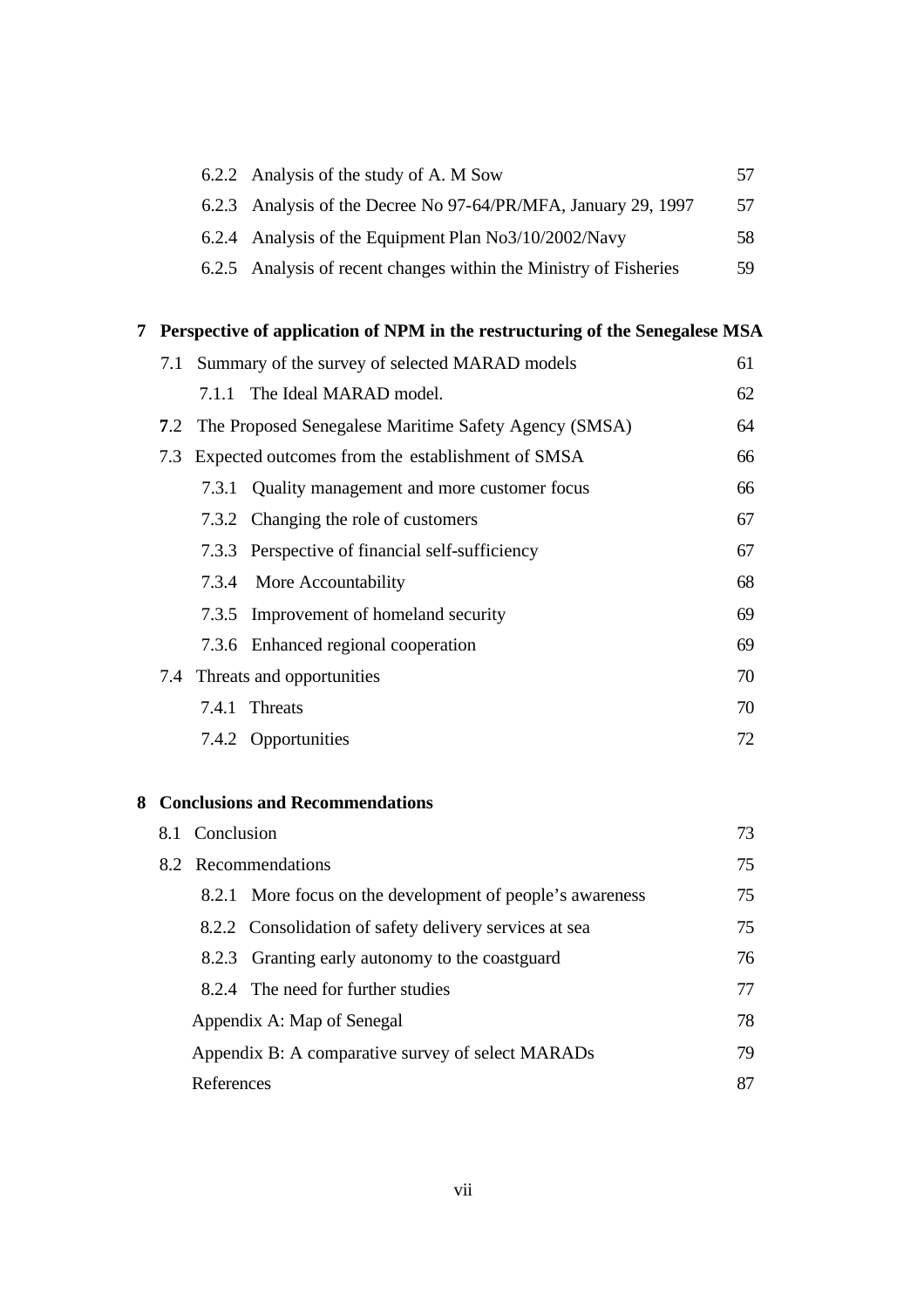## *LIST OF TABLES AND FIGURES*

#### *LIST OF TABLES*

| <b>Table 1:</b> Navy budget track record                                     | 54 |
|------------------------------------------------------------------------------|----|
| <b>Table 2:</b> Maritime casualties in the fishing sector 1992-2001          | 54 |
| <b>Table 3:</b> Safety and environmental management within the proposed SMSA | 64 |

### *LIST OF FIGURES*

| Figure 1: Flow chart of the Formal Safety Assessment Methodology         | 29 |
|--------------------------------------------------------------------------|----|
| Figure 2: The structure of the Senegalese Merchant Marine Directorate    | 43 |
| Figure 3: Military budget allocation 1991-2000                           | 53 |
| Figure 4: Maritime casualties in the fishing sector 1992-2001            | 55 |
| Figure 5: Ideal MARAD model                                              | 63 |
| Figure 6: The proposed Senegalese Maritime Safety Agency (Structure)     | 65 |
| Figure 7: The Australian MARAD                                           | 80 |
| Figure 8: The UK Maritime and Coastguard Agency organizational structure | 83 |
| Figure 9: The French MARAD                                               | 85 |
| Figure 10: The Swedish MARAD                                             | 86 |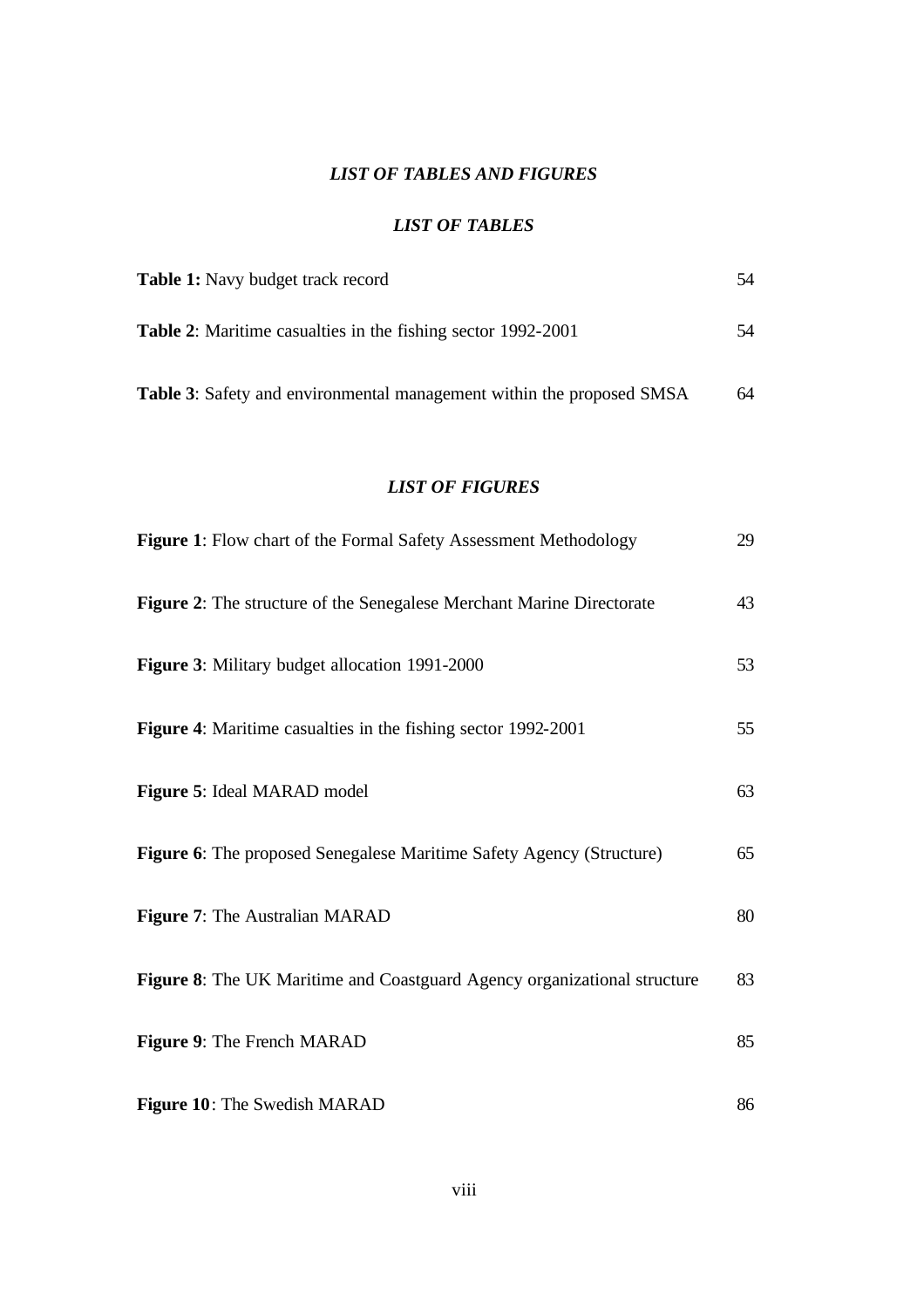## *LIST OF ABBREVIATIONS*

| <b>COLREGS 72:</b> | International convention on Regulations for Preventing Collision at |
|--------------------|---------------------------------------------------------------------|
|                    | sea (1972)                                                          |
| FPSD:              | <b>Fisheries Protection and Surveillance Directorate</b>            |
| FSA:               | <b>Formal Safety Assessment</b>                                     |
| GDP:               | <b>Gross Domestic Product</b>                                       |
| LL 66:             | International Convention on Load Line (1966)                        |
| ILO 147:           | International Labor Organization Convention No147                   |
| IMO:               | <b>International Maritime Organization</b>                          |
| <b>ISM</b> Code:   | <b>International Safety Management Code</b>                         |
| <b>MARAD:</b>      | Maritime Administration                                             |
| <b>MARPOL 73:</b>  | International convention on Marine Pollution (1973)                 |
| MFDC:              | Movement des Forces Democratiques de la Casamance                   |
| MMD:               | <b>Merchant Marine Directorate</b>                                  |
| MOU:               | Memorandum of Understanding                                         |
| MSA:               | Maritime Safety Administration                                      |
| NPM:               | New Public Management                                               |
| OECD:              | Organization for Economic Co-operation and Development              |
| <b>PSC</b>         | <b>Port State Control</b>                                           |
| SAF:               | <b>Senegalese Armed Forces</b>                                      |
| SAR79:             | International convention on Search and Rescue (1979)                |
| SMA:               | <b>Swedish Maritime Administration</b>                              |
| SMSA:              | Senegalese Maritime Safety Agency                                   |
| <b>SOLAS 74:</b>   | International convention on Safety of Life at Sea (1974)            |
| <b>STCW 95:</b>    | International convention on Standards of Training, Certification    |
|                    | and Watch keeping (1995)                                            |
| CG:                | Coastguard                                                          |
| UK:                | <b>United Kingdom</b>                                               |
| <b>UNCLOS:</b>     | United Nations Convention on Law of the Sea (1982)                  |
| USA:               | <b>United States of America</b>                                     |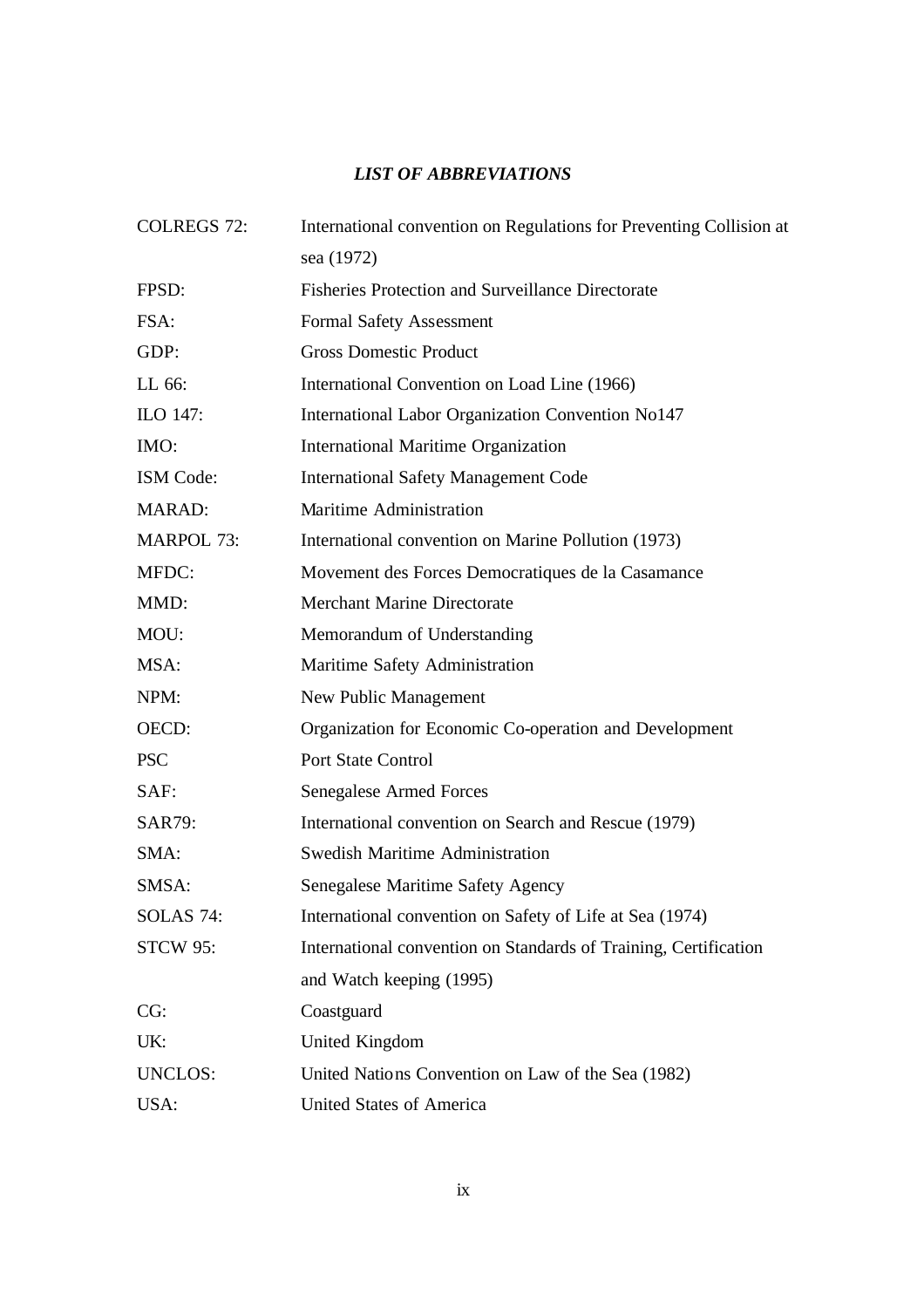### **Chapter 1**

### **Introduction**

Every country has recognized that international trade is an effective way that leads towards prosperity and development. Transport makes goods available in distant places. Bringing markets together, consequently, it reduces the price of goods. Transport also enhances specialization, increases efficiency, and facilitates the process of globalization.

By far the bulk of international trade is transported by sea. Thus, Senegal has important and diverse interests in the oceans as far as economic growth is concerned. At the same time, Senegal, with 530 km of coastline along the Atlantic Ocean and three rivers of a total length of 1197 Km, has interests in marine environmental quality management programmes. Inshore and coastal waters generate vital economic activities such as fisheries, ports, transportation facilities, recreational and tourism areas.

However, managing safety and marine ecology on the one hand, and economic interests on the other, requires the careful and often difficult balancing of interests. The pursuance of these ocean policy objectives may require an integrated approach that includes business principles, effective involvement of government, industries, other social partners, as well as regional and international cooperation. The public sector, through the administration of maritime affairs, has to play the leading role.

Firstly, the cause of safety must be advanced, by maintaining the highest possible standards of services within the shipping sector, the fishing sector, and recreational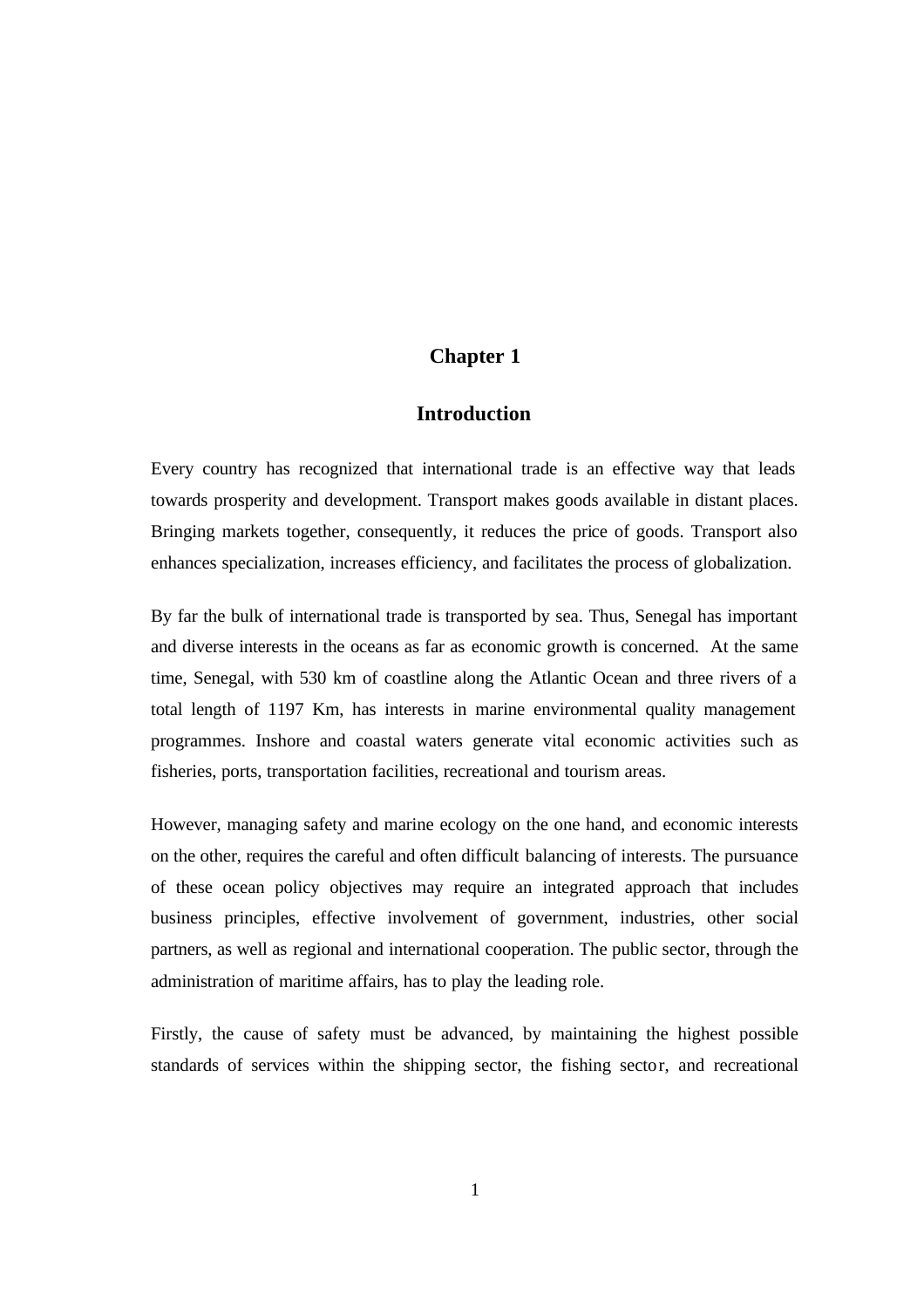areas. Secondly, there must be a focus on security matters, by developing and maintaining a sea response capability, including the suppression of unlawful acts at sea, humanitarian operations, and through routine public services ensuring the free flow of commercial and social maritime activities. Thirdly, fisheries must be managed to ensure that fishing activities are ecologically and economically sustainable for the benefit of present and future generations. Finally, there must be an understanding and addressing of the problems associated with the uses of the sea and the marine environmental protection concerns.

The United Nations Convention on the Law of the Sea (UNCLOS, 1982) has developed a comprehensive legal framework covering virtually all uses of the oceans and the respective rights and obligations of the coastal state. In this perspective, the Senegalese Maritime Administration (MARAD) has to update and redefine its strategic approach and conceptual thinking to face the challenges highlighted above. The MARAD is today in a situation that is becoming harmful. As resources have become scarcer, government has less means and power to enforce its rights and discharge its obligations, despite the fact that the international maritime conventions are often ratified.

The Merchant Marine Department (MMD), tasked with the safety services, and the promotion of the shipping industry, due to a lack of resources and a restrictive bureaucracy, has not yet contributed significantly to decrease the high rate of loss of life, property and casualties, occurring at sea. The MMD also has not yet succeeded in reversing the declining trend of the national shipping industry lasting some years. The Environmental Protection Department (EPD), although delivering the general environmental policy has not yet provided a functional marine environmental protection structure to face potential threats, despite the importance that sea interests are represented at a national level. The Fisheries Protection and Surveillance Department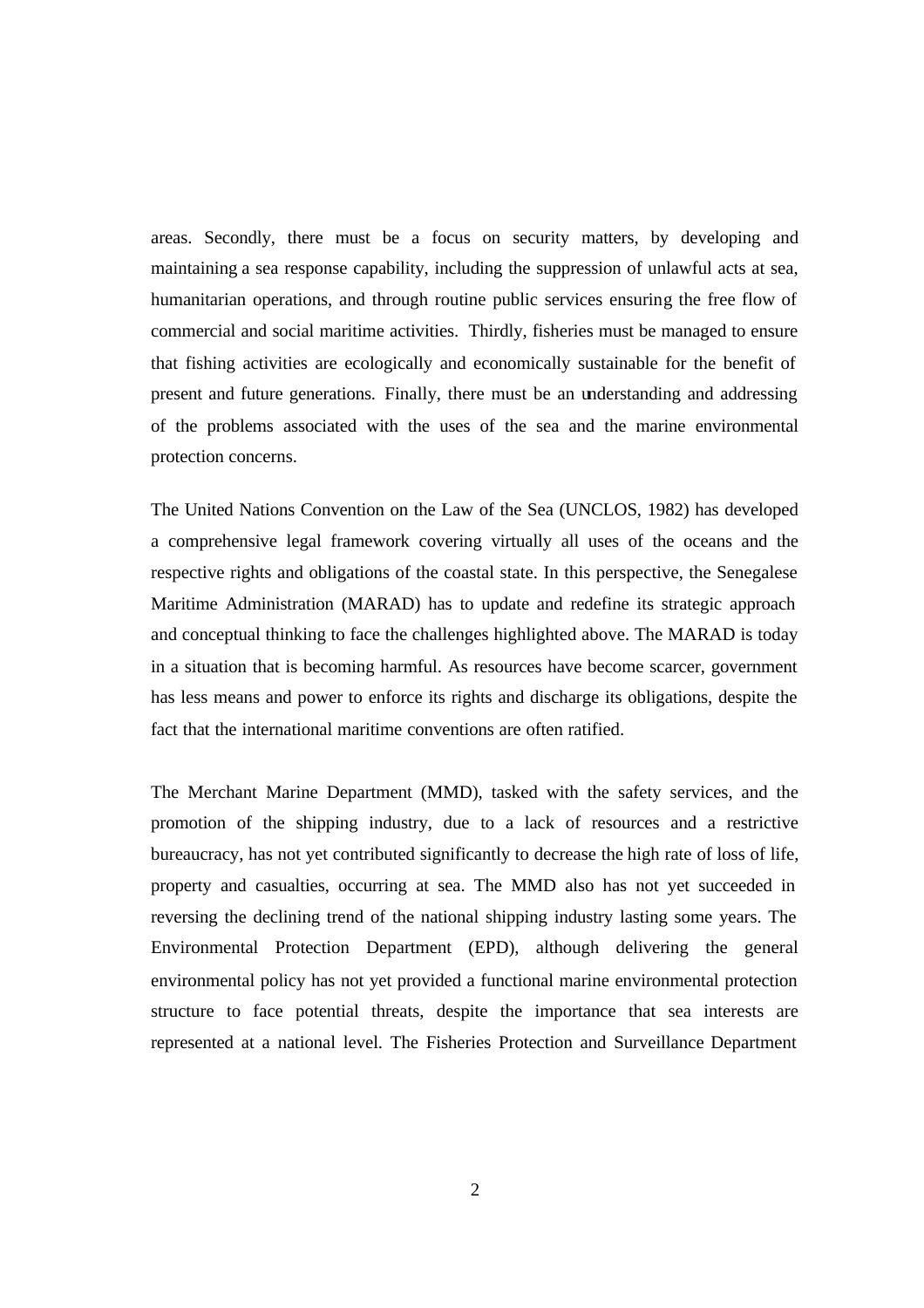(FPSD), is less involved in safety and environmental management, regardless of the growing trend in loss of life, property, and casualties within the fishing sector.

On the other hand, the commitment of the Navy to ensure that safety services are delivered at sea also has been threatened and impaired by a dramatically low sea response capability for more than a decade. The performance of its traditional roles, including presence at sea, strategic deterrence, maritime zone control, public service delivery, poses critical problems. In Senegal, safety and security management, as well as management of marine resources and marine environmental protection, are suffering both from an absence of rationalized organization and a chronic shortage of funding.

Bearing in mind that the problems of ocean space are closely interrelated and need to be addressed as a whole, one may ask first, about the underlining factors of the current situation, second, if there is any alternative for delivering improvement, and finally, what would be such an improving alternative. These are a few of the questions this dissertation attempts to address through an analysis of the Maritime Safety Administration (MSA) issues in Senegal.

Chapter 5 of this paper presents the country's profiles, describes the setting of the MSA, and points out the weaknesses confronting it. Chapter 6 argues for the need to rationalize MSA in Senegal, based on the author's assessment of the current situation and also on an analysis of previous attempts and proposals aiming to reform MSA in Senegal. The purpose of Chapter 7 is to respond to the expressed need to rationalize MSA by suggesting a model expected to suit the country. Chapter 8 attempts to provide a synthesis of the subjects discussed in the development of this paper, and puts forward some recommendations for the success of the restructuring of the Senegalese MSA.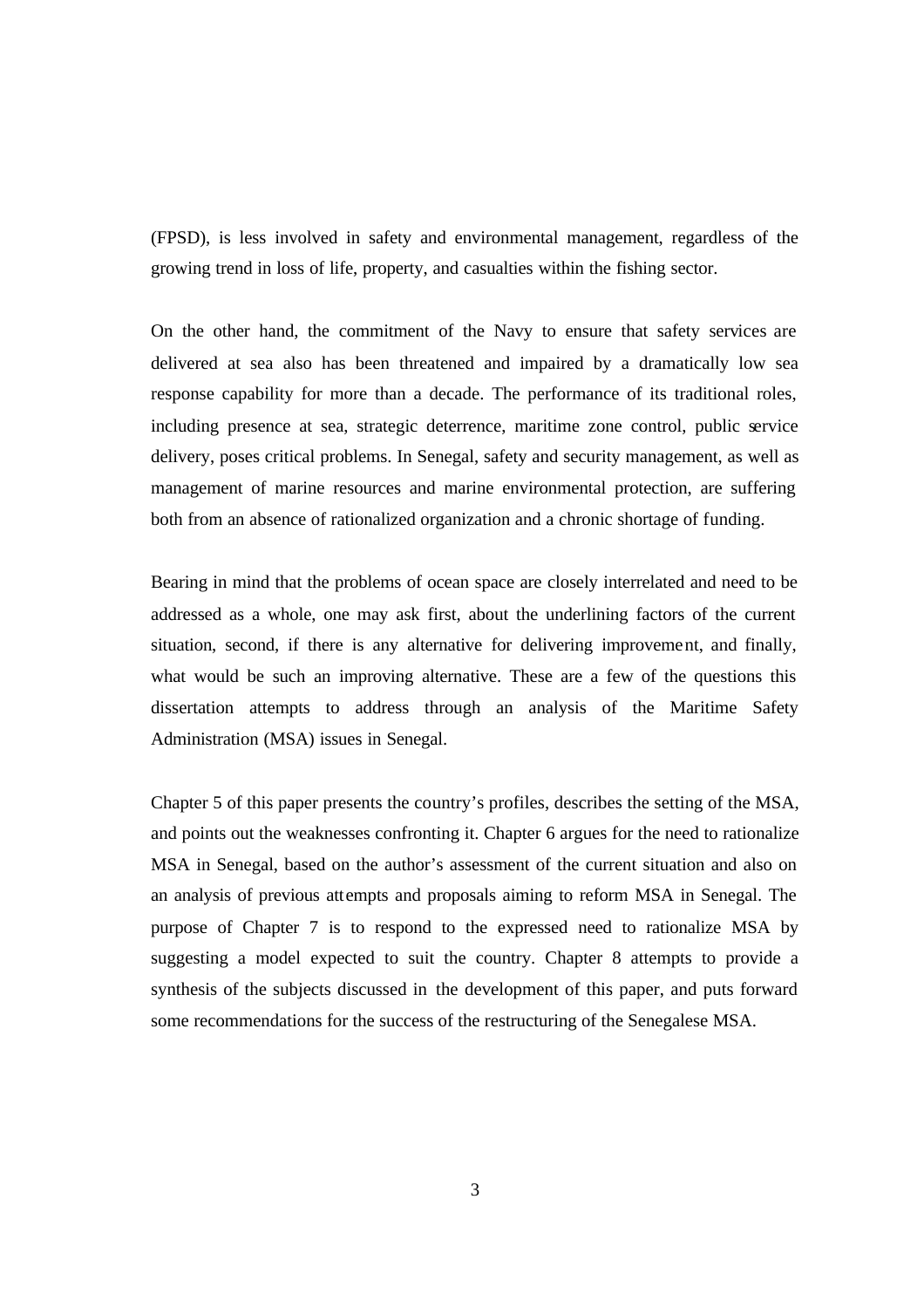In attempting to propose an MSA model, the author relies on the merits of application of new public management (NPM), an inno vative problem-solving methodology brought from the private sector and implemented nowadays in the public sector of some industrialized countries. Therefore, it is deemed necessary to recall the theory of organizations from the perspective of tracing the evolution of public organizations from public administration to NPM.

In this respect, chapter 2 deals with organizations and organizational theory, with particular interest in public administration, as it is a remarkable model of organization. Chapter 3 provides an understanding of NPM, introducing the methodology and defining the principles, while chapter 4 examines some of the impacts of NPM within the MSA, in general.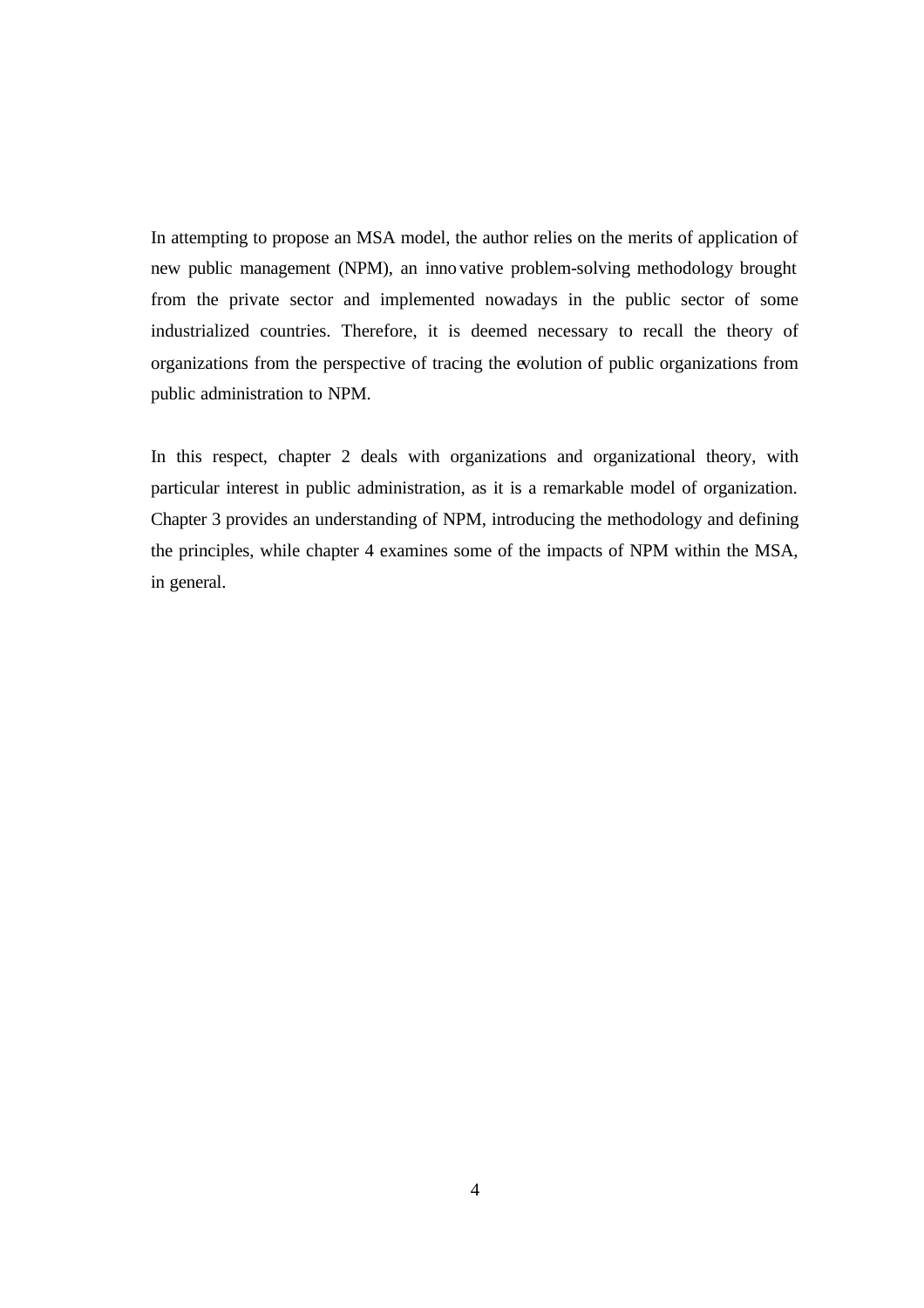## **Chapter 2**

### **Organization and Organization Theory**

This dissertation will address maritime administration issues, as the Maritime Administration is a model of organization within the public sector, and will suggest the rationalization of the Senegalese Maritime Safety Administration. To deal with such a complex type of organization, it is of a great importance to understand theories and concepts founding the rationale of an organization's life, in general.

In public or private activities, as well as in formal or informal activities people are united around values and driven by objectives. They are simply involved in organizations. It seems that the organization, a highly dynamic process, is a social need for human kind.

#### **2.1 Definition of Organization**

 $\overline{a}$ 

Organizational theorists agree to a large extent on the basic definition of an organization. The generic concept of an organization is generally defined as an enterprise where people are engaged in specialized and interdependent activities to accomplish a goal or a mission. Karl Weik  $^1$  states that -

An organization is like a grammar, an account of rules and conventions by which sets of interlocking behaviours are assembled to form social process that are intelligible to actors.

<sup>&</sup>lt;sup>1</sup>Weik Karl, *The Social Psychology of Organization*. 2<sup>nd</sup> Edition, Reading Mass.: Addison-Wesley Publishing, 1979, as cited in the joint work of Gortner, H. F.; Mahler, J.; Nicholson, J. B. *Organization Theory,* 1987, at p. 2.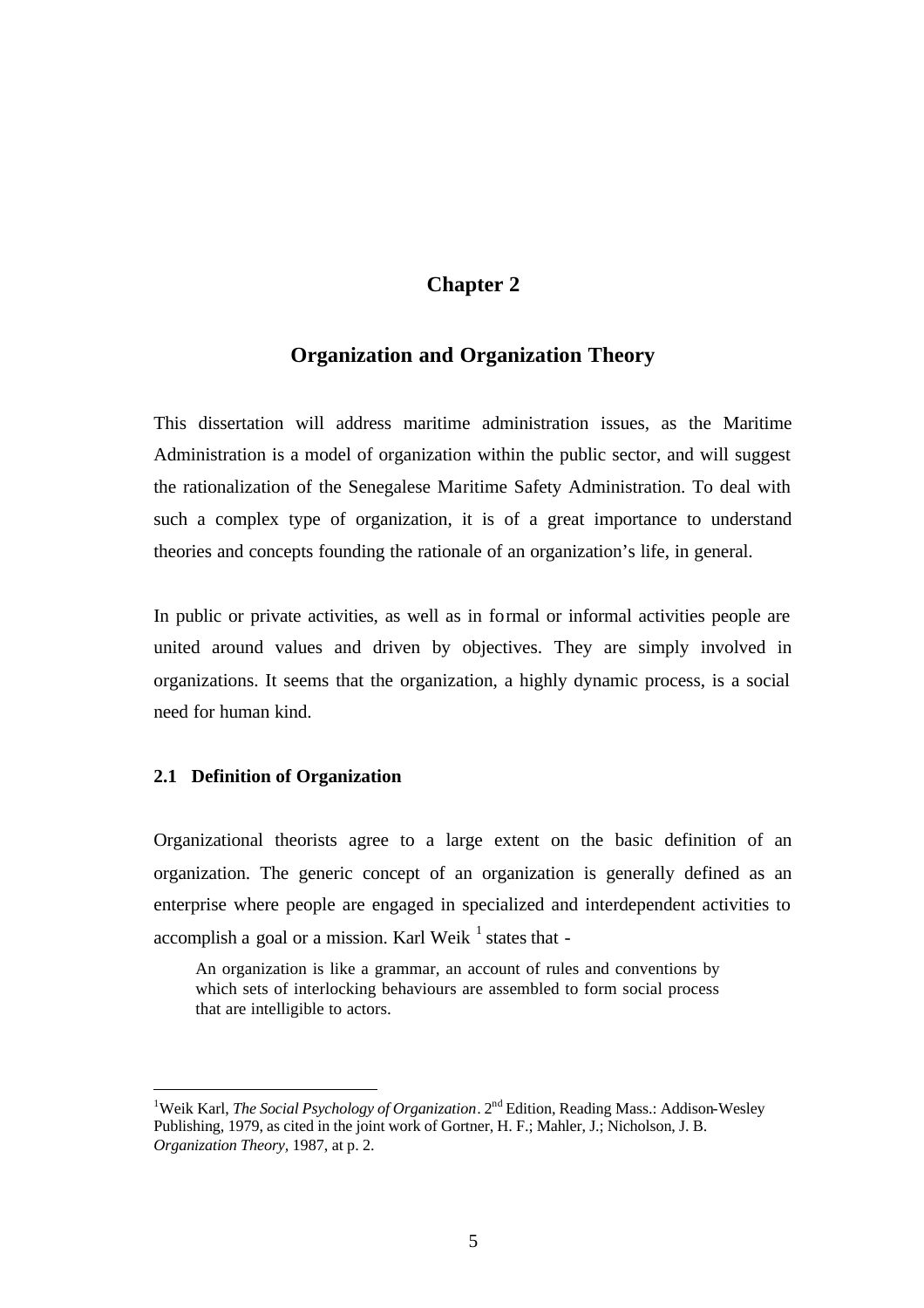Further, some organization theorists have added that specialization and division of labour are supposed to create conditions for efficiency, but on the other hand the interdependency of activities demands a control and coordination mechanism. Such a mechanism will be named later either administration or management. According to Gortner, Mahler, and Nicholson (1987) organization should be linked to objectives rather than to persons. Thus, organizations should be designed in job descriptions and roles in order to survive personnel changes. However, even though there is a convergence of views on the definition of an organization, organization theorists are divided on how the theory should address the main features of an organization.

### **2.2 Organization Theory**

Organization theories are often elaborated towards a public perspective. It is widely accepted that Organization theory is an inter-disciplinary field where most of the social sciences have contributed to its development. The influence of an intellectual and a political heritage characterize largely the inter-disciplinary feature of the field.

#### **2.2.1 The intellectual heritage of Organization Theory**

Karl Marx, Max Weber, and Sigmund Freud are among the main contributors to the intellectual heritage of Organization theory. They have influenced the intellectual orientation of Western society and their works have penetrated the rest of the world. Karl Marx (1818-1883) was a key player in the elaboration and diffusion of the Socialist and Communist theory<sup>2</sup>. His main concern was the restriction that modern society put on human development. Marx identified the capitalist regime as a social, political and economic system where a minority (the bourgeoisie) controls the means of production, accumulates profits and exploits the majority of workers (the proletariat). He expressed that the social capitalism organization is unstable opposing the bourgeoisie (thesis) to the proletariat (anti-thesis). Thus, the end of the process is

 2 See Denhartd, R. B. *Theories of Public Administration*, 2000, at pp. 22-68.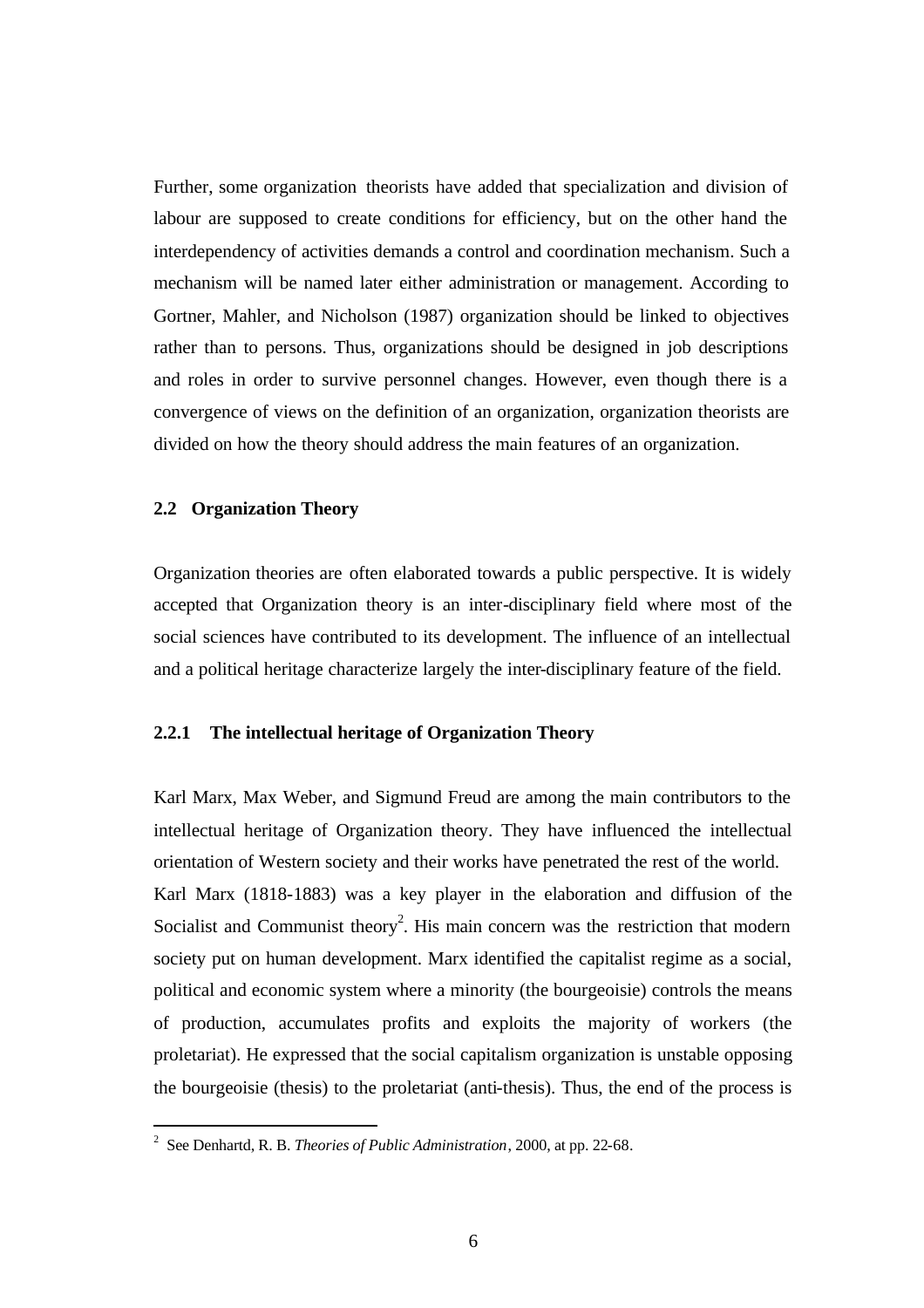inevitably the synthesis towards communism<sup>3</sup>. Finally, Marx advocated that social theories do reveal to us an understanding of our situation and point the way to freedom. Karl Marx argued that social theories are genuinely linked to social organizations.

In contrast to Karl Marx, Max Weber (1864-1920), in examining the relationship between economic conditions and patterns of social change, acknowledged that forces other than class conflicts; for instance, tradition or belief, could propel change. Therefore, according to Weber, the reasons for social change are not necessarily tied to an economy as such, but they are related, as well to the world of ideas and ideals<sup>4</sup>. Whereas Karl Marx suggested that social science tells us the truth and guides us towards freedom, Weber argued that due to its limits, scientific research can guide us towards objectives, but cannot tell us what those objectives should be.

The legacy of Sigmund Freud (1856-1939) to organization theory has also been of great importance. Freud developed the understanding of the life of the group, organization and societies<sup>5</sup>. From his psychotherapy and personality theory based on psychoanalysis, Freud explored the impact of group psychology. He assimilated the group as an entire culture system. He discussed the "unconscious life of the group", ascertained that some primitive or instinctual forces drive the group beyond the normal bounds of logic or explanation. Freud attempted to explain also the relationship between groups and their leadership.

Finally, Freud stated that individuals use groups and organizations not only to accomplish ends, but also to serve as direct sources of need gratifications to provide a sense of security, a defence against the vagaries of an uncertain world.

 $\overline{a}$ 

 $3$  Karl Marx works are largely based on Hegel's theory stating that ideas continuously conflict and conciliate through a dialectic process: thesis, anti-thesis, and synthesis.<br> $^{4}$  See Dephartd B, B, (2000) at pp. 27.22

See Denhartd R. B. (2000), at pp. 27-32.

 $<sup>5</sup>$  Ibid., at p.34.</sup>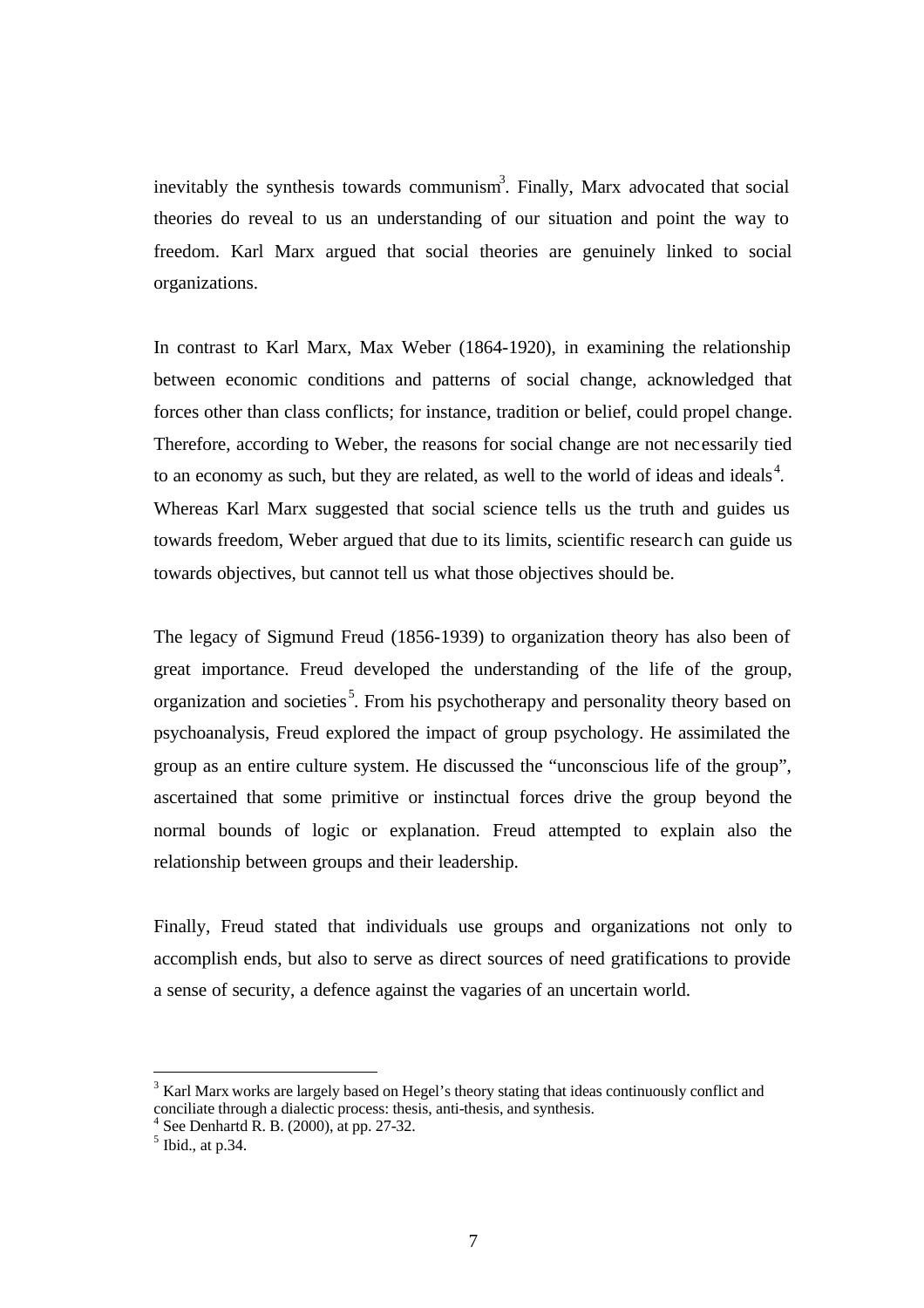Karl Marx, Max Weber and Sigmund Freud analysed, in their theories, personal and collective survival as people live and work in a society of large and complex organizations. However, today communism and capitalism doctrines have less influence in the way Western society is organized. Western society succeeded over the years to build solid governmental institutions, to promote the entrepreneurial spirit, as well as individual liberty through state policy and legislation. A national and international legal framework as well has tended to keep the balance between less sensitive, but still remaining, class conflicting interests.

On the other hand, in the work of Marx, Weber and Freud, some common themes appear that might serve as guideposts when elaborating on public administration theory, as well as on new public management.

#### **2.2.2 The Political Heritage of Organization Theory**

 $\overline{a}$ 

The political heritage of organization theory concerns mainly the role of governmental agencies in performing the work of the state. The political heritage of the organization theory is a debate centred on public administration - politics dichotomy. Alexander Hamilton<sup>6</sup> and Thomas Jefferson<sup>7</sup> presented two different views on this issue (Denhardt, 2000, pp. 42). Hamilton's Administrative theory expressed the need for a wide discretion of the executive. Hamilton argued on behalf of a strong national government with considerable power residing in the executive. He stated that-

…the effectiveness of the executive is incompatible with dissent and discussion in legislative deliberations; instead, it requires a unity of command, a single centre of power and a single of centre of responsibility.

<sup>&</sup>lt;sup>6</sup> Alexander Hamilton (1757-1804), American Federalist politician, who established the USA central banking system.

<sup>&</sup>lt;sup>7</sup> Thomas Jefferson (1743-1826), American Democratic Republican, who was the 3<sup>rd</sup> president of the USA, and played a key role in the American leadership during the war of independence.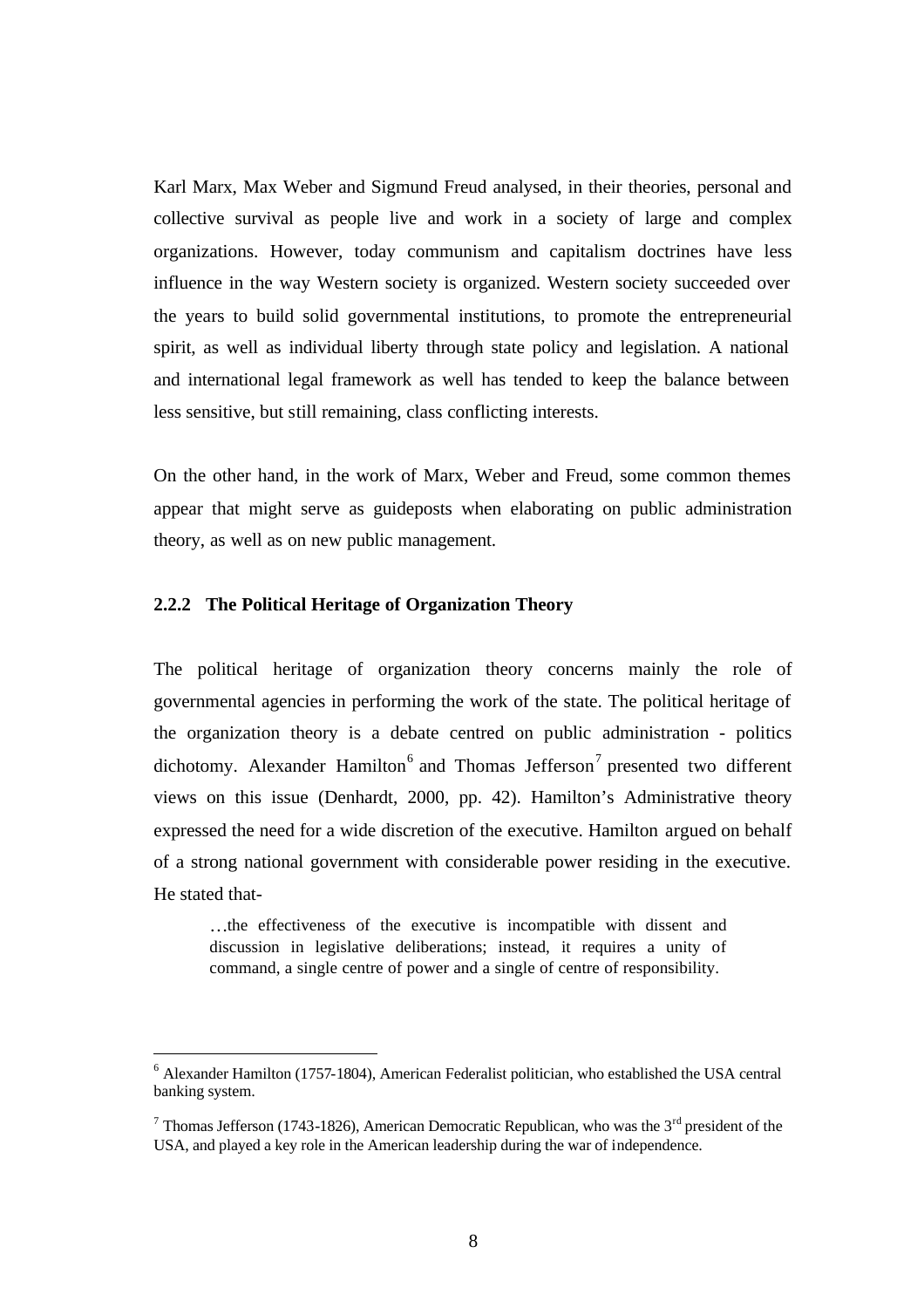In contrast, Jefferson saw the problem of administration and organization as directly related to the problem of extending the notion of democracy. Jefferson, in his Administrative Theory (Denhardt, 2000, p. 43) advocated that -

Government must be decentralized to the extent that each citizen may personally participate in the administration of public affairs and …government must serve to school the people in political wisdom and must train a self-reliant citizenry.

Jefferson argued on behalf of strict and legal constitutional limits of power on the executive branch, limits that would ensure the responsibility of officials. He stated that although politics set the tasks for administration, administration lies outside the proper sphere of politics and administrative questions are not political questions.

These ideas put forward the debatable issue of administration-politics dichotomy. In so far as public administration is still defined in institutional terms, the dichotomy is still there.

#### **2.2.3 Organization Theory**

 $\overline{a}$ 

The versatility of organization theory provides the ground for discussion. Organization theorists diverge when considering firstly, the purposes of the use of such a theory and secondly, they even disagree when it comes to issues that the theory should address, the concepts and variables that should enter into the theory. Organization theories differ mainly in matter, in explanatory form and in purpose as  $well<sup>8</sup>$ .

The difference in matter is relevant to the development around four main subjects: the theory of individual and group behaviour, the theory of organization structure, the theory of organizational processes, and finally, the global or overall theory of organization.

 $8$  See Gortner, Mahler, Nicholson, at pp. 8-11, as referenced in footnote 1, p. 1.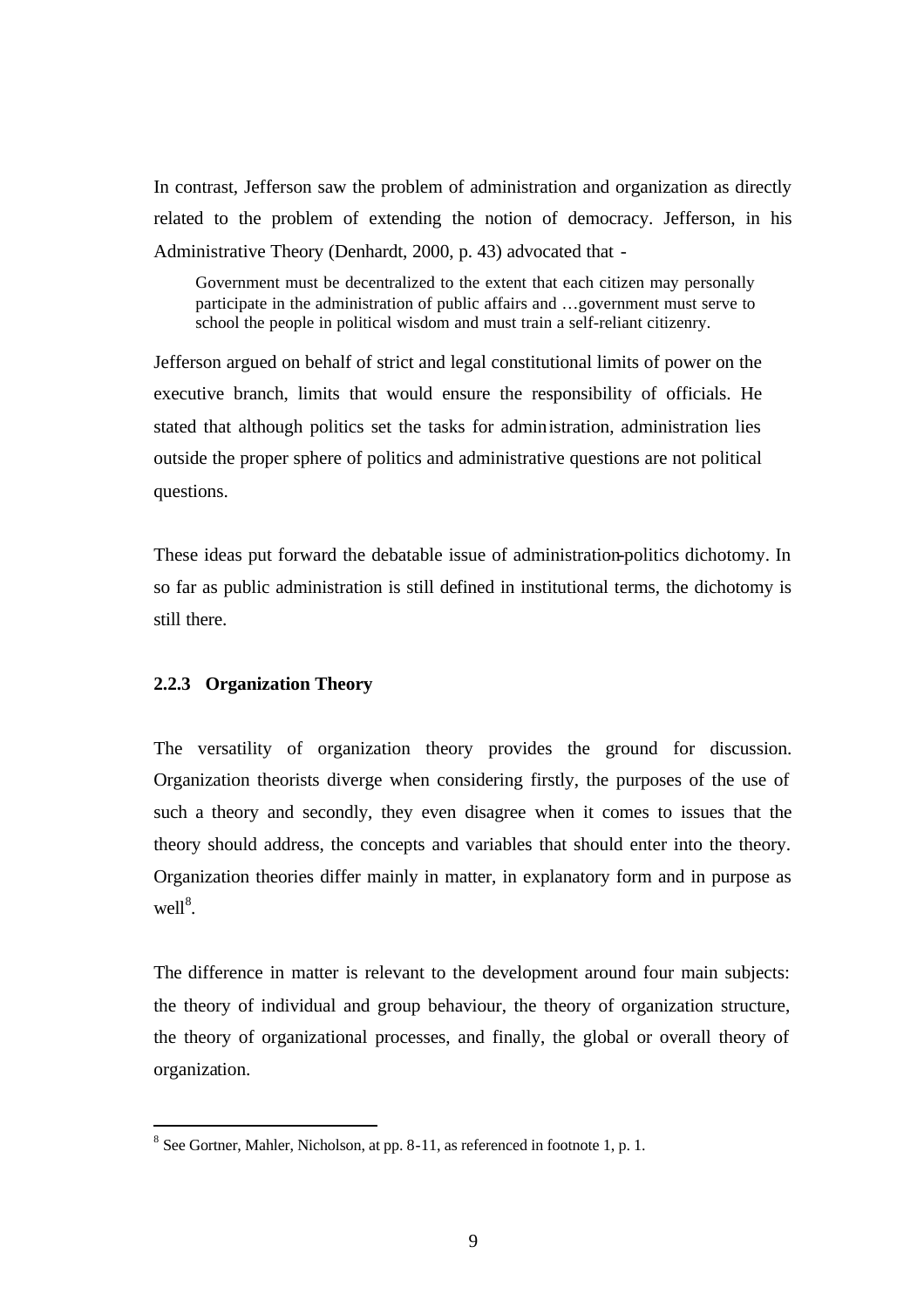In explanatory form, organization theories differ by the fact that some organization theories developed from a scientific approach are identified as systems analysis based**,** with a focus on decision-making. Other organization theories developed from empirical observations and are identified as political economy based. They are more focused on the results or outcomes of the interactivities and interrelation of social groups.

The mainstream theorists generally agree on what should be the purposes of organization theories. They assume that these should be conceptual tools for diagnosing problems and assessing different solutions. Finally, differences in the approaches to organization theories, as stated earlier, are derived from the interdisciplinary status of the field. Indeed, the divergence is an old heritage and contributes to the enrichment of the exchanges related to the issue of organization theory.

#### **2.2.4 Role Model in Organization Theory**

 $\overline{a}$ 

Organization theorists often speak of their model work as the task of developing models of organization. Theorists use models to conceptualise different types of organizations, their structure and mode of functioning as well<sup>9</sup>. Models allow theorists to describe facts and situations, to conduct analysis and comparison. Moreover, theorists assume that models are vehicles for the transmission of ideas and knowledge.

In so far as models allow theorists to conceive a positive, concise and comprehensive approach to apprehend such abstract and complex topics as organizations or public administration, model conceptualisation is not exempt from the discord between theorists and practitioners.

<sup>9</sup> See Gomez, Peter, 1977, at pp.43-*49, Systems Methodology in Management. An adaptative Procedure for Organic problem Solving In applied general Research: Recent Development and Trends*. Edited by G. Klir. New York, 1997.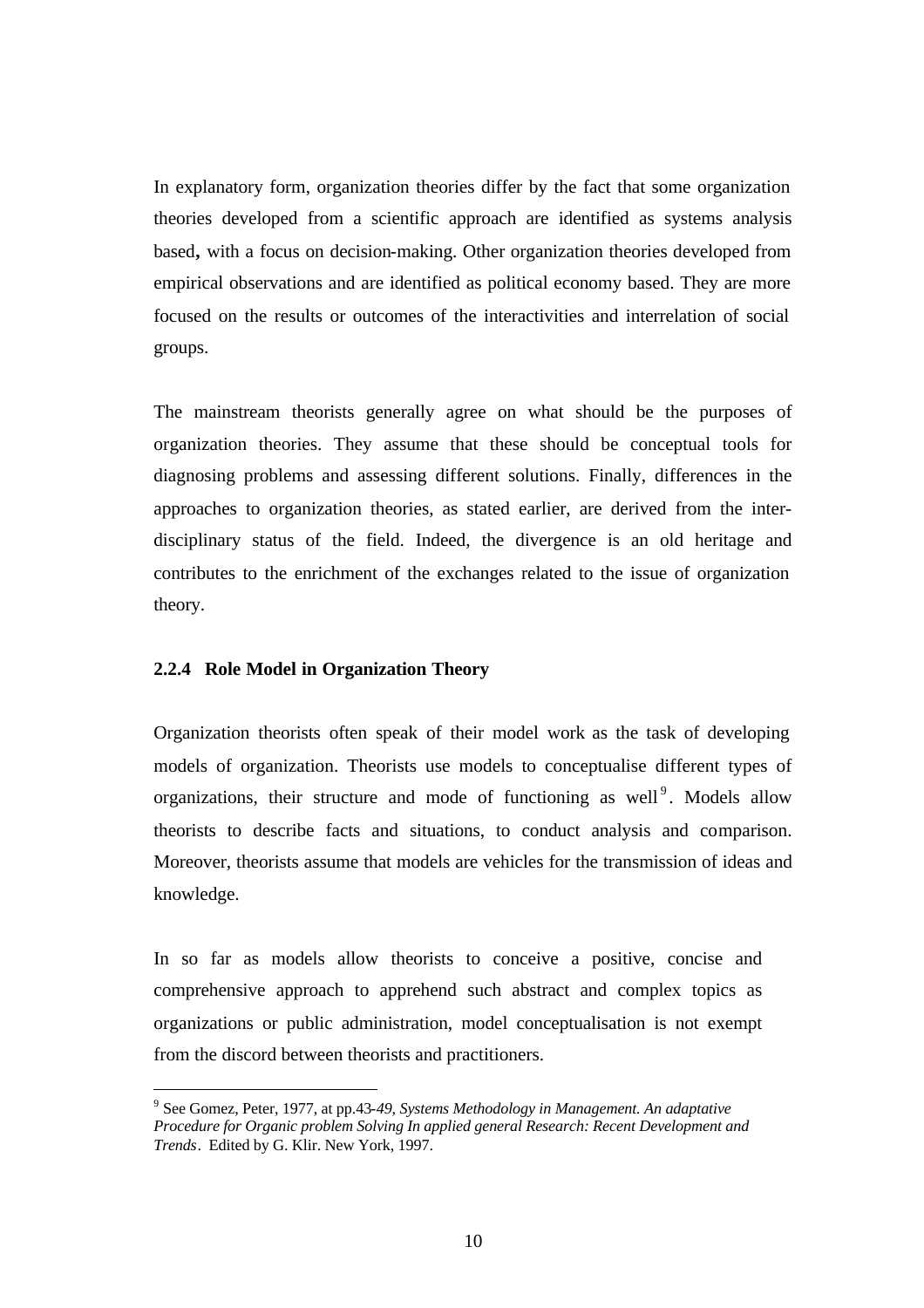The practitioners, often, are sceptical with regard to theoretical models. They refer to and criticise the inevitable distortions embodied in models, due to the fact that theorists are far from reality and their main concerns are often for academic purposes or personal reputation and promotion. Nevertheless, in many views, theories of models are still accurate; allowing the understanding of what reality imposes, and what the future may be.

#### **2.3 Public Administration Theory**

 $\overline{a}$ 

As opposed to the organization's universal concept for generic use, Public Administration is concerned with governmental agencies, units forming parts of the government and devoted to the administration of law. Public administrators are accountable to executive, legislative and judicial institutions, while private or nonprofit organization managers are accountable to owners. Public Administration is a model of organization. Therefore, Public Administration theory, has been largely developed in order to understand first, organizational problems as they are related to the structure of public departments, their inter-relationship, coordination and internal functioning and secondly, to understand how people behave in organizations and how organizations function.

However, Public Administration theories are not uniform, taking into account the varieties of governmental agencies, and the numerous issues they address. In general, theories are concerned with constant questions: the socio -political and socio economic environment, and the distribution of power and authority. Easton (1965) defined Public Administration as the governmental part that develops and implements governmental policy $10$ . Then, Public Administration is the governmental arm.

<sup>10</sup> Easton, D. (1965). *A Framework for Political Analysis*. Englewood Cliffs, N. J.: Prentice-Hall, as cited by in the joint work of Gortner, H. F.; Mahler, J.; Nicholson, J. B. *Organization Theory*, 1987, at p. 35.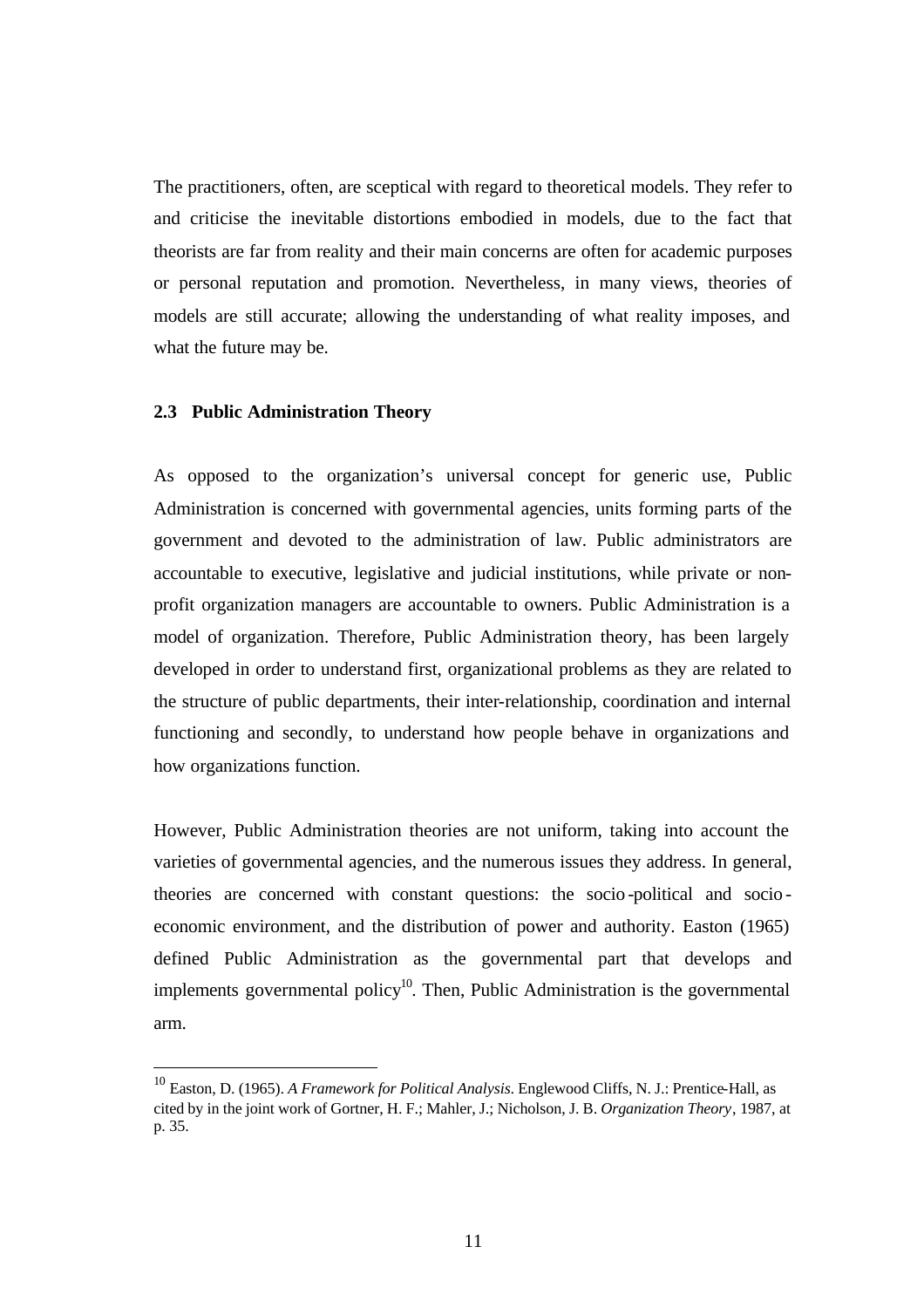Easton (1965) advanced that Public Administration is also seen as a political process in the sense that it is supposed to perform the mandate of an elected government.

This approach of Public Administration Theory developed by the "Democratic Political School", advocated, more vigorously, that public institutions should promote and manage processes, changes in the pursuance of defined social values. Therefore, the public administrator shall promote an ethical basis for public administration. This movement argues that Public Administration has to deal with freedom, justice, equality and responsiveness for the exclusive benefit of the citizens.

Besides this trend, the vast majority of other public organization theorists pretend that the behaviour of individuals within organizations and the behaviour of organizations themselves are much the same regardless of the type of organization. In general, organizations (for instance, private or public) are concerned with concept such as rationality, authority and motivation. These theorists expect that the lessons learned from one setting would be easily transferable to the other.

#### **2.3.1 Public Administration Theories and the Bureaucracy**

The vast majority of Public Administration theorists consider bureaucracy as synonymous with Public Administration, and as distinct from private management. Bureaucracy is also supposed to encompass all public servants  $11$ . It denotes the management of a political community and the implementation of laws. There are controversies among those who see bureaucracy as a necessary arm for democratic government, and those who see it as antithetical to democracy.

Max Weber (1947), defined bureaucracy as "less neutral, stable, an expert mean of administering the law and coordinating activities of a number of people in a

 $\overline{a}$ 

<sup>11</sup> See Barber, M. P. *Public Administration,* 1983, at pp. 85-92.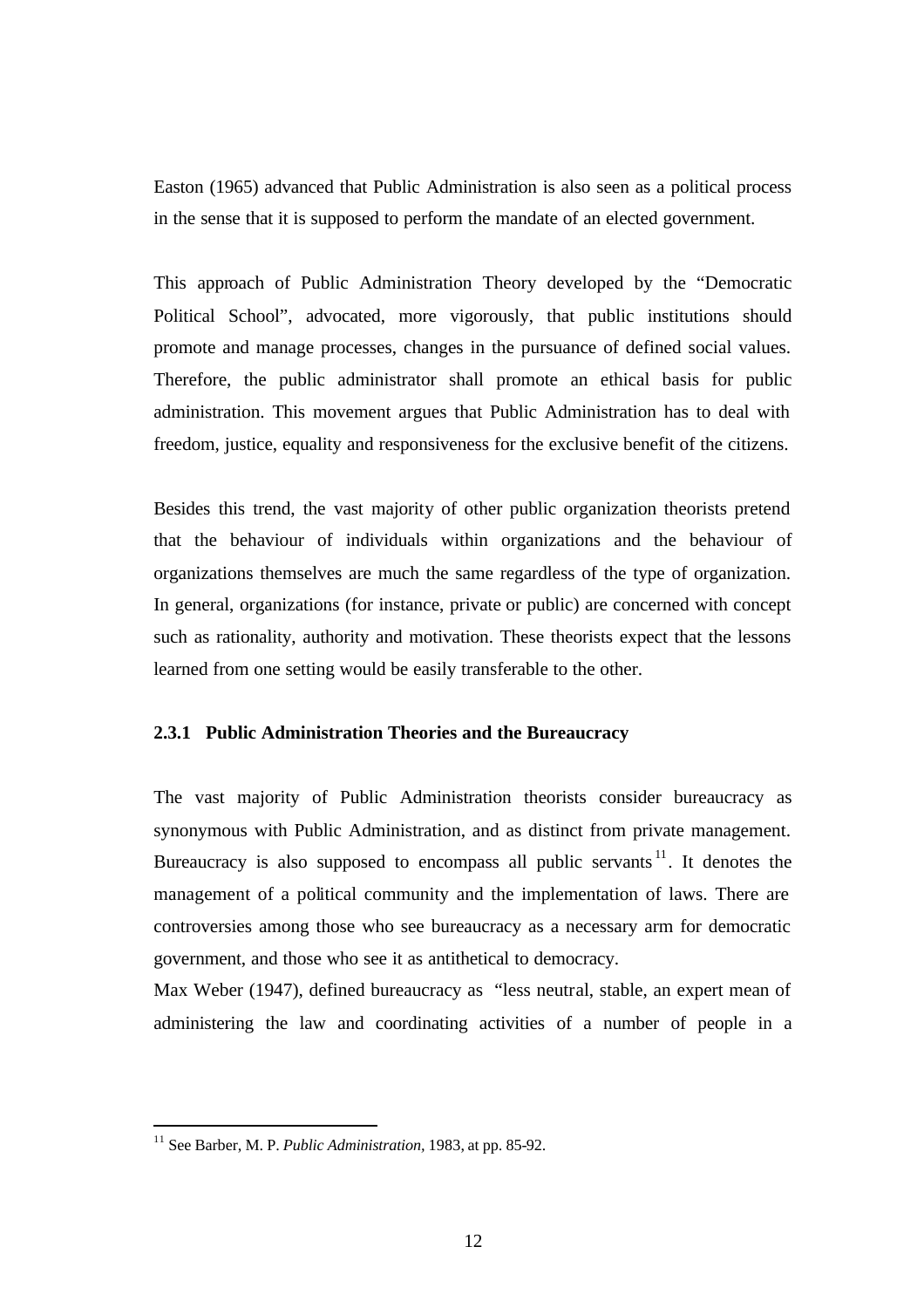predictable and efficient manner"<sup>12</sup>. Weber embodied into bureaucracy, recruitment. specialization of function, promotion of officials based on their expertise, centralized authority and the hierarchical chain of command as well. Downs's (1967) in his turn highlights the difference between bureaus and firms based on the bureau's lack of market that sets the value of the organization's work. Downs<sup>13</sup> argues that -

…in bureaus, managers are focused on inputs and funds sharing for expansion or greater authority. On the other hand firms survive because of market profitability.

Other definitions of bureaucracy are concerned with critical and negative foundations. The first wave attacking bureaucracy advanced that bureaucracy might be seen as destroying spontaneity. People are oriented and conform to any course of action adopted by the hierarchical chain of command as such. In addition, the criticism sustained that " the bureaucracy is a complex linguistic game, a cultural construction, but has no objective reality perceived or assumed".

These criticisms, whether true in their overall statements or partly false, have strongly influenced and finally, led theorists and practitioners to explore, develop and implement alternative models for administering public affairs. The intent is to phase out as much as possible the traditional Public Administration.

 $\overline{a}$ 

<sup>12</sup> Weber, M. (1947). *The Theory of social and Economic Organization*. New York: Oxford University Press, as cited by Denhadrt (2000).

<sup>13</sup> Downs, A. (1967). *Inside Bureaucracy*. Boston: Little, Brown, as cited by Hughes, in *Public Management and Administration,* 1998.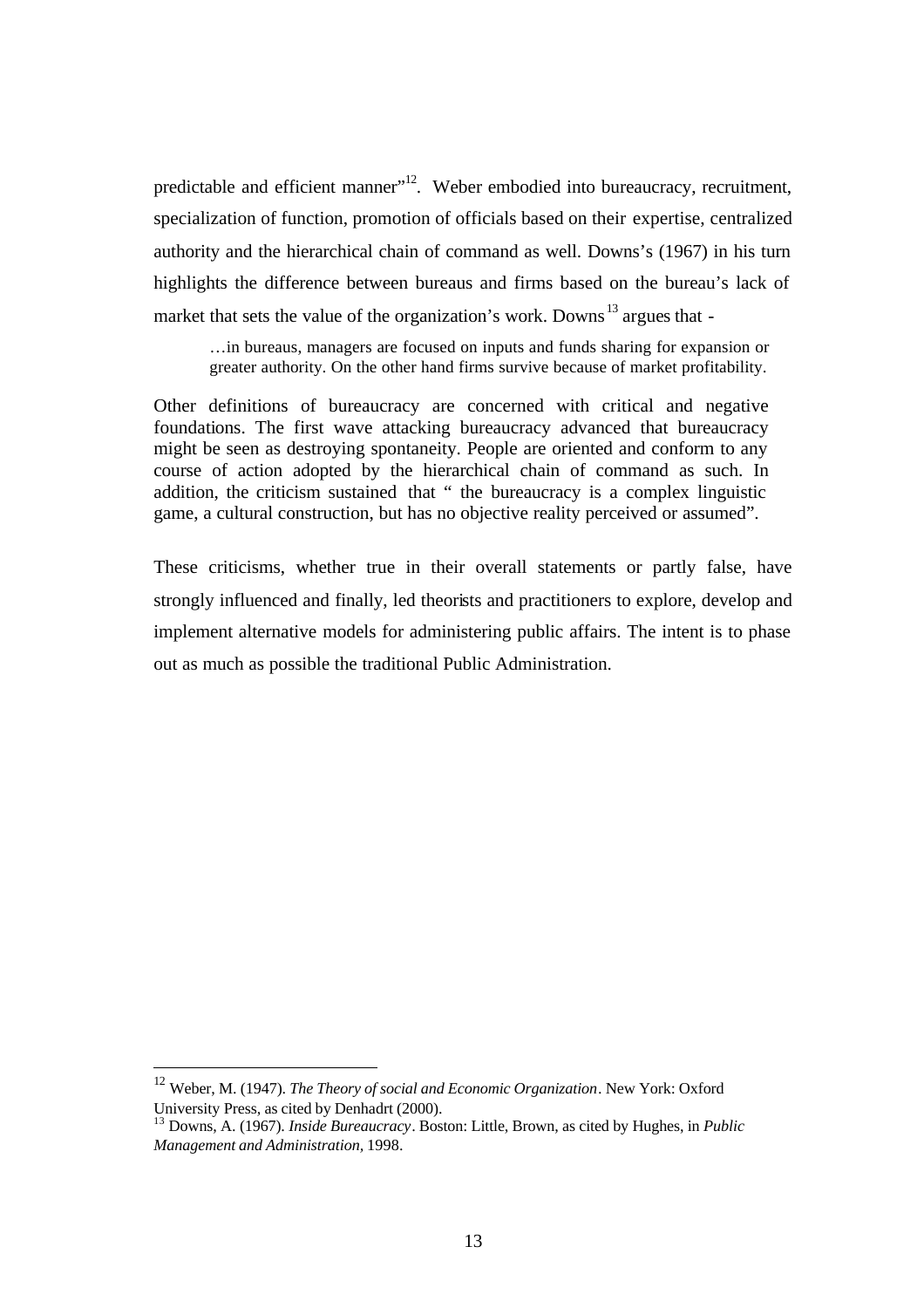## **Chapter 3**

#### **New Public Management Methodology and Principles**

By the 1980s, significant developments in industry, telecommunications, transport modes, and information technology had occurred. The reality of a global economic market was consolidated laying the ground for tough internal and international market competition. The public sector of the western countries needed major changes to respond to these challenges, first, technical development, and second, international competition. It was argued that the phenomenon represents a paradigm shift from the traditional model of public administration to managerial or new public management. Hughes (1998) advanced that the theory of bureaucracy, in its governmental context was being replaced by economic theories. He also pointed out that changes were not only in the style of governing, but were extensive reforms in the role of government in society, as well as in the relationship between a government and its citizens<sup>14</sup>.

#### **3.1 The imperatives to change the traditional Public Administration model**

The imperatives to change the traditional Public Administration were related first, to changes in economic theory, second, attacks on the public sector, and third, changes that occurred in technology.

#### **3.1.1 Changes in Economic Theory**

 $\overline{a}$ 

Between the 1970s and the 1980s, emerged the idea that less governmental intervention will improve aggregate welfare by improving economic efficiency.

<sup>14</sup> See Owen E. Hughes. *Public Management & Administration,* 1998, at pp.1-3. London: Mamillan Press LTD.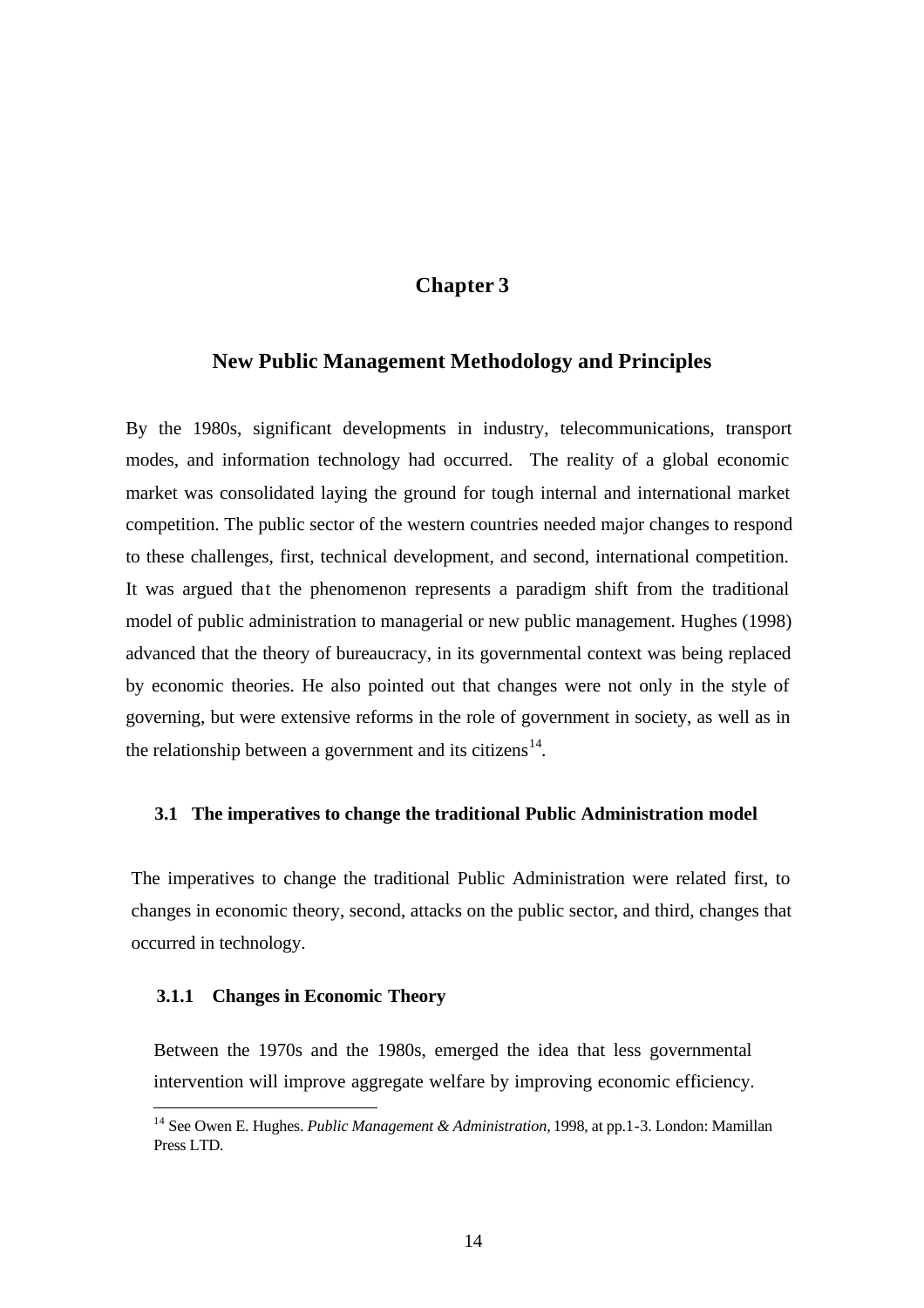The main purpose of this assertion was that the market forces are superior to bureaucracy command. Mainly, two theories have been developed in supporting this argument, the public choice theory and the transaction cost theory. Public choice theorists (Hughes, 1998, p. 10-11) argue that -

 …. the best outcome will involve a maximum role of market and a minimum role of government. …there is a substantial body of evidence that private market is better than government or political market. If the role of government in supplying goods and services could be reduced, the economy as a whole would benefit.

Besides, this public choice theory, the transaction cost theory set out by Williamson (1986), similarly explained how open and fair competition disciplines suppliers and results in a fair price for customers. The theory suggests that public agencies may prefer market testing or contracting to in-house provision if there are some transactions, which would be less costly to reduce administrative cost and provide competition.

In this prospect, Osborne (1992) suggested in the United States to reinvent a government where there is open and fair competition between service providers, by pushing control out of the hands of the bureaucracy into that of the community. Osborne added that the new government should promote an effective decentralisation of authority, and should encourage problem-identification and problem-solving initiatives within the community as well. In Britain, Rhodes (1998) mentioned the determination to fully implement the "3Es": economy, efficiency and effectiveness. In this way, overall traditional economic concepts have been challenged.

#### **3.1.2 Attacks on the Public Sector**

 The Public sector has been continuously attacked and eventually, it lost support from the people. Attacks on the public sector preceding the NPM movement mainly focused first, on the failure of government to respond to social demands, second, on administrative functioning problems, and finally, on the defects inherent in the administrative structure itself. Developed countries experienced difficulties satisfying the increasing trend of the social demand. Due to excessive government involvement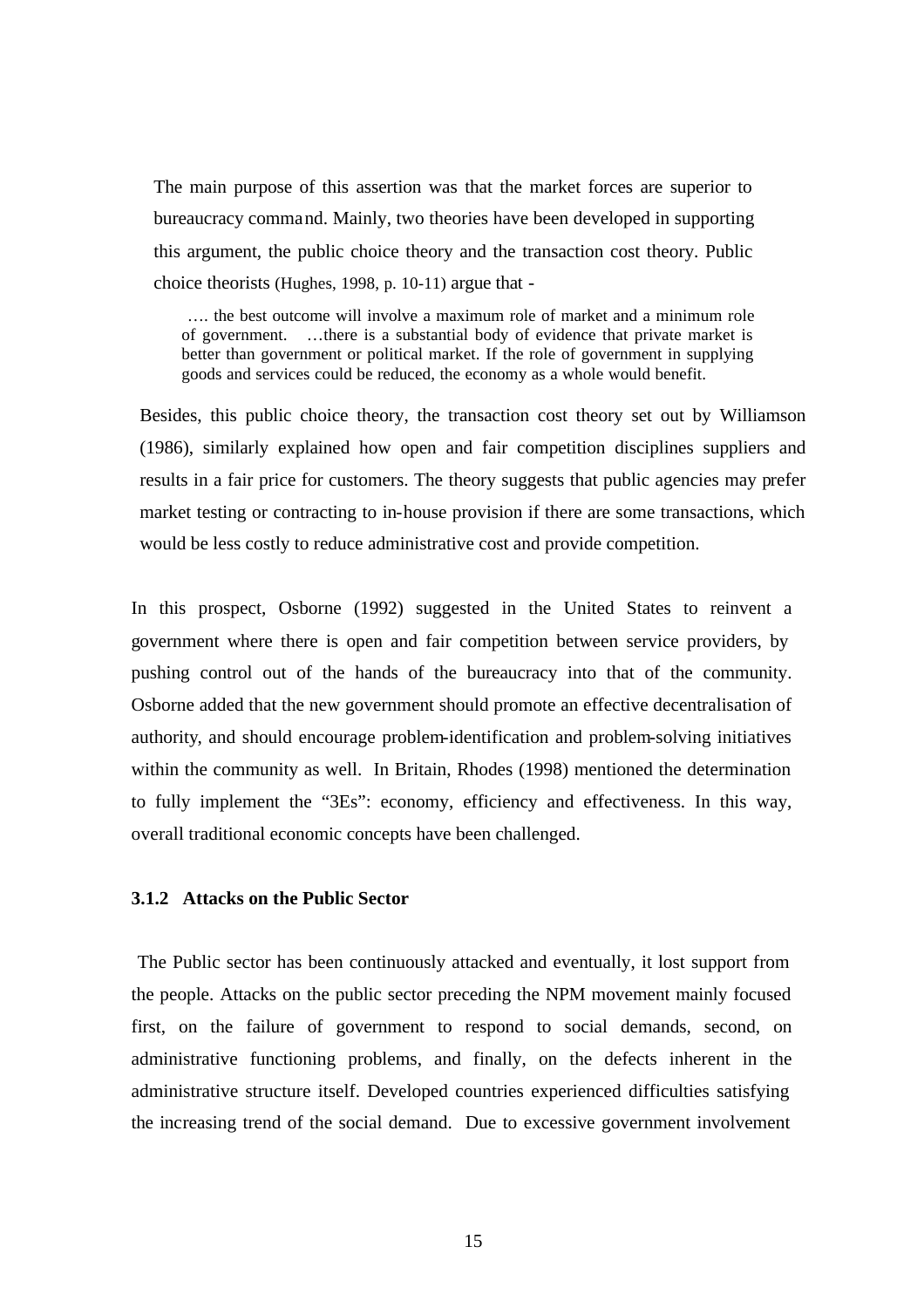during the 1980s, the size of bureaucracies was seen as too large, consuming the scarce resources available. That was the first motivation that led to privatisation.

The disaffection of people regarding bureaucratic administration, seen as guaranteeing mediocrity and inefficiency, largely justified the absence of resistance during the privatisation period in western countries. In the United States, Ronald Reagan implemented drastic reforms in the 1980s. In Britain, Margaret Thatcher, in 1979 reconsidered the role of government during her political mandate and carried out significant changes in the way public affairs should be managed.

The second attack on the public sector consisted of criticisms on the government's lack of problem-solving initiative, its inertia and absence of coherent actions mostly due to the overlapping of the functions of departments. Barber (1983), commenting on the defects related to public administration, evoked a management deficiency characterised by overloaded officials, lack of awareness of the policy makers, and an obsolete decision-making process. Confined to that configuration, the public sector had no longer any sustainable viability facing the increasingly changing world.

#### **3.1.3 Technology Development**

Technology development and subsequent globalisation posed serious challenges to bureaucracies. The development of telecommunication, different modes of transport, information technology associated with high capacity data collection and processing were no longer compatible with traditional administrative procedures.

To conclude, globalisation forced governments to review and improve natural and artificial trade barriers. National economies exposed to worldwide competition, ultimately, needed government support to create internal competitive advantages for the public sector and the private sector. Consequently, to rationalize government expenditure, non-core agencies were either privatised or granted larger autonomy in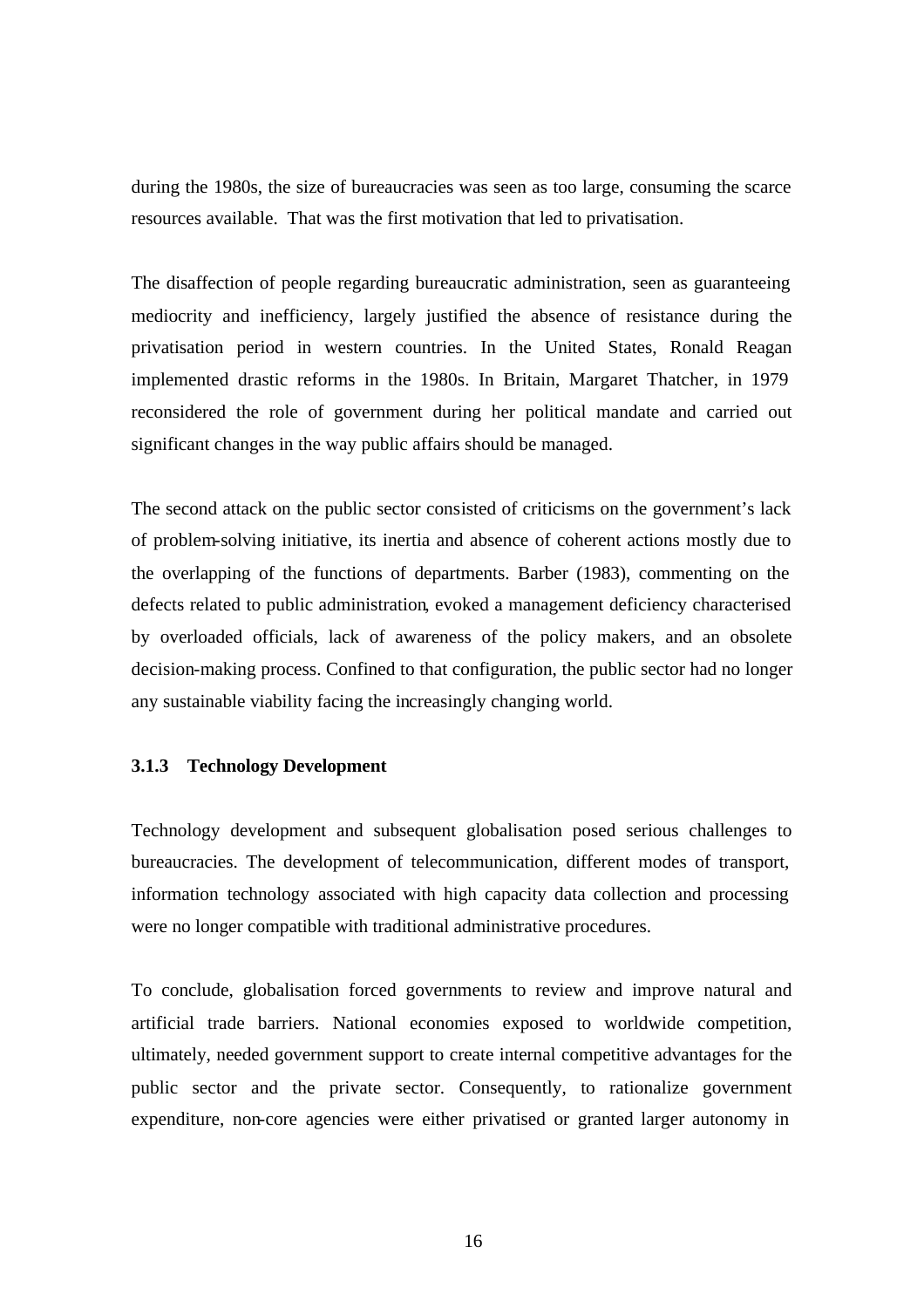many OECD countries, notably in New Zealand and Australia. Technology development issues needed more responsive and more creative administrative models. The NMP started to work.

#### **3.2 New Public Management Methodology and Principles**

As indicated above, in response to inadequacies in the public sector a new approach for managing the State's affairs either named NPM or "Managerialism" developed remarkably in the 1980s and 1990s. Pollitt (1990) advocated that the new alternative method to govern public affairs is more realistic in the current adverse environment.

In general, management involves setting clearly defined targets, setting explicit standards and identifying accurate performances measurement tools. Managers are even more involved in the achieving of results and personal responsibility for the results being achieved. In contrast, administration has a rather law compliance focus, concerning procedural standards and services delivery routine.

NPM embodies creativity, responsiveness, and adaptability when compared to the traditional method, known to be standardised and normative through its over regulated features. Bureaucracies have always been seen as limiting and static, due to lack of motivation or incentives. In fact, public administration was given a narrow conceptual basis, but changed with the enlarged NPM. Laurie J. Mullins (1996) noted this limitation in the public sector and argued that the role of new managers will differ from the role of administrators in theory and in practice.

#### **3.2.1 Functions of General Management**

A model of management functions given by Allison Graham (1982) is presented here. The model functions provided by Graham (as described by Hughes, 1998, pp. 53-80) conform to the model functions appearing in the literature on this topic. According to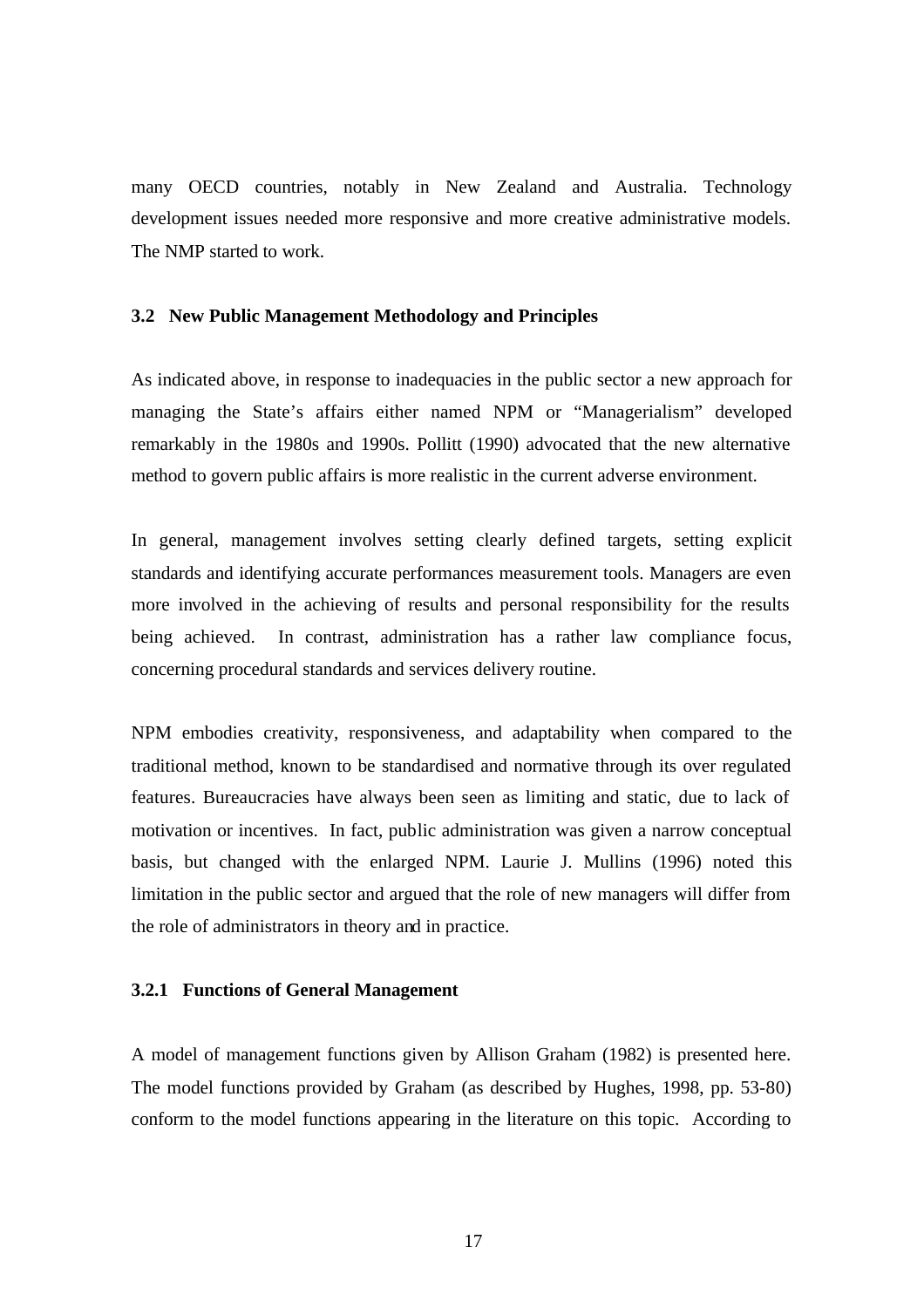Graham, the first management function is strategy, setting objectives, setting priorities, scanning the internal and the external environment, and preparing plans to achieve the objectives. Strategic management has to do with the "*raison d´être*" of an organization. The second management function is the management of the internal components by organizing, staffing, implementing, motivating and controlling, to improve productivity. The third management function suggests an organization change and development whenever evaluation and assessment reveal critical deficiencies in the management, as well as in the organization structure. Finally, Graham's model recommends an effective management of external constituencies related, for instance, to external communication, job organization, and the media.

Management functions tend to oversee and address organizational pivotal issues such as authority, efficiency, psychology, social relations, and the technical environment. Indeed, management functions are carried out through a managerial program, which should be visionary, but realistic.

#### **3.2.2 The Managerial Programme**

Elaborating a managerial program is to decide on what a government should do, and what a government should not do when seeking economy, efficiency and effectiveness. The corner stone of the NPM is to reduce growing government intervention and control, both of which are seen as impeding productivity. It makes sense here to examine the role of traditional government and to present afterwards what may be a managerial programme, and how ambitious it may be.

Government's traditional role usually involves the policy of fund allocation, provisions or production of goods and services and the framing of national legislation. In most countries, government funds by taxation rather than by user paying for non marketservices and goods such as defence, education, social welfare, and roads. The policy allocation can be derived either from a long-term plan, or from a need to respond to an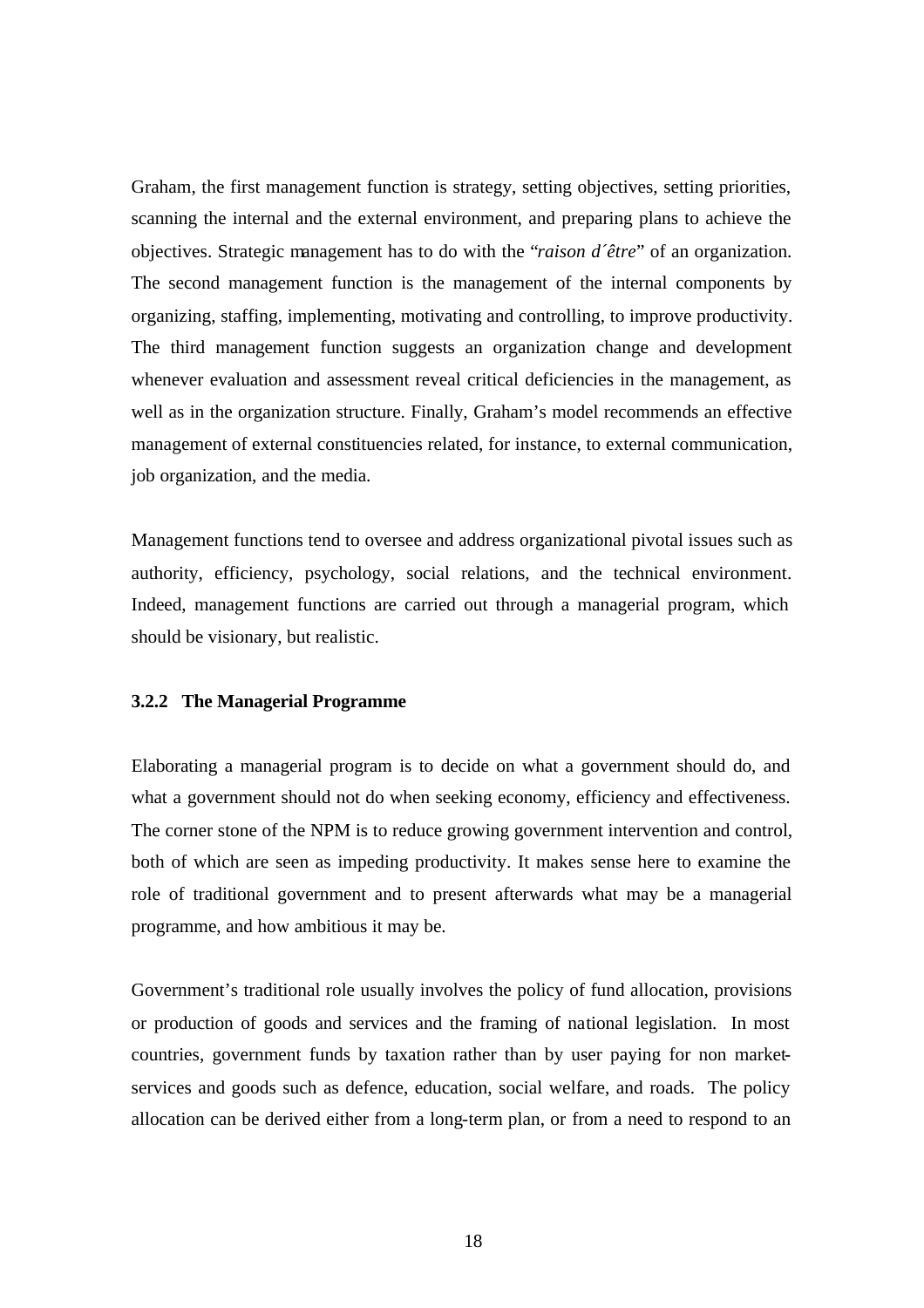urgent political or socio-economic situation. Allocation of funds is often a political process through Parliament. In this perspective, Musgrave (1989) evokes a problem related to equity redistribution of funds between citizens, taking into account social classes, as they are associated with conflicting interests. Musgrave argues that the answer to this question is rather subjective, concerns being relevant to social philosophy and value judgement.

One can say the most difficult task for a government to improve the economy is through budgetary policy triggered by deficits and environmental uncertainty. A government itself produces the goods and services that it distributes. In this case users of public products are charged like in the private sector. Those state owned companies are, *inter alia,* telecommunication, transport, electricity and water supply companies. However, one may ask the following question. Should government be deeply involved in managing public affairs today, and are these companies still profitable and well managed to the benefit of the citizens? It is expected that the examination of the managerial program of the OECD countries standing as references in terms of application of NPM will provide the appropriate answers to these questions.

The Managerial Programme set out by the OECD report produced in 1999 embodies significant changes. It encompasses, *inter alia,* relaxed controls, more staff involvement in the decision-making process, the improvement of human resources, performance paybasis, emphasis on performance targets, user charges, and intensive and extensive use of information technology. The OECD countries expect from the implementation of this programme to reduce the role and extent of government intervention, to enhance entrepreneurial skills in society, to prevent development of bureaucracy, to depolitize the decision-making process, and lastly, to reduce the management gap between private and public sectors**.** 

The OECD countries also have experienced a shift to desegregation of expended stateowned departments into parts, by setting up agencies to deliver goods and services.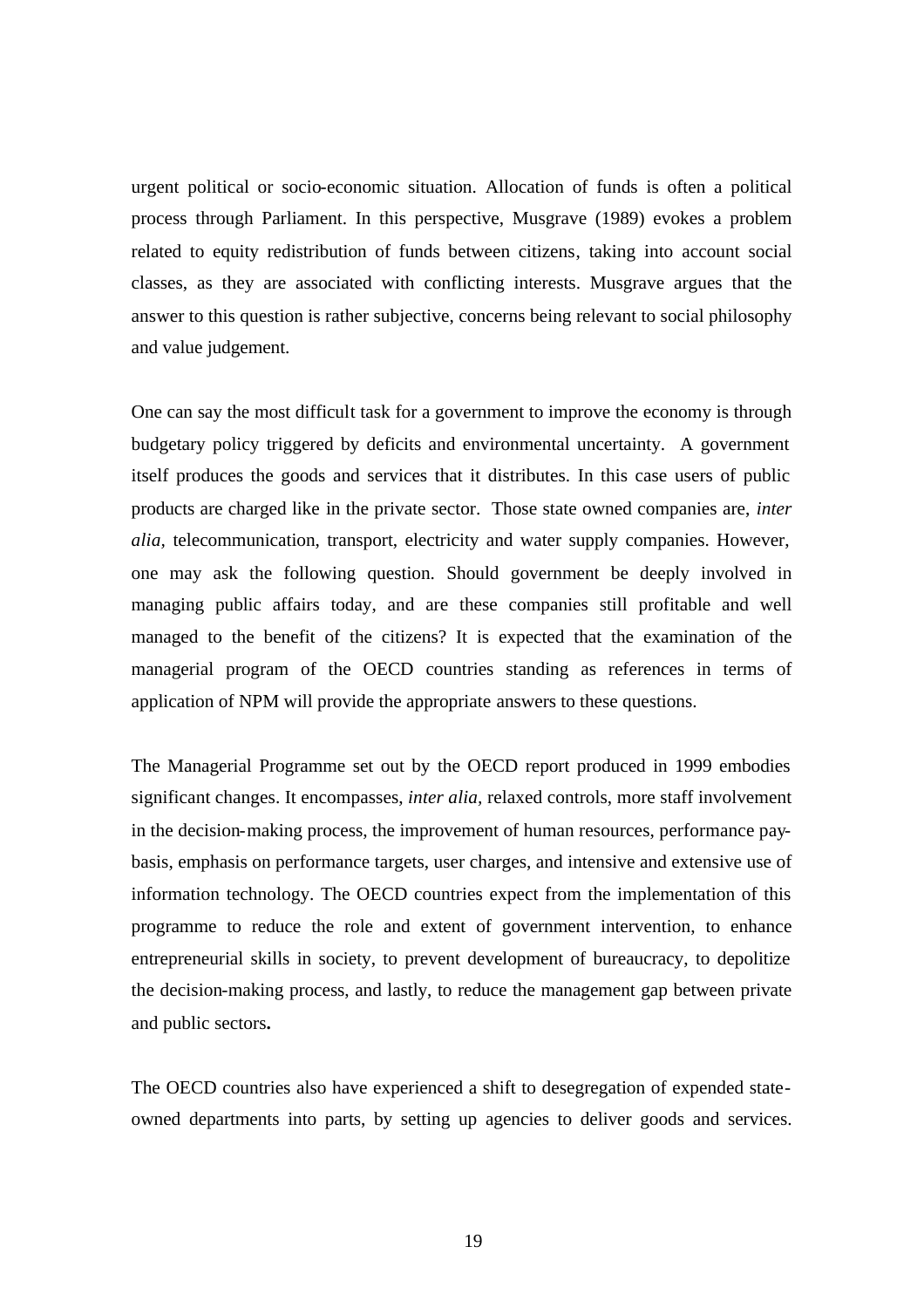Indeed, they have been guided by some principles in doing so. Firstly, the opportunities of the missions devoted to the future agencies should be clearly identified. Secondly, a  $SWOT<sup>15</sup>$  analysis should be conducted for better planning in the prospect of short-term, and long-term visibility. Third, attention should be accorded to resources management and organization's life as well.

The advantage of desegregating heavy public sectors is that it may increase efficiency by offering a "one-stop shop" by regrouping related activities. Similarly there is the opportunity for an economy of scale, hence allowing for cost cutting. This ambitious programme is credible, sustainable, and already has some returns when considering current economic results in the OECD countries.

However, often, public opinion is divided on whether success is related to the quality of the human resources, a favourable environment, or adequacy of operating methodology and principles. Those who advocate the adequacy of operating methodology and principles will argue that NPM principles are universally put at the disposal of the private and public sectors, in developed as well as in developing countries.

#### **3.2.3 New Public Management in Developing Countries.**

Looking at recent history, public administration in developing countries has followed the traditional model after independence. Strict hierarchy was a norm and the bureaucracy was prestigious. For some time, in many developing countries it was thought that the one-party-state was the best way to ensure fast economic growth. This attitude reinforced bureaucracy associated with its undesirable aspects. Later on came a number of disillusions.

 In developing countries, the most significant event since the period of their independence was the end of the *cold war*. It contributed tremendously to the

 $\overline{a}$ 

 $15$  Strength, weaknesses, opportunities, and threats.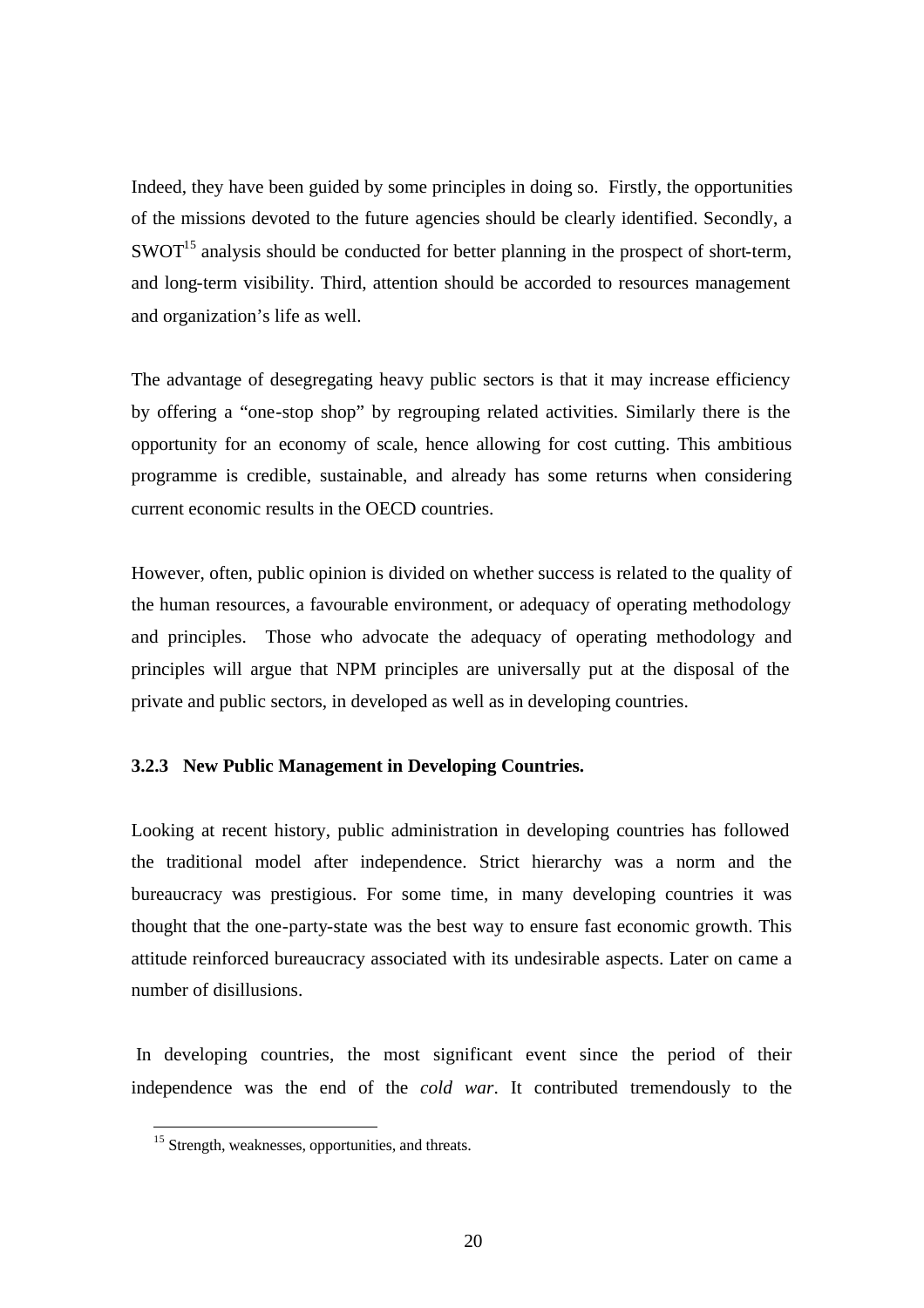implementation of the democratic regime. As a whole process, democracy is often identified as encompassing more liberty within the society, and more favourable conditions for economic performances. One may expect that NPM methods and techniques could have been a tool to eradicate poverty, mal-governance and to provide social welfare promoting an entrepreneurial spirit and productivity in developing countries.

Haynes (1996) presents his point of view with certain reservations. Following the failure to improve the economy in many developing countries, the World Bank and the IMF offered financial support provided that developing countries comply with certain criteria. A set of recommendations called the "Structural Adjustment Plan" was put forward which was supposed to improve the economies in developing countries. The recomme ndations encompassed measures to lower trade barriers, cut subsidies, suppress price control, restructure national financial systems, privatise state-owned companies, and limit state intervention in the economy and in provision of goods.

As a matter of concern, these recommendations do not differ at any single point with the OECD Managerial Programme. The difference comes when considering the fact that on the one side the programme was compulsory, and on the other the programme was guided according to a rational national commitment. Hayes, citing the World Bank Report in 1997, pointed out the lack of success of the previous programme due, to a large part, to government failure to get away from an obsolete mode of governance associated with a lack of efficiency, initiative, creativity and excessive state involvement in public sectors.

Nevertheless, the World Bank reinforced its emphasis on the necessity for government to ensure sustainable development by using market forces to promote the economy, establish laws to prevent distortion in policy environment and invest in basic social goods and services. In one way, the World Bank "pushed into force" a managerial programme in developing countries. Clearly, the World Bank called for first, a basic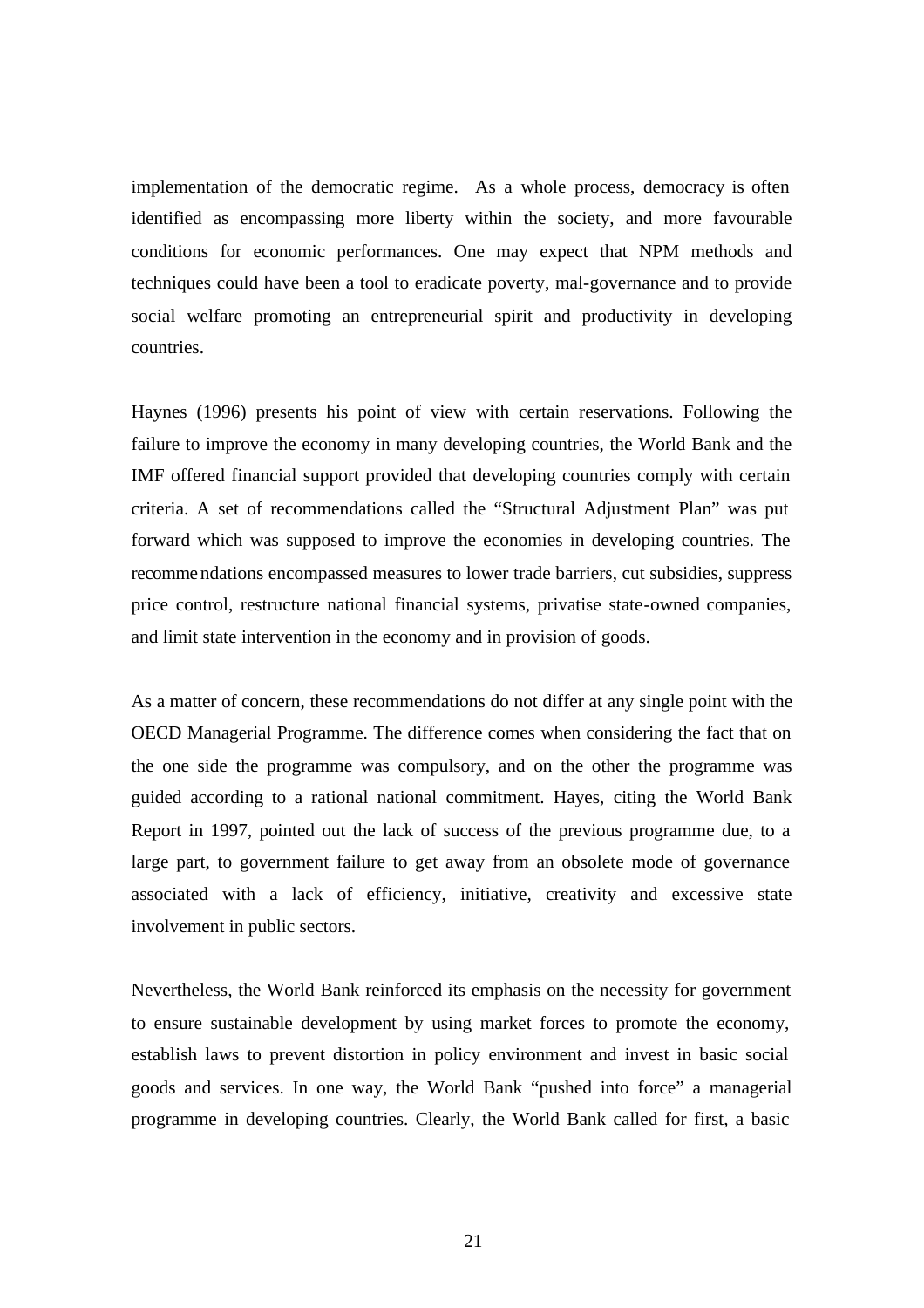formulation and coordination of policy including goals, priorities and vision, second, a strong capacity to establish an efficient and effective delivery system including accountability perspectives, and finally, a motivated and capable staff with incentive structures including merit-based recruitment, promotion and a strong *Esprit de Corps*.

From another viewpoint, according to Ladipo´s study (1999), presenting the perspective of the sub-Saharan African countries in implementing NPM, it was advocated that there are some attempts to implement NPM techniques and methods in sub-Saharan African countries. The concerns were related to governmental structures changes including the limitation of its role in public affairs, a limited balance between public and private interests by provision of business-friendly policy environment and an appropriate regulatory framework. Since the 1980´s, privatisation is underway, for instance, in Burkina Faso, Senegal, Côte d´Ivoire, and Mali.

According to Ladipo, major administrative and economic reforms induced by NPM concepts inspired from New Zealand, Australia and United Kingdom practices are being experimented with in sub-Saharan African countries. Even though, overall, the progress is still slow, due to the severe and adverse socio-economic environment, the necessity to revise the relationship between public administration and citizens, the urgent need to establish executive agency models to perform better, to deliver quality services and goods, is given serious and greater attention.

Finally, Randall and Theobald (1985) have developed in their turn, an edifying perspective, which can stand as pre-requisites for a successful implementation of NPM in developing countries and especially in African countries. Randall and Theobald (1985) advocated first, political development ensuring cultural modernization, cultural integration, and people involvement in political life by means of free elections.

According to their statement, political development also should achieve the commitment of people to a strong and active nation-building spirit disseminated through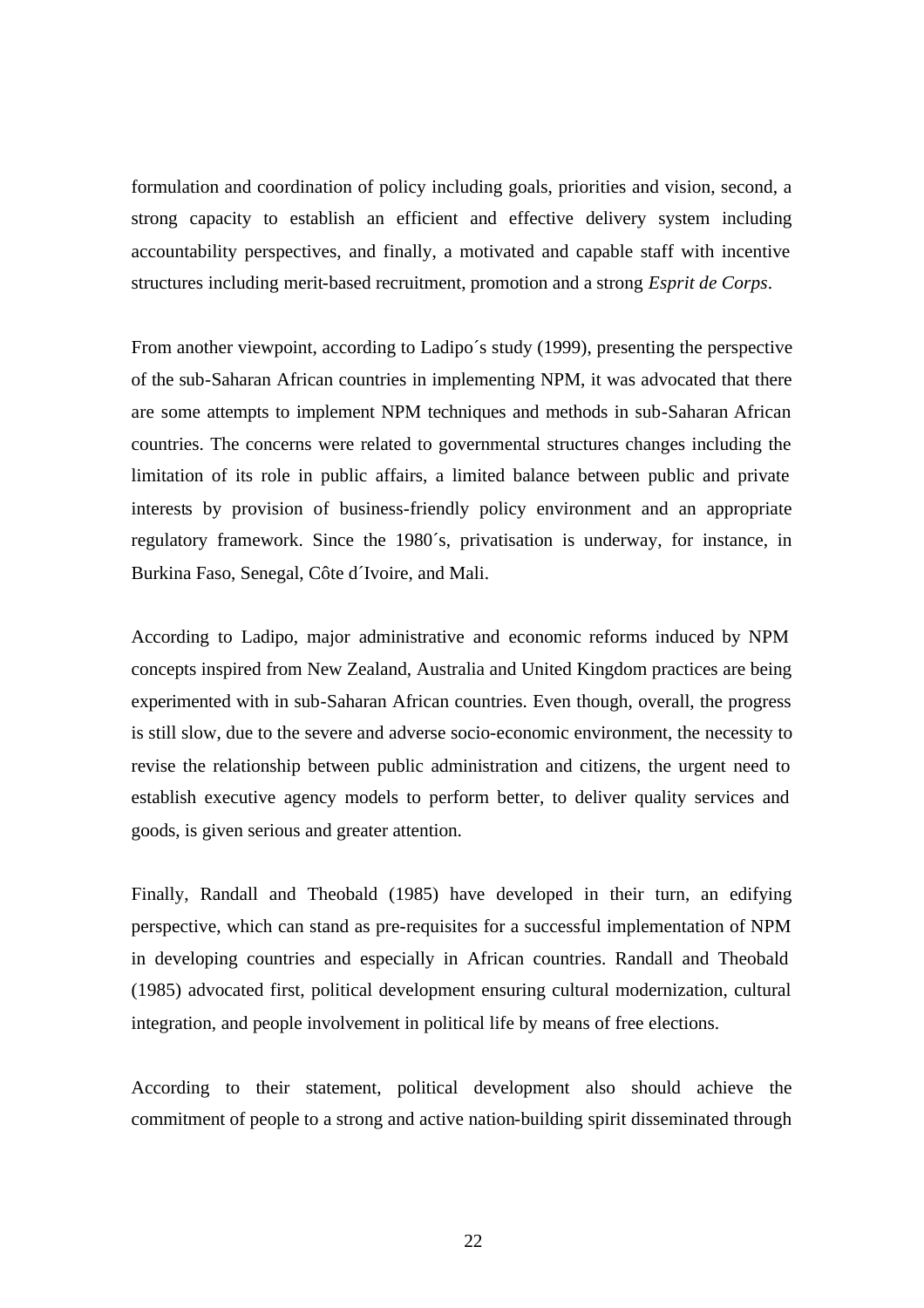the administrative structures of the society. Therefore, the redistribution of welfare through open competition between group interests will consolidate democracy and promote economic growth. They added that in these conditions, a state could act as a neutral arbiter over this competition process, in the executive and in the legislative institutions.

To conclude, Randall and Theobald expect developing countries first, to see NPM as an implementation of good policy, efficient and effective leadership and an increasing administrative capability, second, ascertain that developing countries should consider NPM reforms as an extension of democratic values in society. Finally, Randall and Theobald suggest integrating NPM principles into the public administration of developing countries. The next chapter, chapter 4, will provide some positive impacts of the application of NPM in a particular sector of the public administration, the Maritime Safety Administration.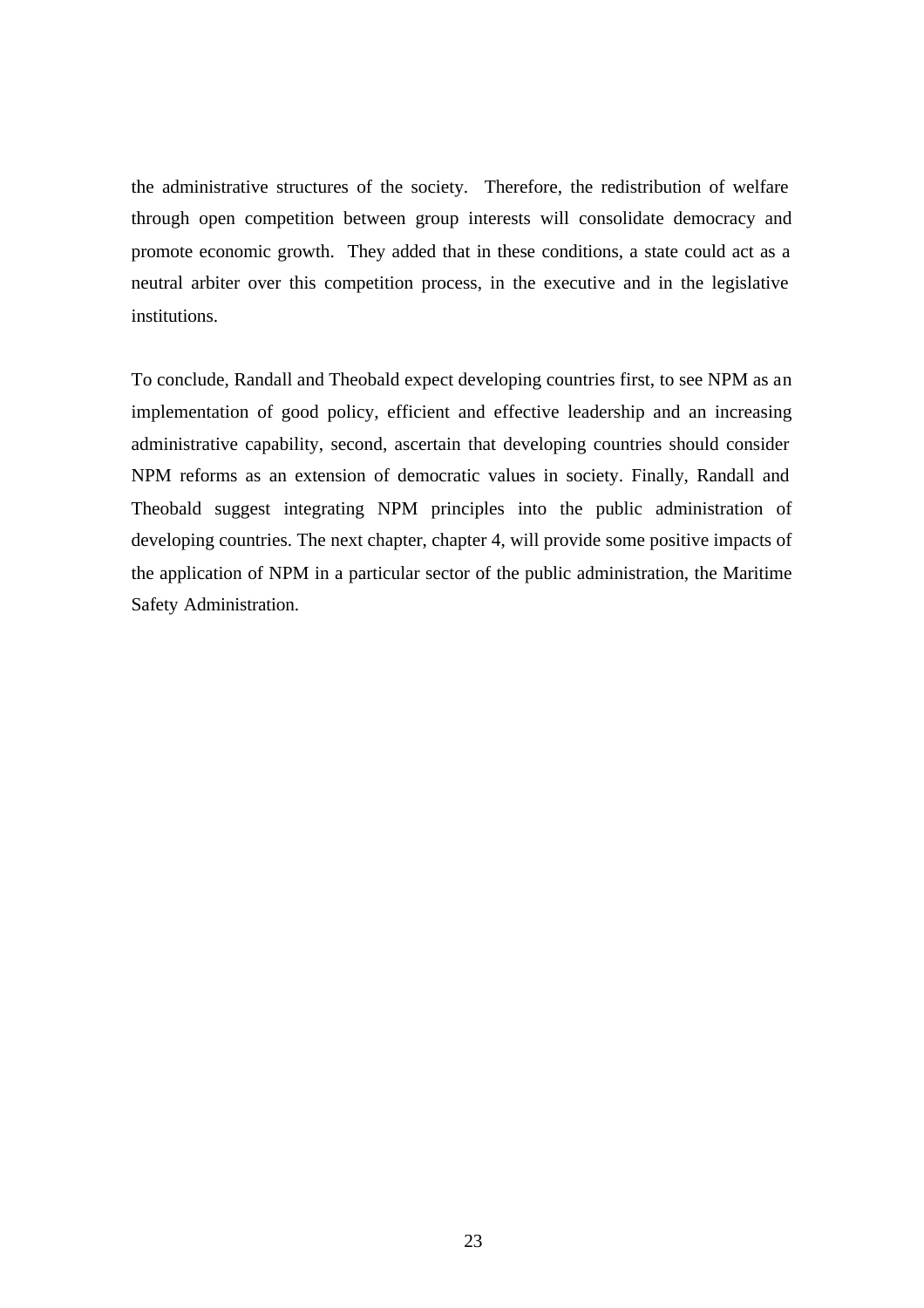### **Chapter 4**

#### **The impacts of NPM on Maritime Safety Administration**

The second chapter of this study discussed the concepts of organization and organizational theory in a perspective of public administration application. Chapter 3 pointed out the inadequacy of the obsolescent bureaucracy as a model of public administration in such a globalized world, and explored the NPM in its broad context, in administering nation's affairs. This chapter will attempt to address specifically the impacts of the NPM methodology and principles on MSA.

#### **4.1 Duties and functions of MSA**

In this paper MARAD refers to the department, directorate or agency of government that oversees maritime activities, and in particular the regulation of shipping and related socio-economic matters. Within this framework, MSA is especially concerned with the safety of life and property at sea and the protection of the marine environment. In this case, the word "safety" encompasses ship safety, navigational safety, and occupational safety (Mukherjee, 2002).

According to Mukherjee (2002) MSA is a specialized administrative arm of government, which is sometimes autonomous or semi-autonomous. It exercises and enforces the regulatory functions embodied in the national maritime legislation, especially those dealing with the registration of ships, ship safety, and navigational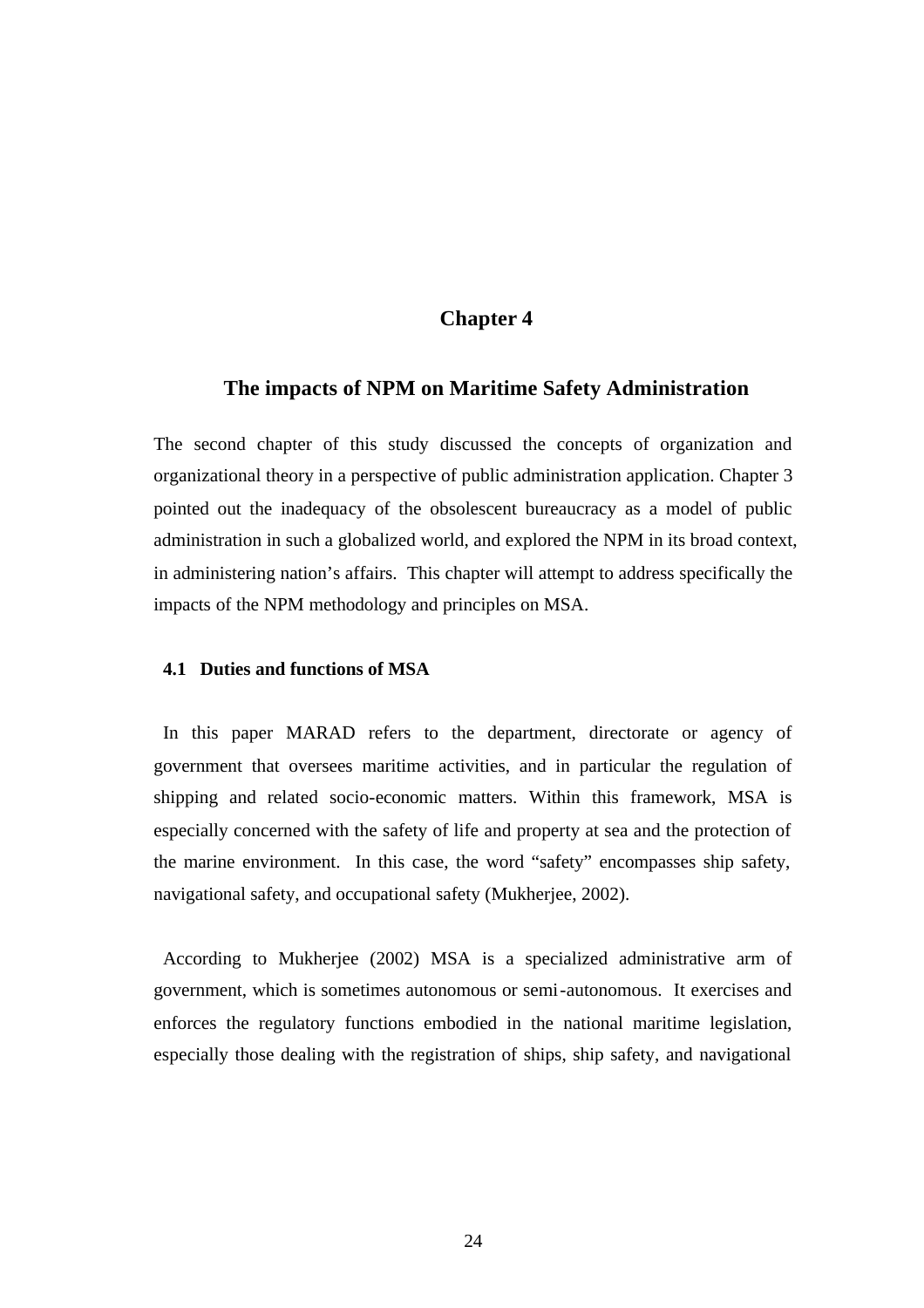safety<sup>16</sup>. Further, he adds that MSA deals with maritime personnel including educational or occupational matters, maritime casualty investigation, search and rescue and marine environmental protection from the perspective of ship source of pollution. The infrastructure and the administrative organization of MSA may differ from one to another. However, there are no major differences between countries as regards the roles and functions of an MSA. The functions and duties of MSA are carried out under Coastal State, Flag State, and Port State Jurisdictions.

The state's bureaucracy, often described as hierarchical, rigid, lacking responsiveness and focusing on input rather than output, affects the MSA. The MSA is also confronted with other challenges with respect to its economic role (supportive regulation for shipping activities), as well as its public services delivery concerns (responsiveness and quality services). Therefore, the duty of MSA is to develop a systemic and systematic approach to meet the needs and expectations of its customers, *e.g*. the maritime community, the state itself, the public, the maritime industry, and seafarers; in terms of enhancing effectiveness, efficiency, equity and quality services. Blundell & Murhock (1997, p. 23) say -

The traditional public sector viewed those people seeking services as clients. The only choice accorded to the client was to refuse [if there is an alternative] or to accept. The NPM identifies the recipient of public services as customer. The concept draws upon private sector model implies an ability not only to choose between providers, but also to determine what they are offered. …the public service use to provide services to the public, while NPM methodology provides service for the public.

This approach methodology of NPM is widely experienced in the MSAs of wellestablished maritime countries (among OECD countries), and has proved to be quite successful.

 $\overline{a}$ 

<sup>16</sup> See Mukherjee (2002). *Maritime Legislation,* chapter 12 suggesting a scheme of maritime legislation, at pp. 178-208.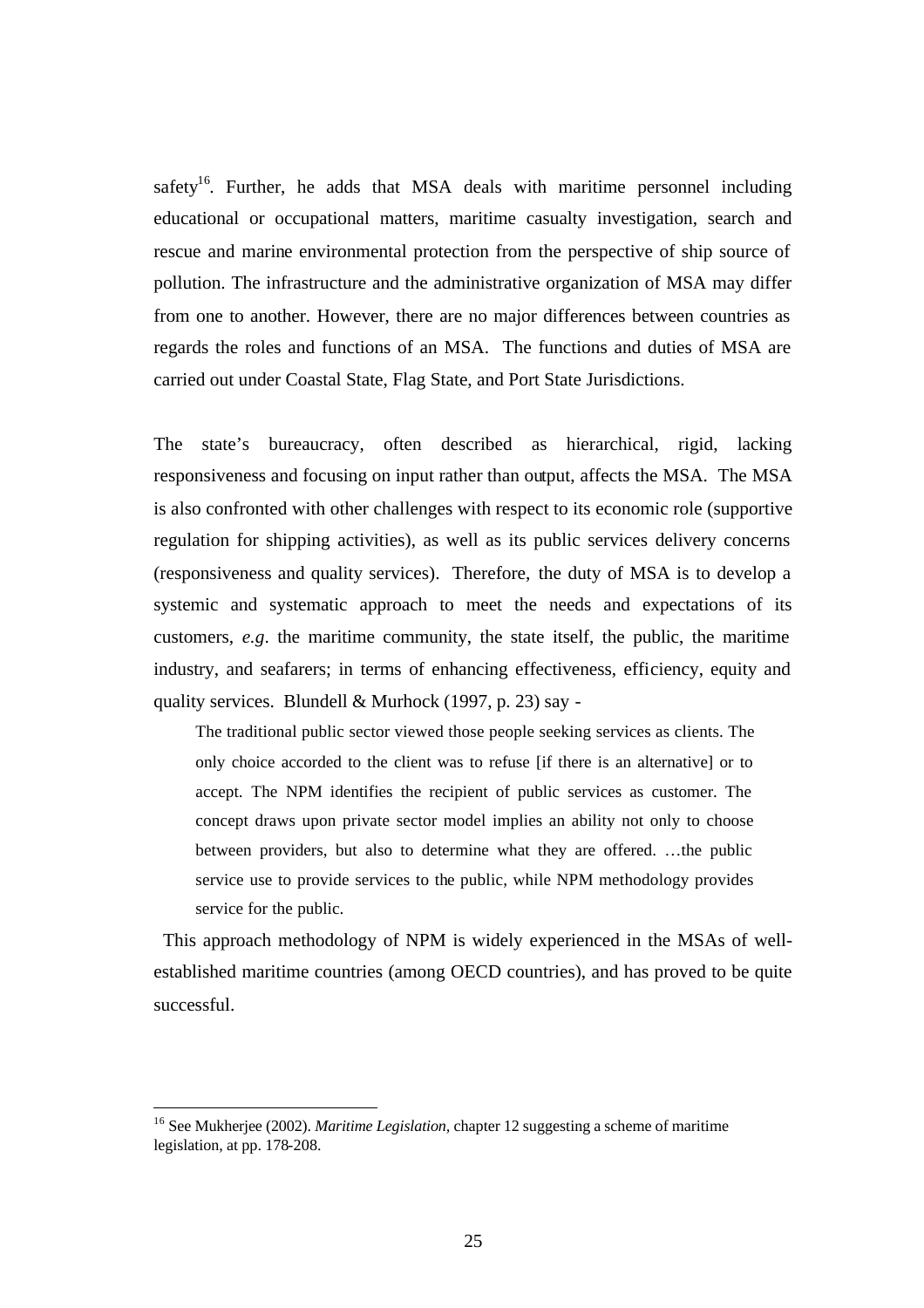#### **4.2 The impacts of NPM on MSA**

The main achievements in MSA through NPM can be seen as, *inter alia,* the development of a proactive policy to support the shipping sector, the establishment of a new legal and regulatory framework to address the functioning of MSA as well as market development, and the improvement of quality services with regard to provisions of goods or services.

#### **4.2.1 The impacts of NPM on policy development**

The government's attitude towards the maritime sector can play a significant role in the development of country's MSA. Such an attitude is generally expressed through various measures taken by those authorities setting up a national shipping policy. A shipping policy encompasses a number of measures connected with different areas; includes identification of priorities, distribution of responsibility, coordination of activities, and a funding mechanism (Ma, 2001).

Firstly, sea interests are vital and self-explanatory for a nation. Thus, the priority for a maritime nation is to develop policy objectives (safety objectives and environmental objectives) and to identify the necessary actions to be taken in order to enhance the effectiveness of the maritime sector's development for the general interest. The MSA policy, being an integrated part of the general shipping policy is today supportive and functional vis-à-vis shipping activities.

Secondly, in terms of responsibility, the question is who should play the role of developing the maritime sector? The rationale of the NPM does not prevent state intervention, but accords great importance to private enterprise. As stated in the previous chapter, globalisation is synonymous with international competition, which is not compatible with large state intervention and bureaucratic development lacking responsiveness, focusing on procedures and on inputs instead of measuring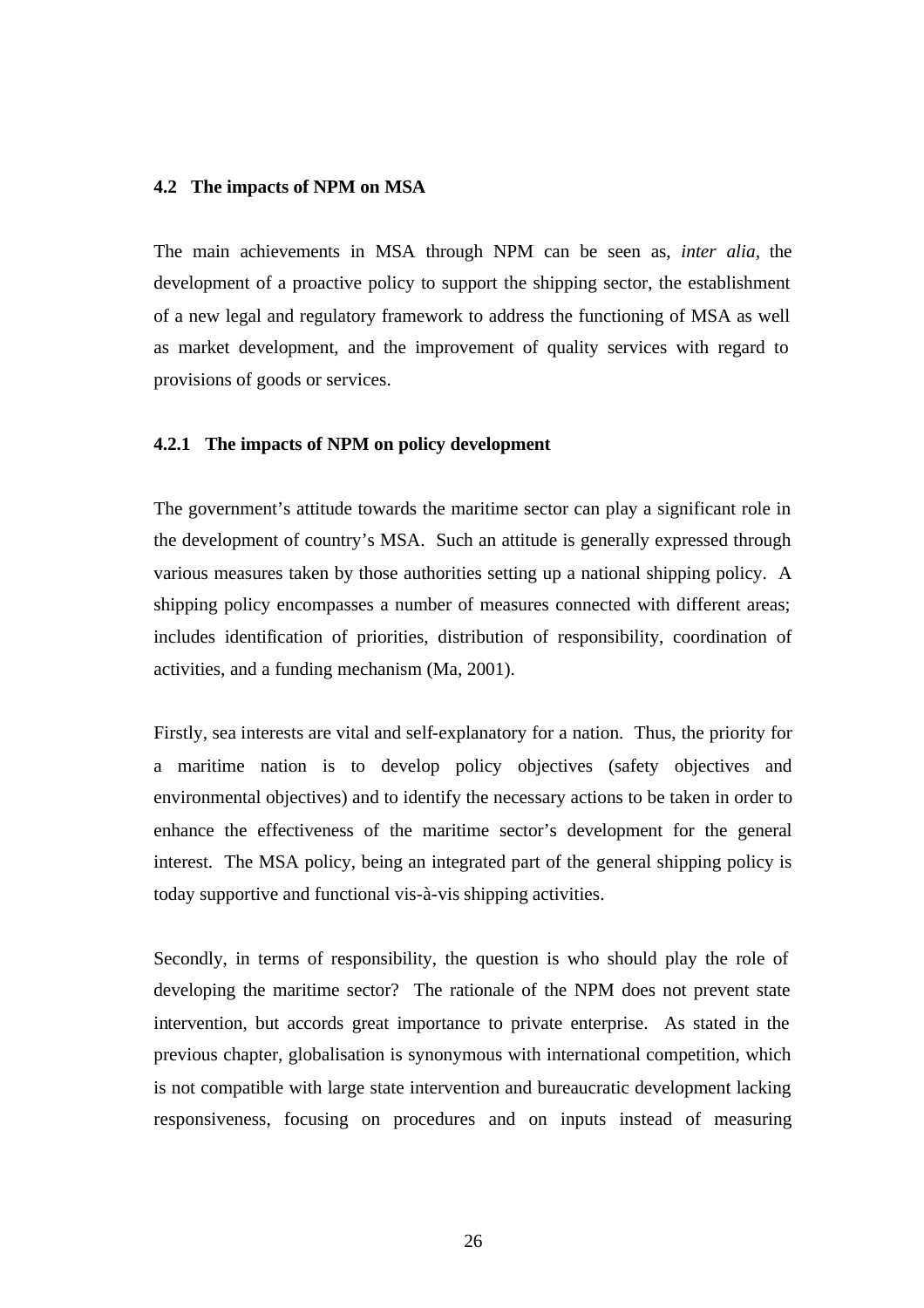performance and quality of production and services. The role of the state is now seen to be as a standing facilitator promoting a favourable, competitive and stable environment, creating interface mechanisms between interrelated activities, maintaining and consolidating a consistent environmental policy.

Thirdly, the related and fragmented components of the maritime industry, flag, capital, accounting, crew, management and operation, marketing, are being continuously globalised. Safety and marine environmental protection, as a network, can provide and ensure quality in the maritime industry when co-ordinated on a global basis. On the one hand, even though global institutions (IMO, ILO, and other regional institutions) tend to shrink national sovereign shipping policy issues, on the other, those institutions tend to expand manoeuvring ability and capacity with regard to MSA. Port State, Flag State and Coastal State Jurisdictions, and regional memoranda of understanding are the main co-ordinating disposals towards an international safety net and quality shipping (Mukherjee, 2001).

Finally, the new policy funding mechanism is characterized by the scale of using cost/benefit analysis and also the scale of cost recovery, while the current funding philosophy is concerned with investment on prevention versus response, internal to ships versus external to ships, investment in people versus investment in hardware (Hodgson, 2001).

#### **4.2.2 The impacts of NPM on maritime regulations**

In contrast to the broad understanding of NPM as synonymous of a trend towards deregulation, with regard to MSA, NPM impacts could be synonymous with the reregulation of reformulating existing regulations. Safety management imposes regulations over sea activities. To the extent that governmental rules result in healthier workplaces and safer activities, the benefit of regulations are real. To illustrate the impact of NPM on MSA, two pivotal international maritime instruments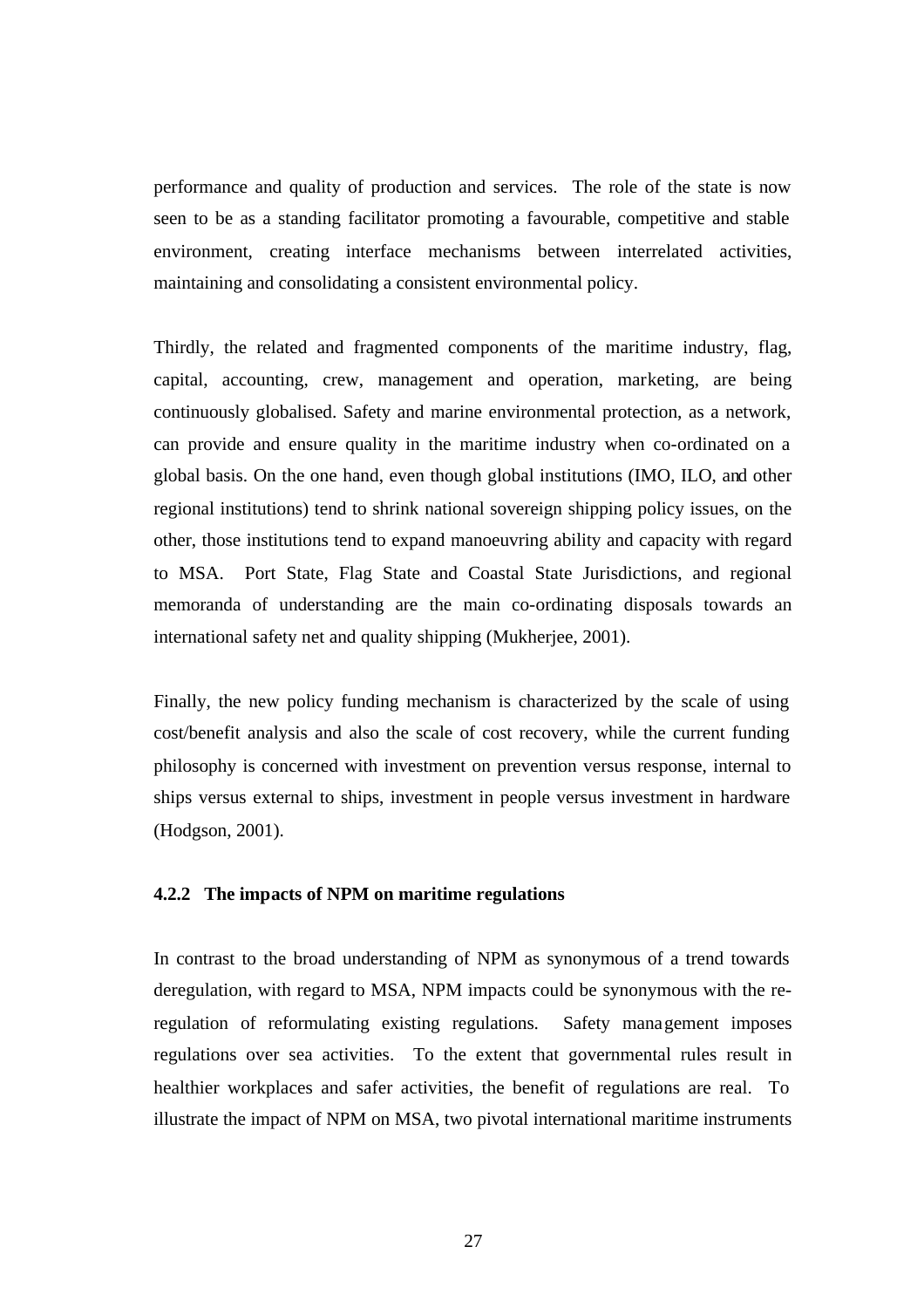will be examined, the Formal Safety Assessment (FSA) aimed at enhancing maritime safety, and then, the International Safety Management Code (ISM code), which addresses the safety of ships´ operations and marine environmental protection.

## **4.2.2.1 The Formal Safety Assessment (FSA)**

The Maritime Safety Committee<sup>17</sup> and the Marine Environmental Committee<sup>18</sup> approved in September 1997 guidelines for the application of the FSA, which were supposed to address the IMO rule-making process. However, the application of FSA is nowadays extended to national MARADs and other maritime entities and areas. When the maritime industry becomes more risky, administrations should become more proactive in assessing and mitigating risk. The FSA may be of a great assistance to establish a balance between issues concurrently related to legislative, administrative, operational, economic, and human resources.

The FSA is a systematic approach, aiming at enhancing the MSA, including the protection of lives, health, property and the protection of the marine environment by using risk and cost/benefit analysis. However, one can argue that risk assessment has been applied over time in the industries; hence, what is new? Earlier, it was thought that the "safety cost is beyond any cost". Today, safety has a cost; and it is no longer an intensive investment, but an "intelligent appraisal". Moreover, safety is no more an emotional reaction, but a rational way of thinking. Currently, the FSA provides a benchmark to evaluate new, as well as existing regulations. The FSA methodology is a five-step process (see figure 1).

 $17$  MSC/Circ.829

 $18$  MEPC/Circ.335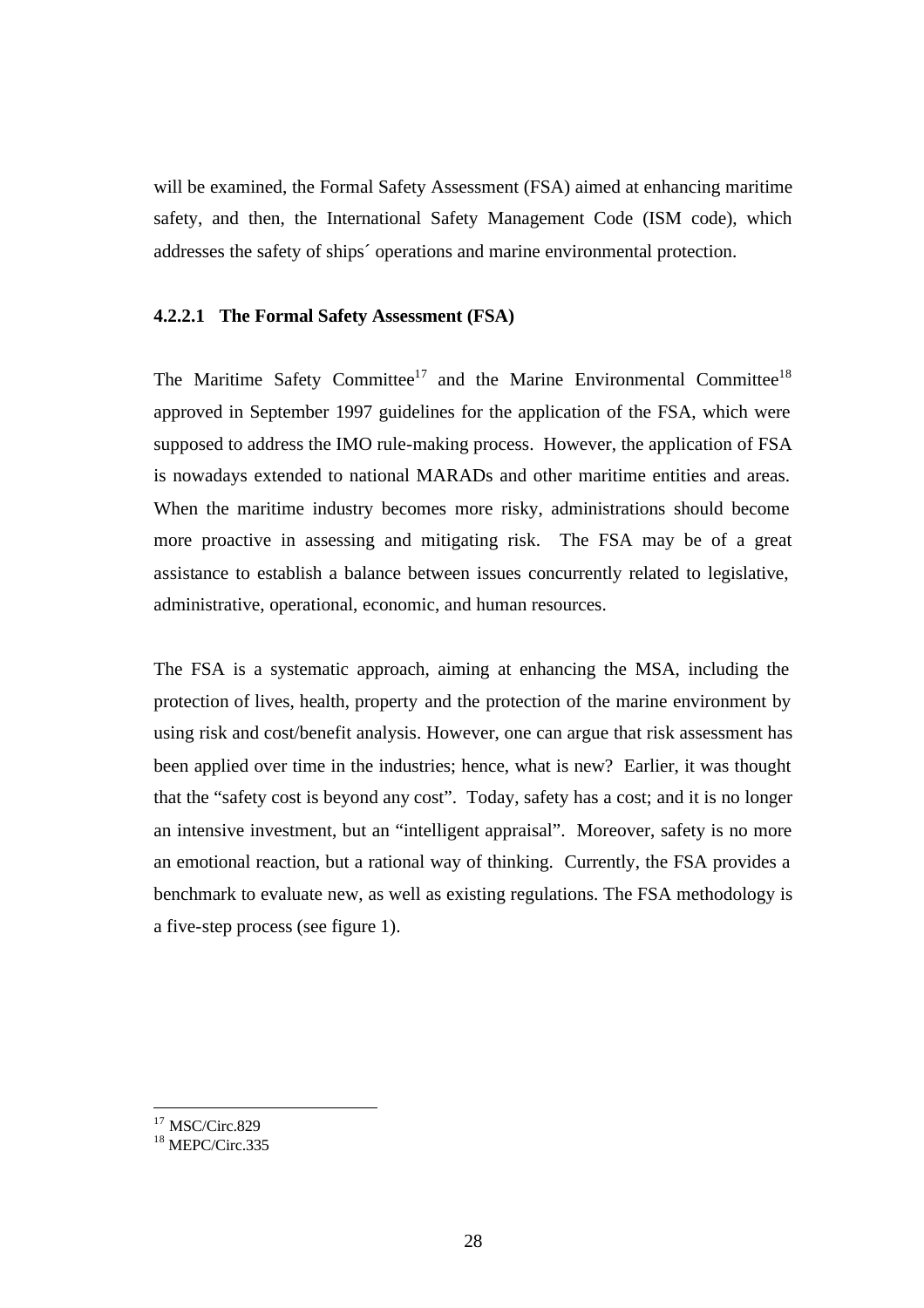

 Figure 1: Flow chart of the FSA Methodology Source: MSC/Cir.829 & MEPC/Circ.325

- 1. Identification of hazards, using creative and analytical techniques to identify and rank the underlying accident's factors including the Human Element;
- 2. Risk assessment, focusing upon high risk areas and aiming to establish a relationship between a regulatory regime and the occurrence and consequences of accidents;
- 3. Risk control options that address both existing risks and newly identified risk and establishing a practical regulatory risks control regime;
- 4. Cost/benefit assessment aiming to facilitate decision making by estimation, comparison and ranking of the effectiveness of each option.
- 5. Recommendations for decision making providing a clear statement, a list of hazards and risks identified during the process, an explanation of the basis of assumptions and a description of the group of experts that performed the FSA.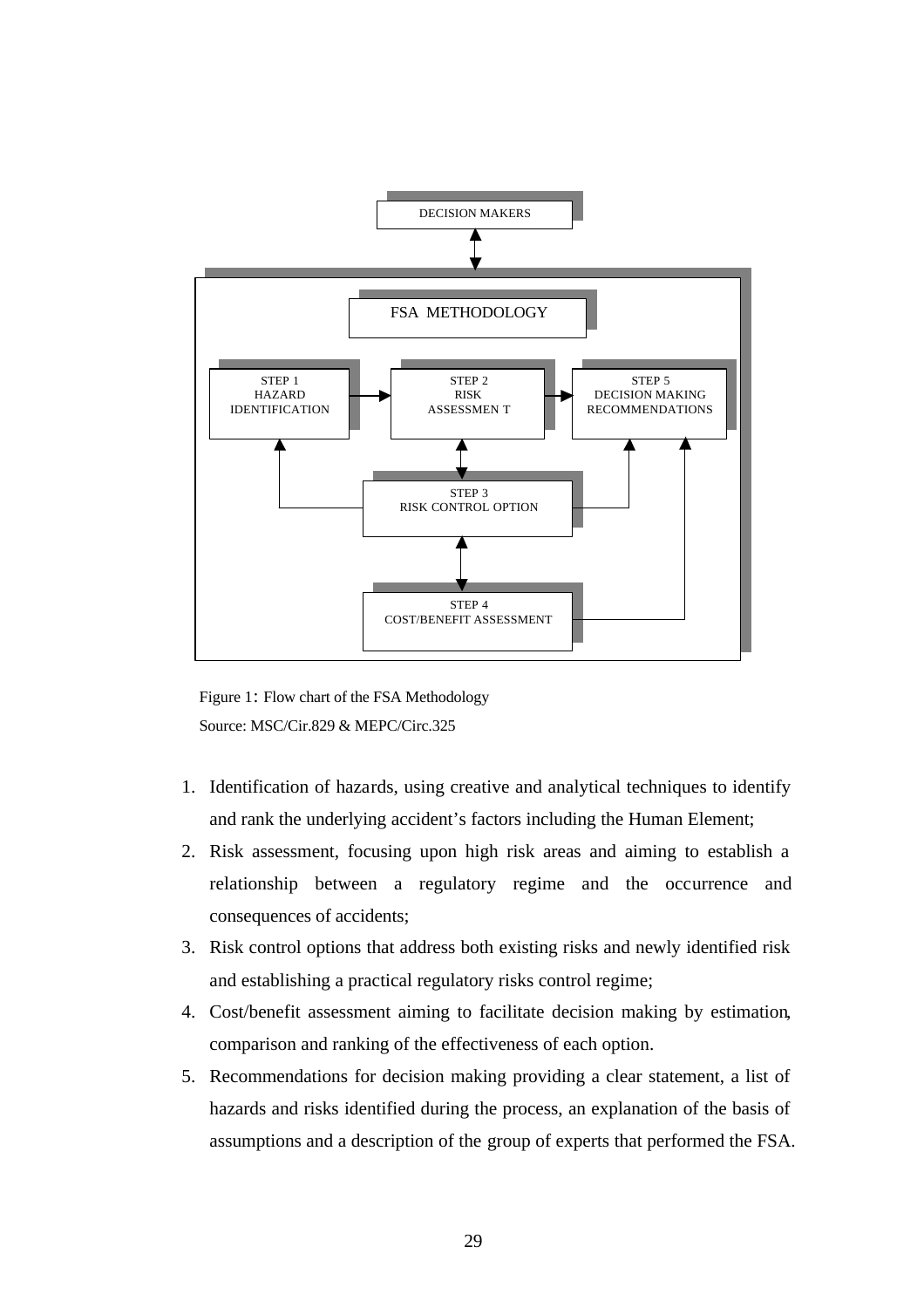Finally, the FSA´s proactive safety approach will continuously suggest that legislators, rule makers and socio-economic actors to examine potential problem areas, and introduce appropriate measures and standards before a tragedy occurs. The FSA approach is already underway to tackle safety issues related to Ro-Ro vessels operations, tanker operations, and ballast water hazard management.

#### **4.2.2.2 The International Safety Management (ISM) Code**

The shipping industry has shown that free market forces can provide cheap transport. However, as ships increase in size, cargoes become more complex, ferries run even faster and the management of shipping companies becomes erratic and less concerned with safety precautions, the risk of an accident becomes correspondingly greater. Indeed, economics is necessity, but safety also requires responsibility.

For this reason, the ISM Code, which emanated from the 1994 SOLAS74 amendment, became mandatory in July 1998. The objectives of the Code are to ensure safety at sea, prevention of human injury or loss of life, and avoidance of damage to the environment, in particular to the marine environment and to property.

The impact of the Code is that firstly, the MSA is required to attest that shipping companies are running a safe business, and secondly, the MSA shall continuously verify the maintenance of safety standards by means of periodical audits. On the other hand, shipping companies shall demonstrate and document (vis-à-vis MSA) their capability and ability to operate ships setting out a sound safety management system (SMS).

The SMS expresses and delineates policy, procedures and instructions. It addresses also the obligation for the company to provide permanent and adequate support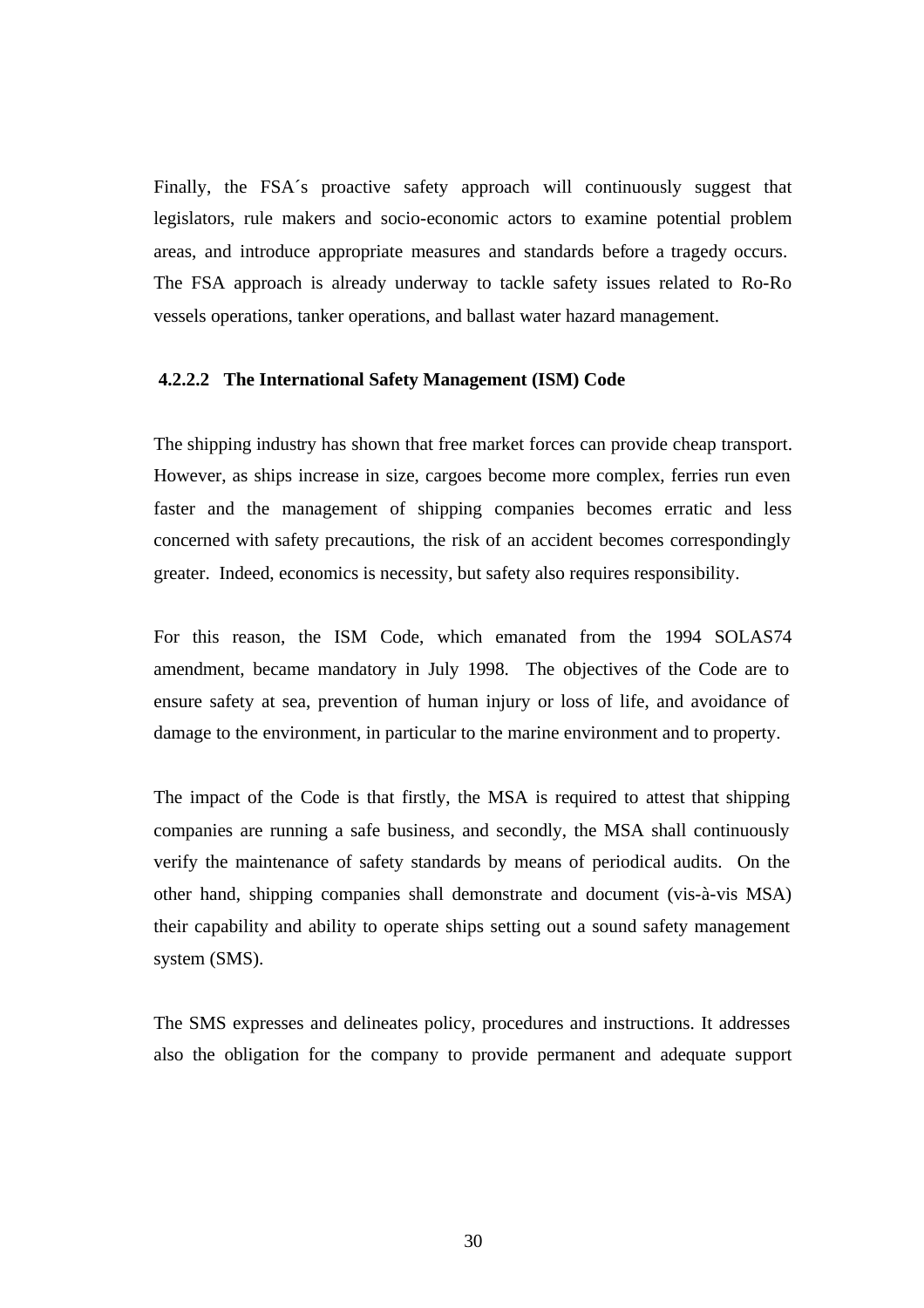during normal situations, and in any disaster situation<sup>19</sup>. Further, the SMS takes into account human resource management and development including training for seafarers, motivation, adequate living conditions as well as an adequate working environment.

The safety management philosophy of the Code is " Plan-Do-Check-and Correct", [but] "Say what you do, and do what you say". In this sense, the ISM Code is a safety quality assurance<sup>20</sup>. The Code could, in one-way measure the classification society's performance. In this regard some maritime countries (U.K., Denmark, Finland) prefer not to delegate the ISM audit to classification societies. The Code is often compared with ISO 9002 quality standard in many aspects. First, the ISM certification (document of compliance delivered by the MARAD) tells customers, and authorities, that the company has a quality operation. Second, the SMS is under control and proves compliance with all the safety and pollution prevention regulations of the flag state. Finally, the ISM Code is a long-term objective employing principles of continuous safety improvement and consistency in quality of services through audits, review, reports and corrections.

## **4.2.3 The impacts of NPM on the Provisions of Goods and Services**

Regarding administration, co-ordination and delivery of service, MSA can be divided into two services, the prevention services and the response services. The prevention services encompass, *inter alia*, ships inspection, navigation aids, pilotage, oceans scientific support, marine weather forecasting, marine communications, pollution prevention and response. The response services include the training of seafarers, search and rescue, marine resources protection, security, pollution response and transport.

 $19$  The ISM Code (paragraph 4) requires shipping companies to appoint a senior manager as a designated person ashore, who is concerned with any safety matters, and who is the direct correspondent in case of disaster at sea.

<sup>20</sup> See *a 10-minute Guide in IMO´s ISM Code*. Cymepa House: Cyprus, at page 12.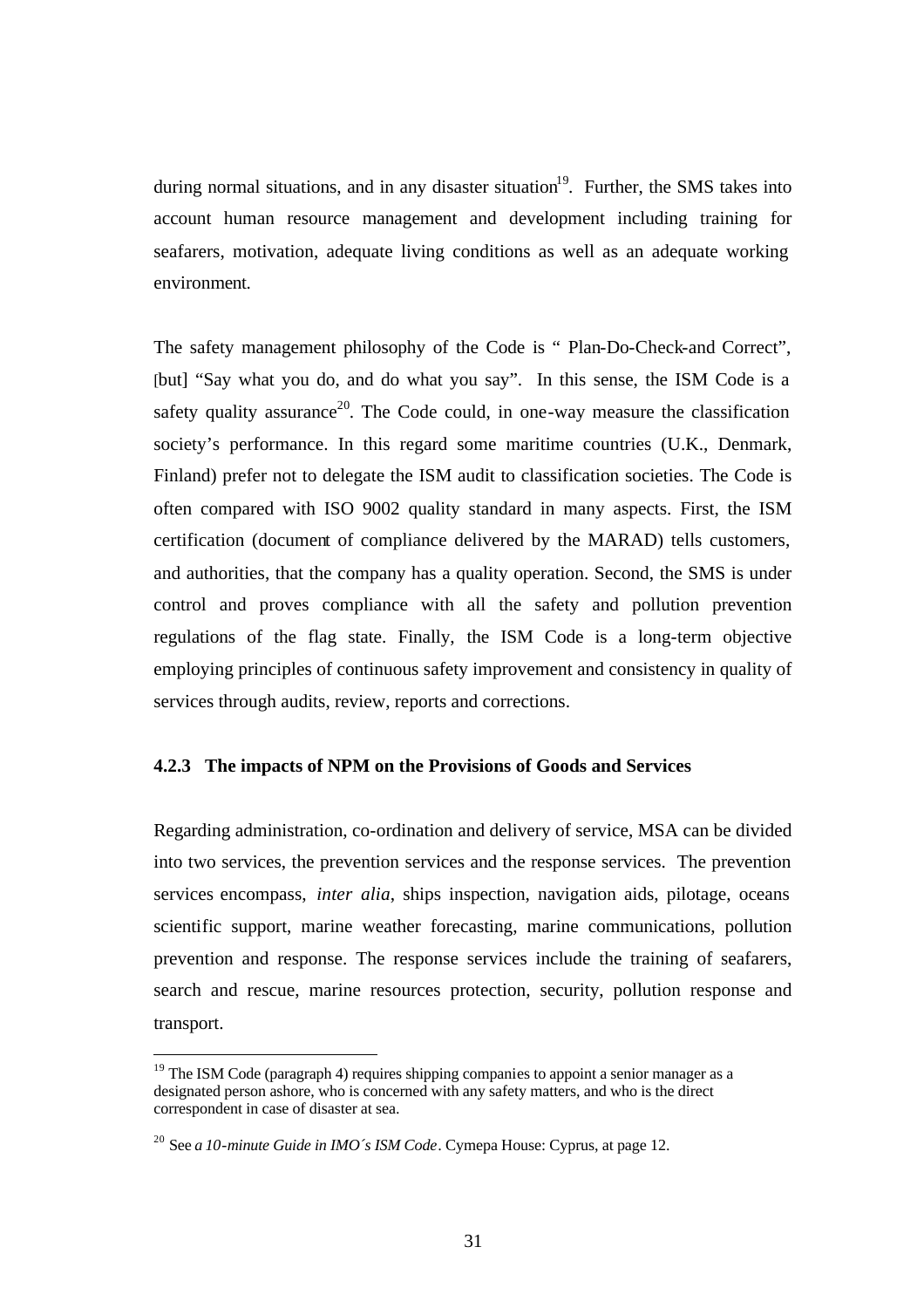The new role of MSA is to establish a global cohesion, to choose adequate management approaches, and to establish safety management principles in order to efficiently respond to these two services. This section will deal with the setting up of new MSA structures, cost recovery, and cost effectiveness, including opportunities offered by the NPM principles.

#### **4.2.3.1 Setting up new MSA structures**

The first concern with the implementation of NPM principles in such a complex system as MSA is the setting up of an organizational design based on a stable, controllable and predictable environment. The structuring and grouping of activities take into account functions, nature of input, nature of output, category and needs of customers, as well as their geographical location. For instance, in order to perform and deliver MSA services such as SAR, marine resources protection, pollution prevention and combating, and suppressing of unlawful acts at sea, it seems to be necessary to have a disciplined multiple-role organization. Moreover, it is advisable that an organization be in line with the Defence Forces, in case there is need for extended support.

Most countries, *e.g.* the USA, Canada, Sweden, have recognized this factor and have developed a coastguard as a military, paramilitary or civilian organization to carry out MSA duties and responsibilities totally or partially in co-ordination with the National Defence Forces. This grouping approach creating a "one stop shop" reduces MSA functional charges and increases its responsiveness.

#### **4.2.3.2 Cost recovery**

Earlier, the government has been seen as the prime agent for development providing infrastructures, goods and services. Today, the NPM suggests the introduction of cost recovery in MSA to generate revenue in areas where it is possible. The Swedish Maritime Administration (SMA) recovers operational costs from shipping dues,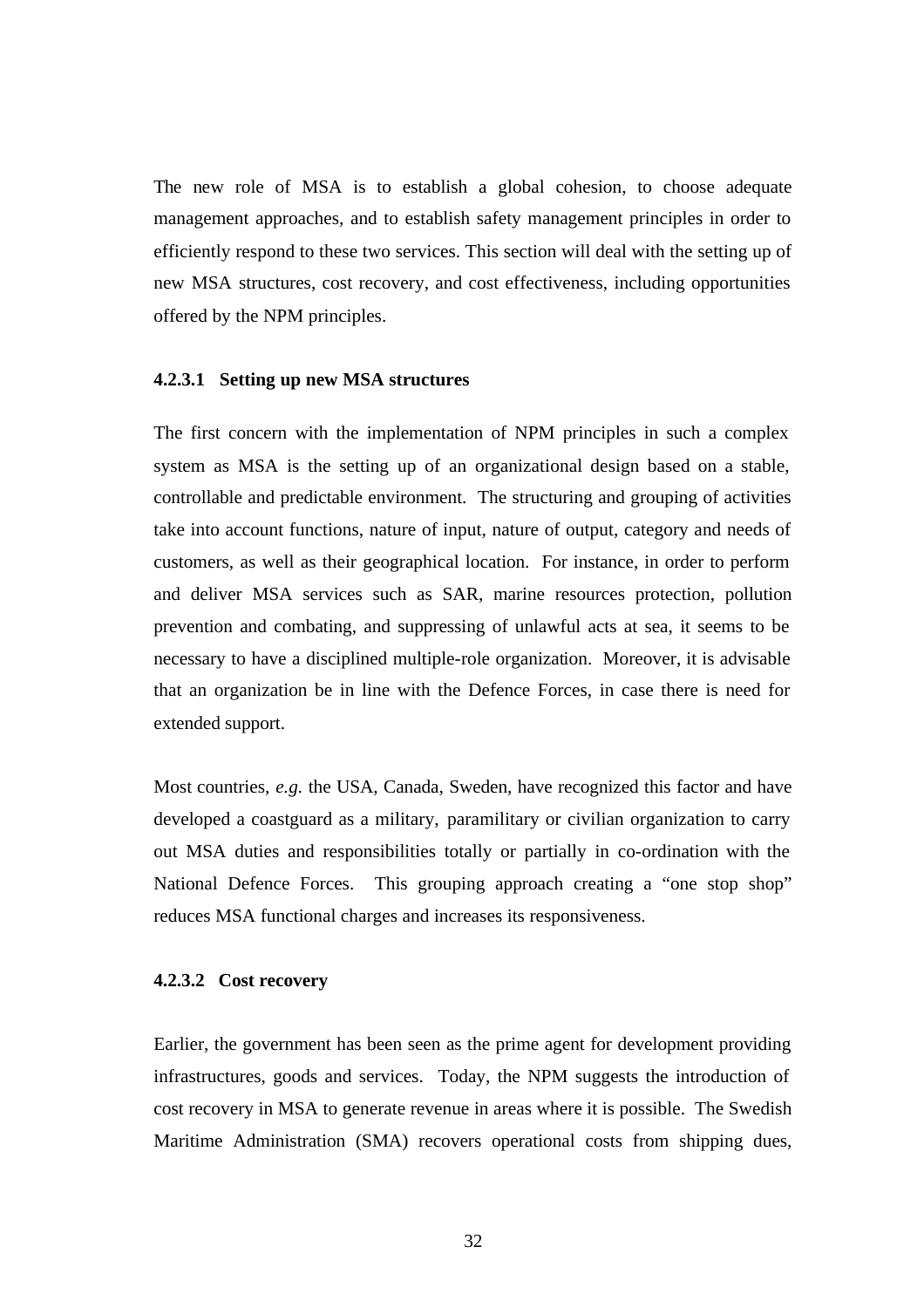taxes and fees, and is financially self-sufficient. The SMA operates through some principles centred on state budget funds for specific purposes, investments financing by surpluses and loans, profit or loss transferred between account periods, and goals for pricing to cover all costs (Jönsson, 2001).

The Swedish model allows cost recovery under a "horizontal performance contract" (with departments) when dealing with waterways equipment maintenance, safety inspections and surveys of ships, pilotage, maritime information and documentation, and other private issues. On the other hand, the SMA recovers costs under a "vertical performance contract" (with government) when carrying out SAR, security, enforcement and other public services at sea. However, it is worth mentioning that the underlining factor for a successful cost recovery option results from a greater independence granted to MSA regarding operations, finance and management.

As far as safety is concerned, there are overlapping activities between the MSA and the ports. The concerns include pilotage, navigation aids, storage and transport of dangerous goods, port security, fire protection and port reception facilities. A new approach that dissociates the economic aspect of ports from its safety aspect is on the move. This new approach is already implemented in Chile, and is satisfactory.

On the other hand, in order to increase revenues, the port authorities must, indeed, raise the cargo-handling rate (reducing time in port), identify and privatise non-core functions where there is no public interest, but there is also a need to continuously upgrade port security, and port safety as well as port reception facilities. According to the experiences of the Federal Government of Australia the upgrading of port security, safety, as well as port reception facilities, will improve the attractiveness and competitiveness of ports $^{21}$ .

<sup>&</sup>lt;sup>21</sup> See Maritime Transport Committee (OECD countries), Annual Report, 1996, at p. 26.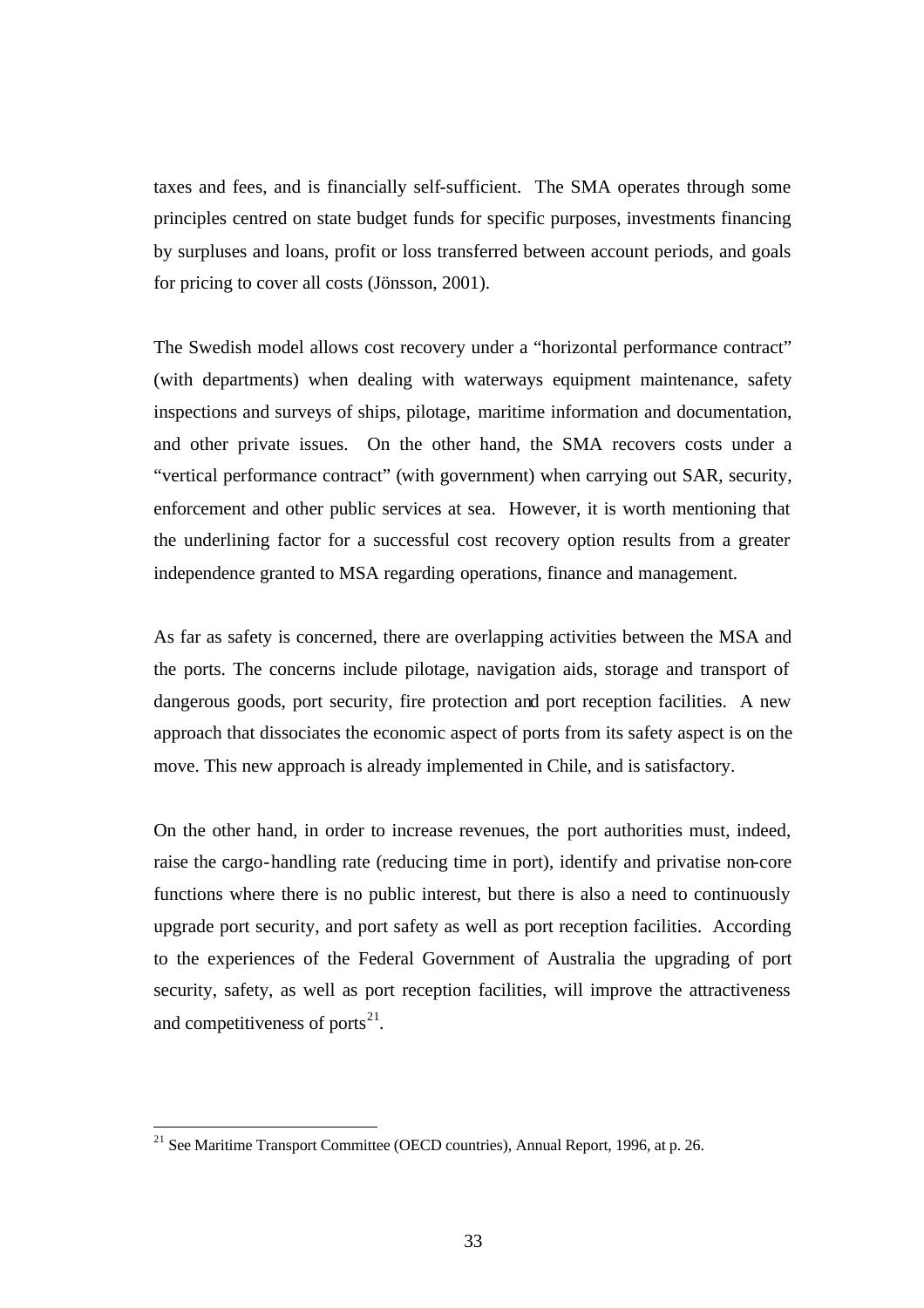These NPM principles focusing on cost recovery, as shown by administrative studies, will discipline demand and result in a decline in demand. Finally, cost recovery increases financial performances, quality services and customer satisfaction.

## **4.2.3.3 Cost effectiveness**

Cost recovery disciplines and lowers the demand; hence, it entitles customers to exercise control. Furthermore, it stimulates their conscientiousness for good policy, good cost management, and clear accountability. Therefore, the NPM methodology, to respond to these considerations, will allow the achievement of cost effectiveness through the re-engineering of work process, taking advantages offered by the use of new information technology, reviewing the market culture, and finally, focusing on the human element.

The re-engineering of work process is mainly the conduct of audits within departments, redeployment of staff, redistribution of duties as necessary, adoption of a customer-based structure and a service delivery model. The re-engineering of work process is expected to provide better services, and also savings in resources.

The second point is that NPM is associated in MSA with an appropriate level of use of technological development. For instance, the use of information technology provides the quality of services required by the maritime community. For ships, it facilitates registration, surveys, and certification; for seafarers, training, certification and identification; and for Port State Control, exchange of information.

In reviewing operational methods, market testing and contracting out, where the cost is more effective brings private competitive sectors to perform safety functions (certification and audits). The role of the MSA is in that case to maintain and support the level of services through assistance and a monitoring process.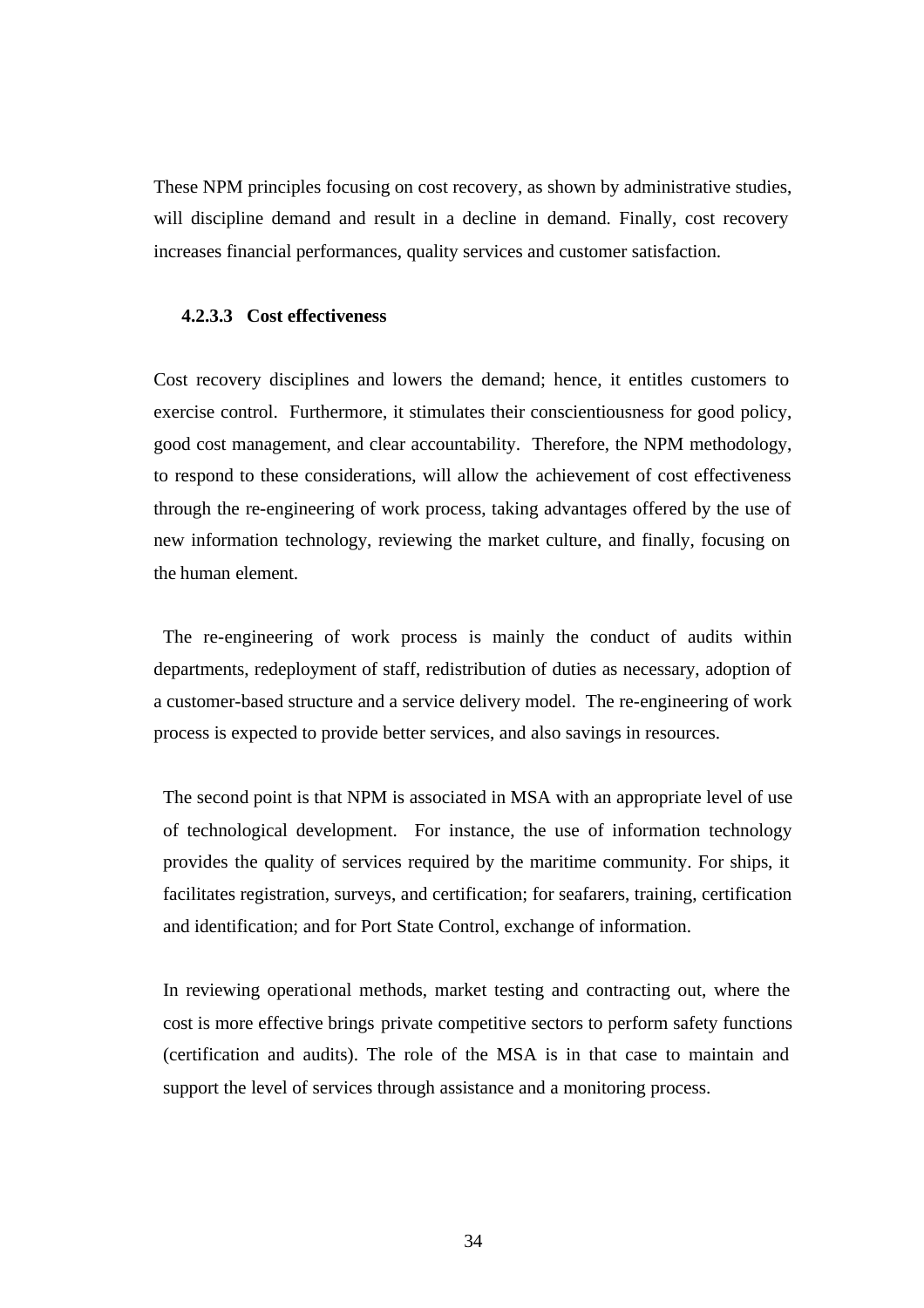Finally, to ensure cost effectiveness in MSA, it is also important to win the support of the staff addressing their concerns. It is valuable to provide maritime managers with suitable training, information and guidance to ensure that they are able to understand and to implement business and operational plans related to their respective sectors. At the end of each process, successful managers should be empowered, promoted and given incentives.

The application of NPM techniques is also an achievement of the best value for money in expenditure, while maintaining and improving the quality of services. Such an upgrading cost effectiveness of services will meet the customers´ needs and reconcile recipients and service providers (MSA).

Chapter 7 will examine the perspective of application of NPM, dealt with in this chapter, in the restructuring of the Senegalese MSA. Chapter 5 following, will provide the Senegalese maritime profile, describe and analyse some deficiencies related to the performance of MSA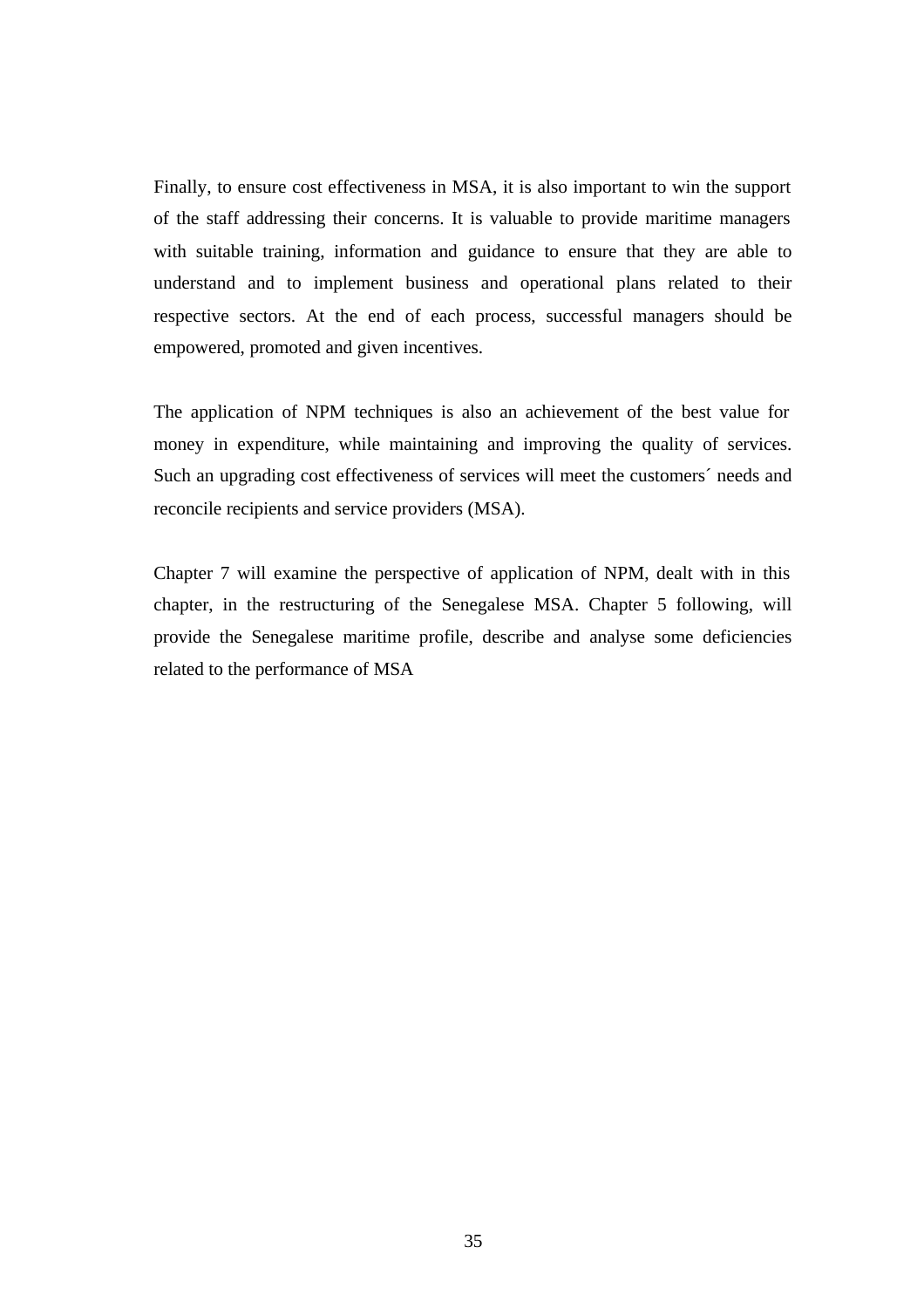# **Chapter 5**

## **Maritime Safety Administration in Senegal**

#### **5.1 Country profiles**

Senegal became a self-governing member in the French community in 1958. The country became independent in June 1960. Since that date, the democratic regime adopted in Senegal, maintained the country in a relatively politically stable state and with signs of economic improvement compared with most African countries.

#### **5.1.1 Geography**

The Republic of Senegal, the most westerly state of mainland Africa (14 00 N, 14 00W) covers an area of 196,722 sq km. The population was estimated at 9,278,617 in mid-1999. The southern border is with Guinea-Bissau, and with Guinea. In the east, there is a border with Mali (see Appendix A). The northern border with Mauritania lies along the Senegal River, which is navigable, for small boats. Dams for power, irrigation and better navigation are being built. Although Senegal's mineral resources are relatively sparse, there are potential reserves of gold, as well as deposits of high-grade iron ore in considerable quantity. Reserves of natural gas are exploited offshore from Dakar and there is petroleum off the Casamance coast. The geographical location of Senegal is strategically important with regard to the international maritime traffic and hence, with regard to the international maritime safety and security between Africa, the USA, and the Western European countries.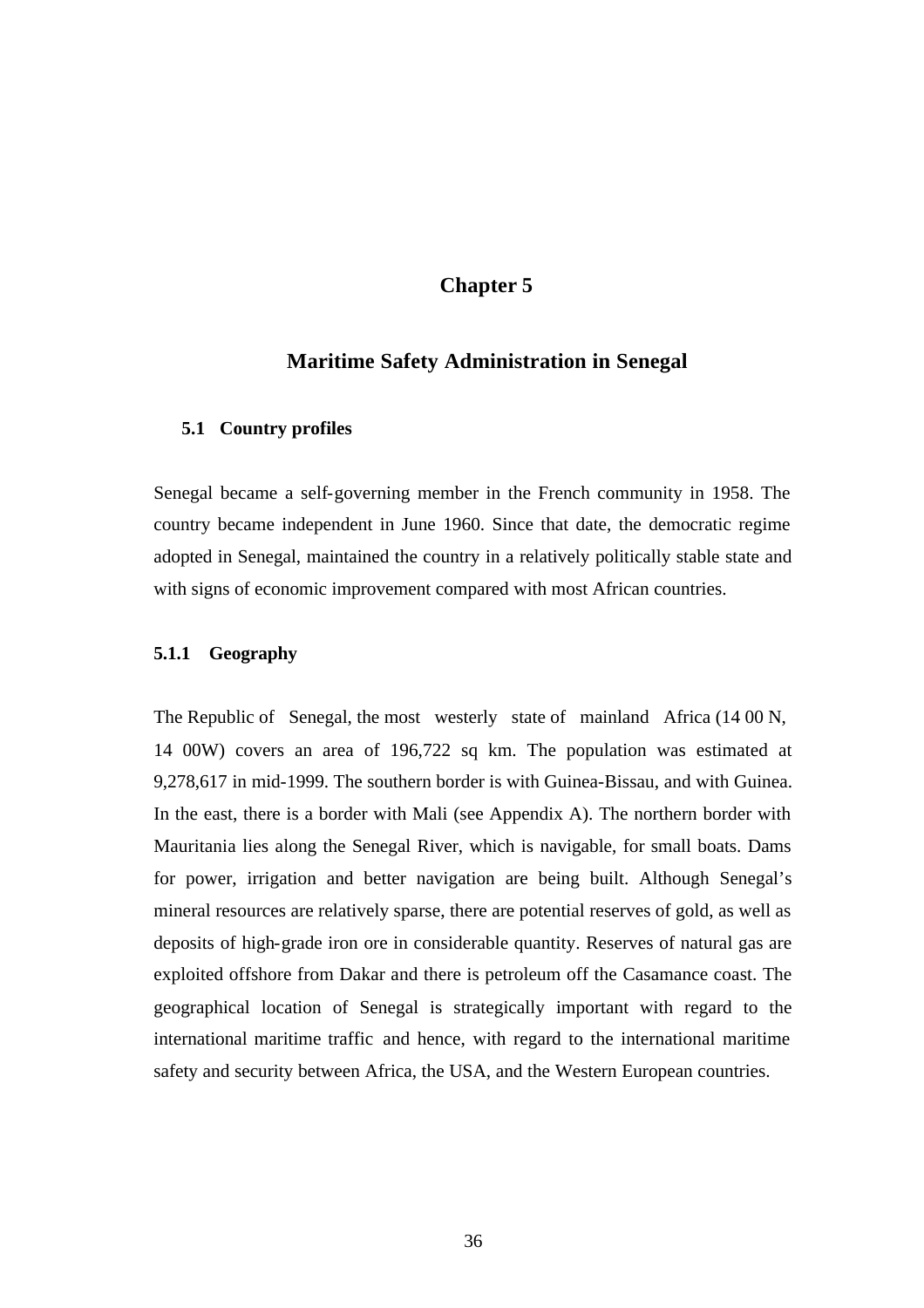#### **5.1.2 Economy**

The major income sources are foreign exchange, tourism, fishing and phosphates. In 1994, the governme nt embarked on an ambitious reform program supported by international donors<sup>22</sup>. The reform began with first a 50% devaluation of the Senegalese currency, and second, price control and subsides, which were suppressed. Thanks to the reform programme, the country met a real annual average GDP growth of 5% between 1995 and 1999. Inflation was pushed down to 2%, the fiscal deficit being to a level less than 1,5% of the GDP. Investment increased from 13.8 of GDP in 1993 to 16.5% in 1997. Moreover, private activities account for 82% of the GDP The country achieved full internet connectivity in 1996.

#### **5.1.3 Geo-politics**

Senegal has good relationships with the international community. The Senegalese's traditional and regional policy is also peaceful. The country has been politically stable since its independence in 1960 and it is committed to the international obligations, values and ethics embodied in the United Nation Charter. The commitment of the country to democratic regime change, people development and the protection of the environment is impeccable.

As far as security and peace are concerned, Senegal continues to contribute to the extent of its potential limits to the enhancement and the improvement of a worldwide peaceful and secure climate<sup>23</sup>. Since its independence in 1960, up to 1981, the country lived in symbiosis with its neighbouring countries. However, from 1980 a battery of political events occurred in the region and then finally ended on the military grounds. A series of disputes occurred with the separatists in Casamance, the Gambia, Guinea-Bissau, and Mauritania.

<sup>&</sup>lt;sup>22</sup> See The World Factbook, 2000-Senegal.

 $^{23}$  Between 1990-2001, Senegal participated in peace keeping and peace building missions in Angola, Bosnia, Comoros Islands, Congo, Guinea-Bissau, Iraq, Kuwait, Liberia, Rwanda, and Uganda.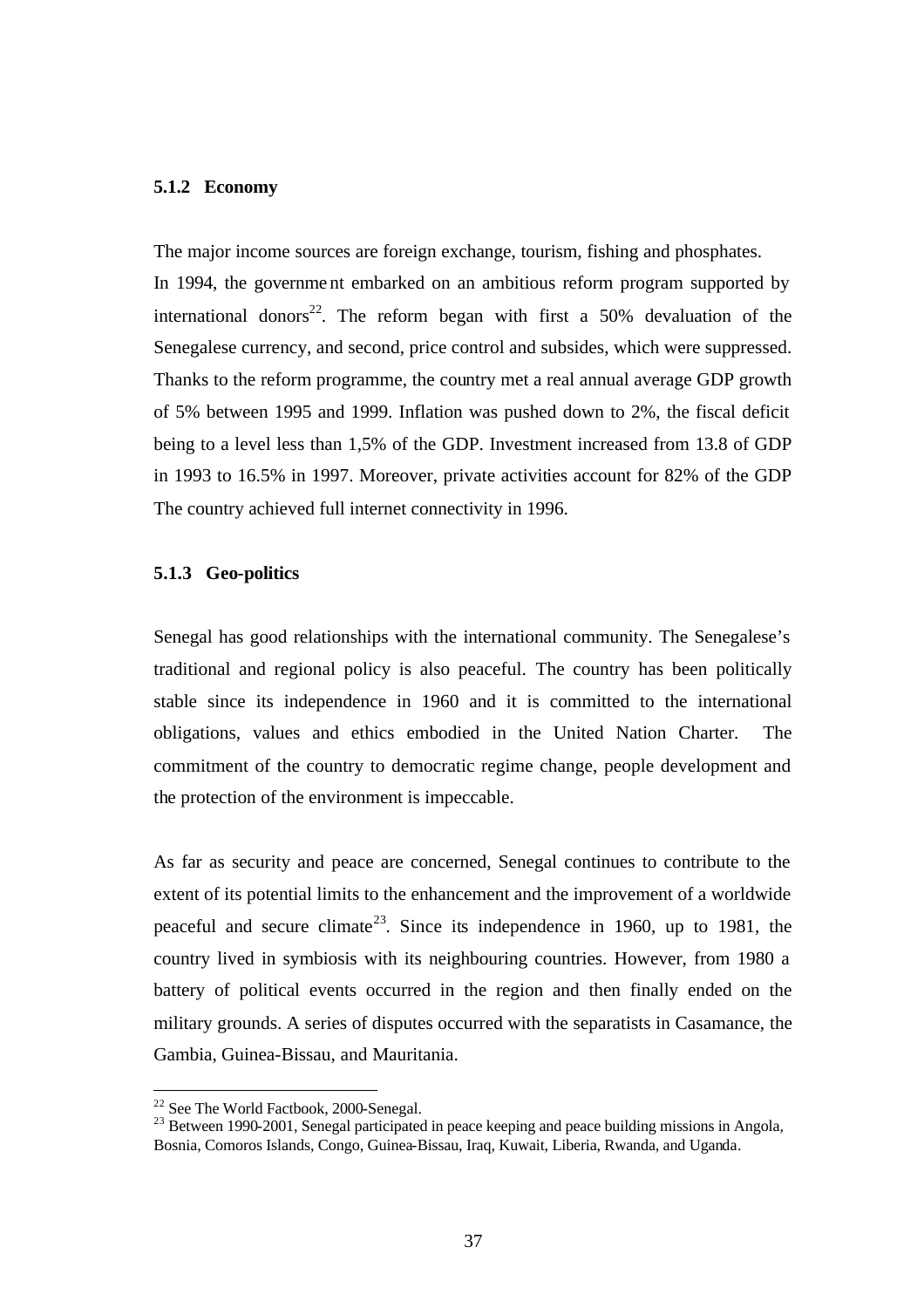#### **5.1.4 Maritime activities**

Senegal is bordered in the western part by the Atlantic Ocean with 530 km of coastline, and in the northern part by the Senegal river, 785km. Two other rivers are vital links between the central regions and the open ocean: The Sine- Saloum*,* 112km, in the centre, and the Casamance*,* 300 km in the south (see Appendix A). The country is confronted with serious challenges to develop the shipping sector, to manage the use of the ocean resources and to promote safety and security at sea.

In the shipping sector the current situation of the Senegalese fleet does not reflect the ambition of the country. The situation was more favourable; today nationally owned vessels are very few<sup>24</sup>. The main companies are the Senegalese Maritime Navigation Company (Chartering company), the Maritime Transport Company (oil and oil products), the " Société Nouvelle des Salins du Saloum" (salt transport) and the "Liner Dakar-Ziguinchor" (ferry the "*Joola*", engaged in domestic trade). The ferry is a vital link between the southern part of Senegal and Dakar. The ferry has been managed and run by Navy personnel since 1990.

The port of Dakar is the largest deep port in the region (draught up to 11meters) serving Senegal, Mauritania, the Gambia, and Mali. Port facilities include 40 berths and 10 km of quays. It also has 53,000 sq m of warehousing and 65, 000 sq m of open storage area, container-handling facilities have increased from 29,000 metric tons to 100,000 tons and a new terminal was inaugurated in 1988. The sea and river transport between the port of Dakar and the secondary ports of Saint Louis, Kaolack and Ziguinchor is of great importance for national unity. Domestic maritime transport is a social and economic need, which is to be maintained and promoted. Concerning the fishing sector, fishing activities represent more than 30% of the merchandise export, and about 4% of GDP. The traditional fishing method continues to predominate with about 45,000 fishermen providing 60-70% of the total national

 $^{24}$  49,601GT, Lloyd's Register (1996). World Fleet Statistics, at p.11.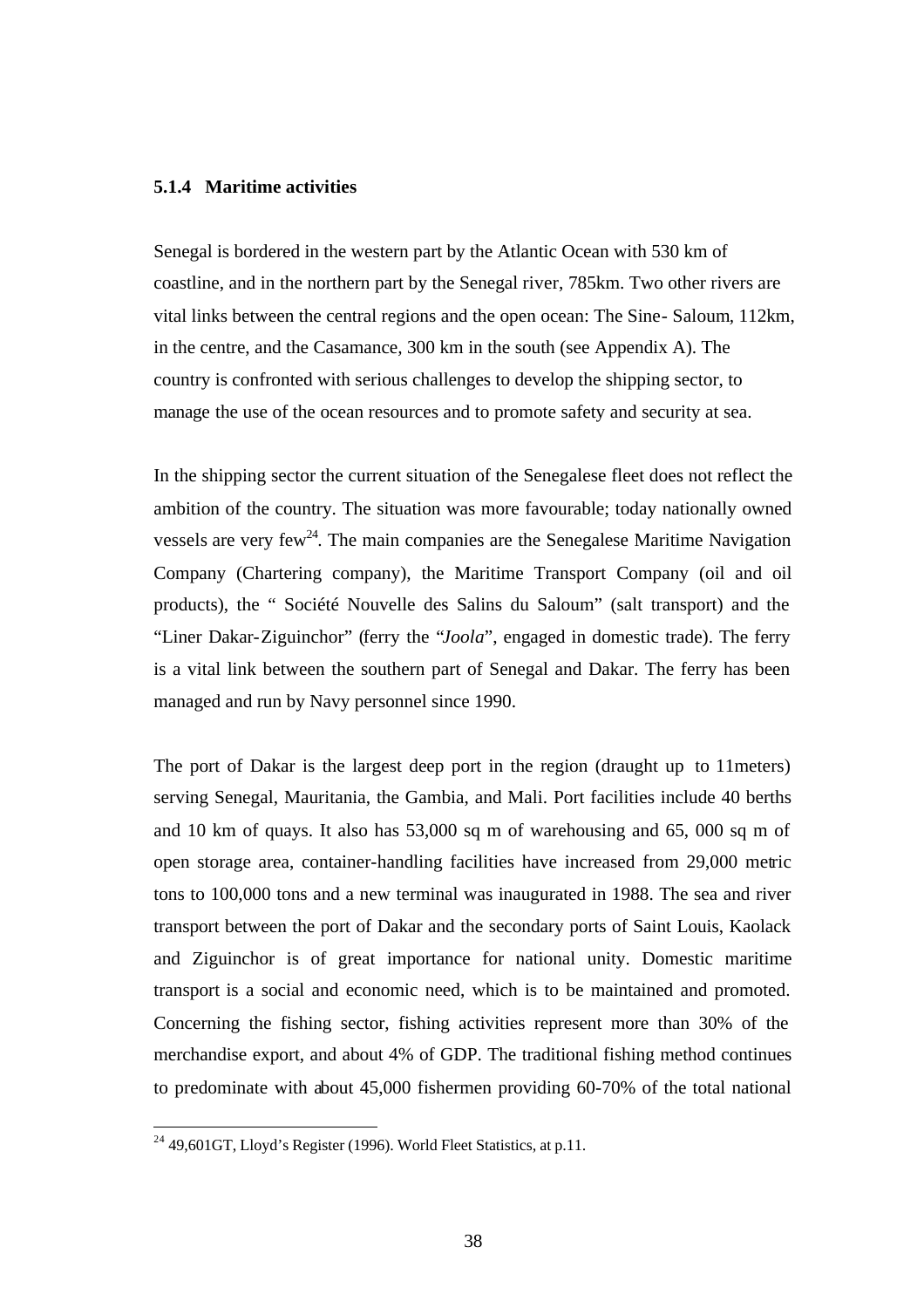catch. The number of fish exporting firms was evaluated at 45 in 1997. It has been estimated that the fishing sector provides the livelihood for as many as 500,000 people. The country has signed a number of fishing agreements; the agreement with the European Union entitling the country to recover substantial compensation<sup>25</sup>. The country is also an active member of the Sub-regional Fishery Commission in association with Mauritania, Cape Verde, the Gambia, Guinea-Bissau, and Guinea<sup>26</sup>.

 In addition to the halieutic resources, the seabed is rich in polymetallic nodules, and offshore oil was discovered in the continental shelf along the border with Guinea-Bissau. In this sense a bi-partite joint management committee was created between Guinea- Bissau and Senegal.

Recently, in Senegal, concerns have been expressed about the over-fishing practice. The government is committed to the necessity to ensure sustainable development and has to control and protect the resources. The operational task is assigned to the Senegalese Armed Forces (SAF). This mission is a major challenge for the Navy, with scarce resources to police the exclusive economic zone, which is estimated at around 200,000 sq km.

In terms of security, traditional fishermen are constantly exposed to high risk at sea. The traditional fishing sector encompasses more than 10,000 small wooden boats that are not safe when going beyond the territorial sea, but unfortunately traditional fishermen do. Thus, 24 hours a day a Navy vessel is on alert in order to carry out SAR operations. The Navy Coordination Centre is concerned with any information relating to a missing boat after its due return time has passed.

<sup>25</sup> EU allocated compensation up to 64,000,000 Euros for 4-year period. *Le Soleil*.Official newspaper July  $17^{\text{th}}$ , 2002.

<sup>&</sup>lt;sup>26</sup> Nevertheless, 134 Senegalese fishermen accused of illegal fishing and of the killing of two Guinea-Bissau coastguards were arrested in Guinea-Bissau since April 2002. *Le Soleil.* Official newspaper June  $10^{th}$ , 2002.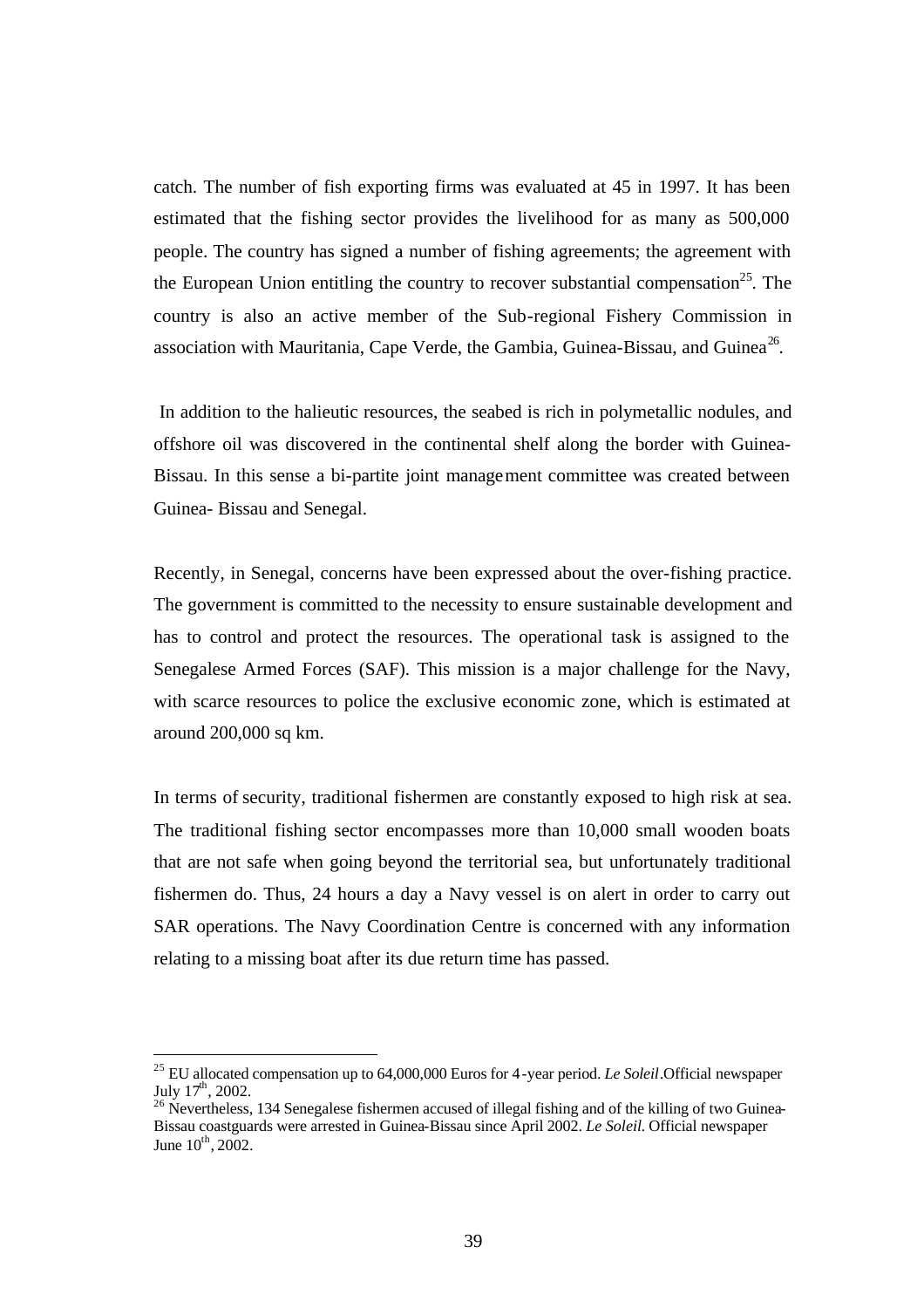As mentioned earlier, the domestic maritime transport is also of great importance. The ferry The *Joola* solely moves more than 3,000 passengers and around 5,000 tons of freight in a week. Finally, vis-à-vis the international maritime community, Senegal is responsible for SAR operations within the maritime zone including Senegalese, Mauritanian, and Cape-Verdean waters. Due to a low sea response capability and a lack of efficient preventive safety net the rate of loss of life is still increasing. A lot of improvements are urgently expected from the decision makers.

In matters related to safety of ships and property at sea, the objectives of the country, on the basis of international law and particularly IMO conventions are, *inter alia*:

- to preserve the national integrity within the territorial waters;
- to ensure the safety of navigation;
- to ensure maritime and fluvial security and safety; and
- to protect national marine resources within the exclusive economic zone.

 In terms of civil security, since the last two decades the regional area was seriously affected by social troubles resulting from political instability (Liberia, Sierra Leone, Guinea, Guinea-Bissau, etc.). As direct consequences, unlawful acts at sea are increasing tremendously in the area to the extent that the overall regional maritime agreements encompass measures to tackle such a negative growing trend.

With regard to marine pollution Senegal is also exposed to high risks: the traffic (oil and goods) between European countries and Western sub-Saharan African countries crosses Senegalese waters. There are risks associated with pollution from collision or oil releases, ballast water and other forms of pollution such as garbage dumping. In addition, industrial refineries and oil terminals on the coastline present potential risks to internal waters. However, Senegal has ratified several international conventions on the protection of the marine environment, *inter alia*, Marine Life conservation, Nuclear Test Ban, and Ship Pollution. Senegal also has issued a national legal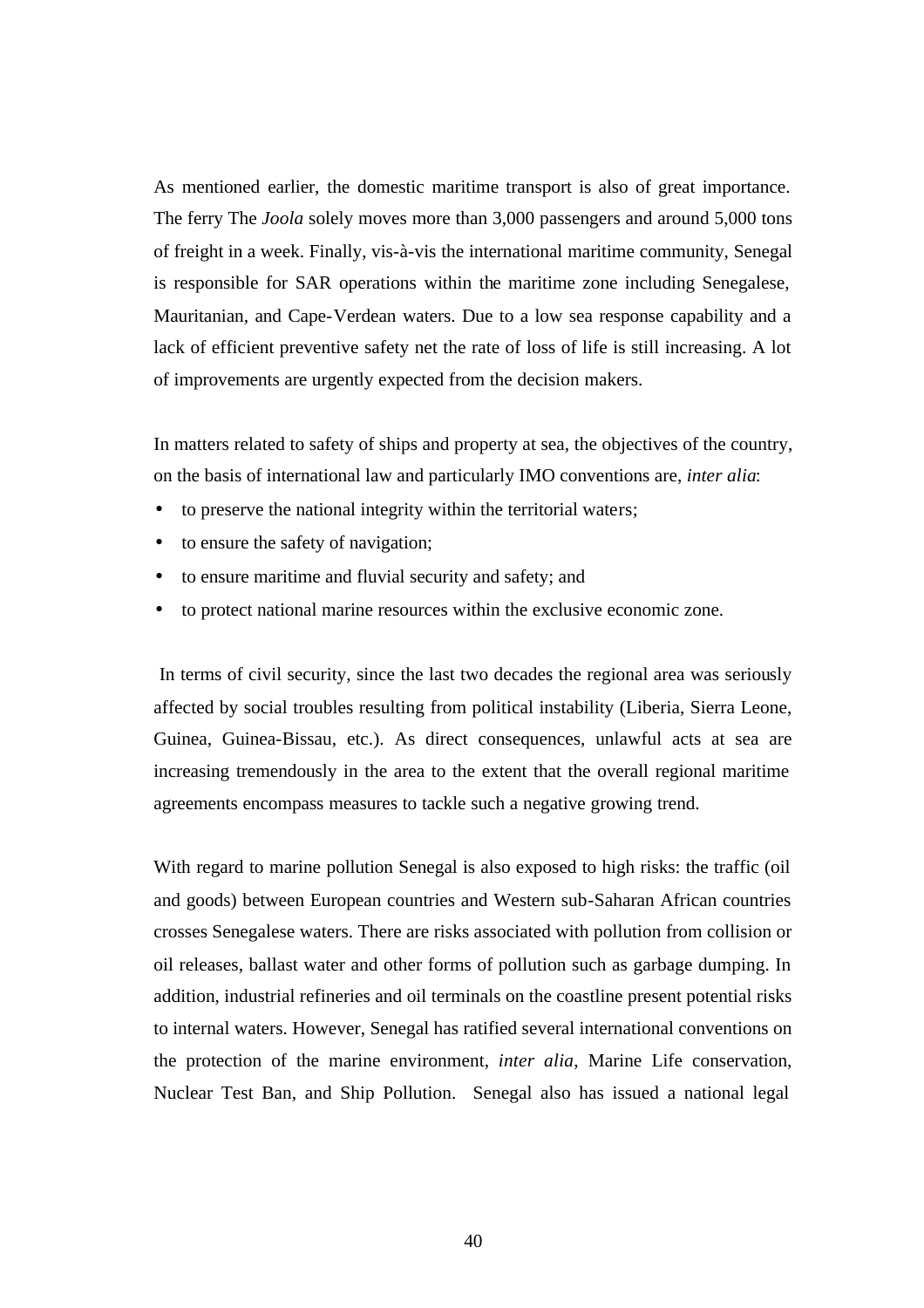framework, which is the terms of Law No 2001-01, January  $15<sup>th</sup>$ , 2001, and has the ambition to enforce the subsequent environmental law.

Having succinctly provided the country's profiles in terms of the state's maritime interests, the situation described invites first, a look at the organizational features of the MSA in Senegal, and second, an analysis of the weaknesses that MSA is confronted with regarding the challenges mentioned above.

#### **5.2 General organization and arrangements of MSA in Senegal**

Senegal's public administration, inherited from the French model, is largely influenced by the concept of public services and the notion of common goods provided by state. In order to have a clearer view on how the MSA performs in Senegal, the broad organizational features of the MARAD will be described, as it embodies the MSA, and an emphasis will be put on MSA responsibilities assigned to bodies within the maritime structure. Finally, an attempt to identify and analyse weaknesses encountered in the performance of MSA functions will be made.

In Senegal, the responsibility for the MARAD falls under the scope of the Ministry of the Fisheries and Maritime Transport. At the senior level, the Minister is assisted by the Director of the Merchant Marine Directorate. The Merchant Marine Code is the main source of the national maritime legislation.

#### **5.2.1 Status of the Maritime Legislation**

On March  $22<sup>nd</sup>$ , 1962, the National Assembly adopted the Senegalese revised Merchant Marine Code. The Merchant Marine Code entitled "Law 62-32 of 22 March, 1962", defines and regulates among other things:

- the mission and the organization of the MARAD;
- the status of ship owners and seafarers;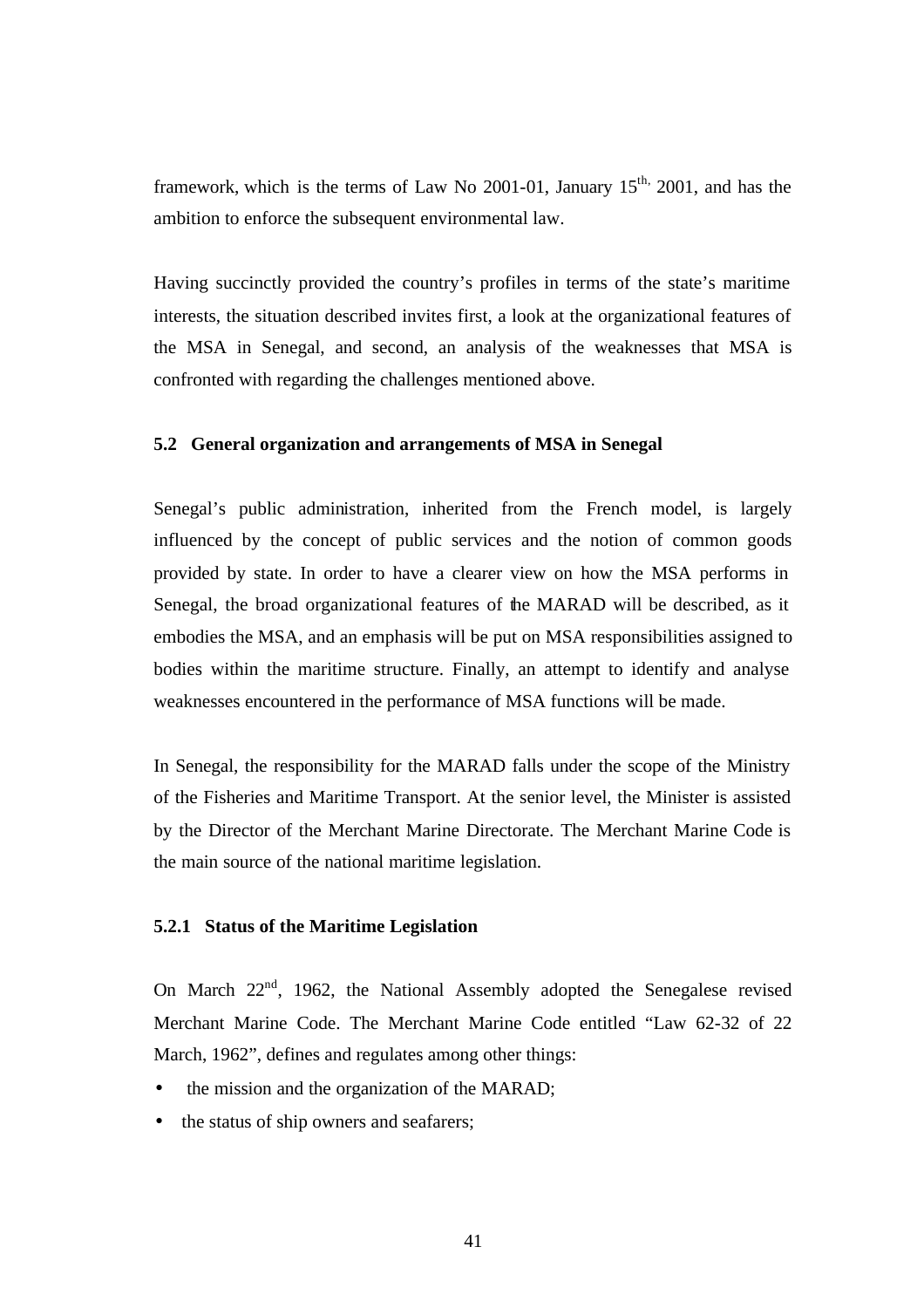- the penal and disciplinary regime of seafarers;
- the territorial sea;
- the different zones of navigation;
- the status of ships;
- ships registration, security and liens;
- the legal aspects of navigation and safety at sea; and
- the general provisions related to carriage of goods and passengers at sea.

Since its promulgation, the Code has been subject to some amendments. However, considerable effort is still required to update the maritime legislation<sup>27</sup>.

## **5.2.2 The structure and functions of the Merchant Marine Directorate**

The Merchant Marine Directorate is the main maritime body in Senegal. The responsibilities of the Directorate are, among others:

- to implement the national shipping policy;
- to enhance maritime transport activities and the national fleet;
- to safeguard national maritime interests;
- to ensure safety of navigation in Senegalese waters:
- to achieve and maintain the necessary level of standards of safety; and
- to ensure a link and control between Government, ships, and seafarers.

 $27$  The Merchant Marine Code is currently under revision.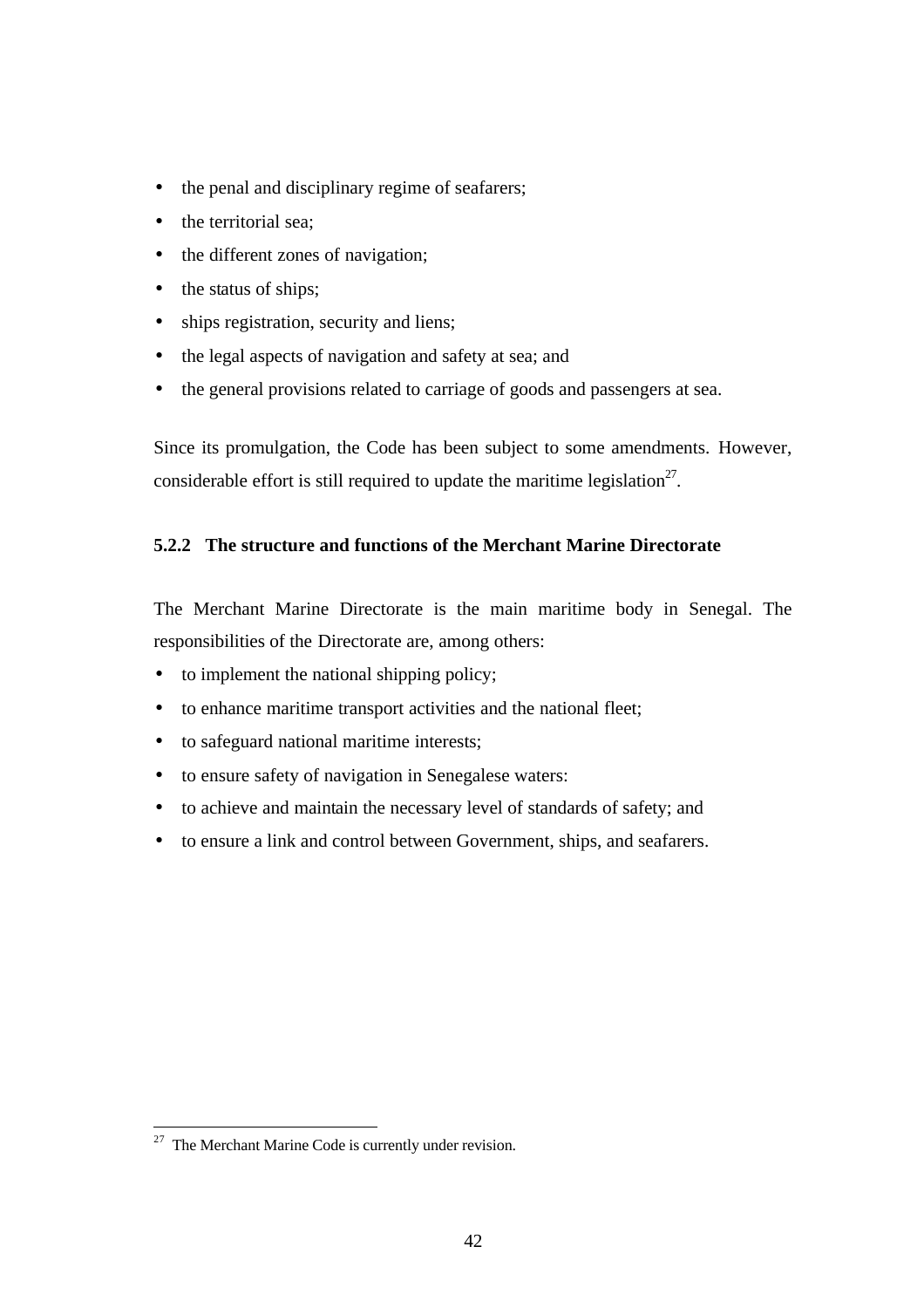

Figure 2: The structure of the Senegalese Merchant Marine Directorate. Source: MMD, 2002.

 The Director of the MMD is a general maritime administrator. He is the principal official to assume the responsibility and to exercise the functions of superintendence. He coordinates the work of the whole MARAD, deals with work pertaining to international maritime conventions and advises the Government on maritime matters.

The MMD encompasses six Divisions:

- The Maritime Affairs Control Division is responsible for all matters pertaining to the legal aspects of activities of the Directorate, including the implementation of national legislation, as well as international conventions.
- The Maritime Transport Division is concerned first, with financial and economic matters and second, with the organization and the promotion of the national shipping activity.
- The Maritime Safety Division coordinates the work of the commission in charge of: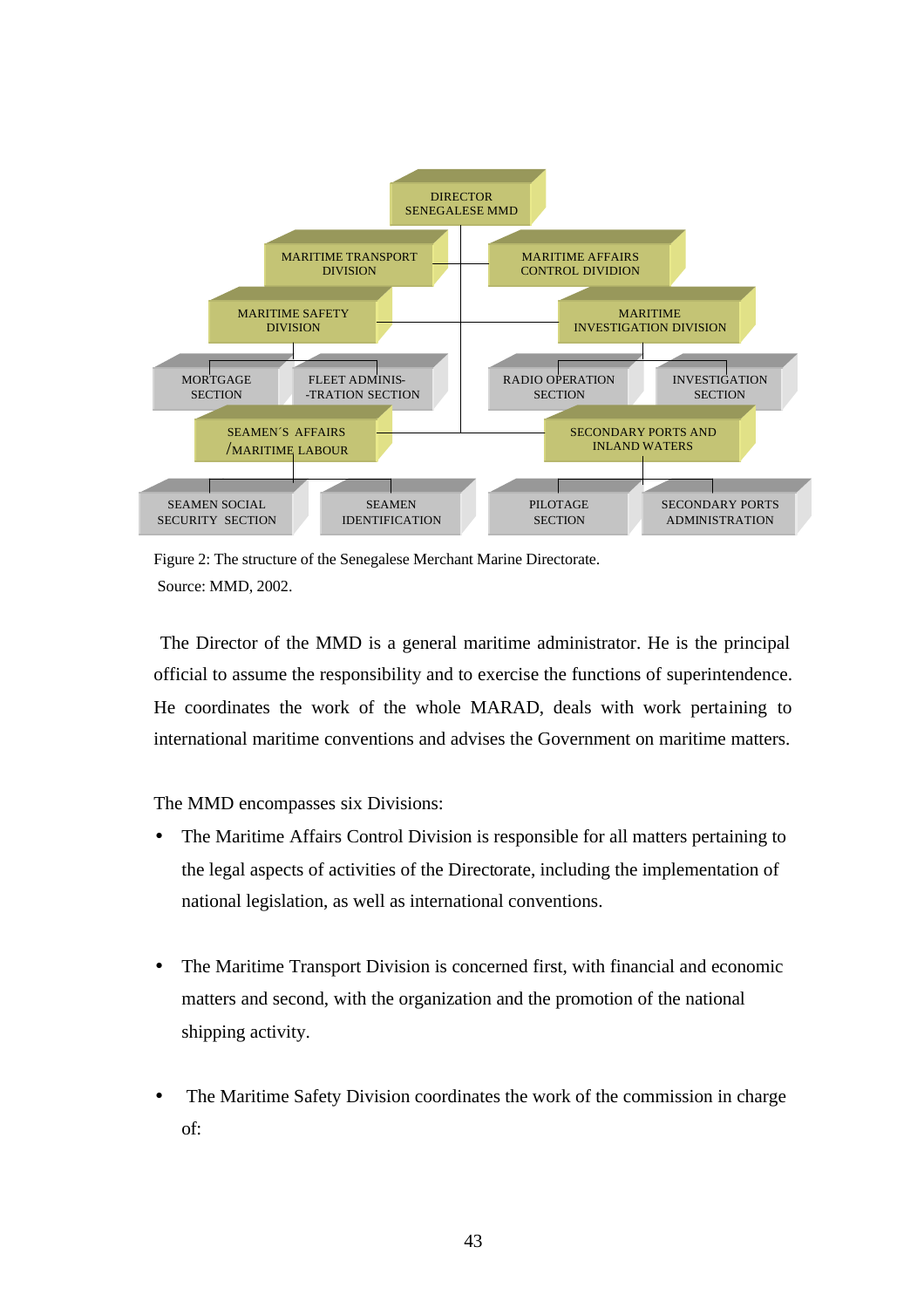- 1. implementation of international conventions and national maritime legislation;
- 2. plans approval for new building, registration of ships, delivery of seaworthiness certificates;
- 3. control of safety of navigation; and
- 4. safeguarding the marine environment.
- The Seamen's Affairs Division is responsible for activities related to seamen engaged in shipping or fishing activities such as education and training, registration, working conditions and employment conditions.
- The Secondary Ports and Waterways Division is responsible for:
	- 1. the administration of the pilotage of three regional harbours Masters;
	- 2. the safe accessibility of secondary ports; and
	- 3. the safety of the fluvial navigation.
- The Maritime Investigation Division carries out administrative police tasks and is part of the homeland maritime network security.

## **5.2.3 Other structures related to MSA**

- The National Maritime Training Institute is the only national institute, which trains seafarers who will embark on board merchant ships, fishing vessels or join the industry. The institute complies with the STCW95 requirements and benefits from the assistance of personnel from the Navy**.**
- The port of Dakar, among other port facilities, provides tugboats, pilotage services and has received a delegation from MMD to ensure waterways equipment and maintenance. In addition, the Merchant Marine Code entitles ports authorities to carry out port police functions.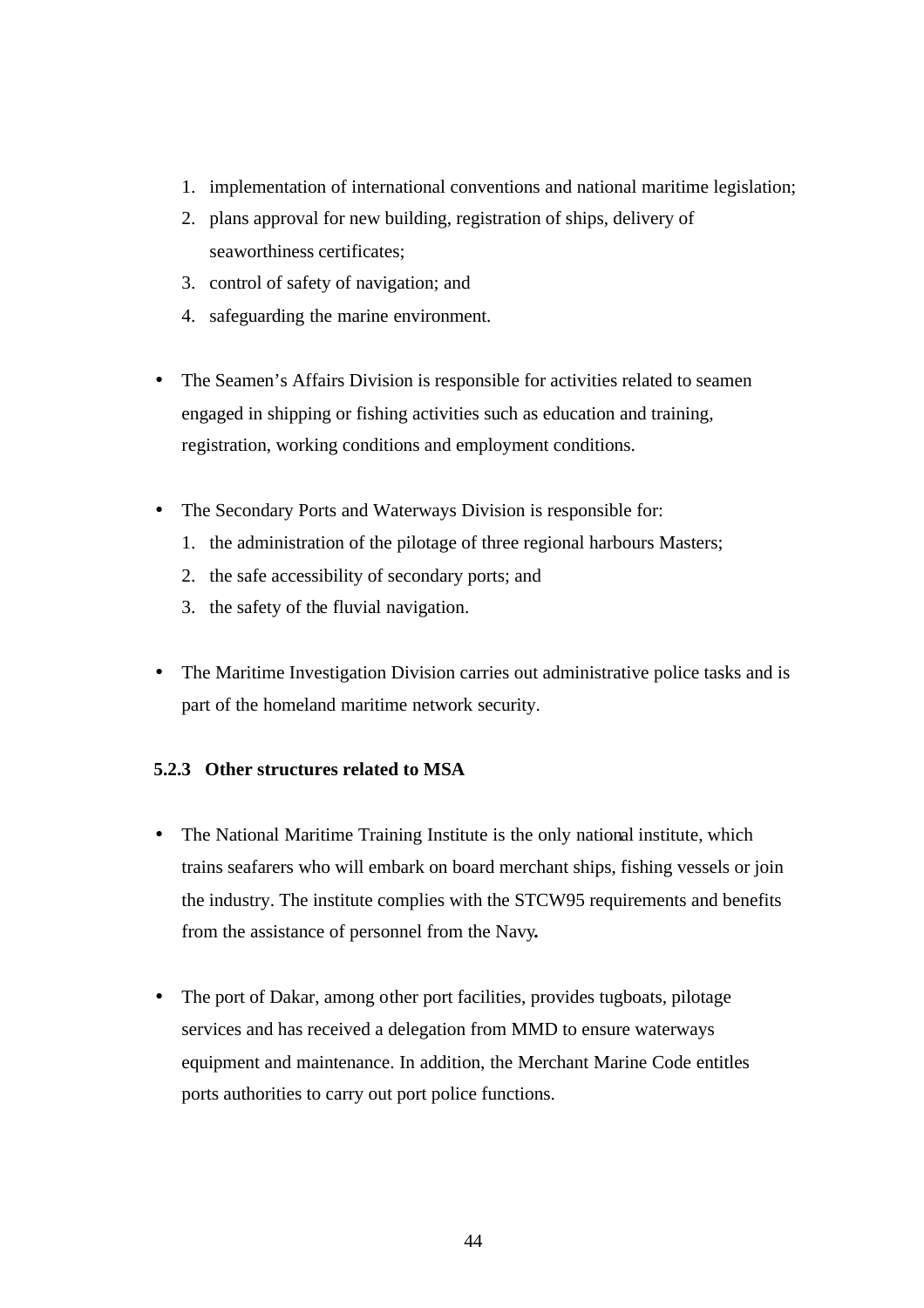- The Fisheries Protection and Surveillance Directorate (FPSD) is concerned with the implementation of the government fishery policy, the enforcement of the Fisheries Code and services provisions to the fishing sector.
- The Environmental Protection Department (EPD) deals with the protection of air, soil and the marine environment. It elaborates the environmental policy at the national level. The Directorate is responsible for the overall national contingency plans policy for preventing and combating pollution.
- The Senegalese Armed Forces (SAF) is here referred as the Navy. At a national level, it carries out the fisheries surveillance, pollution prevention and combating tasks, SAR operations, and security at sea in collaboration with the respectively concerned Directorates.

 This review reveals the diversity of maritime activities performed across a range of governmental entities, while maritime activities are inter-related, and complementary and should be integrated. Therefore, an absence of a unified maritime vision, of a global and coherent policy, and a sound national maritime strategy may undermine the whole perspective of the performance of MSA duties and functions.

#### **5.3 Weaknesses of MSA in Senegal**

## **5.3.1 MSA policy**

Maritime Safety Administration is not yet identified as a priority in Senegal. For this reason, its organization and performance are not successful. As depicted in the previous section, its fragmented feature explains to a large extent the absence of a harmonized national MSA policy. Different maritime entities may have a different experience and knowledge of what safety and other maritime activities may represent for a country. Despite the evident prevalence of seaborne trade in Senegal, there is a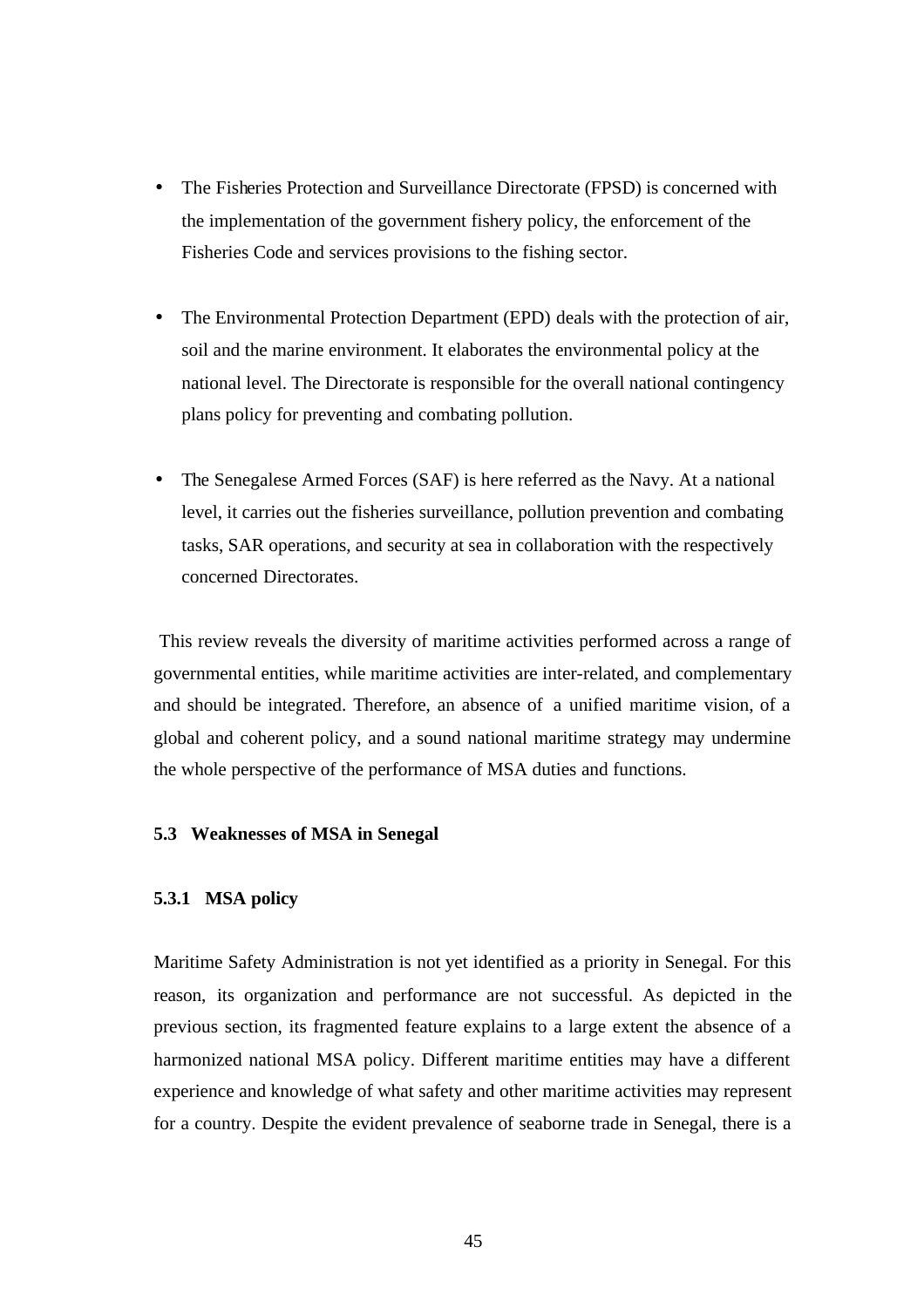certain lack of appreciation that quality safety standards can create trading opportunities and also can attract shipowners who may choose to flag in. Senegal has not yet taken advantage of a number of benefits the country may provide, for instance, by operating an open registry.

Today the registration of ships may be considered as a service<sup>28</sup> and Senegal has an advantageous position in West Africa. Senegal has been politically stable since its independence in 1960. The geographic location of the country is in concordance with the trading patterns between Europe, the USA, Latin America and the sub-Saharan West African countries. In addition, the country is committed to an international trade policy and the shipping infrastructure and info-structure are correct enough to meet the international trade's requirements. However, the country's international seaborne trade continues to rely entirely on foreign flags. The large drain of resources paid out and the dangerous low capacity to provide carriage for national trade needs, are two major economic threats.

#### **5.3.2 Safety of life and property at sea**

 $\overline{a}$ 

Senegal has ratified simultaneously a package of five conventions, TONNAGE 69, MARPOL73, SOLAS74, STCW95 and ILO No 147. The country acceded to LL66 in 1977 and to COLREG72 in 1978. In addition, the port of Dakar receives about 2,500 calls per year. Nevertheless, the performance of PSC activities is still debatable. The port authorities have claimed their ability to carry out PSC and over time have done so, conducting inspections whenever a ship is suspected of the violation of an accepted international standard. However, this practice may not be in line with the spirit of the IMO Resolution A.882 (21) on PSC, which certainly addresses the MSA rather than the ports in its terms.

<sup>28</sup> See Proshanto K. Murkherjee, *Flagging Option*: *Legal and other considerations*. Marina Jan/Mar. 1993, at pp. 31-38.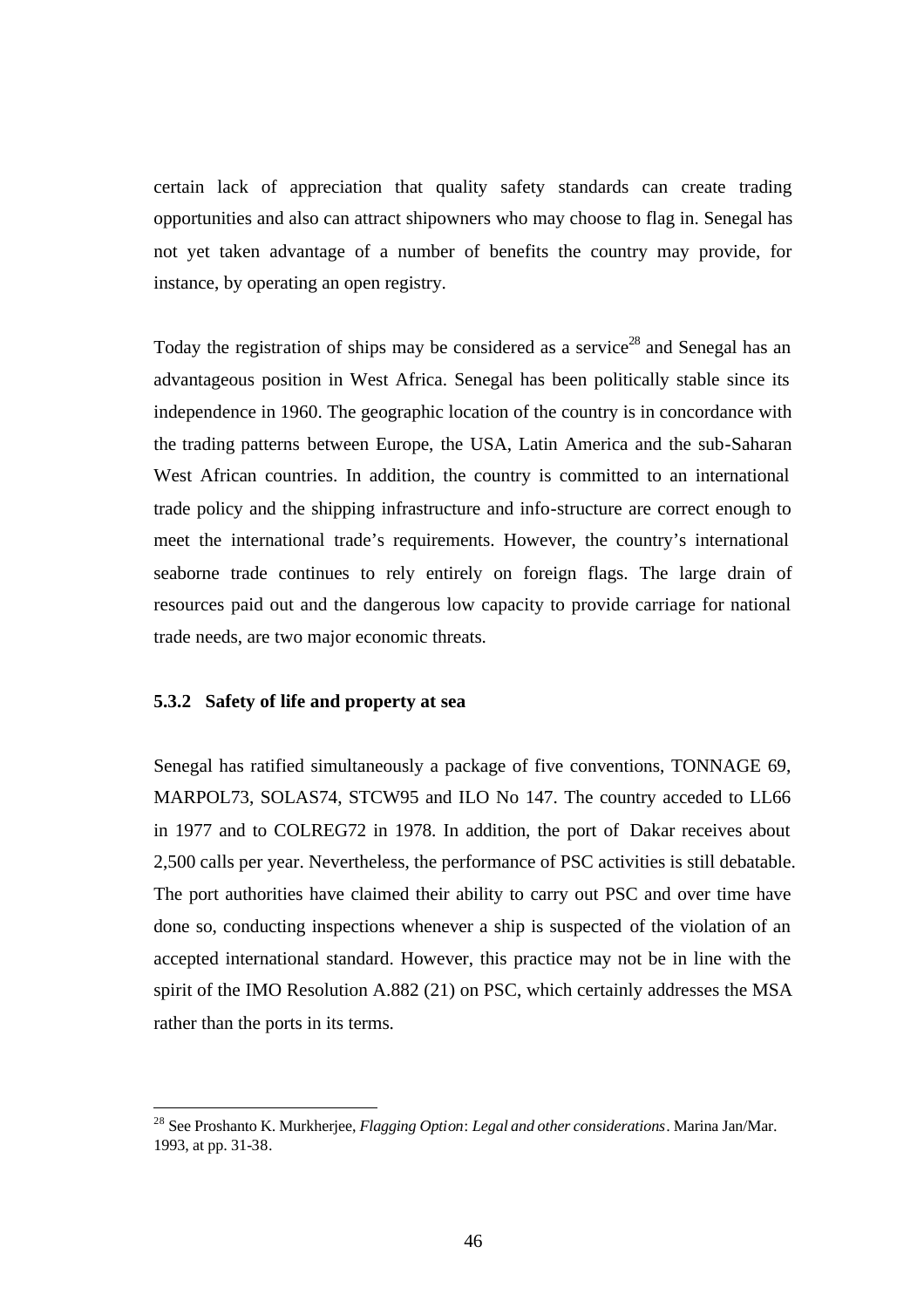First, port dues and time in port resulting from safety inspections, are two factors that can hamper the competitiveness of a port in a regional area. Second, the administrative as well as technical procedure required for the establishment of a worldwide net to enhanced safety of ships, life and property, and the protection of the environment, would be incompatible with the port's policy entirely focused on commercial matters. In contrast, the activities of MSA as a governmental enforcement body are compatible with PSC activities.

 Surprisingly, the situation has remained up to now in favour of the port by the fact that another major weakness of MSA in Senegal is a deficit of qualified personnel. In fact, a number of well-trained maritime personnel feel reluctant to serve the MARAD due to a lack of incentives and motivating career. Hence, there is a deficit of expertise to involve the MARAD, as required, in the implementation of international standards.

#### **5.3.3 Marine environment-Marine resources-Security at sea**

When dealing with the protection of the marine environment and resources as well as civil security at sea, there is an over-reliance on the Navy. Since 1962, the Merchant Marine Code embodied these activities that have never been performed at the MMD level. It would be more realistic in reviewing the alternative possibilities. One should bear in mind that the current commitment of the Navy to perform these activities results from the fact that the Navy enforces Coastal State responsibilities, which encompasses these activities as set out in UNCLOS 1982. In addition, civil security, the protection of the marine environment and marine resources also are traditional missions of the Navy during peacetime.

Definitely, the implementation and enforcement of conventions such as Oil Pollution Preparedness and Response Convention (OPRC90), Suppression of Unlawful Acts Against the Safety of Maritime Navigation (1988) including smuggling of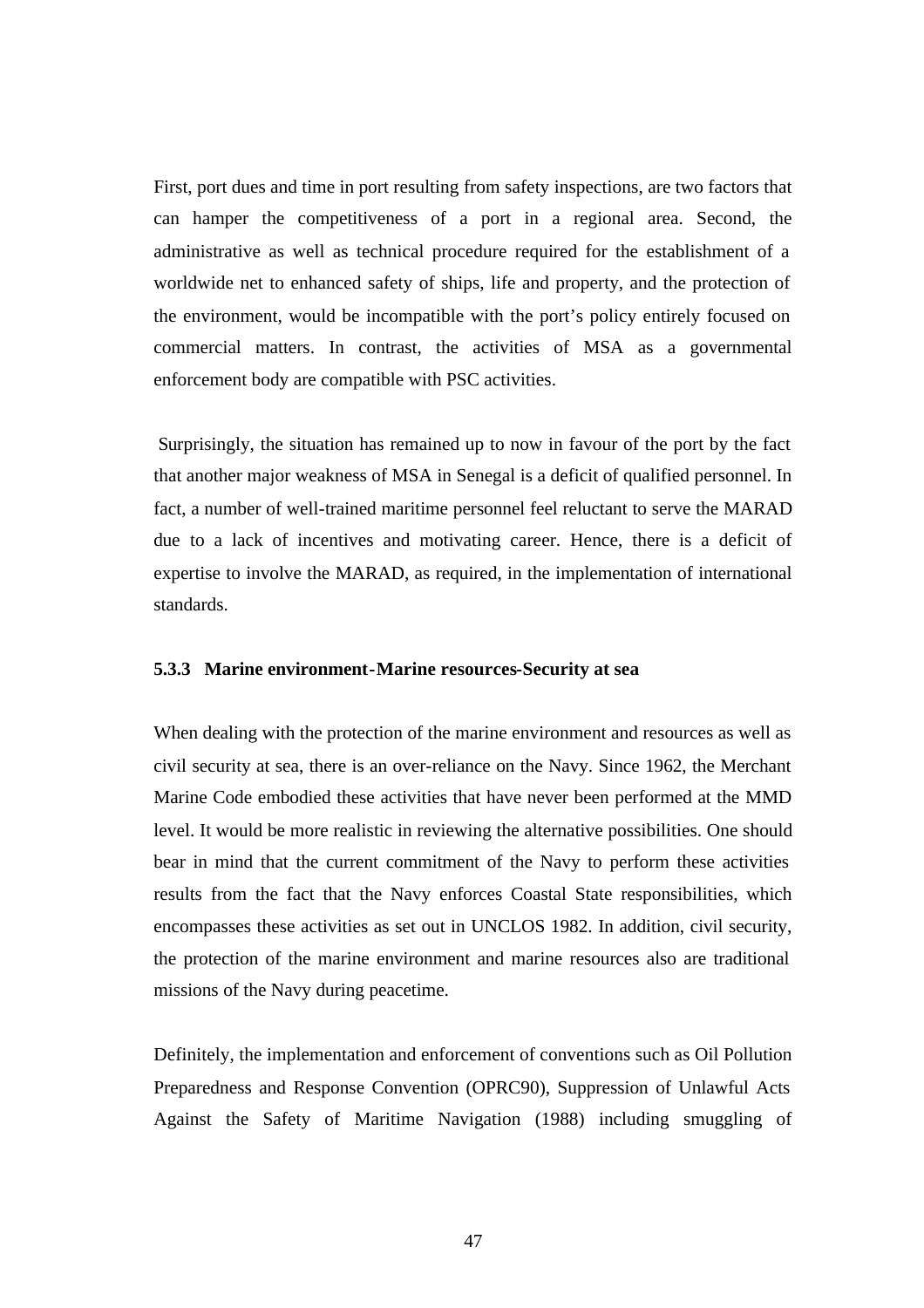immigrants, illicit trafficking, piracy, and armed robbery, as well as Search and Rescue (SAR79), require a dedicated organization provided with substantial resources, in qualified personnel, and in adequate material. This is not yet the case in Senegal.

In the light of this analysis, it appears that the weaknesses threatening MSA in Senegal are mainly the lack of a coherent policy, a lack of motivating incentives, due to bureaucratic patterns, and a chronic shortage of resources. This current situation, obviously invites decision makers to consider the need to rationalize MSA in Senegal, which is the purpose of the next, chapter 6.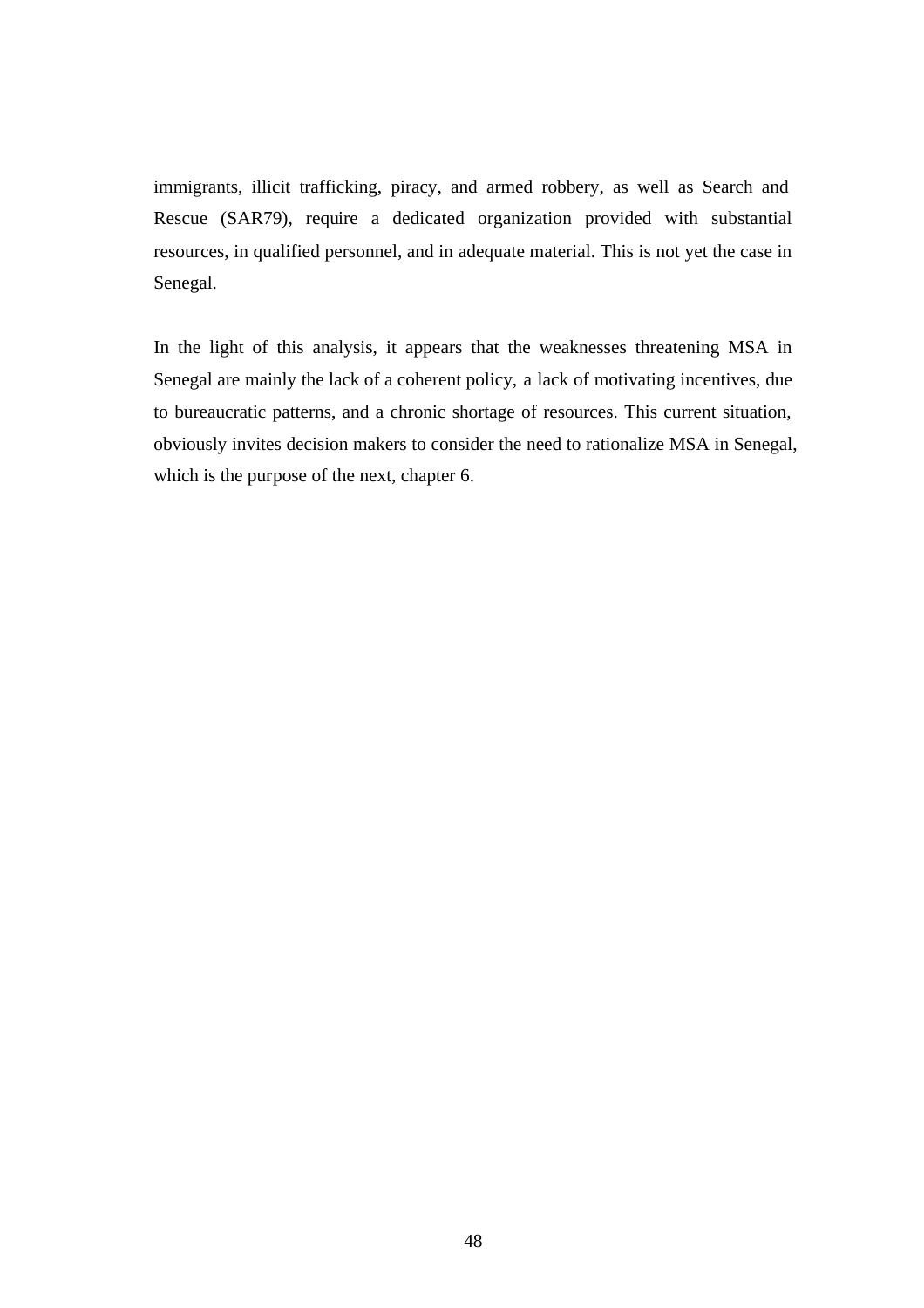# **Chapter 6**

## **The need to rationalize the MSA in Senegal**

This chapter will address the need to rationalize MSA in Senegal with regard to two different aspects. Firstly, the constraints that justify the need to dissociate Defence missions from public service delivery at sea will be examined, and secondly, it will be analysed how over the past years, previous proposals and attempts to rationalize MSA in Senegal have been expressed differently.

#### **6.1 The need to dissociate Defence missions from public service delivery at sea**

In Senegal, governmental entities involved in public service delivery or law enforcement at sea have no consequent naval resources except the Navy and the Oceanography Service. As it goes along, the over-reliance on the single potential of the Navy may render the latter counter-productive. The rationale behind the proposal dissociating Defence missions from public service delivery at sea within the Navy is derived from two main considerations. The first is the conflicting environmental geo-politics suggesting a strong standing naval posture in the regional area, and the second is the SAF, which are confronted with severe budget difficulties.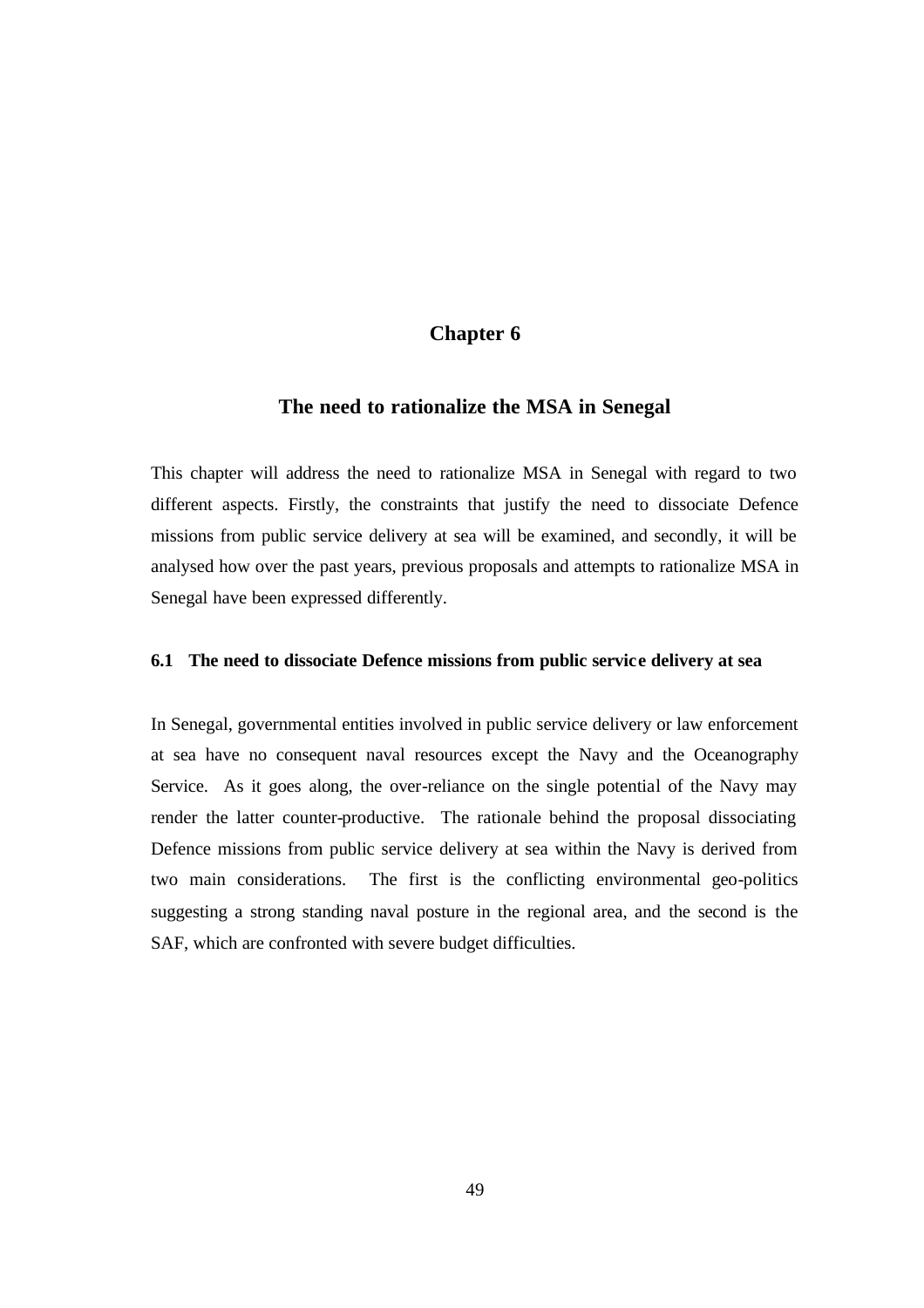#### **6.1.1 The environmental geo-political issue**

Unpredictable events beyond one's control do happen. Over time the excessive involvement of the Navy in MSA functions and the conflicting geo -politics in the region have been of great concern. For more than two decades the country has been faced with a series of regional disputes  $29$ .

First, the emergence in the 1980´s of the "Mouvement des Forces Democratic de la Casamance", claiming independence for the Casamance region, has caused security problems along both sides of the Casamance River, and in the area surrounding the regional capital, Ziguinchor.

Second, the emergence of the MFDC also has induced coexistence difficulties between the Gambia and Senegal. It has been alleged that part of MFDC elements operated from the Gambian territory. Nowadays, even though The Gambia stands as a mediator for this conflict, the climate of good relationships between the two countries has been seriously affected.

 Third, likewise for a long time Guinea-Bissau and Senegal were politically divided for the same reason evoked with the Gambia. In addition to this, a second major point of discord between Guinea-Bissau and Senegal was a dispute of sovereignty related to a maritime zone that contains reserves of petroleum together with valuable fishing grounds. The first point has been mitigated following the cooperation of Guinea-Bissau to root out the MFDC rebels, while the maritime dispute was judicially settled. Apparently, the current trend is towards a new normalization of bilateral relationships.

<sup>&</sup>lt;sup>29</sup> See Europa Publications, (2002). *Africa South of the Sahara*.  $31^{\text{st}}$  edition. London: Europa Publications, at pp.  $46 - 51$ .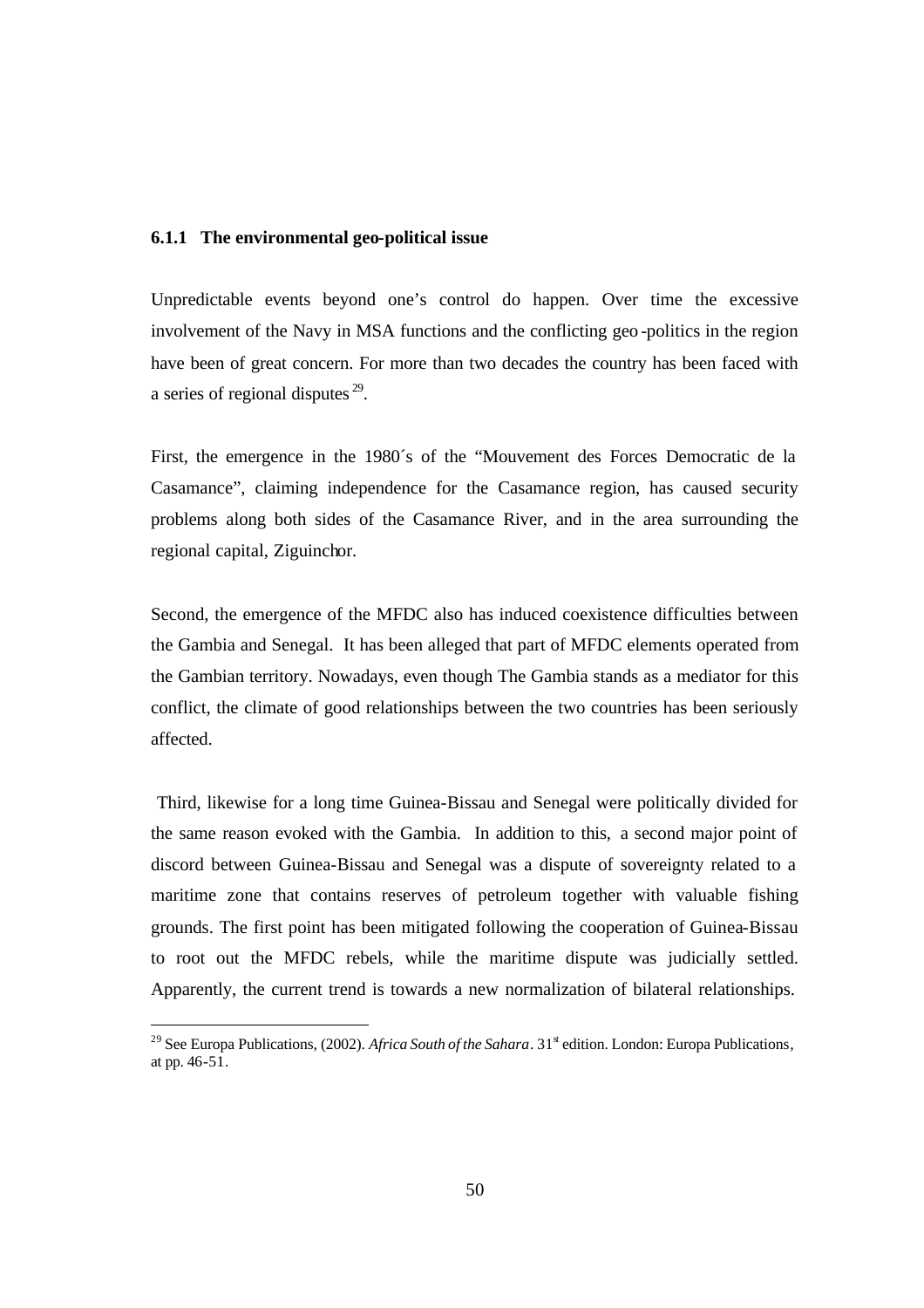Nevertheless, the presence at sea in the area still remains as an operational constraint for the Senegalese Navy.

Finally, between Mauritania and Senegal, besides the political convergence surrounding the projects on the Senegal River, there are a certain number of points of disagreement that often lead to extreme tensions between the two countries. The first point of dispute is relative to the livestock breeders with regard to grazing rights on the borders of the Senegal River. Added to this, there is a long-standing ethnic rivalry within Mauritania and the Mauritanian officials alleged implications concerning Senegal. However, the problem that concerns Senegal most is the of use weapons by the Mauritanian Navy to stop Senegalese fishermen presumably illegally fishing in Mauritanian territorial waters. Since then, despite regional fishery agreements, a naval presence along the maritime border between the two countries is a permanent duty for the Senegalese Navy.

As evidenced above, the SAF is still committed to the socio -economic missions; however, the ongoing degradation of the geo-political environment deserves particular attention and suggests a rational doctrine of employment of the Forces. It could be worth mentioning that during the crisis in Casamance, as well as with the Gambia, Guinea Bissau and Mauritania, the Navy, with very limited resources, ensured the exercise of national sovereignty in territorial waters, the defence at sea against enemy threats, and the security and safety of navigation in inland waters. The Navy also provided troops on the ground, staff officers, and logistic support to troops engaged in operations, carried out evacuations of injured people, and ensured the transport of refugees.

Ultimately, environmental geo-politics dictates to the country a maritime geo-strategy. The conflict in Casamance took place in the area surrounding the Casamance River; the conflict with the Gambia, Guinea-Bissau, and Mauritania either originated from maritime issues or ended with maritime issues. Therefore, the basic and rational mandate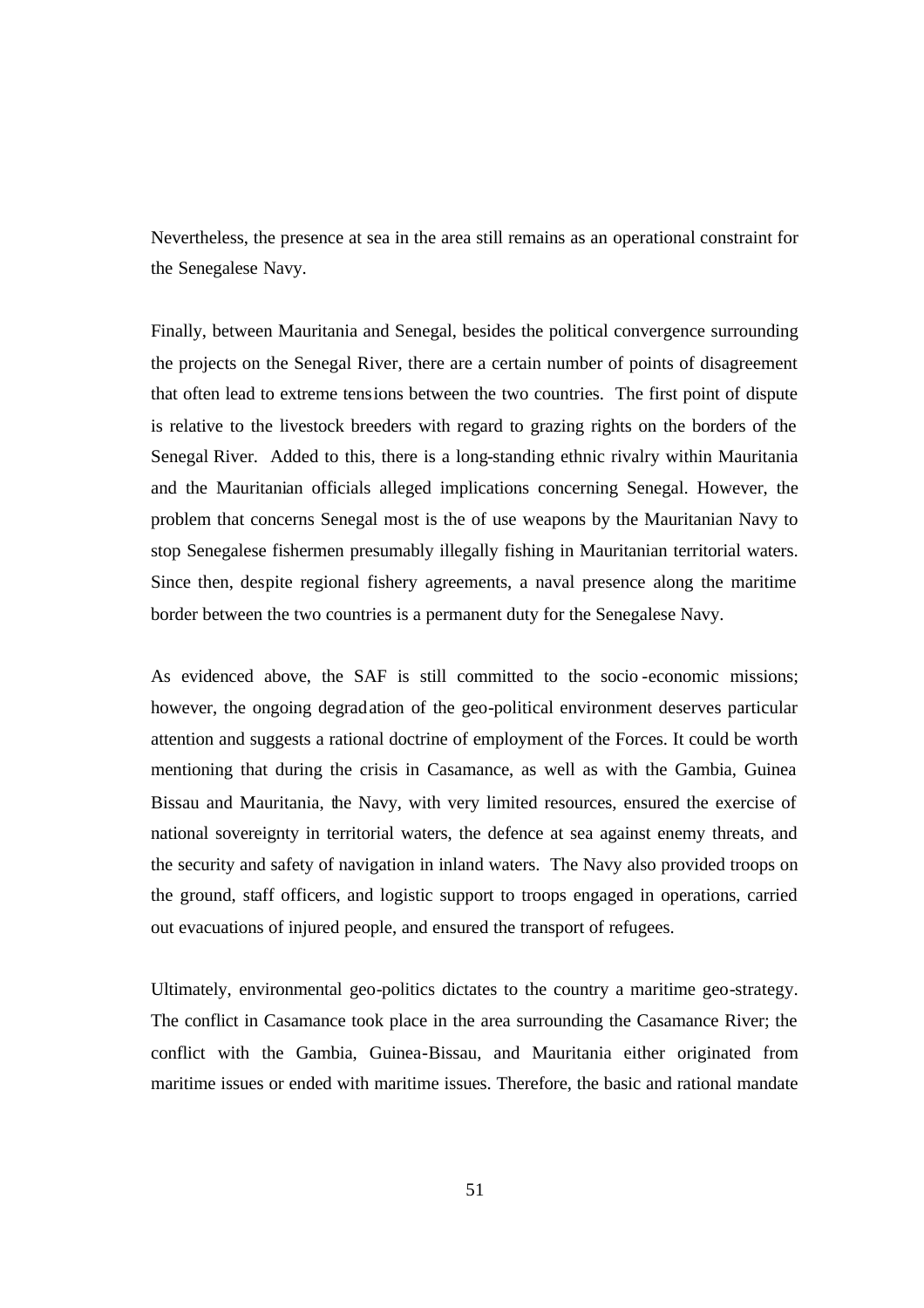of the Navy in terms of National Defence preparedness and readiness should be impeccable, not to go to war, but to restore and maintain, as necessary, the confidence of the citizens.

The need to dissociate Defence missions and civil services, performing both, was expressed years ago by Gallieni,<sup>30</sup> a French marshal, in terms of readiness and preparedness. He stated that a wise Army is the one that has found hardships tougher during peacetime than during wartime. In other words, military exercises during peacetime will save later spilt blood in action.

However, considering the potential role Defence Forces may represent in developing countries during peacetime, another doctrine tends to assign civil safety and security as well as economic missions to the Navy during peacetime. The uncertainty faced then, is how to safeguard in peacetime the prevalent doctrine of preparedness and readiness.

There could be a compromise between these two doctrines, apparently contradictory, by restructuring the Navy itself. The idea would be to provide a core fleet derived from the Navy, which deals with public services delivered at sea in the grey zone "between peacetime and wartime" so as to discharge the core naval combating fleets. This measure will permit the Navy to meet the standing statute of National Defence preparedness and readiness.

## **6.1.2 The budget difficulties of the Navy**

 $\overline{a}$ 

The international financial institutions, supporting developing countries in the actualisation of their national programs, impose often a drastic reduction in the National Defence budget**.** Added to this, since the end of the cold war former colonial power are

 $30$  Joseph Gallieni, minister of the war in France, 1915-1916.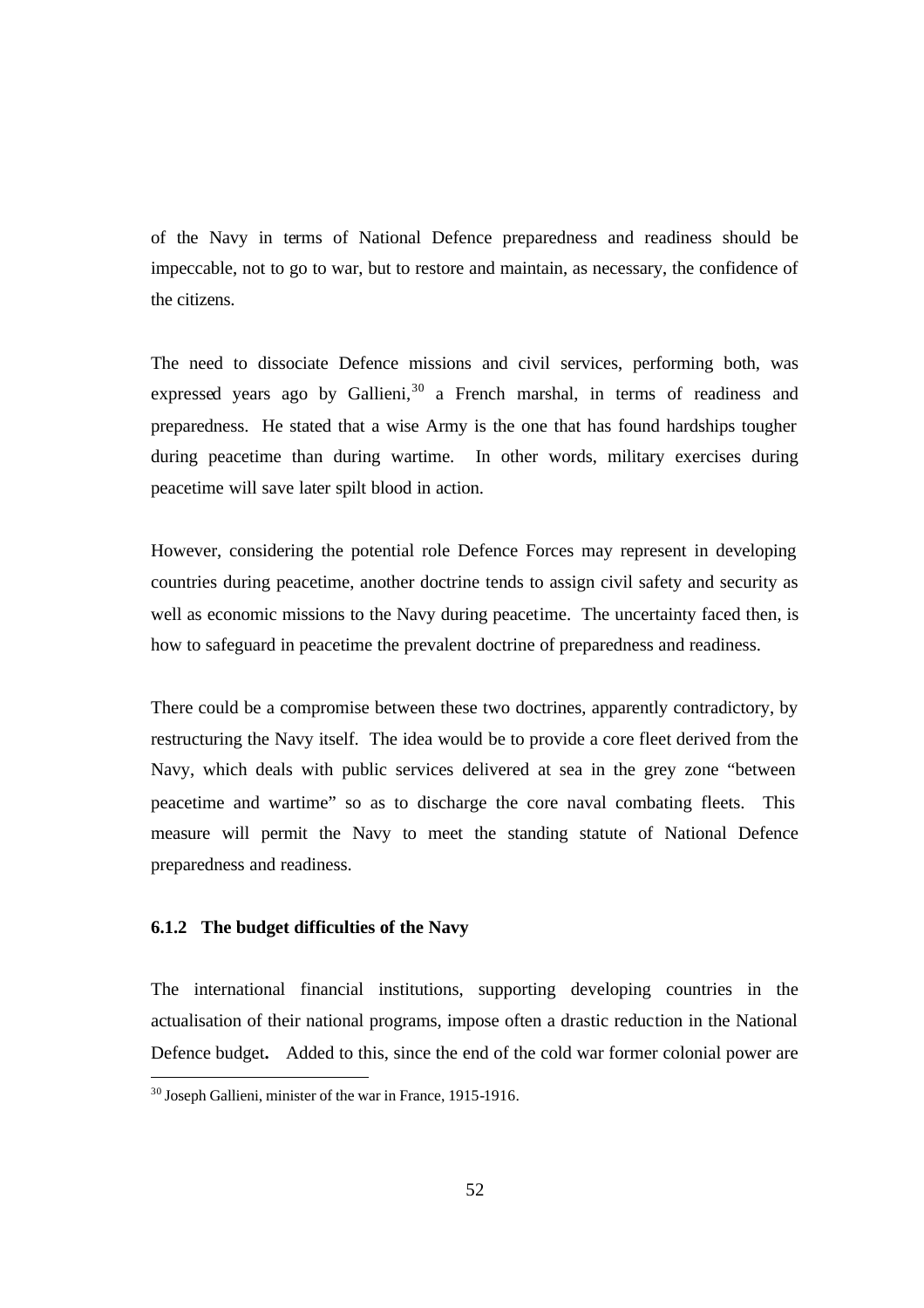no longer keen on maintaining effective military cooperation by providing materials and equipment. This current reality affects severely the Army in developing countries. Therefore, financial constraints will require a thorough review of military ambitions in terms of volume of activities and volume of resources, and will suggest a re-examination and a rationalization of the military tool. Figure 3 illustrates how the budget allocated for military material decreased dramatically in a 10-year period from 1990-2000. Table 1 gives the Naval activities and budget track record for the years 2000 and 2001. The comparison between 2000 and 2001 with much the same budget can be summarized as follows:

- a decreasing trend down to 6.45 % with regard to level of operational availability of naval means;

- with regard to the objective of 365 days of presence at sea per year, there was an improvement of 20% during 2001. However, one can understand that with less naval means such an improvement comes from an intensive use of the remaining potential;

- concerning the number of the ships inspected, there is a decrease exceeding 50%; and - in terms of security missions, military exercises and training the result is dramatically and regrettably low.



 Figure 3: Military budget allocation, 1991-2000 (the unit value is confidential). Source: SAF, 2002.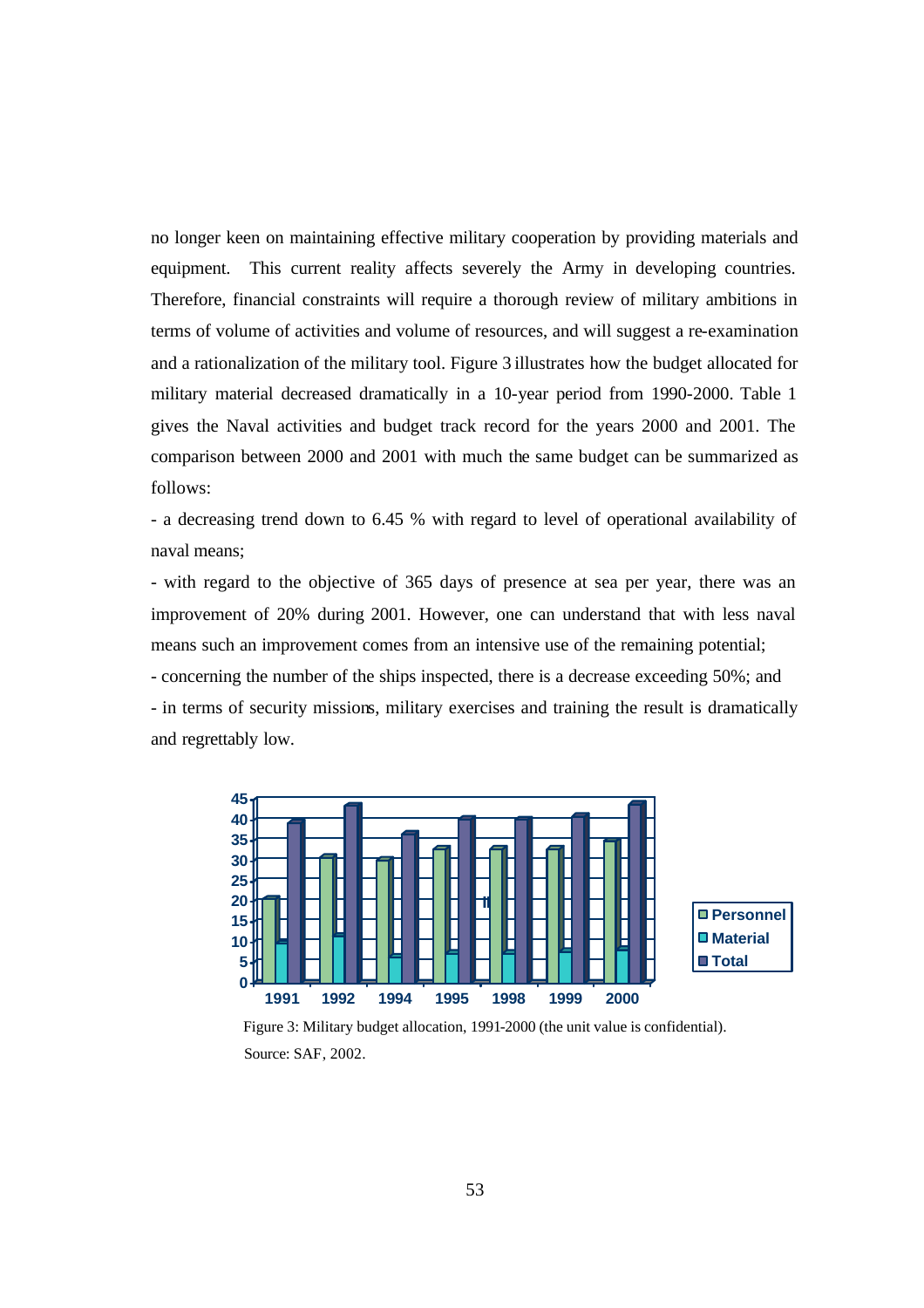Table 1: Navy budget track record

| 2000 | 2001    | Remarks              |
|------|---------|----------------------|
|      |         |                      |
| 30 % | 23.55 % | 6.45 % decrease      |
|      |         |                      |
| 280  | 351     | 20 % increase        |
| 215  | 102     | 51 % decrease        |
| 11   | 13      | <b>Interventions</b> |
| 02   | 01      |                      |
| 27   | 40      |                      |
|      |         |                      |

Source: SAF, 2002-07-12.

While financial difficulties are impeding and impairing the operational capability of the Navy, the reality to address on the ground, in terms of safety of life and property at sea, is dramatic. The core issue is the annual high rate of casualties at sea. Selecting just the documented cases of casualties in the fishing sector from 1992 up to 2001(see table 2), the annual average is 68.2, associated with an annual average of 42.7 loss of life.

| Table 2: Maritime casualties in the fishing sector, 1992-2001. |  |  |  |
|----------------------------------------------------------------|--|--|--|
|----------------------------------------------------------------|--|--|--|

|                | DOCU-         |                  |                  |                          | LOSS            | <b>LOSS OF</b>  |
|----------------|---------------|------------------|------------------|--------------------------|-----------------|-----------------|
| <b>YEAR</b>    | <b>MENTED</b> | <b>EQUIPMENT</b> | <b>COLLISION</b> | <b>CAPSIZING</b>         | OF LIFE         | <b>PROPERTY</b> |
|                | <b>CASES</b>  | <b>FAILURE</b>   |                  |                          |                 | (UNITS)         |
| 1992           | 29            | 25               | $\overline{4}$   | $\overline{\phantom{a}}$ | 31              | 18.776          |
| 1993           | 54            | 45               | 8                | 1                        | 38              | 23.433          |
| 1994           | 44            | $\overline{27}$  | $\overline{5}$   | $\overline{12}$          | 46              | 26.672          |
| 1995           | 48            | 36               | $\overline{3}$   | 9                        | $\overline{33}$ | 26.847          |
| 1996           | 66            | 55               | 3                | 8                        | 21              | 57.770          |
| 1997           | 51            | 44               | $\overline{3}$   | $\overline{4}$           | 33              | 48.189          |
| 1998           | 55            | 50               | $\overline{3}$   | $\overline{2}$           | 32              | 22.139          |
| 1999           | 197           | 48               | $\theta$         | 149                      | 115             | 456.848         |
| 2000           | 75            | 68               | 6                | $\overline{2}$           | 35              | 48.475          |
| 2001           | 62            | 55               | $\mathbf{1}$     | 6                        | 43              | 42.685          |
| <b>TOTAL</b>   | 682           | 453              | 36               | 193                      | 427             | 771.839         |
| <b>ANNUAL</b>  |               |                  |                  |                          |                 |                 |
| <b>AVERAGE</b> | 68.2          | 45.3             | 3.6              | 19.3                     | 42.7            | 77.184          |

 Source: FPSD, 2002. NB: Recorded, in 1999, one major disaster in ten years period (Hurricane Cindy) Loss of property: A unit value is given as a constant reference.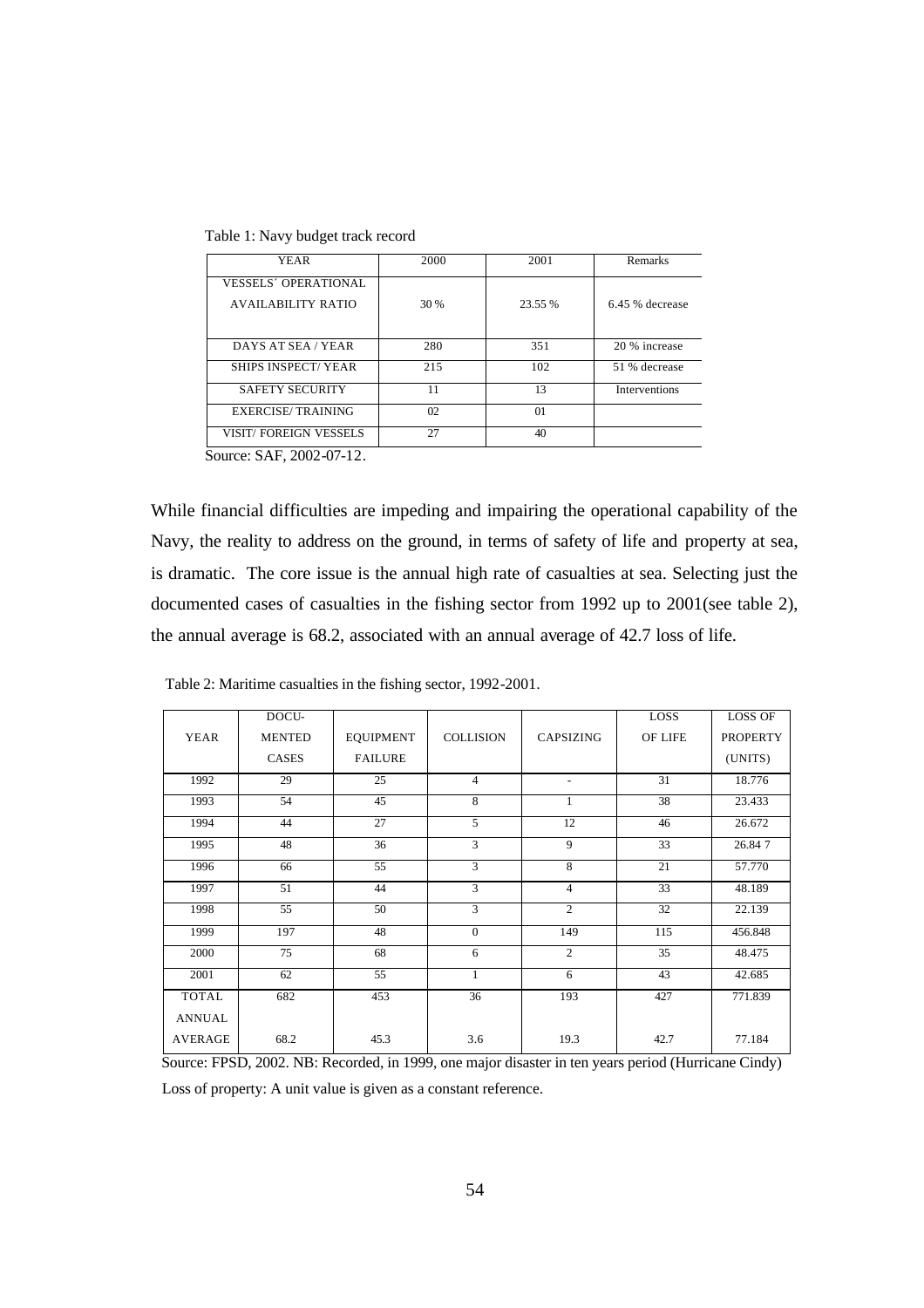

 Figure 4: Maritime casualties in the fishing sector, 1992-2000) Source: FPSD, 2002-07-12

It seems that there is a moral obligation to reconsider the safety of life and property at sea in the fishing sector<sup>31</sup>. The military authorities would be duty bound by the fact that fishery subsidies fund 50% of the budget allocated to the Navy. Moreover, the economic impacts fishermen generate and the important social core they represent, (10.000 fishing boats, 198 fishing vessels, and 257 foreign fishing vessels) require this.

The evidence reflected by this analysis invites the acknowledgement that the performance of safety and security at sea is far from being satisfactory. This current safety assessment imposes an alternative sea safety response scheme to rebuild confidence in the Defence Forces.

#### **6.2 Previous proposals and attempts to rationalize the MSA in Senegal**

The need to rationalize the existing MSA organizational features has been expressed often by maritime officials from different sectors. In this perspective, this section will analyse successively a proposal put forward by a maritime administrator  $32$ , a study

 $31$  Most of the fishing boats and the fishing vessels are less than 24 meters length (non conventions vessels) thus, there is a need to enact new laws to address related safety concerns.

 $32$  Yerim Thioube, a WMU graduate, who suggested in his dissertation in 1987, to bring some changes within the MARAD.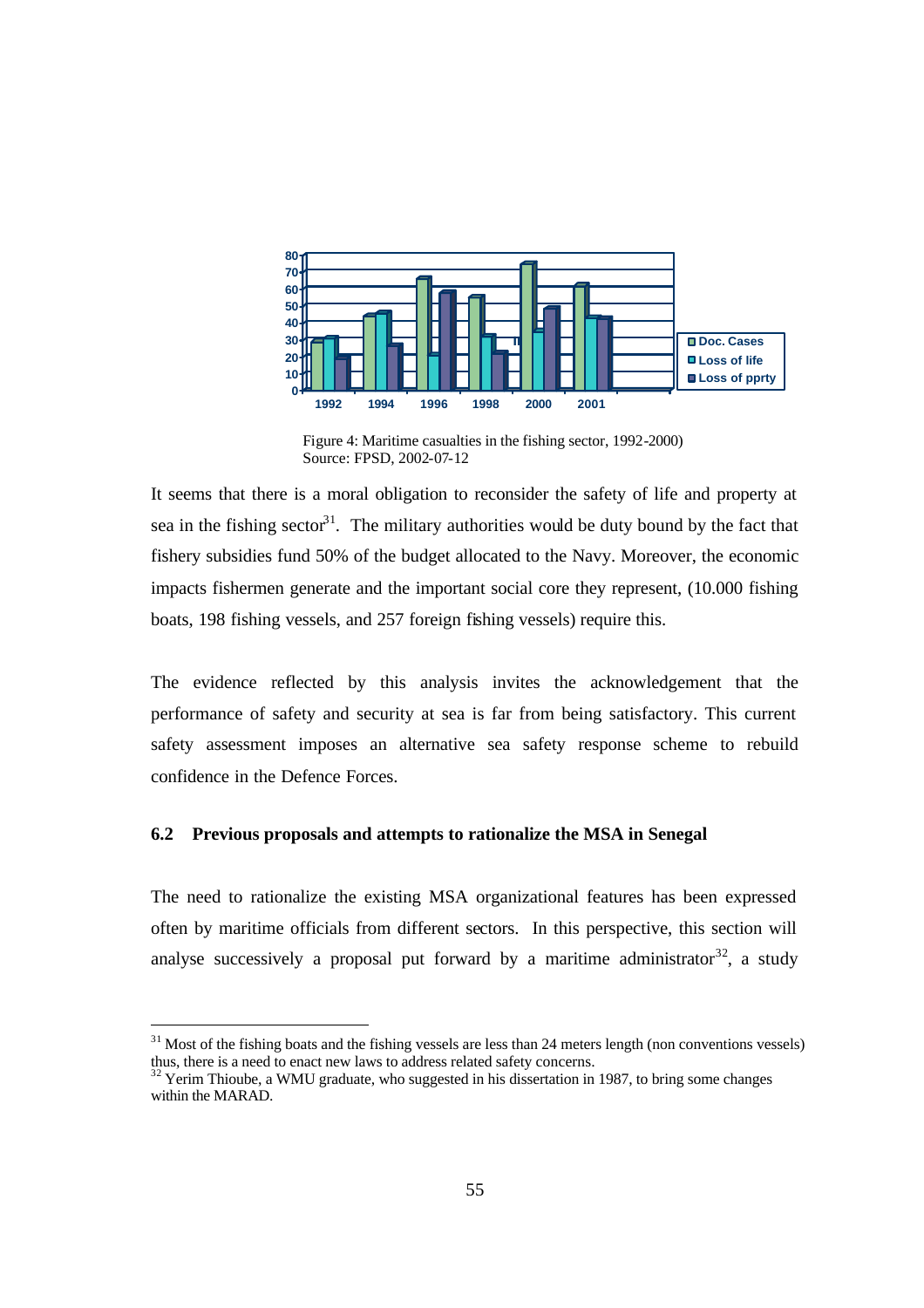carried out by a senior naval officer<sup>33</sup>, the Equipment Plan No  $3/10/2002/\text{Navy}$ , the Decree No 97-64/PR/MFA, January  $29<sup>th</sup>$ , 1997 creating the " Group de Surveillance Fluvio-maritime" and finally, the impact of the Decree No 2000-833, October  $16<sup>th</sup>$ , 2000 restructuring the Ministry of Fisheries.

#### **6.2.1 Analysis of the proposal of Yerim Thioube**

Thioube (1987, pp.229-249) identified, among other concerns, the overlapping of maritime competencies, the insufficiency of legal instrumental framework, and a lack of an enforcement tool as basic problems in the MARAD. He suggested the enlargement of the appellation "Merchant Marine Department" to "Maritime Affairs Directorate" including fishing activities, as well as other relevant sea activities. Further, he advocated for an appropriate statute to better enforce the Maritime Code; recalling that the MARAD was under a semi-military statute during the colonial period, before he suggested returning to that former statute in order to recover efficiency and effectiveness.

To conclude his view on this issue, Thioube assumed that taking into account the compatibility between the Navy's missions and the MSA´s duties and functions, and on the other hand to avoid duplication and wastage of means, an agreement between the Navy and the MARAD could permit to have a naval asset operating as the coastguard under the MARAD authority.

When analysing the basic MSA problems, Thoube felt very early in 1987 the "missing link" in the MARAD and expressed it in a so clear manner. Ultimately he was leading (without naming, or knowing it) towards the establishment of a Maritime and

 $33$  A naval officer, serving in the Ministry of the Armed Forces, and who carried out a prospective study on MARAD issues.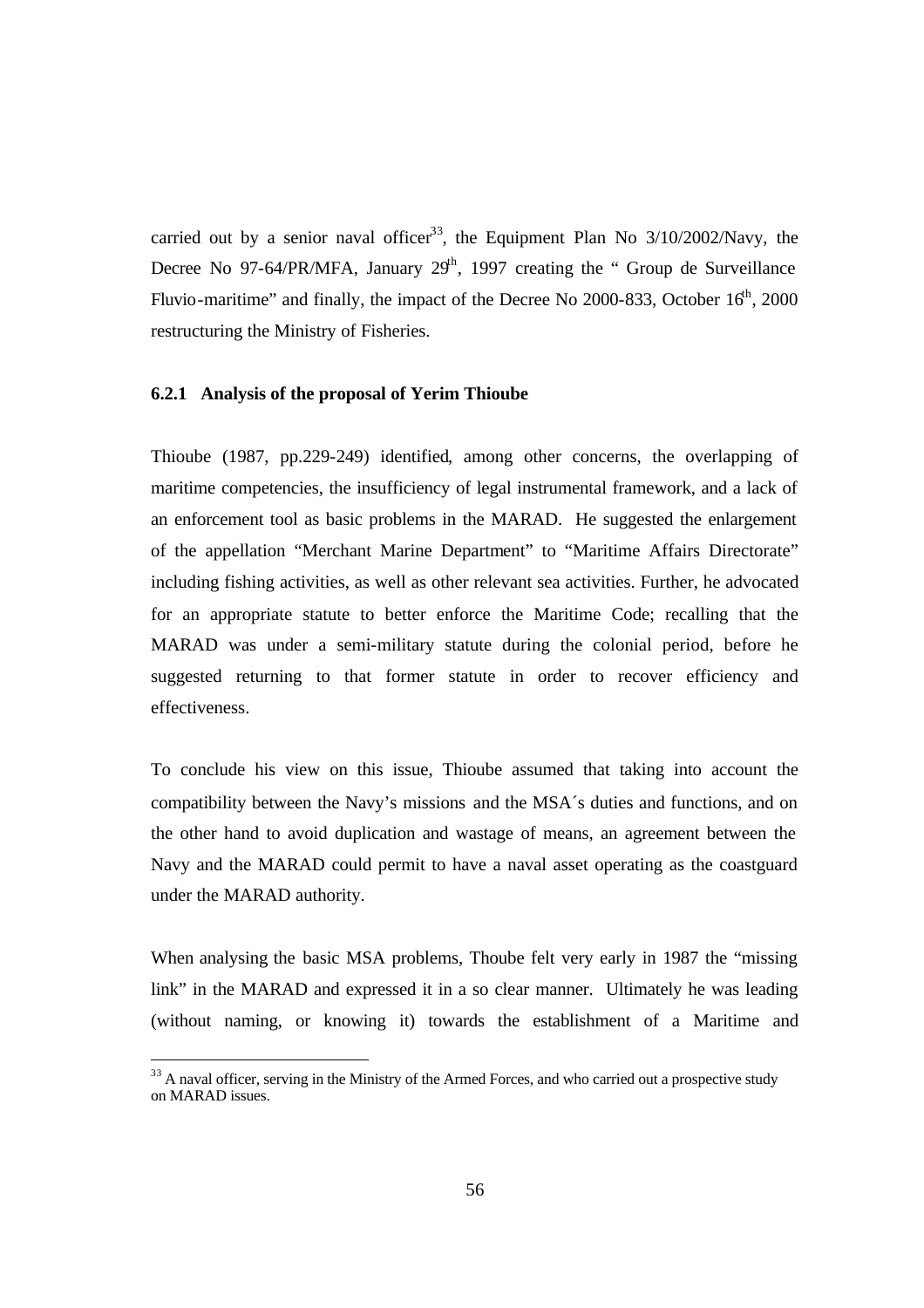Coastguard Agency, concept successfully developed in the UK later on. Indeed, when Thioube was promoted during his career as Director of the MMD, he attempted to implement his model. However, huge resistance arose resulting from a restrictive bureaucracy, opposed to any change.

#### **6.2.2 Analysis of the study of Sow, A. M.**

Sow (2001) stated that the common denominators of state missions at sea are safety and security. Thus, SAF will have to play the major role among other governmental maritime entities. Nevertheless, state Sea Response should be organized, well planned, and well coordinated in seeking of coherence, effectiveness, and efficiency.

He presented and suggested the French organizational model. According to that model, a secretary general, in charge of maritime affairs, assists the Prime Minister. An interministerial committee headed by the Prime Minister conducts the governmental maritime policy and strategy. The main features of the French model are given in Appendix B of this study. The limit of this proposal above could result from the fact that although the model is convenient at the management level, it does not address the operational level as such where, ultimately, there is need for substantial naval means. Regarding maritime safety and security today, a core issue is the over-reliance on the Navy compared with its current low delivery capability at sea.

#### **6.2.3 Analysis of the Decree No 97-64/PR/MFA, January 29, 1997**

The context of this Decree copes with measures undertaken by the government advised by military authorities in order to tackle the separatism associated with adverse effects in the southern part of the country. The Decree established a Maritime and Fluvial Surveillance Group (GSFM) under the command of a senior naval officer. The unit was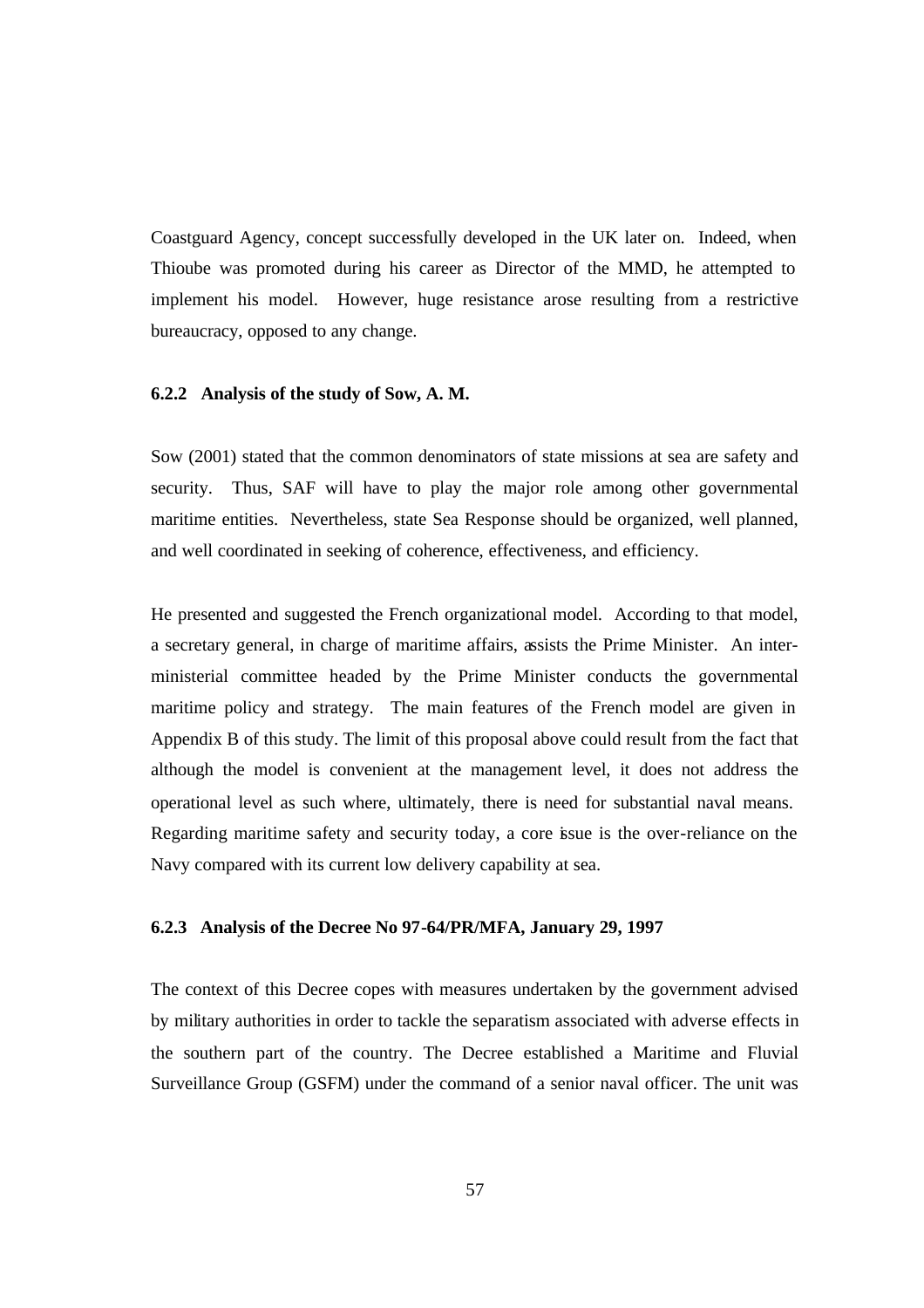intended to be composed of Armed Forces personnel, and in case of necessity, with joint personnel from the paramilitary corps. The rules of engagement would have been defined by an inter-ministerial Act.

The merit of the Decree was the recognition of the need to gather a number of legal competences (military, gendarmerie, police, and customs) under different jurisdictions in order to increase effectiveness when dealing with the versatile features of maritime safety and security. The limits of the Decree would be seen from the absence of an *Esprit de corps*. Due to a number of subsequent organic problems, the implementation of the Decree has never been successful. It would have been more realistic to create a coastguard.

#### **6.2.4 Analysis of the Equipment Plan No3/10/2002/Navy**

Under the supervision of the Deputy of the Chief of Staff of the Navy, the 2002 project of the Navy explores financing perspectives from governments and organizations that are partners and supporters of the socio -economic development of the country in order to enhance the operational response capability of the Navy. The study evaluates three main points: Sea Surveillance (fisheries, security at sea, and oil pollution prevention), actions against smuggling at sea (drugs, weapons and illicit products), and the opening up of the central and southern regions by means of maritime transport.

Through a comprehensive approach, the study sets a context that justifies the possibilities of the project, evaluates the existing resources and the suitable supplements. It also provides an estimation of the budget for the material needs expressed, and finally suggests a financing scheme. The study concludes that the Navy is still committed to public services missions at sea. However, taking into account the aging fleet, the Navy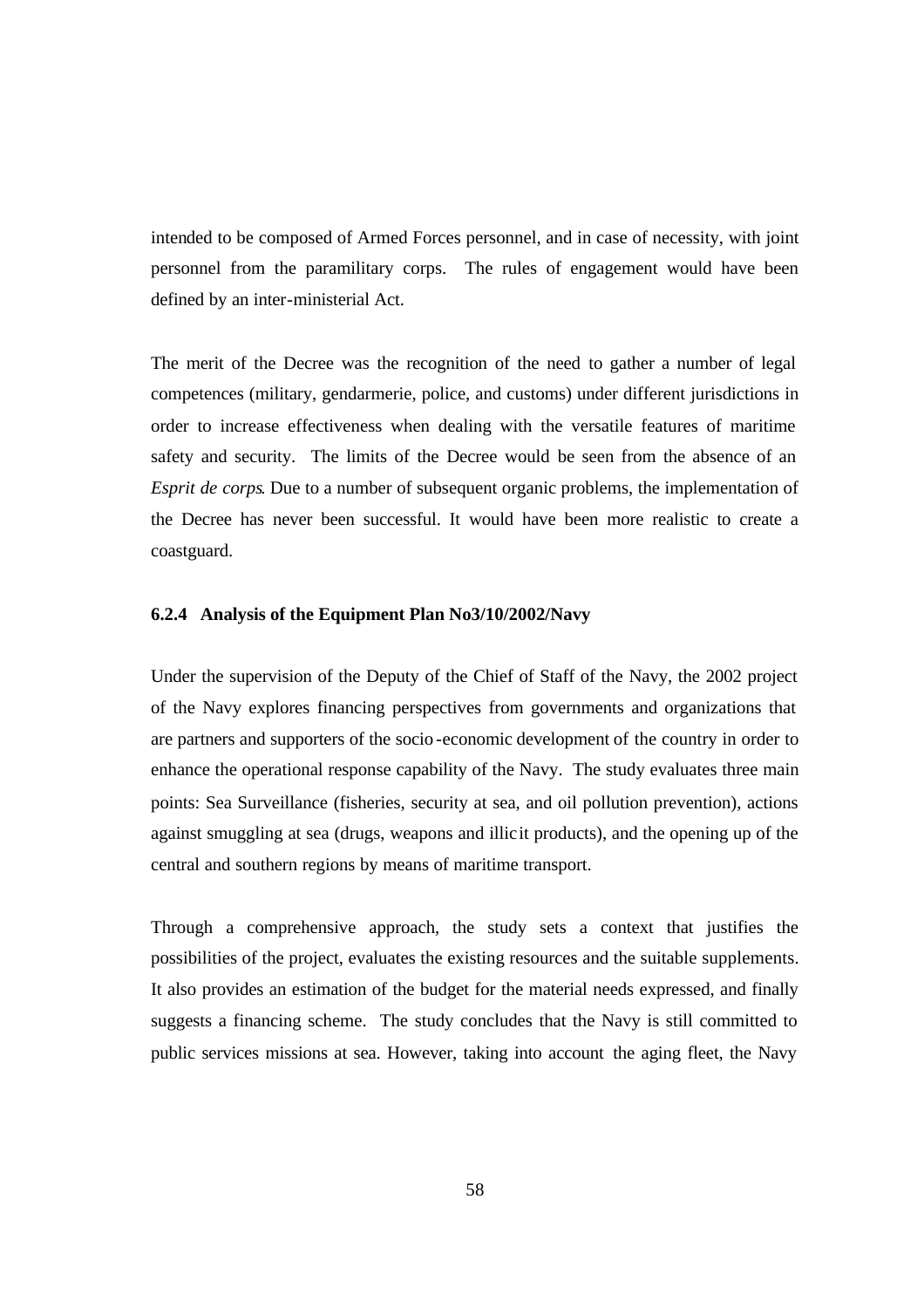should be enabled to carry out these missions by the provision of substantial additional means.

The project in its content is attractive, marketable, and will certainly capture attention in the sense that it focuses on the same concerns continuously addressed by the international maritime community in terms of safer seas, as well as cleaner oceans. The strengths of the study are first, that it confirms that 80% of the Navy's activities are socio-economic missions. Second, it uncovers underlining factors limiting the Navy to fully achieve the assigned missions. Third, it suggests an alternative financing approach in order to restore a certain material viability of the military structure putting forward the public service orientation of the Navy and requesting civil funds for that purpose. Nevertheless, the credit vis-à-vis donors expected to fund this project, would have been more strengthened by the expressed intent to create a coastguard specialized in such missions for the rational use of the materials demanded.

#### **6.2.5 Analysis of recent changes within the Ministry of Fisheries**

Following the reorganization of the Ministry of Fisheries, the main impact was the progress of the FPSD towards its operational autonomy at sea. First, the former Law No 87-27,  $18<sup>th</sup>$  August 1987 had set a provision through which (article 10) the operational aspect of surveillance remained under the responsibility of the chief of staff of the Navy. The new Code, compared to the former, mentions the Navy less in its wording. The new law 98-32,  $14<sup>th</sup>$  April 1998 just lists the Navy among those having the ability to participate in the enforcement of the new Code. The second interesting point is the upgrading of the former Project Unit of Fisheries Protection and Surveillance up to the Directorate level. The FPSD, through its new organizational feature intends to play a significant safety role and has set up a strong and ambitious Division for the conduct of operations at sea.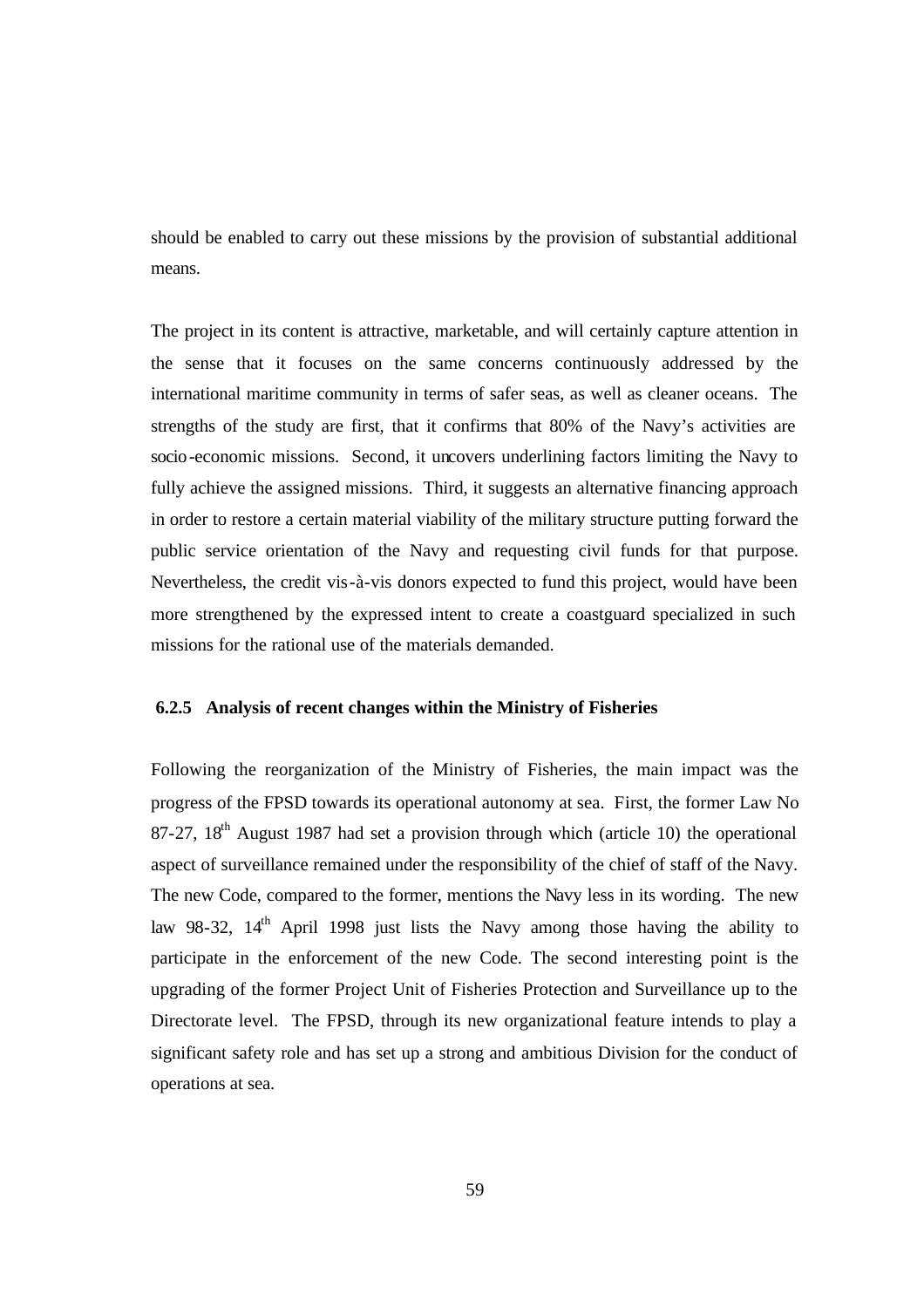The first Section of that Division, the Coastal Surveillance Service, is intended to operate coastal stations whereby fishing vessels, as well as patrols, are monitored by means of radio communication and radar. The second body of the Division, the Operations Service, will have to deal with safety awareness, patrolling plans and rescue operations. In terms of preventive safety measures, tremendous efforts are being devoted towards fishermen.

One may expect that if a significant improvement does not occur in the MSA´s current structure and performance, the FPSD will sooner or later have either its own fleet, or a dedicated fleet derived from the Navy operating under its exclusive control in order to carry out its legitimate and welcome ambitions.

Finally, the need to rationalize the current MSA in Senegal is acknowledged by the maritime Authorities. However, the trend is invariably a focus on how to provide a practical response to a current concern on professional grounds. Far from criticising it is worth noting that in order to reach a general commitment around a global solution, one has to transcend existing virtual inter-professional barriers due to professional culture influence, which could give a sectoral views to the whole problem.

To improve MSA´s enforcement capability and ability, expanding its domain of competence and ensuring efficient and effective, there are lessons to be learnt from the practices adopted in some established MSAs in industrialized, as well as in developing maritime countries that have made use of NPM methodology and principles. The next chapter will be concerned with the perspective of application of NPM in the restructuring of the Senegalese MSA.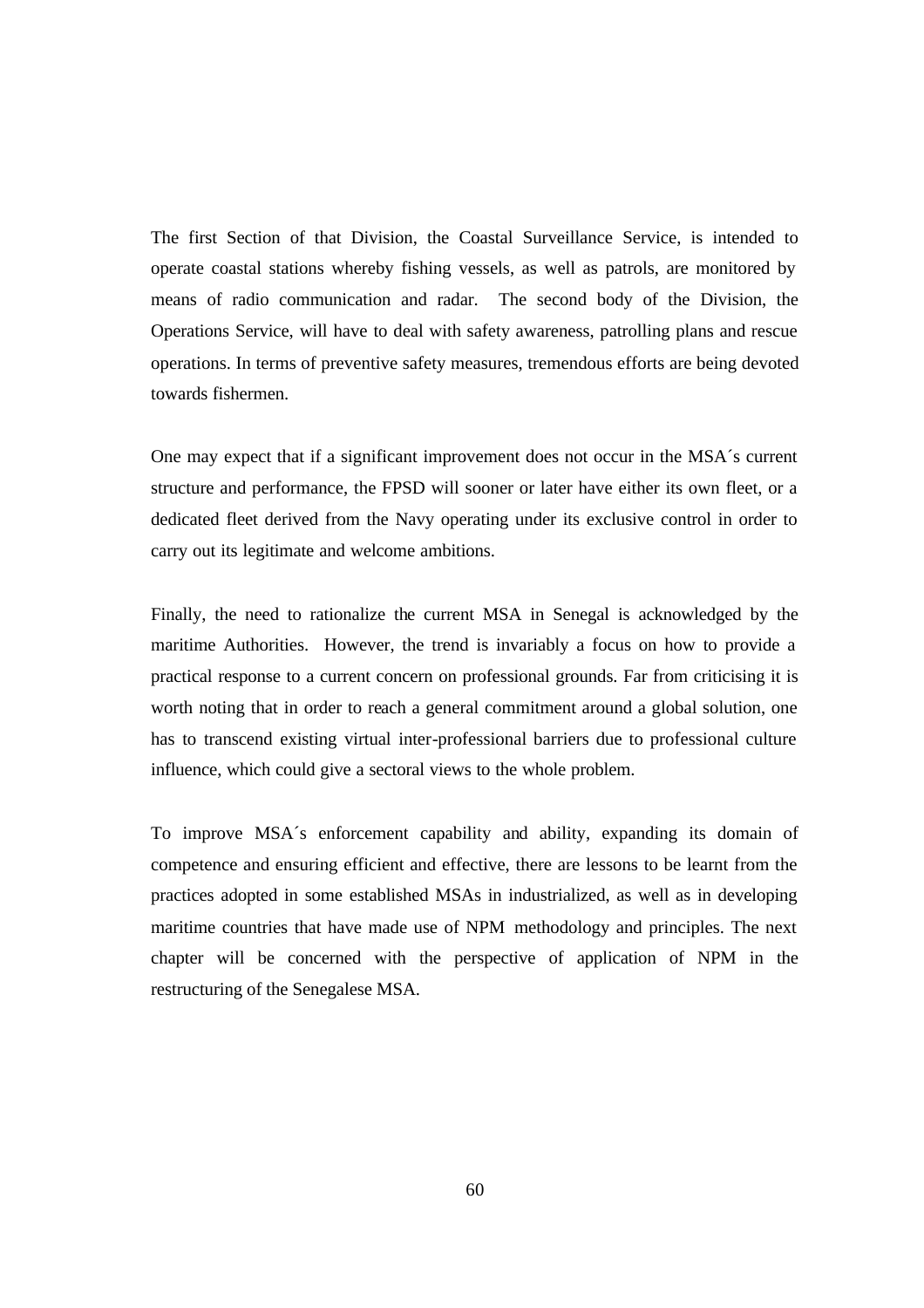# **Chapter 7**

# **Perspective of application of NPM in the restructuring of the Senegalese MSA**

Thus far, this dissertation has attempted to describe MSA in Senegal, and has pointed out its associated weaknesses. The previous chapter in particular, provided reasons for changing the current MSA´s organizational features in seeking rationality. This chapter attempts to propose a model of MSA suitable for Senegal, including the perspective of implementing the NPM methodology. Firstly, a summary of a survey carried out on a number of selected MARAD models, as they embody the MSA structure, will be presented. Secondly, based on these experiences, a model of MSA will be suggested and the expected outcomes will be examined. Finally, threats and opportunities for the proposed MSA model will be discussed.

#### **7.1 Summary of the survey of selected MARAD models**

The Appendix B provides a survey, in the prospect of the implementation of NPM, of a number of selected MARAD models, the Australian, the UK, French and the Swedish MARAD models. The survey reveals first, that safety functions, often involve a number of ministries, and for this reason, in each model a coordinating mechanism is established, through a board of directors (UK, Canada, etc.) or an inter-ministerial committee (France). It is also remarkable, from the survey, that although established as a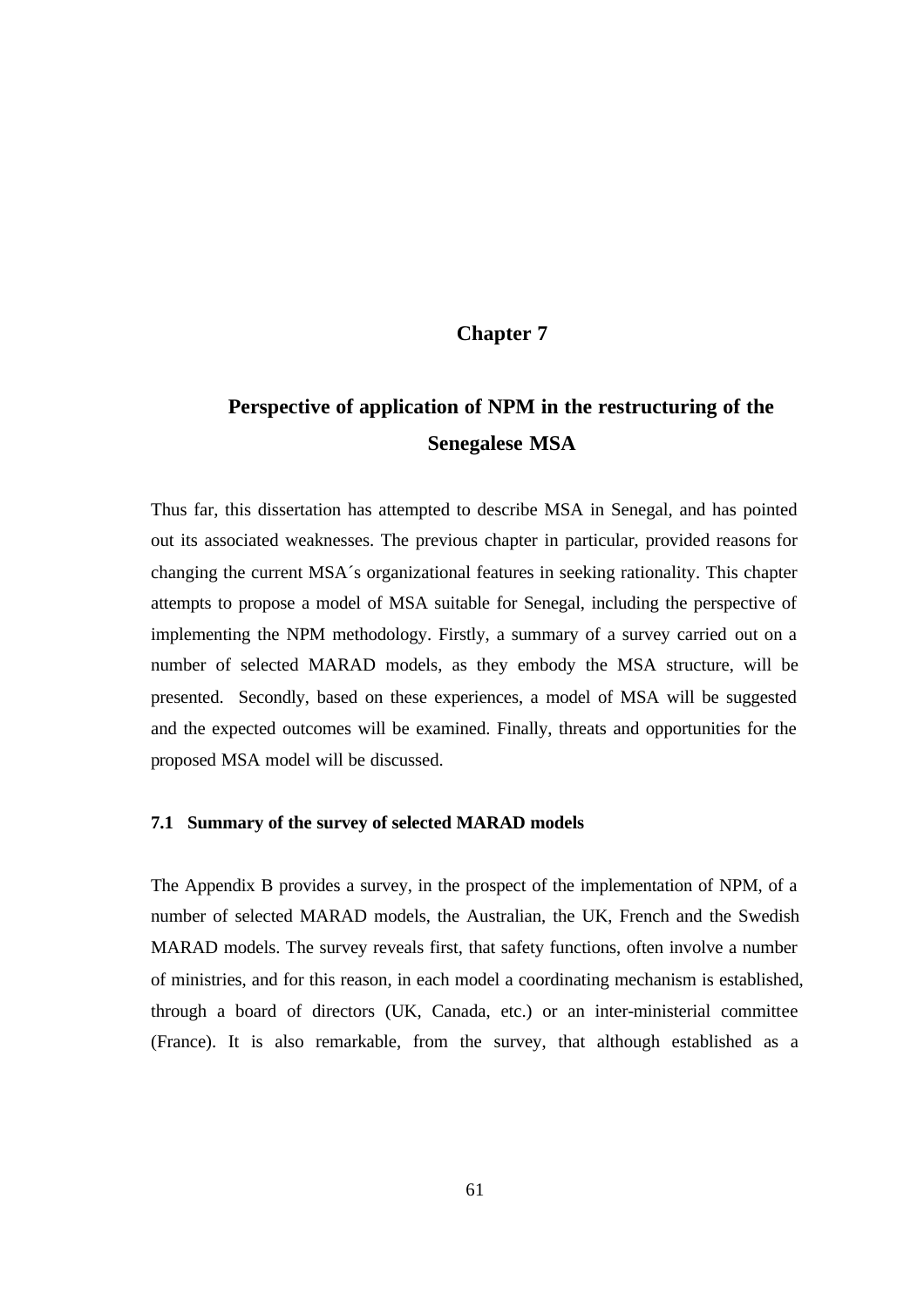governmental department, in general, these MARADs function as quasi-independent agencies.

The advantage of this setting is that an agency is accorded more flexibility and manoeuvrability with regard to finance (new policy for full cost recovery), management (larger delegation with regard to decision making process), and operation (for example, intensive contribution of NGOs). In contrast, a ministerial department functioning exclusively with appropriated funds is characterized by its restrictive decision-making ability, and threatened by procedures.

These MARAD models mentioned above implement at a different level the NPM. The safety policy in Australia, Sweden, and UK is oriented towards full cost recovery, while the French MARAD functions with appropriation of funds. Another important characteristic is that the coastguard carries out sea response services (except France, which relies on the Navy), and the Navy is in the reserve position. In addition to this, in these countries the coastguard (military or paramilitary) is in line with the Defence Forces, even if it operates during normal time under other Ministries. Some legislative arrangements are provided, in case of necessity, to employ the coastguard under the Ministry of the Defence Forces. From these experiences, an ideal MARAD model has been drawn.

## **7.1.1 The ideal MARAD model**

The main concern with respect to the ideal MARAD model is the implementation of NPM in policy as well as in service delivery, ensuring linkages between safety versus economy, safety prevention versus safety response, transport versus ocean considerations, and regulations versus services. The ideal model suggests a sufficient cost recovery to discipline demands and achieve quality services (Hodgson, 2001).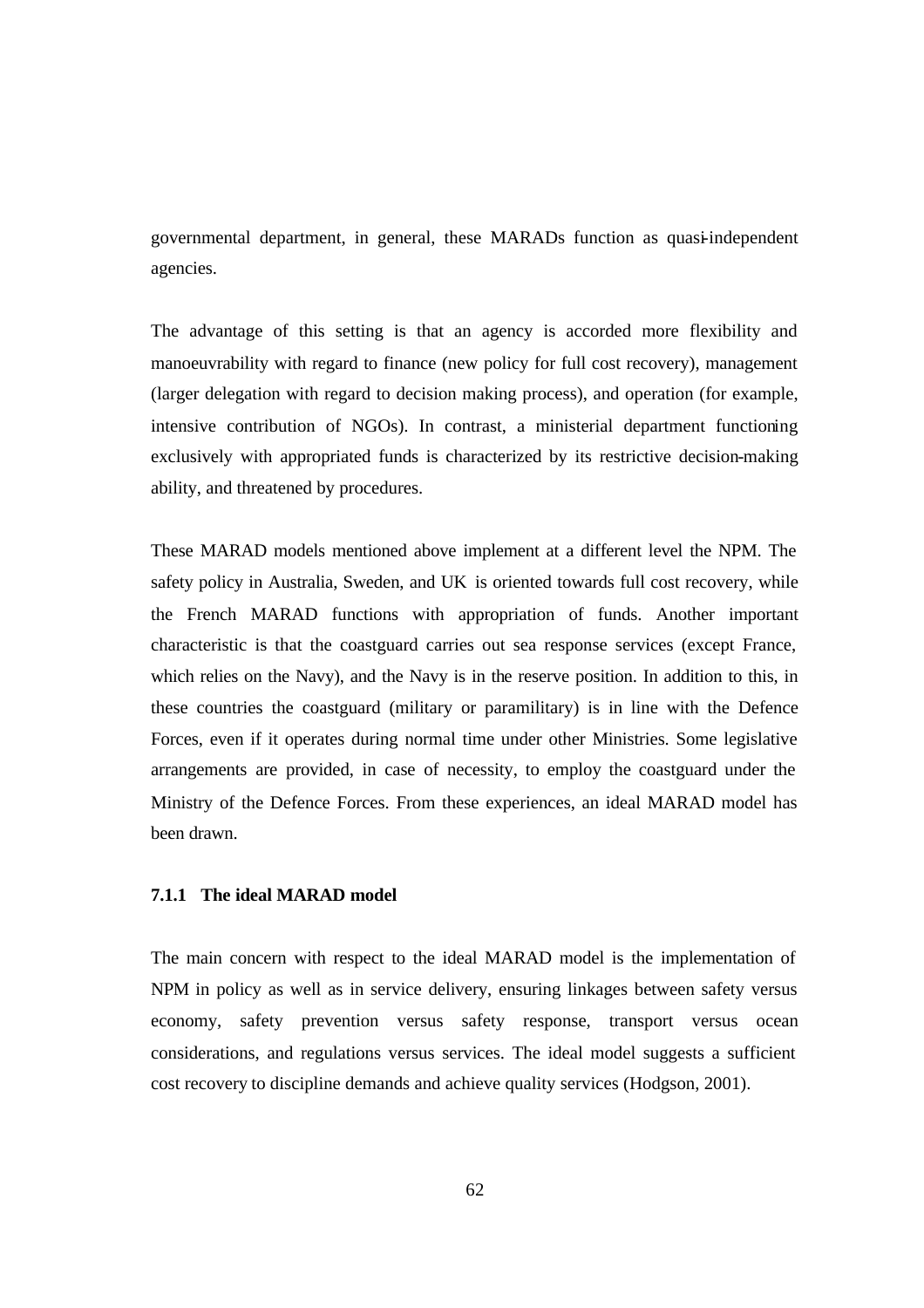The main feature of the ideal MARAD model (see figure 5) is firstly, the separation of economic aspects from safety and environmental aspects. Secondly, within the economic branch, as well as the safety branch, the ideal model suggests the separation of the policy development level from the service delivery level. In addition, maritime accident investigation activities are set apart as an autonomous body. Finally, the ideal model recommends effective interfaces with departments, other governments, private sectors, non-governmental organizations, and volunteers groups. It also takes into account the development of maritime education and training.



Figure 5: Ideal MARAD

Source: Hodgson, 2001.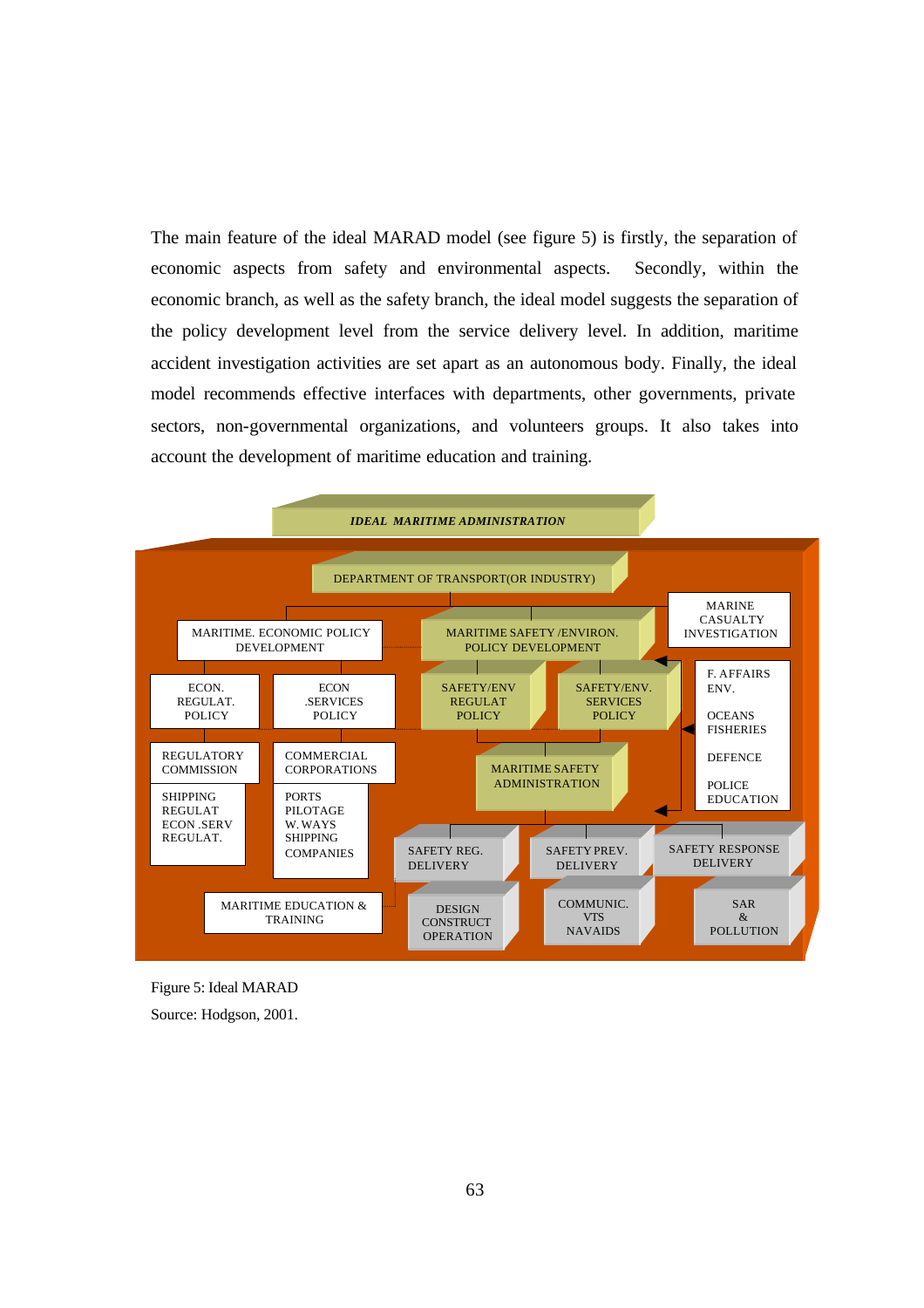Vanchiswar<sup>34</sup>, elaborating particularly on MARADs in developing countries, stated that-

…developing countries… are in a position to avail of the advantages of creating a fresh pre-planned organizational structures and effective functional approaches best suited to them, provided that all concerns … have proper understanding of the objectives, criteria and functions.

In this context, and in the quest to rationalize MSA, Senegal should take advantage of the experiences of established maritime countries, which have developed and improved models, organization methods and techniques, using the merits of NPM.

## **7.2 The Proposed Senegalese Maritime Safety Agency (SMSA)**

In Senegal, the SMSA will be responsible for the safety management and environmental management (see table 3), and another body, within the broad MARAD, should deal with the economic management. Safety management refers to regulations and enforcement of the national maritime legislation related to navigational safety, ship safety and occupational safety, while environmental management deals with regulations and enforcement related to the preservation of the marine environment and resources. It includes marine pollution training, preparedness, and response (Mukherjee, 2001).

|                         | POLICY      | <b>ADMINISTERING</b> | ENFORCEMENT/PREV/        |
|-------------------------|-------------|----------------------|--------------------------|
|                         | DEVELOPMENT | <b>REGULATIONS</b>   | <b>RESPONSE SERVICES</b> |
| ECONOMIC MANAGEMENT     | MARAD       | MARAD                | MARAD/SMSA               |
| SAFETY MANAGEMENT       | <b>SMSA</b> | <b>SMSA</b>          | <b>SMSA</b>              |
| ENVIRONMENTALMANAGEMENT | <b>SMSA</b> | <b>SMSA</b>          | <b>SMSA</b>              |

Table 3: Safety management and Environmental management within the SMSA.

l

The creation of the new SMSA will require, to be vested in one single structure the safety policy delivery (safety objectives and environmental objectives), safety regulation

 $34P$ . S. Vanchiswar, former WMU professor, elaborates on the administration of maritime matters with particular reference to developing countries in volume 1,1996. *Maritime Administration/Maritime safety Administration. Preliminary observations.*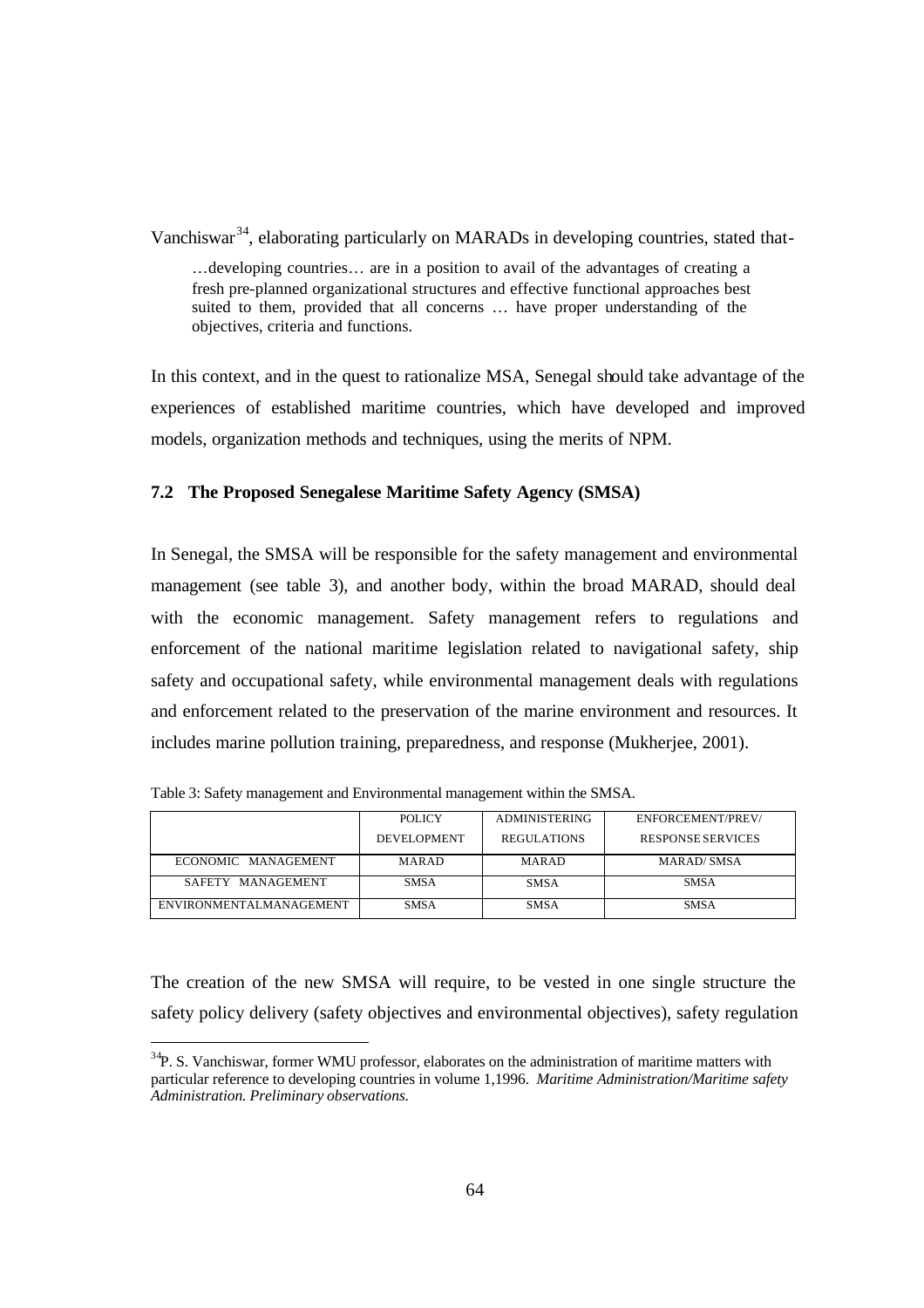delivery (design, construction, operations of ships), safety prevention services delivery (communication, navigational-aids), and safety response services delivery (pollution combating, SAR, marine resources protection, security). See figure 6.



Figure 6: The proposed Senegalese Maritime Safety Agency (SMSA): Organizational Structure.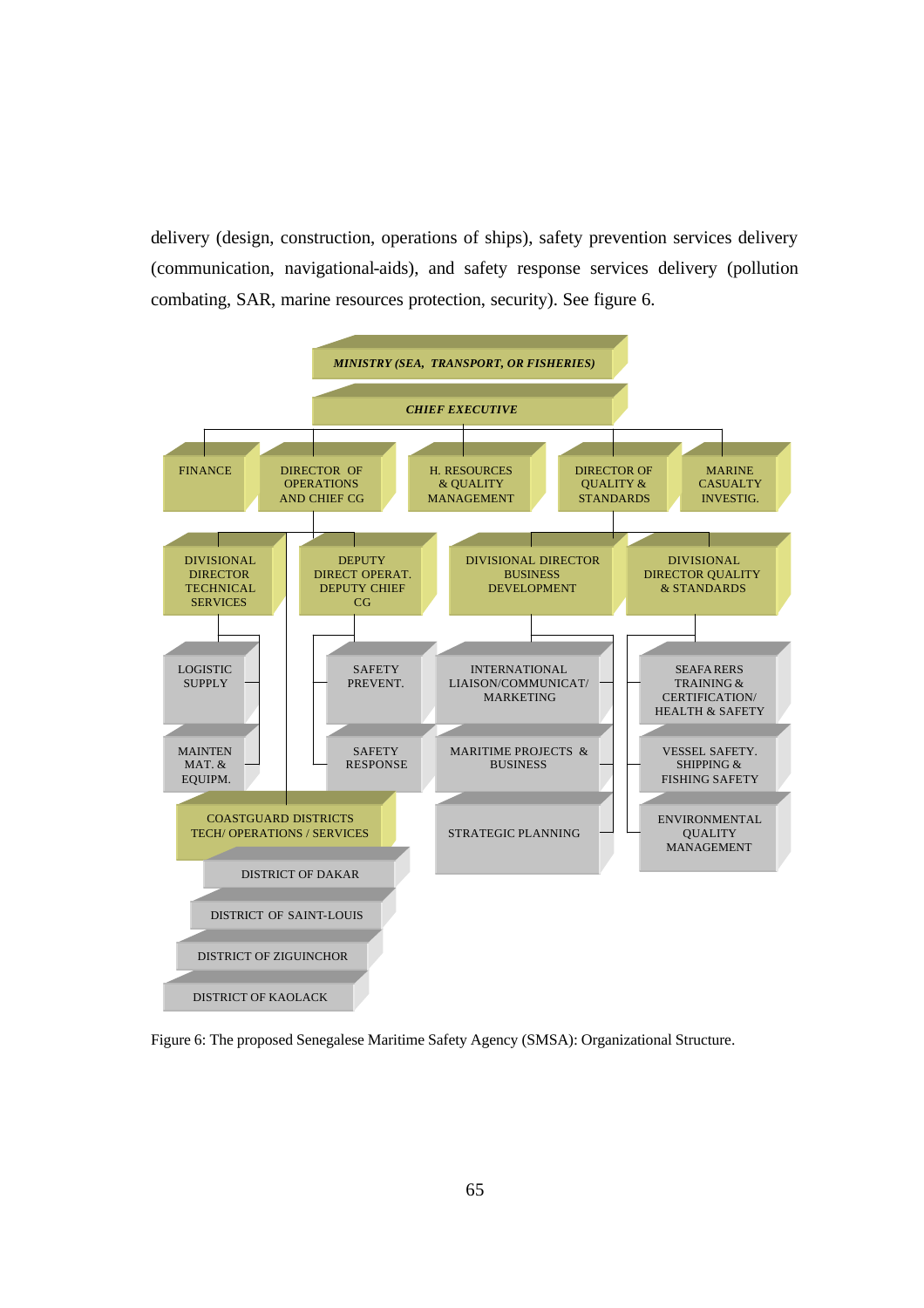The implications of the creation of a new agency will be, among others, the need for naval assets and additional human resources. The Navy will provide the prime allocation of the coastguard, material and personnel. Later on, the SMSA will be autonomous for the provisions of material and funds, while the naval personnel remain under the control of the SAF, and attached to the Ministry of the Sea, Transport, or Fisheries.

#### **7.3 The expected outcomes from the establishment of the SMSA**

The adoption of a structure, which functions as a quasi-independent agency, will provide the possibilities of harmonizing a safety management policy, as well as an environmental management policy. In addition, the delineation of safety responsibilities to a dedicated and specialized tool, and the allocation of appropriate means, will be an impetus for quality safety services.

#### **7.3.1 Quality management and more customer focus**

The new structure is expected to promote foreign registration. It was stated that a quality-shipping register could enhance the shipping sector. For instance, MCA in the UK is ISO 9001:2000 certified, and thus demonstrates its new approach to meet customer needs. Since the Agency started to promote UK ship registration (1998), the UK register has grown by around 70 % (2002) reversing many years of a declining trend. Therefore, the new SMSA will have to promote and publicise the benefits (incentives) of the Senegalese register and convince new customers to join. In terms of preventive safety, a lack of human resources was mentioned within the MSA, to carry out PSC. The personnel from the Navy, provided with additional training, will enable the SMSA to be in charge of PSC, as well as port safety and security<sup>35</sup>.

<sup>&</sup>lt;sup>35</sup> After the terrorist attack on September  $11<sup>th</sup>$ , 2001 in the USA, a revolutionary feature is predictable for port security (cargoes, ships, and port structures).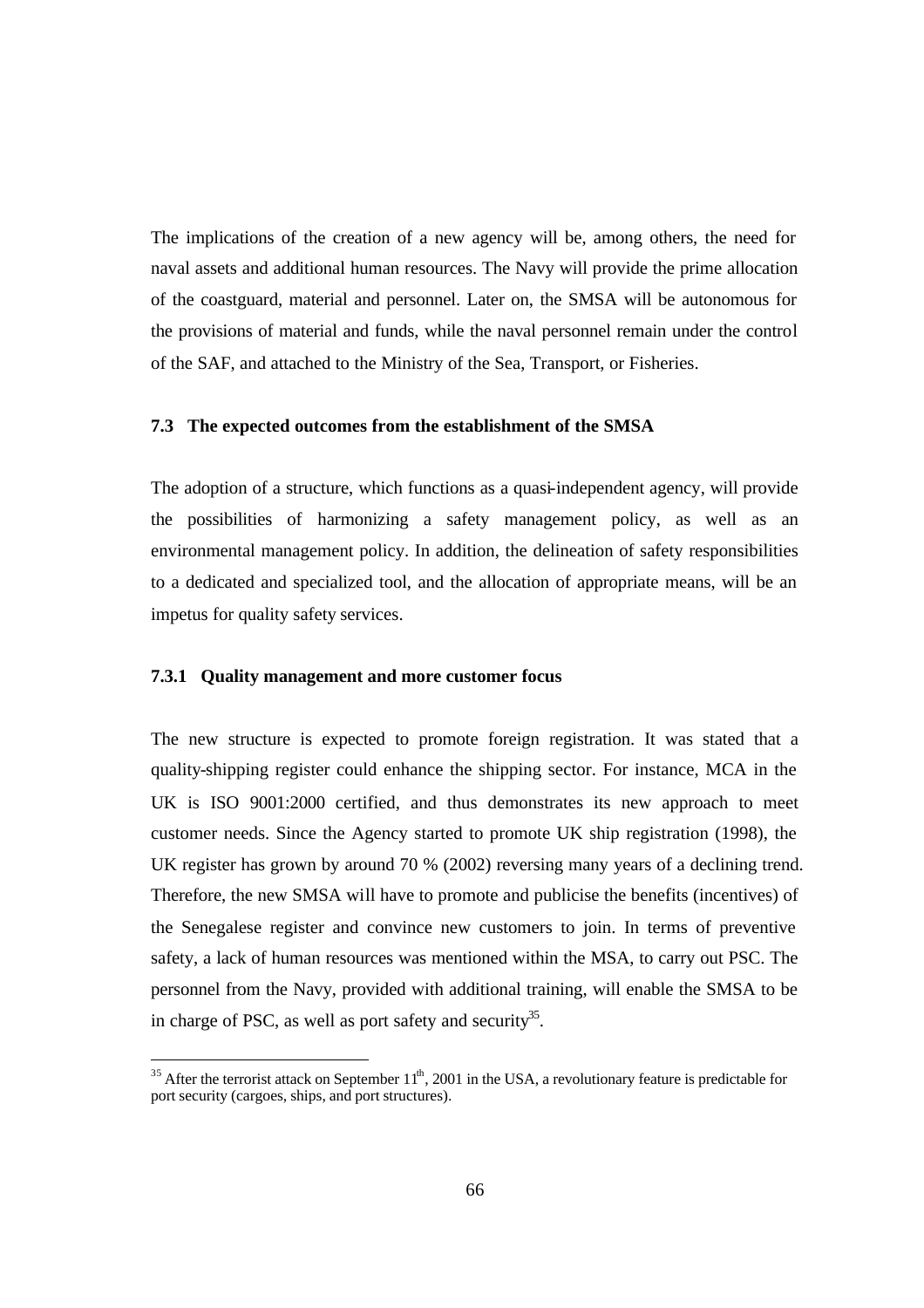The most expected outcome from the new model can be seen as the decreasing rate of accidents and deaths related to merchant shipping, fishing boats, and fishing vessels. With this regard, the coastguard districts will contribute to decentralizing the safety prevention measures and the safety response means. In one-way this will render the safety administration more democratic compared to the current situation where all the means are confined to the capital city. Among other advantages, could be an accurate assessment of the local safety concerns and the involvement of local maritime communities in the safety problem-identification and problem-solving initiatives by using, for instance, the FSA methodology provided in chapter 4.

#### **7.3.2 Changing the role of customers**

In Senegal, it is already identified that accidents are due to a lack of safety awareness, nautical skills, navigational aids, safety equipment on board, and inadequate personnel equipment. The problem is complex and crucial. It requires an innovative and urgent safety strategy. The new structure will enable the creation of local maritime committees and will deal with these issues by means of communication, training and seeking the appropriate funding mechanisms to acquire the safety equipment required. The task should not be so difficult, in the sense that in Senegal, fishermen represent, *de facto*, a typical organization associated with an entire culture system built on the basis of solidarity, hierarchy and an internal commitment. Later on, these committees could be empowered and associated in the safety management scheme; the prime beneficiary of SAR operations should constitute the basis of the prime SAR volunteer groups.

#### **7.3.3 Perspective of financial self-sufficiency**

It must be recognized that a newly established SMSA will have to be supported by appropriations, certainly in the short and medium-term, until other sources of revenues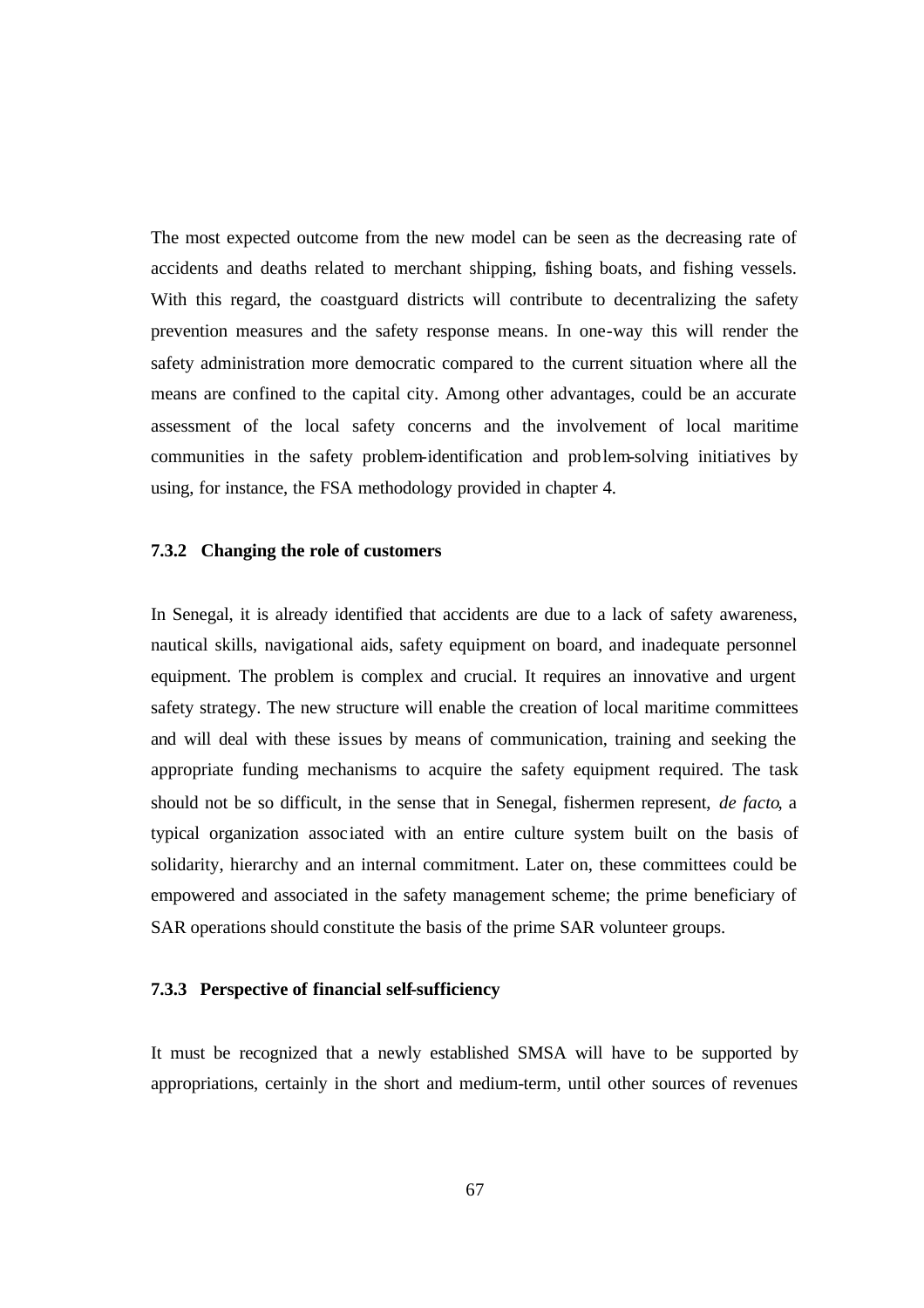are identified. It is expected in the short-term, that fees for licensing, registration, and inspections would, to a degree, cover the operating costs of the agency. It was said that subsidies allocated to the Navy by the fishing sector represent 50% of the Navy's budget. Since the new structure's size and volume of activities are expected to be far less, compared with the Navy, the objective of financial self-sufficiency remains realistic.

 In addition to this, there are possibilities that traditional fishermen accept to contribute to the financing of their own safety. The new structure will also present the advantage of being able to receive legal funding and technical assistance from, *inter alia*, IMO, NGOs, individual donors, the international community, and subsidies from municipalities, while the Navy was not legally entitled to do so.

The Business Development Division of the agency is intended to promote SMSA´s services and generate incomes where it is possible. Skills, experience and knowledge will allow the SMSA to develop non-statutory core businesses; such market initiatives will be oriented towards, *inter alia*, external nautical training for privates, fire fighting training for land based industries, advisory services, life saving appliances training and servicing, and marketing of nautical documents and information.

#### **7.3.4 More accountability**

The NPM approach includes objectives setting as well as performance appraisal. The SMSA will be required to demonstrate that it is managing resources emanating from the government and the community efficiently and effectively in achieving the agreed objectives. In order to do so, SMSA will need to measure and to report its performance. Following the change of the customer's role in the new system (awareness, involvement and empowerment) the new structure will develop a systematic approach to meet customer needs and expectations. The performance measurement can be carried out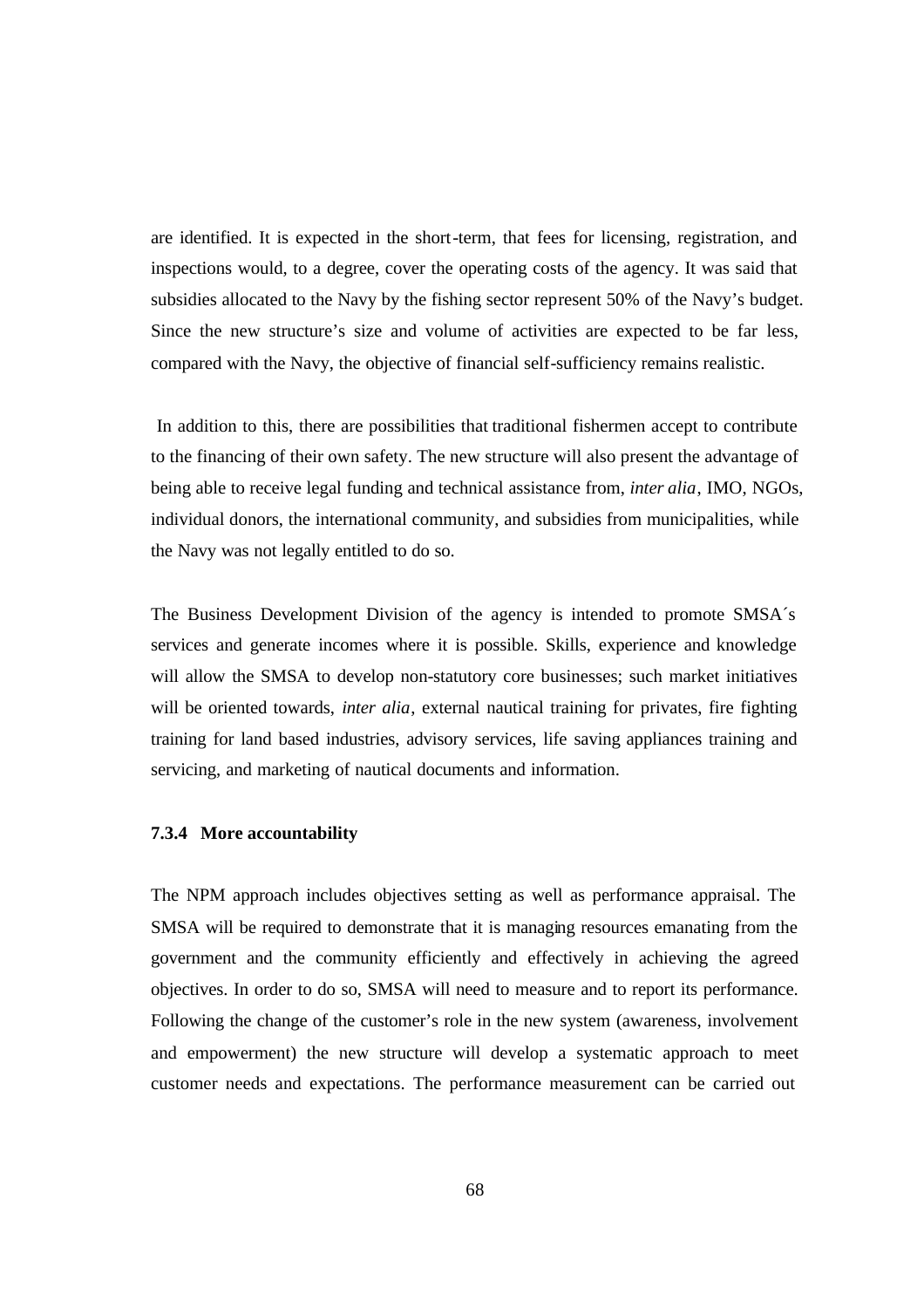through a periodic quality management audit, annual public report and a continuous monitoring of the customers´ satisfaction.

#### **7.3.5 Improvement of homeland security**

The SMSA will be an impetus to homeland security. Today, the increasing trend of piracy, terrorism, arms trafficking, and contraband is threatening natio nal security and the national economy. The impacts of such threats are even more psychological than physical. The newly dedicated maritime tool will have to confront and prevent these new classes of threats before they reach the country and give a negative image of the country within the shipping community. In terms of National Defence, military preparedness has never been limited to declared war. Therefore, the coastguard's naval assets will augments the Navy with shallow draft craft, while, and on the other hand, the coastguard districts deployment will provide an effective early warning system for the Navy.

#### **7.3.6 Enhanced regional cooperation**

Fisheries and tourism industries represent important sources of income for coastal states. However, they are subject to threats from the shipping industry, fishing vessels and landbased industries. In addition, it is true that maritime boundaries are people's imagination. The marine environment of a coastal state does not match its national concept of boundaries and is beyond those boundaries. For this reason, the corner stone of international maritime conventions is to reinforce regional and international cooperation. Moreover, the globalised feature of the shipping industry requires a forum for discussion and achievements of a global strategy for maritime economic management and maritime safety management. Obviously, in managing safety and security at sea, and the marine ecology, the coastguard is more appropriate for an integrated mechanism to implement international maritime instruments such as OPRC90, Suppression of Unlawful Acts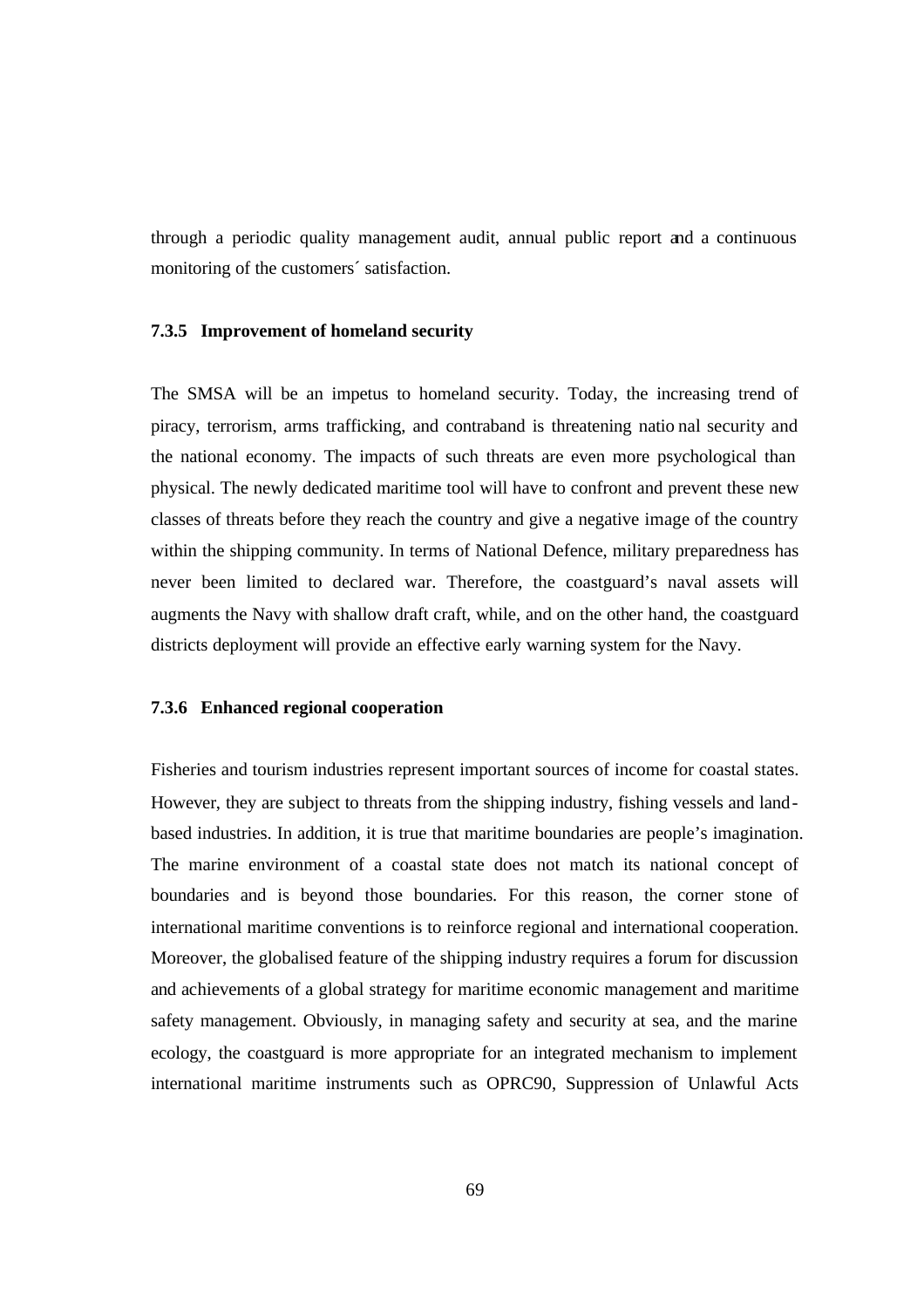Against Safety of Navigation, Regional Fisheries Management Agreements, and Regional MOU on PSC.

#### 7.**4 Threats and opportunities**

The change proposed here has a wide range of coverage and has long-term implications. It will involve political, economical, legal and social aspects. Such a change will necessarily address people, policy, structure, strategy, goals, technology, and environment. It is a question first of all of convincing the military hierarchy of the convenience, opportunity and the profitability of the project, second, to renew the commitment of maritime departments involved in the project, and finally to win the support of the politicians.

## **7.4.1 Threats**

 The restraining factors certainly, will be related to the bureaucracy, rules, codes, procedures, and other restrictive professional practices. Overwhelming evidence from research has demonstrated that organizations have a high capacity to resist change. Morgan (1986, p. 90) pointed out a number of barriers to organizational learning change, common in bureaucratic organizations. He argued that-

first, organizational structures set communication and knowledge gaps; second, bureaucratic accountability tends to reward success and to punish failure. This encourages a defensive culture where issues are obscure and problems are hidden and can lead to unintended outcomes. Thus, organizations need to develop a learning capability to become more responsive focusing on the possibilities that alternative forms of organizations offer.

Other obstacles to these proposed changes also may include first, the self-interest of individuals and groups (conflicting interest) who may fear losing their "territory" and seeing their "power and influence" challenged, second, the fear, the insecurity and the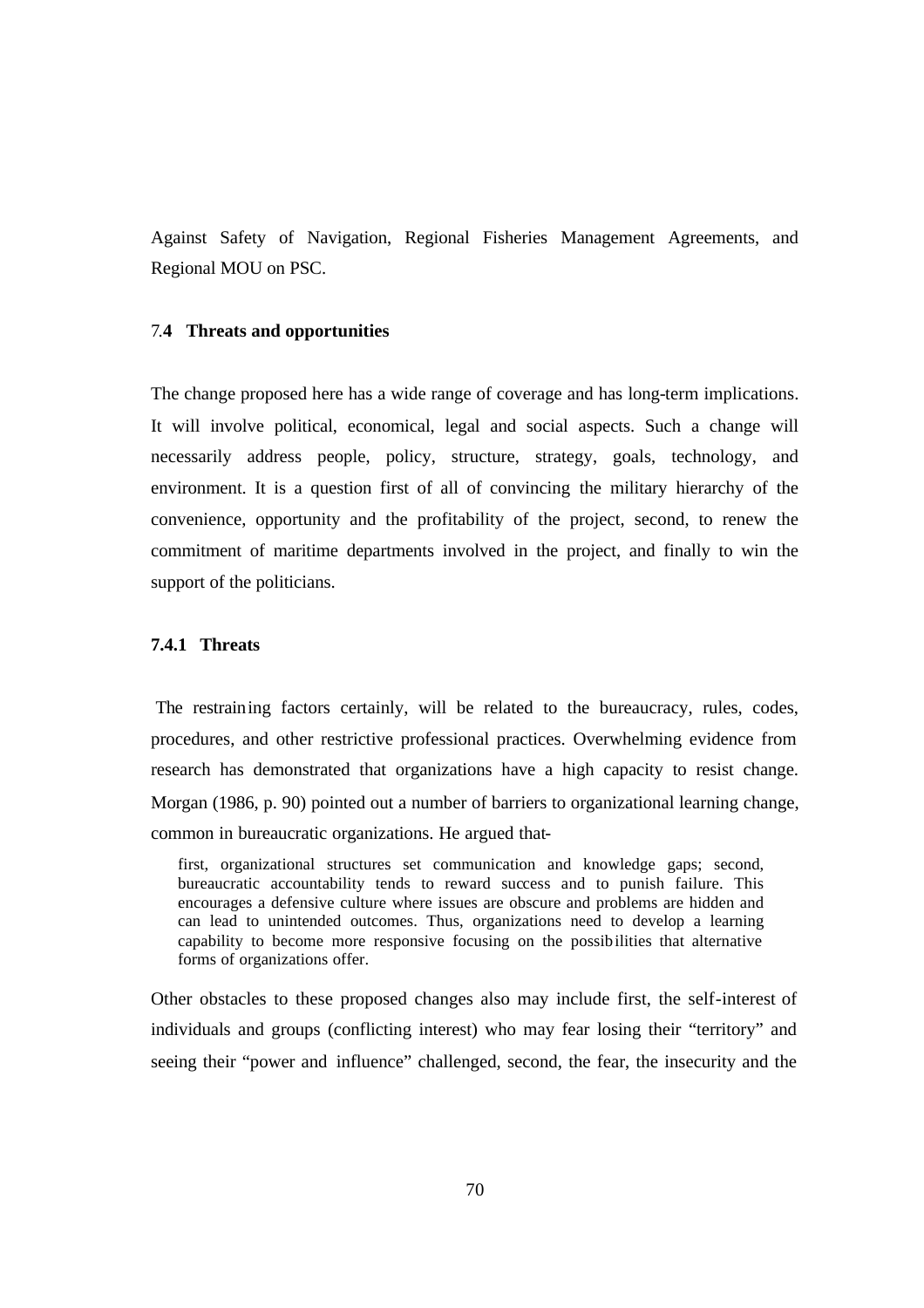resentment of individuals who perceive change as a threat to stability, and finally, the lack of trust as people may question the underlining factors behind the change.

Having a look at the past and present experiences related to safety management reforms in sub-Saharan African countries, there are very few cases to mention, in South Africa, Nigeria, and Côte in d´Ivoire. South Africa has developed a coastguard to assist the MARAD in sea response services, and this system is being consolidated. The coastguard is under Navy Command and is not involved in shipping safety, acting only in public service delivery at sea. The MARAD´s policy is oriented towards cost recovery.

In Nigeria, several attempts to reform the safety management, including the creation of a coastguard failed, due to rivalry between the Navy and the MARAD. The Navy and the MARAD are divided on whether the future coastguard will be under the authority of the Navy or the MARAD. Nevertheless, parties are agreed on the principle to rationalize the safety management, including the creation of a coastguard.

 In Côte d´Ivoire the French MARAD model (central administration) was adopted in the 1970s to administer maritime affairs. Later, a political decision was taken leading to the merger of the Navy and the MARAD. With regard to this experience, the reasons of that decision were more economic than safety concerns. The situation lasted until 1993 when a second reform reduced the involvement of the Navy in the administration of the maritime affairs. Referring to the present situation a counter pollution centre (Centre Ivoirien de Lutte Antipollution) has been created. The centre is attached to the Environmental Department, but it involves Navy personnel as well.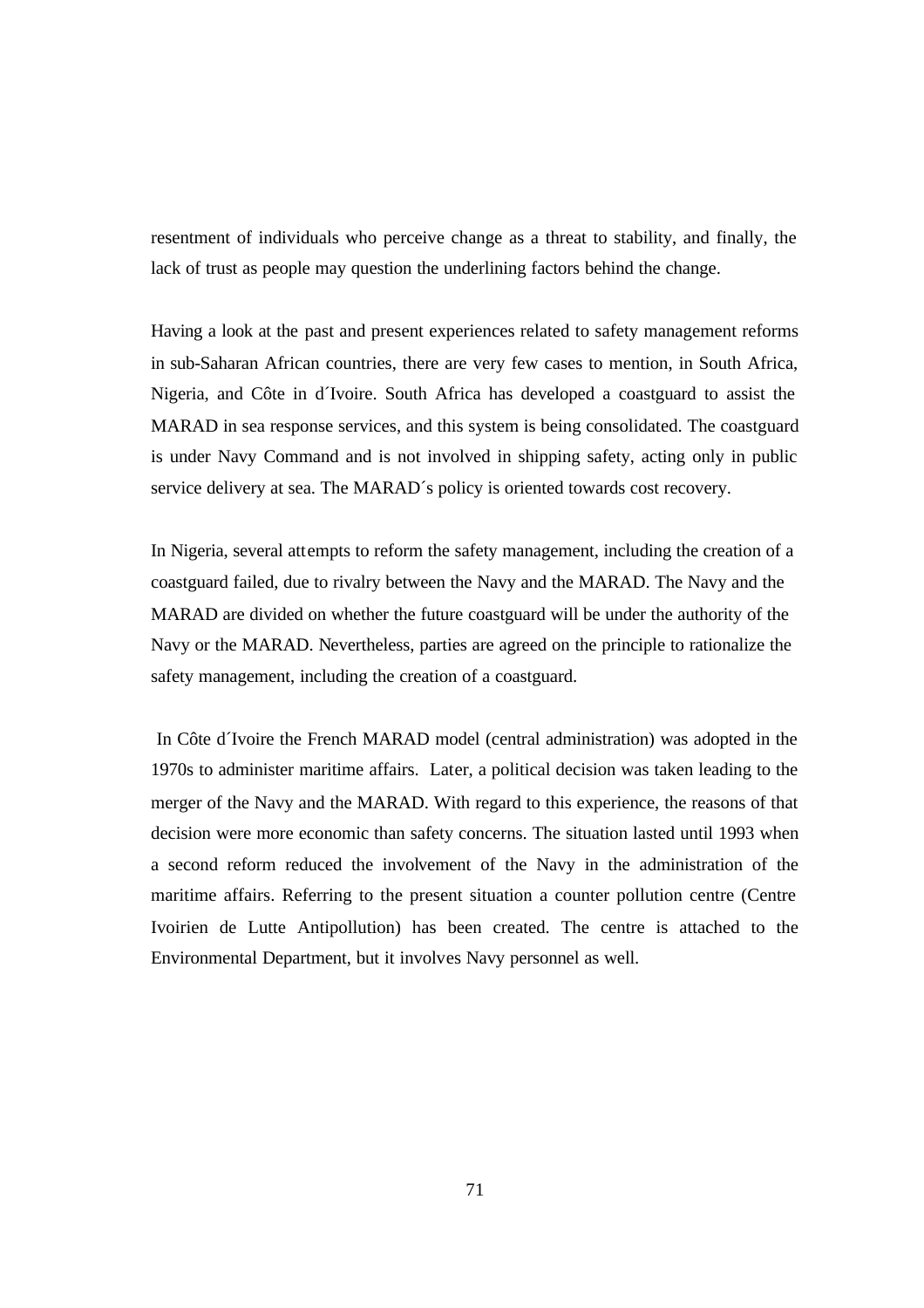#### **7.4.2 Opportunities**

The overall maritime environment is favourable for a change within the MSA; even the idea is expressed in a less broad context as it is in this paper. The first favourable situation is that, since its creation the Navy has been public services oriented (inherited from the French system); thus its personnel have already developed the basic skills and knowledge with regard to safety missions at sea. In addition, the Navy could easily provide the prime allocation, human resources, naval assets, infrastructure, info-structure, and superstructure.

Secondly, there is an ongoing governmental decentralization project towards more involvement of the local authorities and the local communities in the administration of local affairs. The officials, the politicians, and the local maritime communities will welcome the idea of decentralizing the provision of the collective goods and services of the national economy.

On the other hand, in each maritime region there is a position held by a naval officer standing as a maritime adviser in the military joint staff. Therefore, the coastguard districts will take benefit from this existing network expanding maritime services.

 In addition to this, the newly created FPSD is in an advanced phase to run coastal surveillance units and had requested Navy personnel for this purpose. Overall, the installation of coastguard districts will be the ideal for a global solution with respect to the administration of regional maritime affairs.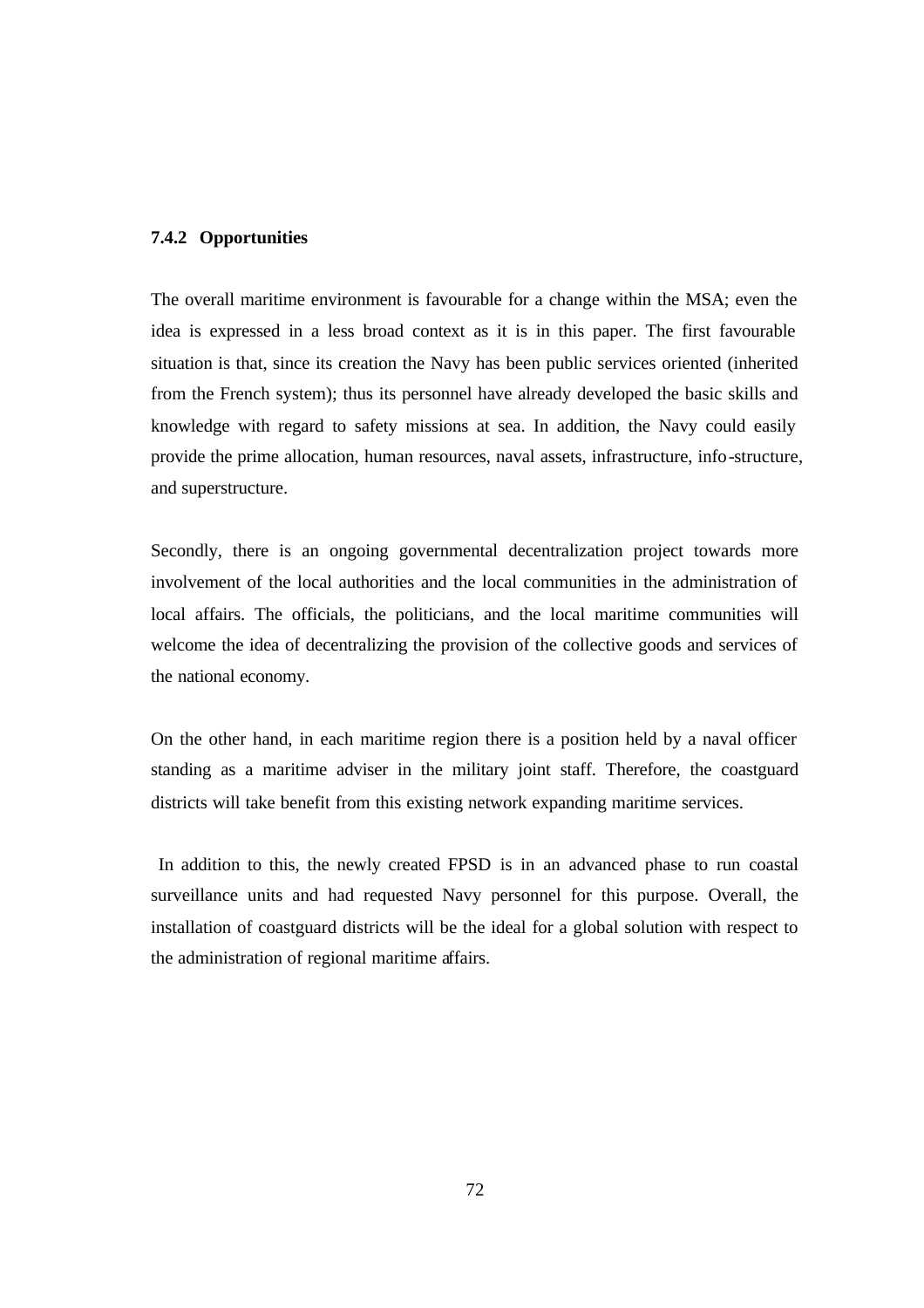# **Chapter 8**

# **Conclusion and Recommendations**

#### **8.1 Conclusion**

It has always been a challenge to deal with a broad and complex set of public affairs such as the MSA. Nevertheless, this study has attempted to address the main issues confronting the MSA in Senegal, and suggested an alternative in seeking rationality through the consolidation of the responsibilities and functions of the MSA.

The detailed discussions in this paper point out that the traditional public administration, as a form of organization, is no longer appropriate to administer maritime affairs. The features the globalisation (technology development, worldwide market, tough competition, changing environment, etc.) have added several organizational constraints to modern and complex societies. Thus, modern organizations require more skill, knowledge, and competence, more managerial spirit, and an emphasis placed on a style of participative governance. Since public administration is still relying on hierarchical organizational structures, which inhibit responsiveness, initiative, and innovation, undoubtedly, it cannot cope with these new features and concept of modern organizations.

There are also examples throughout this paper that demonstrate that NPM, which is superseding traditional bureaucracy, deals effectively and efficiently with safety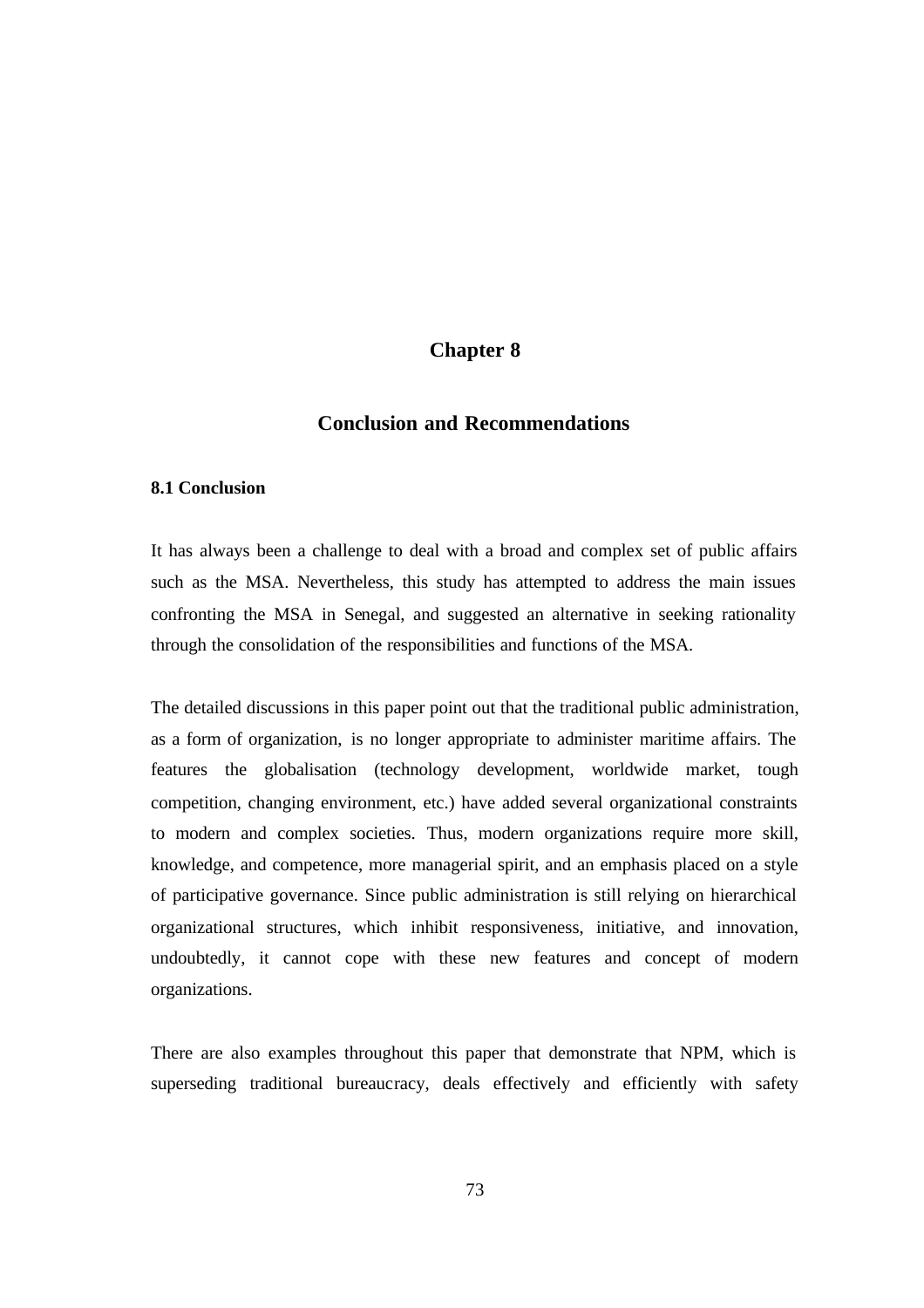management concerns in the MSA in many industrialized countries. It has helped to decide and implement how best to perform the MSA functions. This means to determine and to meet the opportunities and the levels of governmental intervention, as well as the quality of the services delivered. However, different MSAs may require different aspects and principles of NPM. It is argued that there are neither "size fits all", nor "ready-tohand" models. Hopefully, the specificity of the ground, the awareness of the managers, added to the experiences capitalized in the field, will provide the necessary guidance in the restructuring of the Senegalese MSA.

In Senegal, the rationalization of the current MSA structure should be prompted to avoid irreversible negative impacts on the morale of the administrative personnel, on the confidence of those to whom the safety services are delivered, on the marine resources, the marine environment, and the remaining potential of the Navy.

The new MSA model proposed here, the Senegalese Maritime Safety Agency (SMSA), concerns the setting up of an MSA agency, encompassing, in addition to the MMD, the creation of a coastguard. The rationale of the model is based on the principles of NPM, thus the model is intended to recover some operational costs.

Nevertheless, it would be worth mentioning that the design of this model is not so perfect to reach an "ideal" model response for all realities. Models can just suggest an optimal and rational corrective direction of change but cannot tell specifically what will be the details resulting from operations. Ultimately, the level of success of the proposed SMSA will involve the managers´ skill, knowledge and competence.

Finally, there is an opportunity for the restructuring of the safety and environmental protection management in Senegal. Added to this, the current situation seems to be favourable. However, in a democratic political regime the final decision results from a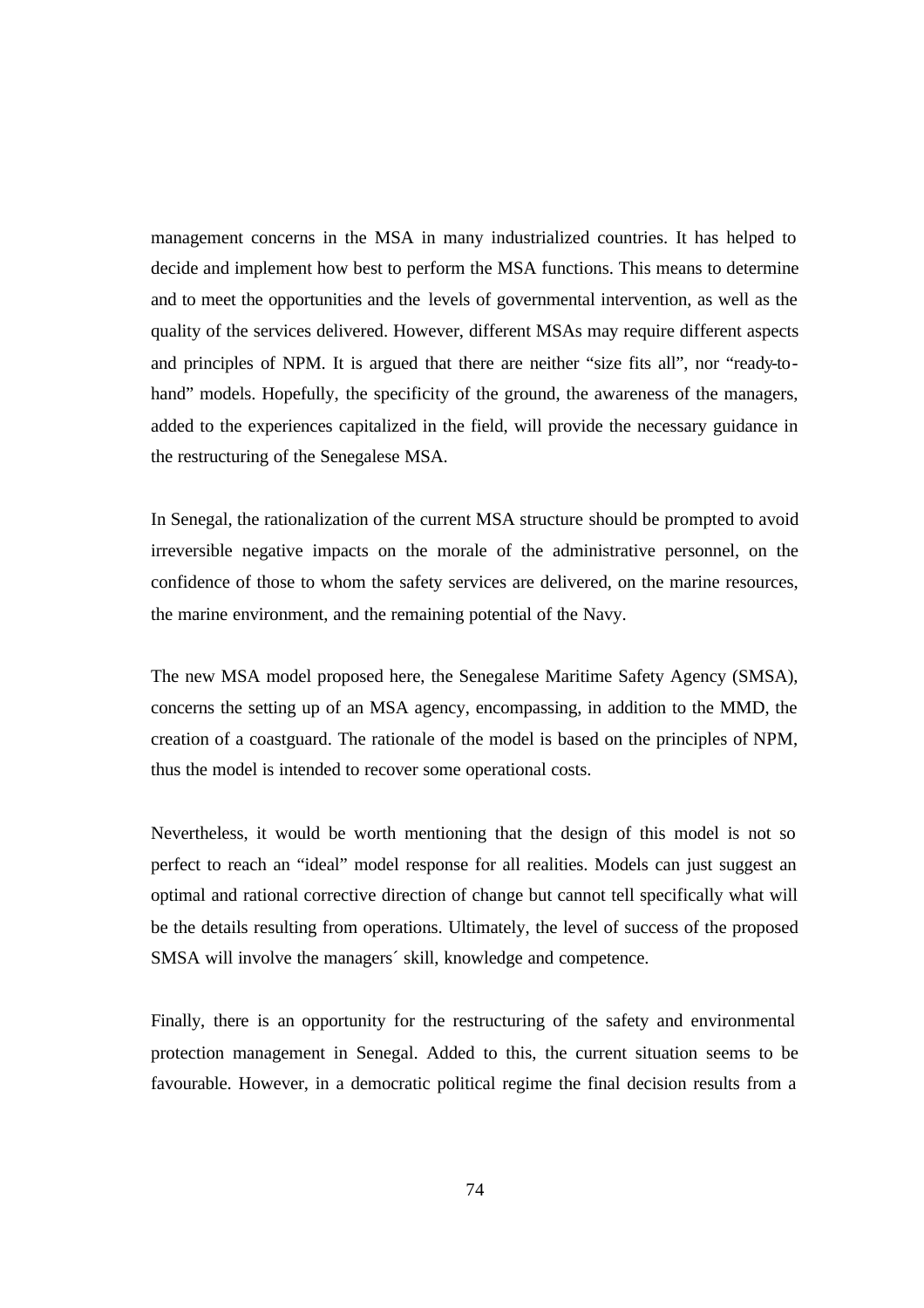political process. Therefore, the military leadership has to motivate the commitment and the willingness of political decision makers. The proposed SMSA, involving a change from a centralized organization to a decentralized one, can have profound positive implications for the morale of employees (Navy, as well as MMD) and the responsiveness of the safety services.

#### **8.2 Recommendations**

#### **8.2.1 More focus on the development of people's awareness**

It will be the role of the public sector to facilitate the acquisition of safety knowledge. The SMSA should involve a strong and devoted leadership committed, and focusing on the development of people's awareness. In the safety management prospect, the focus should be on awareness, information, communication, and positive leadership, training and supporting local maritime communities. It is a question of doing more than simply transforming the resources available. Resources must be used in a way that generates an ever-greater return to efforts invested (as viewed by the World Bank, World Development Report, 1998-1999). This will save lives and property, protect the environment at sea, and reduce operational costs.

#### **8.2.2 Consolidation of the safety services delivery at sea**

 In seeking effectiveness and efficiency, it will be necessary to train and specialize the newly created coastguard, which will carry out, jointly, the safety management tasks with the MMD. In addition to the traditional safety functions, and among other issues, the coastguard will oversee the non-military security, including terrorism, piracy, illicit trafficking, disaster relief, contingency planning. It will also be suitable and advisable to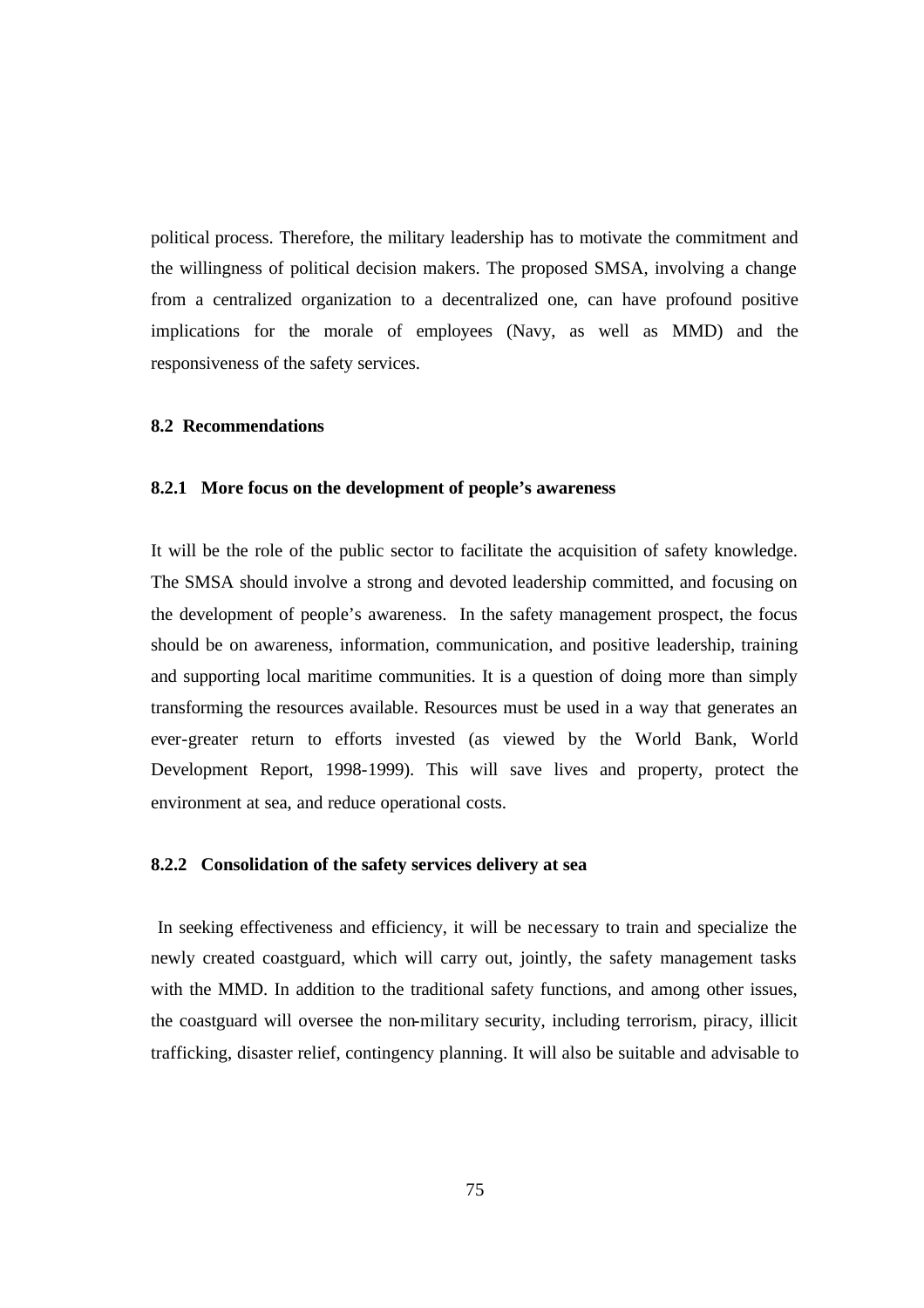delegate to the future coastguard, the police, gendarmerie, and custom missions at sea, providing an elaboration of an agreed legal framework.

The coastguard could serve as a tool looking especially for peace, security, and economy, committed to the minimum use of force and seeking regional confidence building, and international cooperation. Especially, the coastguard will provide full support to pivotal issues such as the regional MOU, the regional and international fishery agreements.

Finally, in the broader perspective, the Navy will remain the umbrella at sea. Even though the Navy and the coastguard will be separate Forces, their missions will be integrated, and complementary, and their visions will be united. According to the defined level of national threats, the decision making on the rules of engagement at sea (passing from a level of normal cooperation, coordination, and finally a combination of Forces) will return under the responsibility of the Navy.

#### **8.2.3 Granting early autonomy to the coastguard**

It is important to seek the early autonomy of the coastguard vis-à-vis the Navy and its attachment to the Ministry responsible for the Sea, Transport, Fisheries, or Environment. In fact, experiences reveal that even if the idea for the creation of a coastguard is accepted, the Navy will claim for the maintenance of the coastguard under its authority<sup>36</sup>. The point is, regardless of the national position on employment of the Defence Forces, as long as the coastguard remains under the authority of the Defence Forces, the major outcomes expected from the creation of a coastguard such as, independent budget, cost recovery, contribution of NGOs, use of other alternative funding mechanisms, benefit from IMO´s technical cooperation, will hardly be achievable. The unwillingness for the

 $\overline{a}$ 

 $36$  See Mejia, M. Q. (1994), who studied the case of the Philippine coastguard.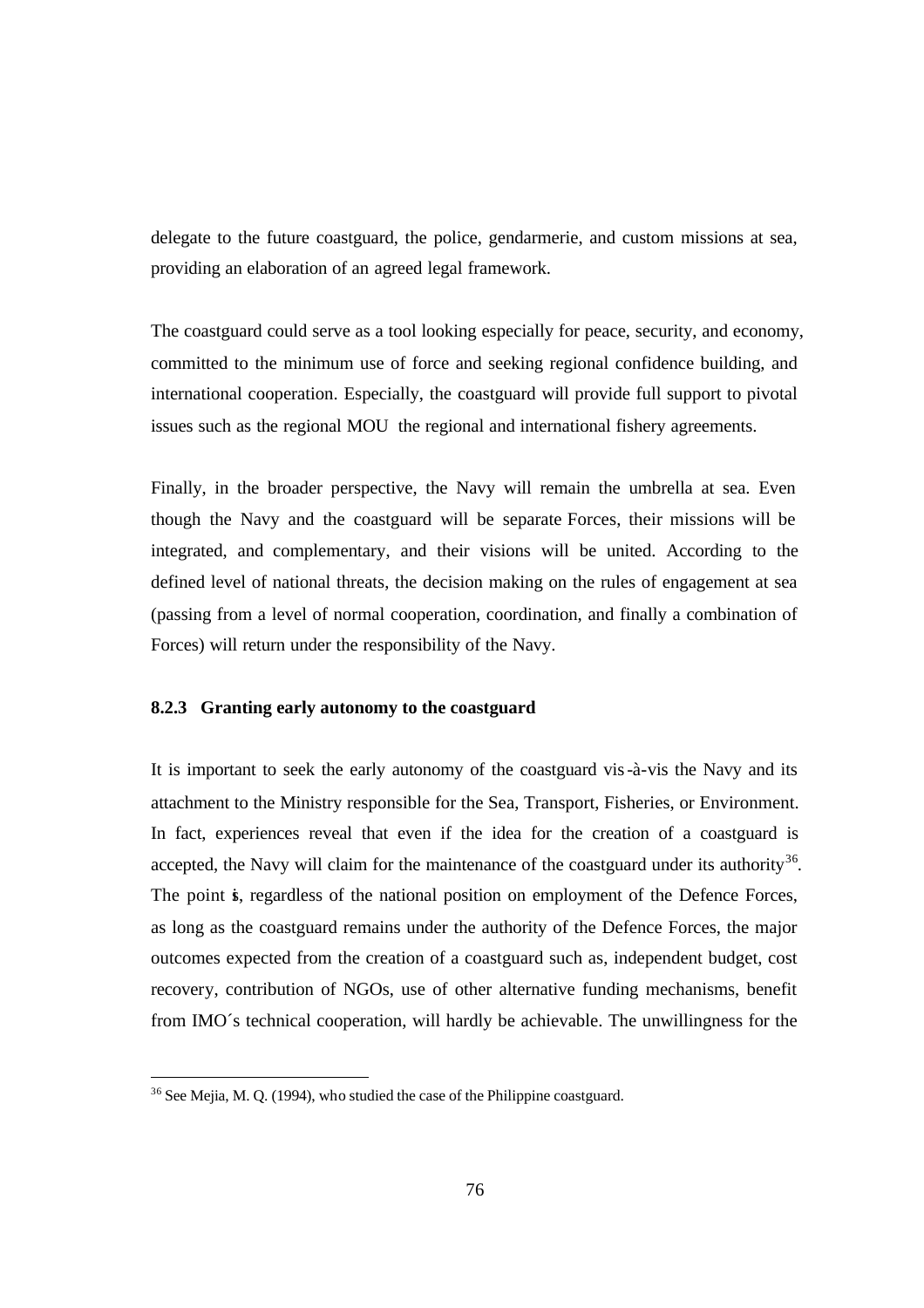military hierarchy to support the creation and the autonomy of a coastguard, certainly, results from a lack of awareness, or from some professional cultural barriers.

#### **8.2.4 The Need for further studies**

In the discussion throughout this study, the conception, feasibility, opportunity, and some profitability aspects of the project have been examined. It will not be possible to explore every aspect related to the implementation of this proposal in the framework of this dissertation. Therefore, it will be necessary to appoint an inter-ministerial joint committee regrouping, *inter alia,* the Ministries of the Fisheries and Maritime Transport, Armed Forces, and the Department of the Environment, to examine the issues related to the legal, administrative, and material arrangements. This joint committee will also look at the planning, funding, and management perspectives of the project. In addition to this, the joint committee will have to formalize the statement of the mission, vision, values and ethics for the SMSA. Obviously, the implementation of such a project will require a successive execution of sequential phases, and in appropriate time frames.

To conclude, the author hopes that this study will contribute to increasing the awareness of people regarding maritime issues that need to be addressed urgently and also to determine how best to transform scarce resources available into public services needed with an ever-greater return. It is known that one benefit of a governmental programme is defined as any value end result of the programme, tangible or intangible. It would also not be possible to elaborate on any direct or indirect social benefit of this proposal. However, in the author's humble view, and on the basis of the expected outcomes of this proposal, the lowest value of the project's benefit to society will certainly exceed its total cost. The author hopes that, in terms of opportunity, the exact end results expected from this proposal, compared with any other governmental programme, will be a decisive factor for its ranking as a priority at the national level.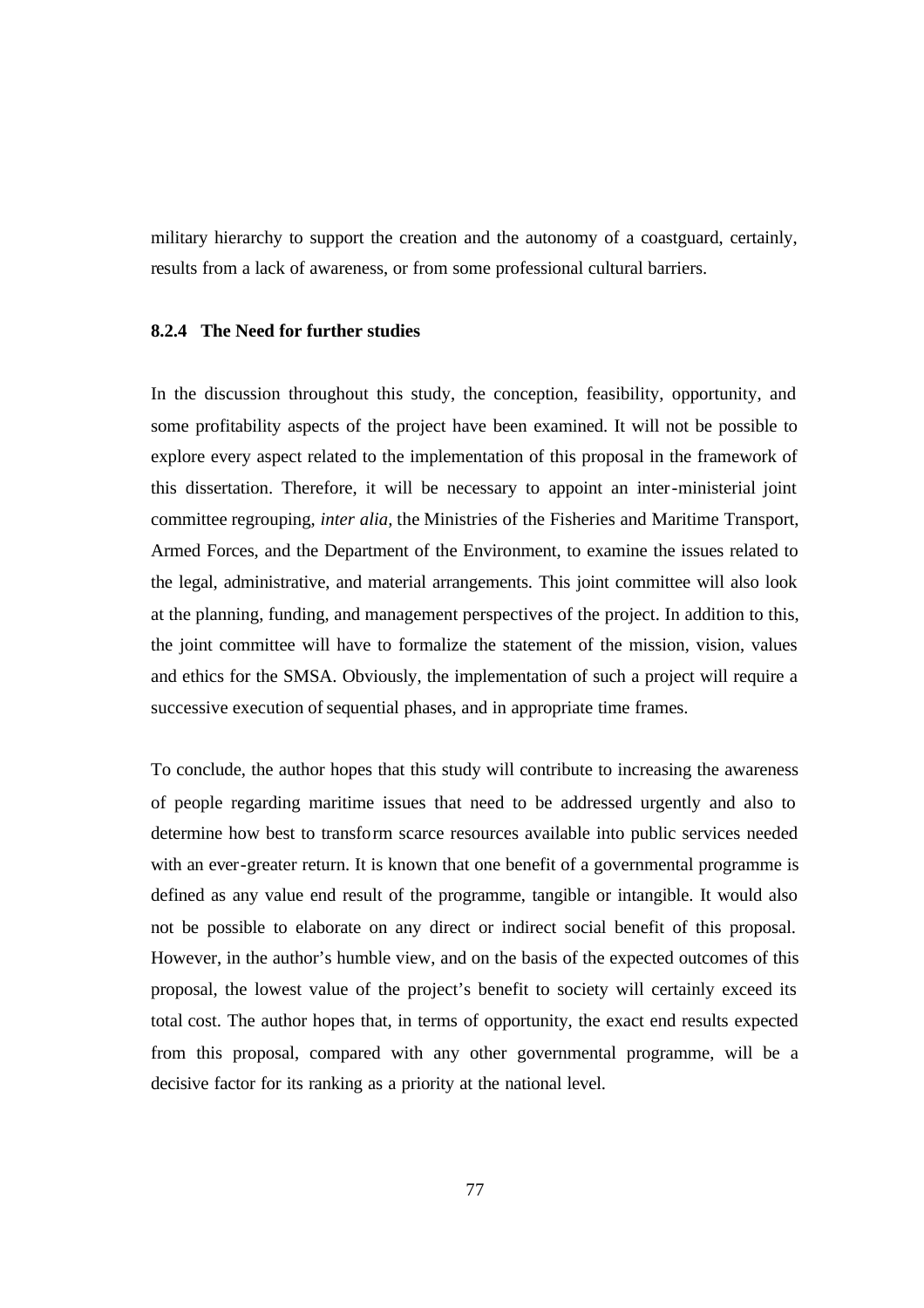## **References:**

Adamolekun, L. (1999*). Public Administration in Africa. Main Issues and selected country studies.* Boulder, Co: Oxford Westview Press.

Australian Maritime Safety Authority (AMSA). (2002). *Australian Maritime Safety*  Authority. Retrieved June  $10^{th}$  2002 from the World Wide Web. http://www.amsa.gov,au/

Barber, M.P. (1983). *Public Administration. "*Rv. ed.". Plymouth PL TPZ: Macdonald & Evans.

Blundell, B. & Murhock, A. (1997). *Managing in the Public Sector*. London: in association with the Institute of Management.

Burrell, G. & Careth, M. (1979). *Sociological Paradigms and Organizational Analysis*. London: Heinemann.

CIA Publications. (2000). *The World Fact book-Senegal*. Retrieved January 26<sup>th</sup> 2000 from the World Wide Web. http://www.gov/cia/publications/factbook/goossg.htlm

Cymepa House. (1995). *A 10-minute Guide in IMO´s ISM Code*. Cyprus: Author.

Decret No 97-64/PR/MFA/1997 du 29 janvier 1997, instituant un Groupment de Surveillance Fluvio-Maritime.

Decret No 98-498 du 10 juin 1998, fixant les modalités d´application de la Loi portant sur le Code de Pêche Maritime.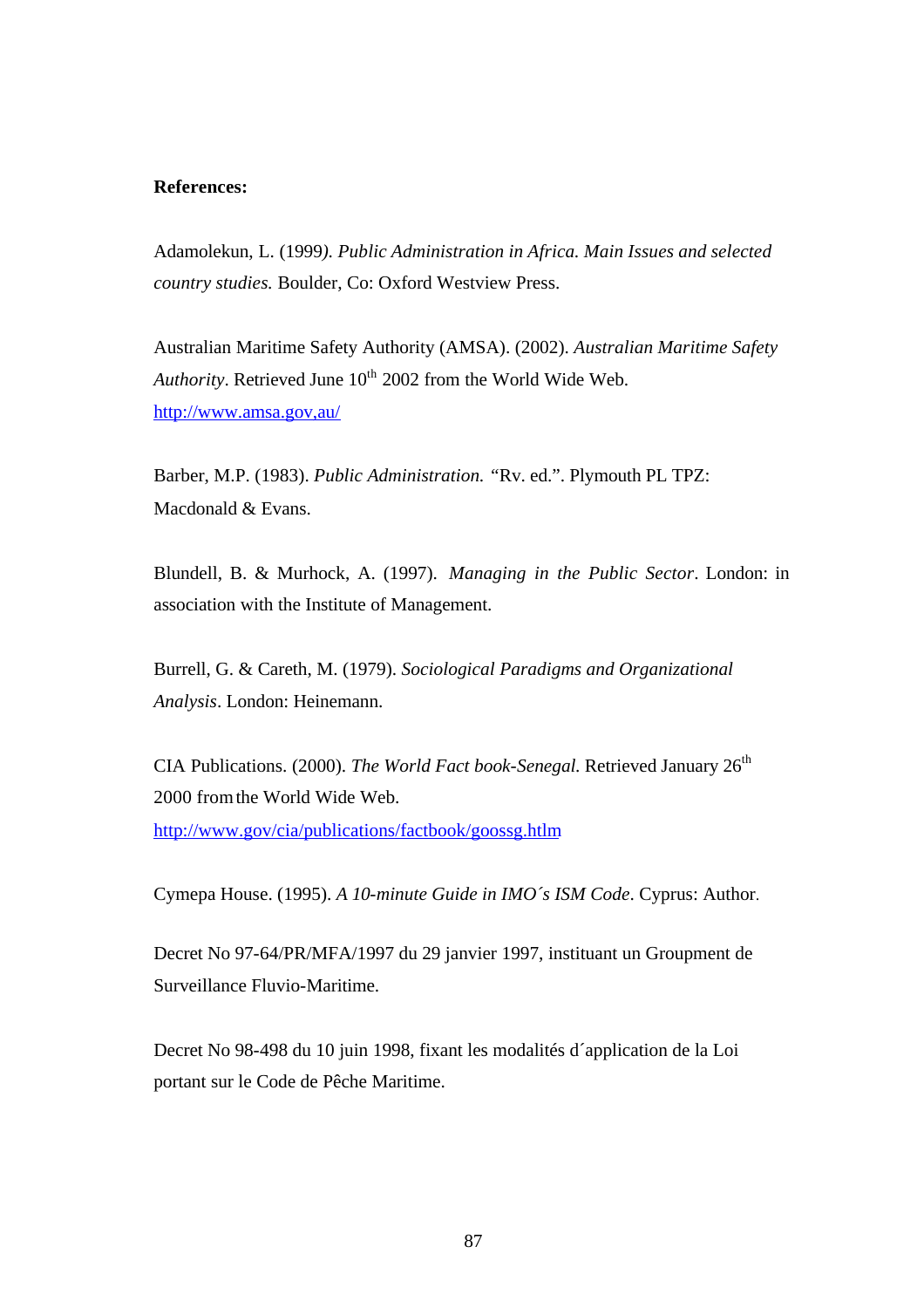Decret No 2000-883, du 16 octobre 2000, portant l´Organisation du Ministère de la Pêche.

Denhardt, R. B. (2000). *Theories of Public Organization*. (3rd edit). London: Harcourt Brace College Publishers.

Europa Publications. (2002). *Africa South of the Sahara*. (31<sup>st</sup> edition). London: Europa Publications.

Friedman, M. & Friedman R. (1980). *Free of Choice.* Hardmondsworth: Penghin.

Gomez, P. (1977). *Systems Methodology in Management. An adaptative Procedure for Organic problem Solving in applied general Research: Recent Development and Trends*. *Management Handbook for Public Administrators*. London: John W. Sutherland.

Gortner, F. H., Mahler, J. & Nicholson, B. J. (1987). *Organization Theory. A Public Perspective.* Chicago: The Dorsey Press*.*

Hamilton, A., Madison, J., Jay, J. (1961). *The Federalist Papers*. New York: New American Library.

Hayes, J. (1996). *Third World Politics.* Oxford: Blackwell.

Hodgson, J. R. F. (2001). *Principles of Maritime Administration*. Unpublished lecture handout, World Maritime University, Malmö, Sweden.

Hodgson, J. R. F. (2001). *Principles of Management*. Unpublished lecture handout, World Maritime University, Malmö, Sweden.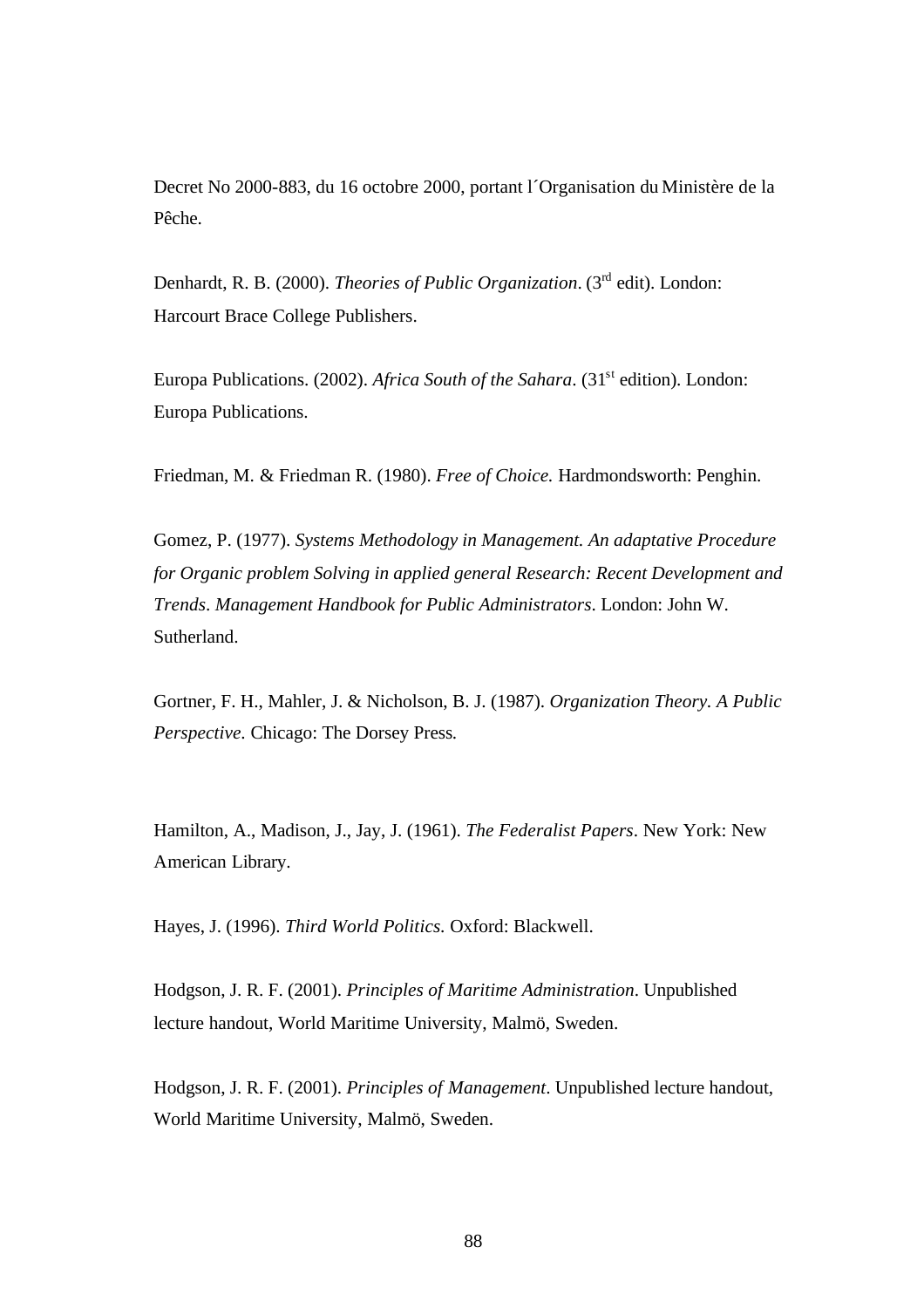Hubbard, M. J. (2001). *Possible Framework for a Model of Maritime Administration*. Retrieved November 10<sup>th</sup> 2001 from the World Wide. Web: http://www.imo.org/includes/blastDataOnly.asp/data\_id%3D3995/modeladministrati on.pd

Hughes, O. E. (1998). *Public Management and Administration. An Introduction.* (2nd edit). London: MACMILLAN PRESS LTD.

International Maritime Organization. (1997, September). Formal Safety Assessment. MSC/Circ 829 & MEPC/Circ335. London: Author.

International Maritime Organization. (1997). *Resolution. A 741(18). International Safety Management Code*. London: Author.

Jönsson, J. Å. (2001). *Swedish Maritime Administration.* Unpublished lecture handout, World Maritime University, Malmö, Sweden.

Ketcham, R. (1986). The Anti-Federalist Papers and the Constitutional Debates. New York: New American Library.

Laurie, M. J. (1996). *Management and Organizational Behavior*. (4<sup>th</sup> edit). London: Pitmon.

Les Editions Juridiques Africaines. (1990). *Le Code de la Marine Marchande et de la Pêche Maritime*. Dakar: Author.

Marcellus, A. (2001). *French Maritime Administration*. Unpublished lecture handout, World Maritime University, Malmö, Sweden.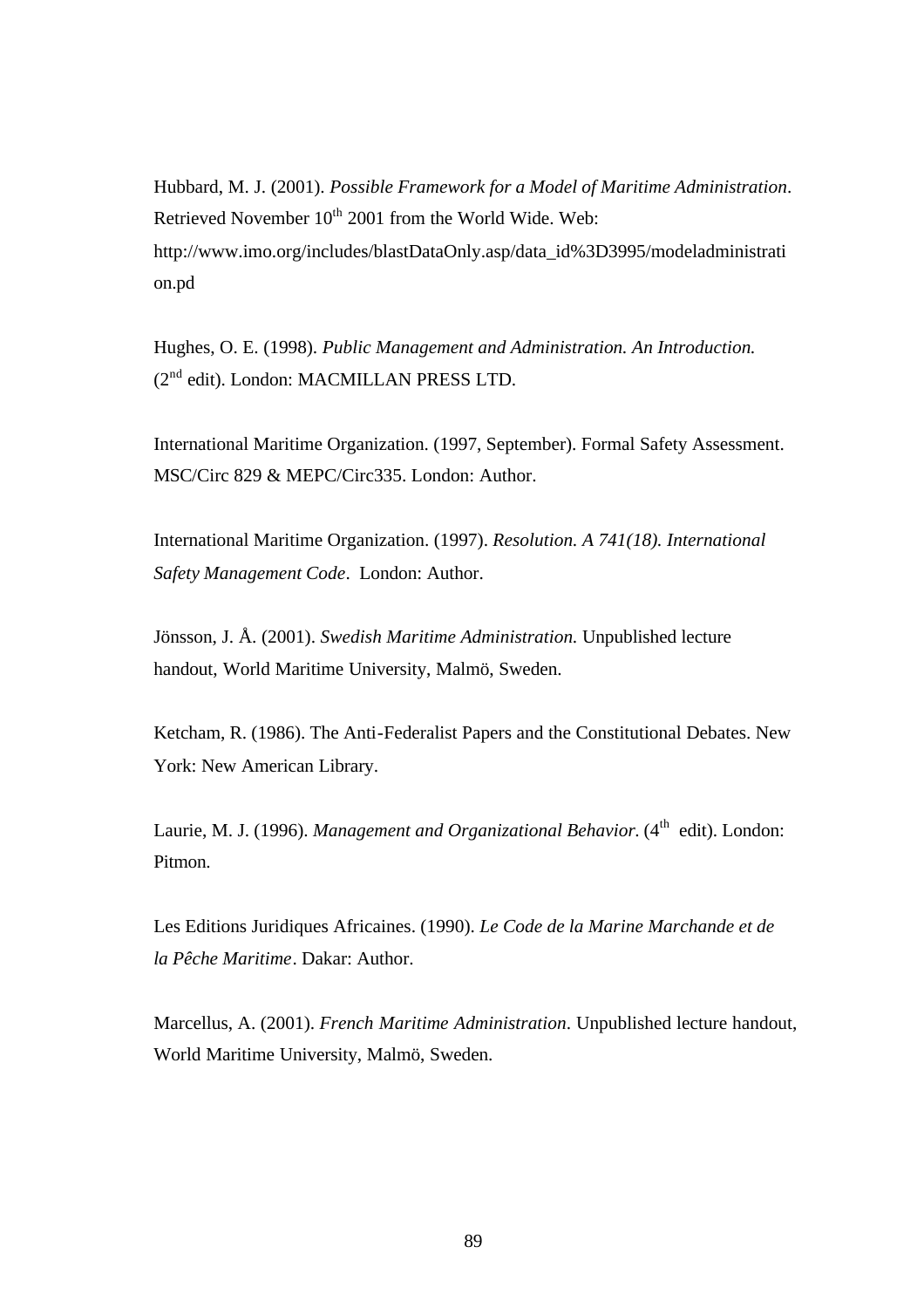Maritime and Coastguard Agency (MCA). (2002). *Maritime and Coastguard Agency, Business Plan 2002-03 & Forward Look.* London: Author.

Maritime and Coastguard Agency (MCA). (2002). *Maritime and Coastguard Agency.*  Retrieved  $10^{th}$  June 2002 from the World Wide Web. http://www.open.gov.uk/aboutus/index.htm

Mejia, M. Q. (1994). *Maritime Safety Administration in the Philippines: Current Issues and Recommendations.* Unpublished master's thesis, World Maritime University, Malmö, Sweden.

Mukherjee P. K. (1993). *Flagging out options: Legal and Other considerations.* Mariner, January/Mars, 1993, pp. 31-38.

Mukherjee, P. K. (2001). *Flag State Implementation.* Unpublished lecture handout, World Maritime University, Malmö, Sweden.

Mukherjee, P. K. (2002). *Maritime Legislation. Malmö*: World Maritime University Publications, 2002*.*

Organization for Economic Co-operation and Development (OECD). (1999). *OECD Annual Report*. Paris: Author.

Pollitt, C. (1990). *Managerialism and the Public Sector*: *The Anglo-American experience*. Oxford: Basil Blackwell.

Senegalese Navy. (2002). *Equipment Plan, No3/10/2002.*

Shuo, Ma. (2000). *Maritime Economics*. Unpublished monograph, World Maritime University, Malmö, Sweden.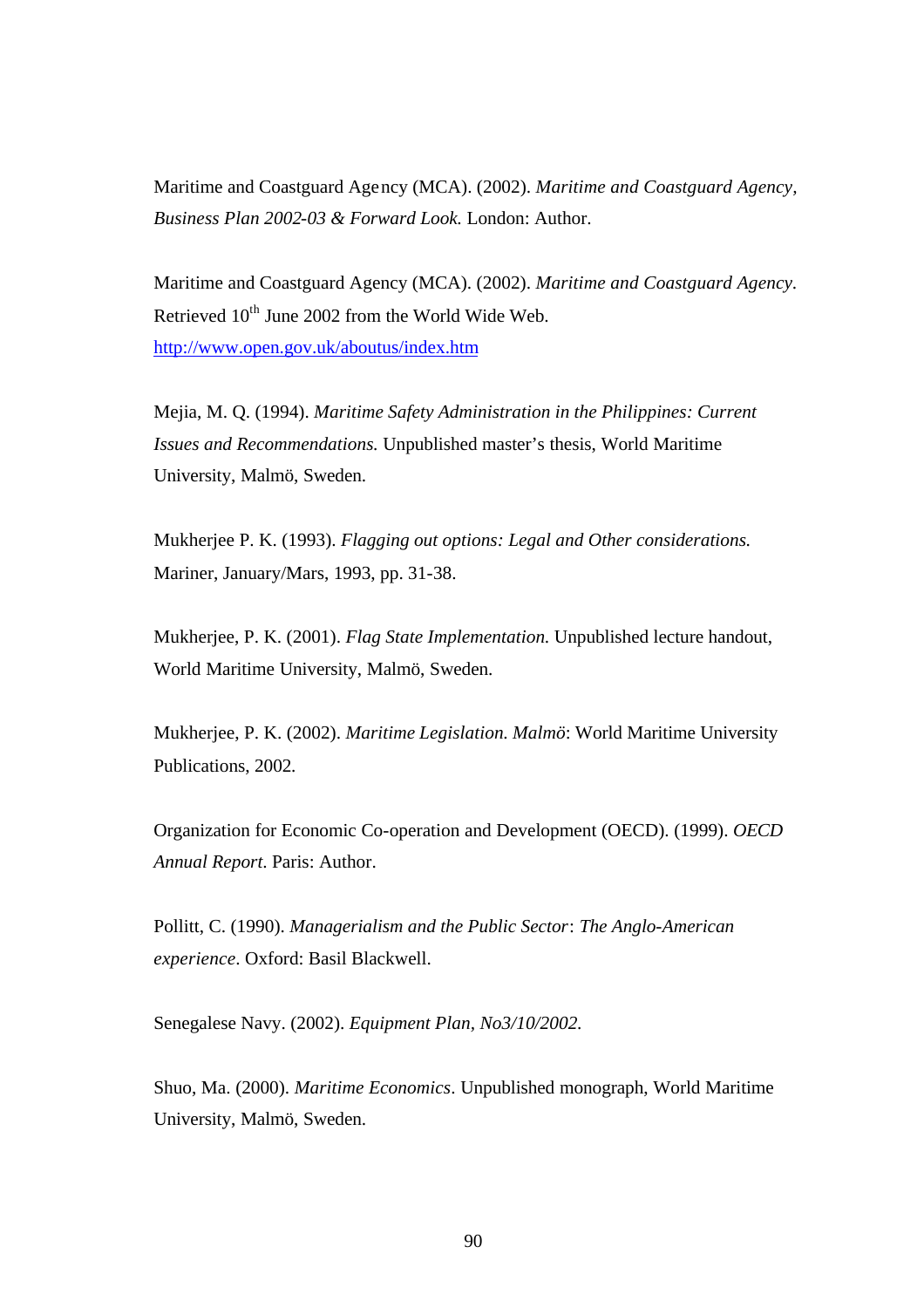South Africa Maritime Safety Authority (SAMSA) .(2002). *South Africa Maritime Safety Authority*. Retrieved 10<sup>th</sup> July 2002 from the World Wide Web. http://www.transport.gov.za/library/docs/Business-Plan/samsa.html

Sow, A. M. (2001). *Coordination of the state's missions at sea.* Unpublished study carried out as a contribution to the topic related to the need to reform the Maritime Administration in Senegal.

Swedish Maritime Administration (SMA). (2000). *Annual Report.* Sweden: Author.

Swedish Maritime Administration (SMA). (2002). *Swedish Maritime Administration*. Retrieved 14th June 2002 from the World Wide Web. http://www.sjofartsverket.se/navigering/htm/frameset.htm

Thioube, Y. (1987). *Strategic, Technical, Economical, and Institutional aspects of the Promotion of the Senegalese Shipping sub-sector*. Unpublished master's thesis, World Maritime University, Malmö, Sweden.

United Nation Convention on Law of the Sea. (1982).

US Department of Transport. (2002). *US Department of Transport*. Retrieved June 14<sup>th</sup> 2002 from the World Wide Web. http://www.dot.gov/about-dot

Vanchiswar, P. S. (1996*). Establishment/Administration of maritime matters with particular reference to Developing Countries*: Vol 1: *Maritime Administration*. Unpublished monograph, World Maritime University, Malmö, Sweden.

Vicky, R. & Theobald, R. (1985). *Political Change and Underdevelopment: A critical introduction to the Third World Politics.* Durham N. C.: Duke University Press.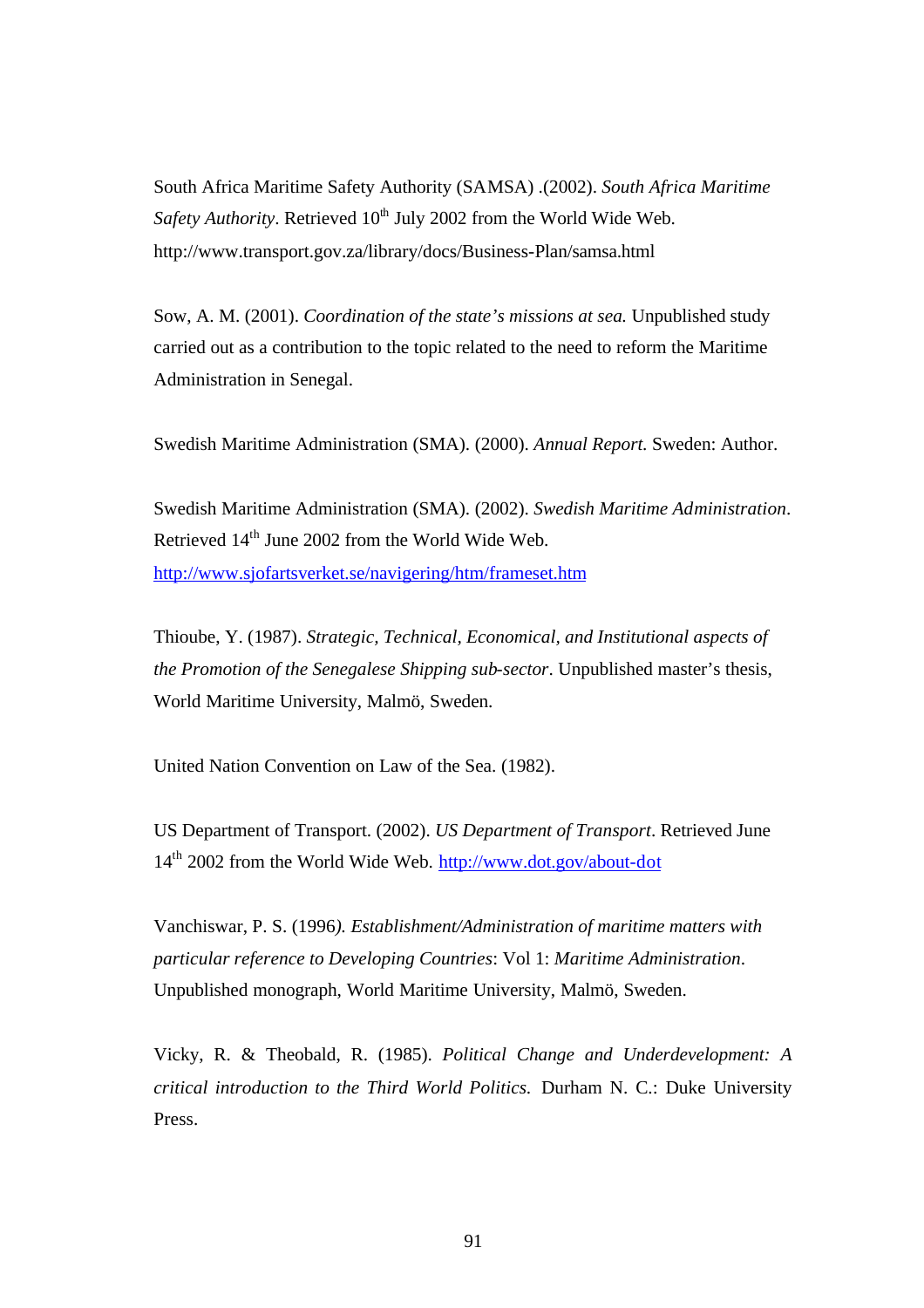Williamson, O. E. (1986). *Economic Organization: Firms, Market and Policy Control.* London: Wheatsheef.

World Bank. (1998-99). *The Power and Reach of Knowledge. World Development Report.* Oxford: Oxford Press.

World Bank Report. (1997). *The State in a Changing World, World Bank Development Report*. Oxford: Oxford University Press.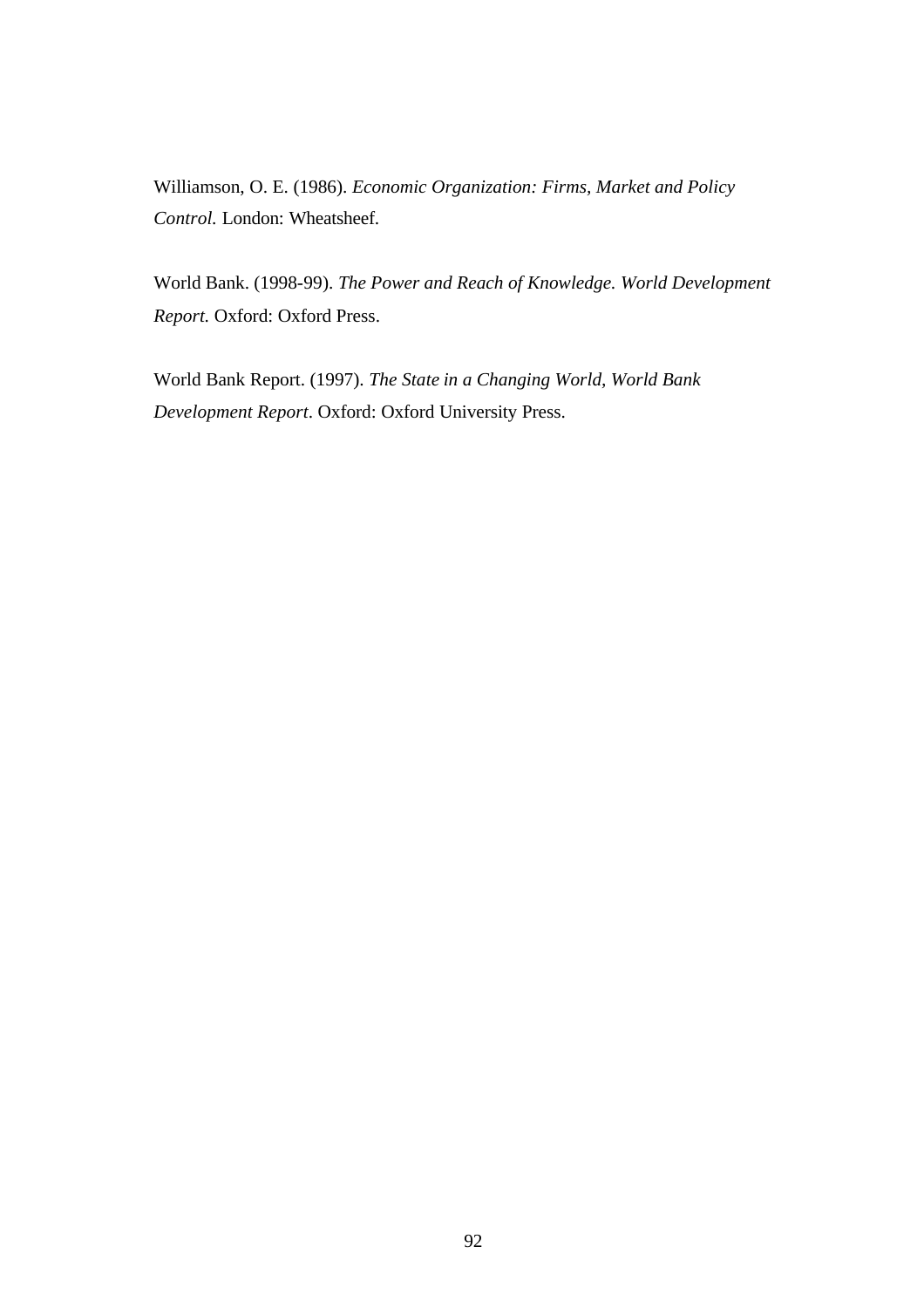

**Appendix A**

Map of Senegal Source: USA, Central Intelligence Agency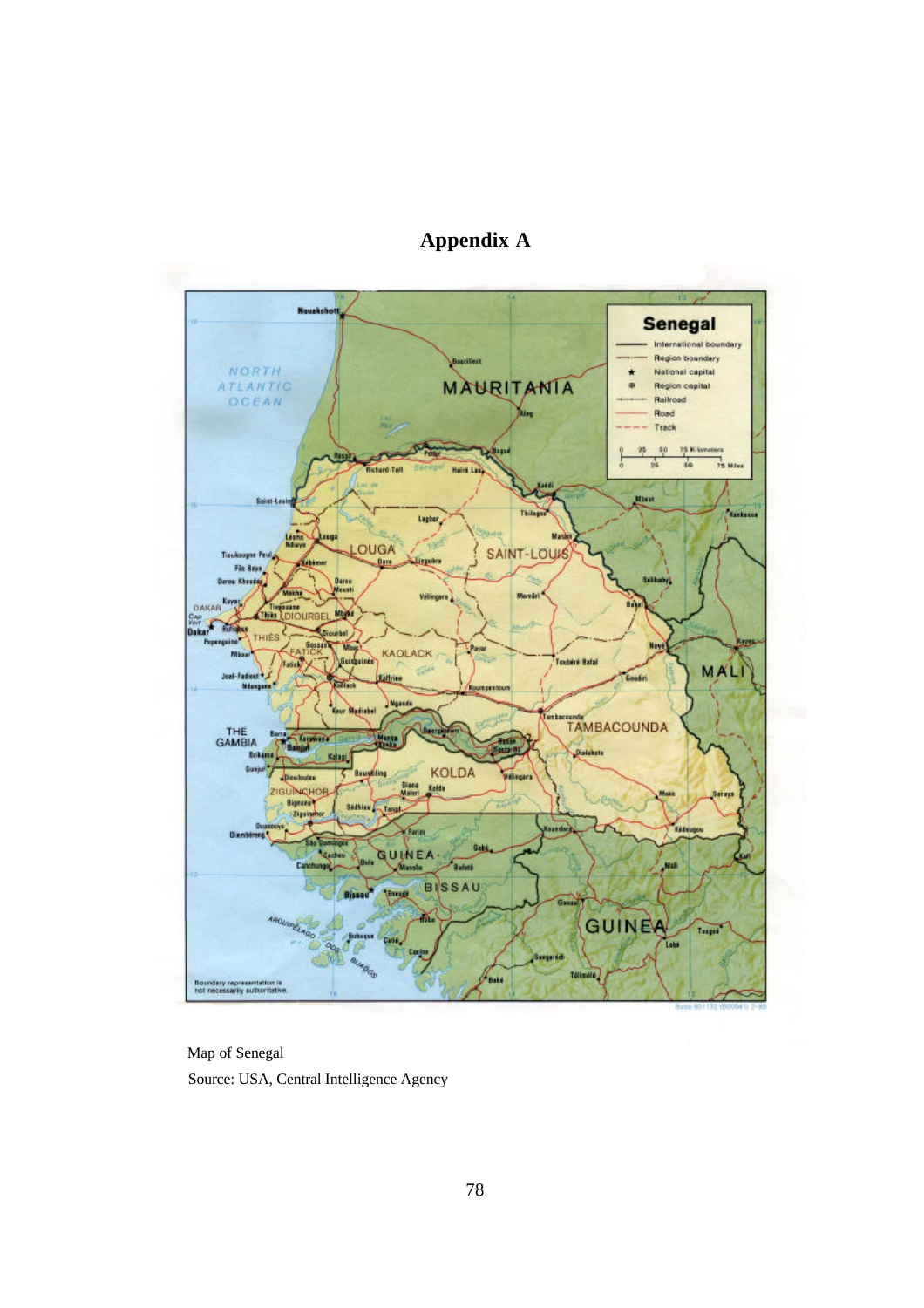## **Appendix B**

## **A comparative survey of selected MARADs**

This Appendix is a comparative survey of MARADs in Australia, the UK, France, and Sweden. This survey focuses mainly on the level of application of NPM principles, with regard to the policy adopted towards governance arrangements, as well as financial arrangements. A particular interest is accorded to the UK MARAD model, which can stand as a reference model.

#### **The Australian MARAD including MSA**

Although a department, the Australian MARAD is principally a quasi-independent agency established by law, headed by a chief executive officer, who is under the supervision of a board of directors (see figure 7). The governance arrangements provide a clear separation between policy and delivery of services. The policy is to achieve full cost recovery. The Australian Shipping Safety and Environment Authority is mostly concerned with policy delivery and economic matters, while the Australian Maritime Safety Authority (AMSA) deals with regulations and services delivery, as far as safety and environmental management are concerned. The agency is financially self-sufficient through charges for services delivered, and contracts with the government for SAR services delivery.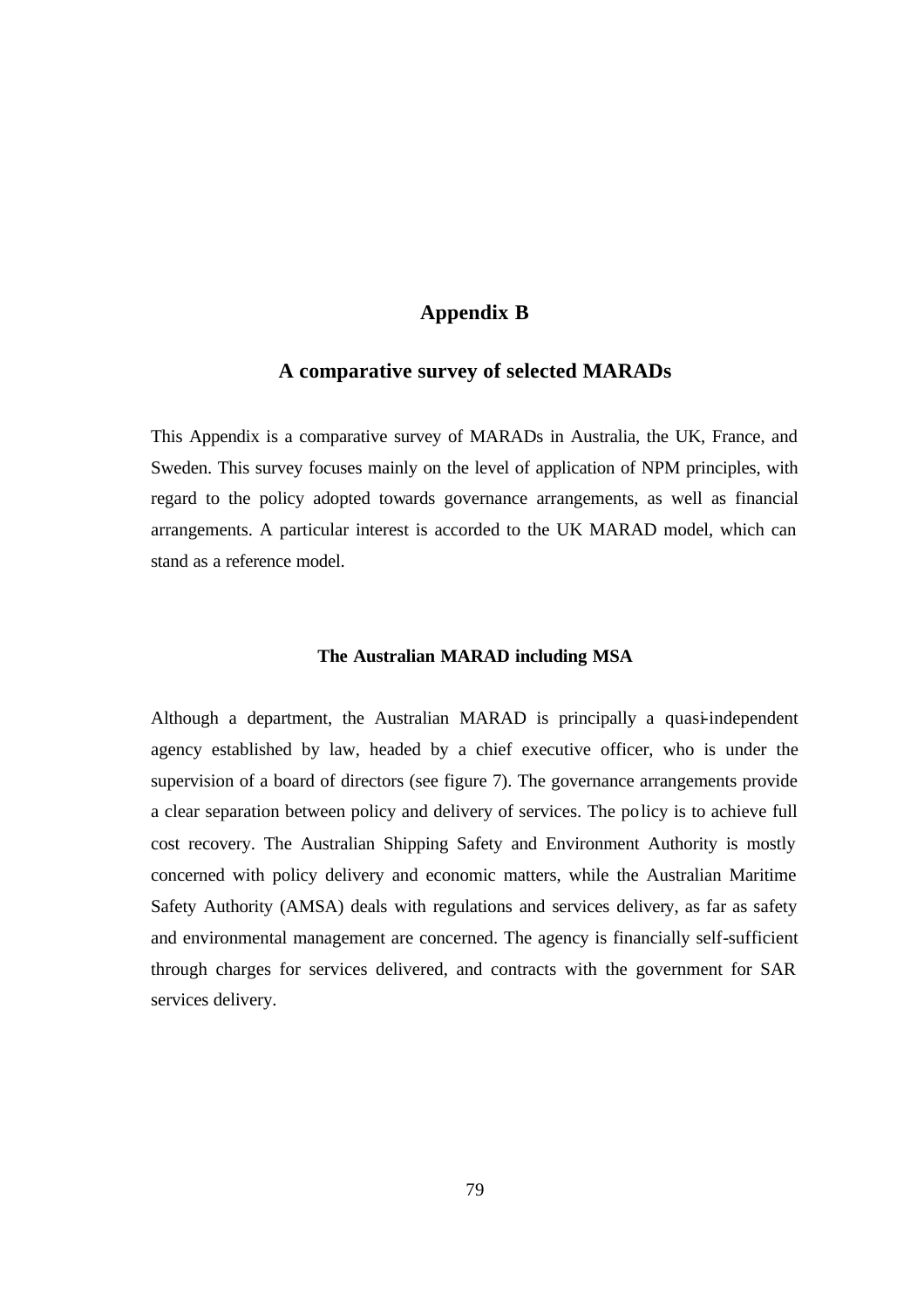#### *THE AUSTRALIAN MARITIME ADMINSTRATION INCLUDING MSA*



Figure 7: Australian MARAD Source: Hodgson, 2001.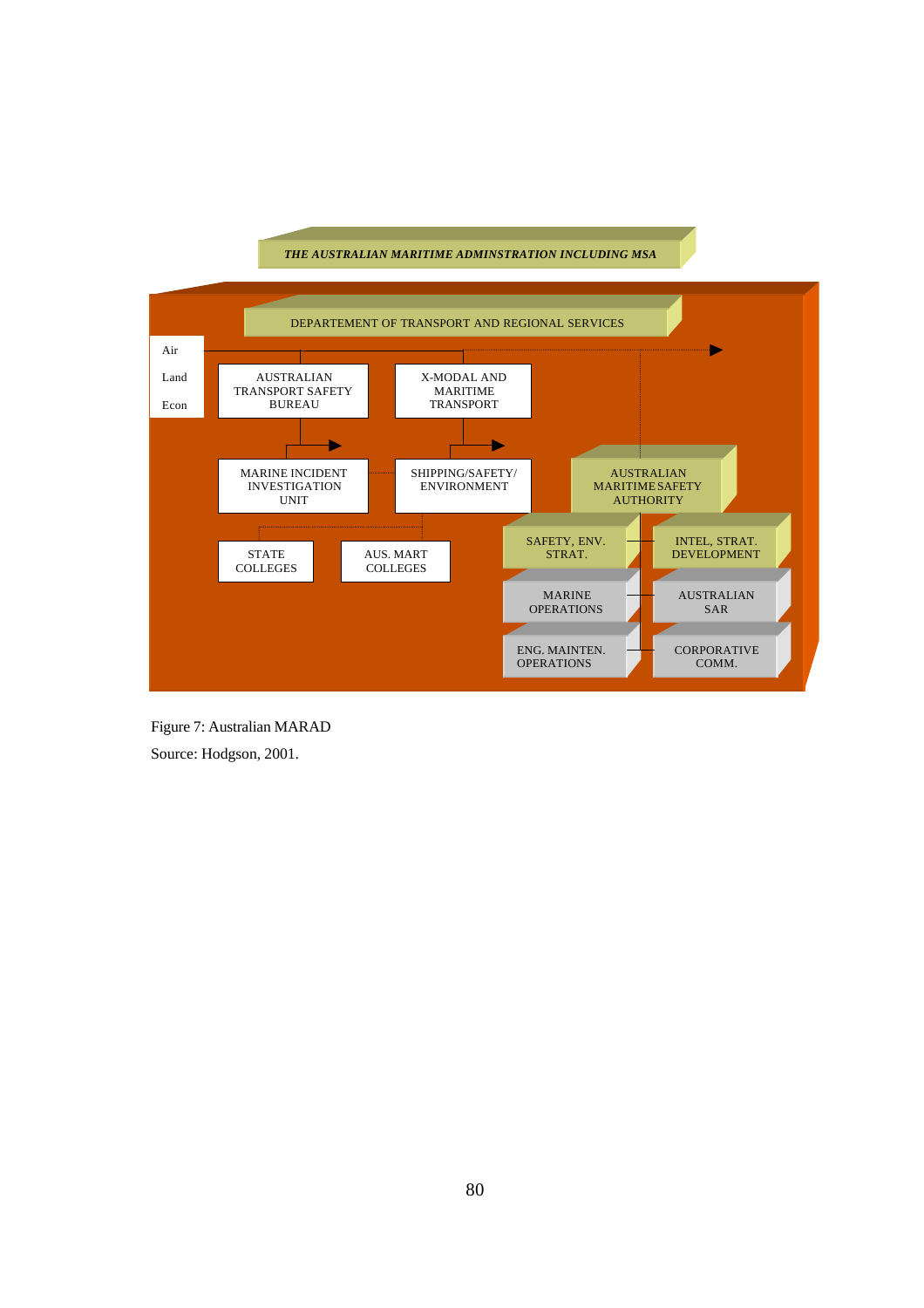#### **The United Kingdom MARAD including MSA**

The UK MARAD model can be seen as an attempt of achieving the practical realization of the Ideal MARAD model. The UK MARAD is composed of two main bodies, under the responsibility of the Department of the Environment, Transport and the Regions. The Shipping Ports Directorate deals with shipping activities and the Maritime and Coastguard Agency (MCA) is responsible for safety and security at sea.

The UK MARAD is a governmental department and quasi-autonomous agency. The model is commercialized, and the board of directors heading the MARAD is, in essence, an advisory body. In addition, the government funds are directly available for SAR operations, while some non-governmental organizations (volunteer organizations) are of a great contribution to public safety at sea. It is also important to note that the newly created Maritime and Coast guard Agency (MCA) is developing an offensive strategy to recover full operational costs with fairness of charges.

## **The United Kingdom Maritime and Coastguard Agency (MCA)**

The MCA (see figure 8) is built on the work of the Coastguard Agency and the Maritime Safety Agency both created as separated agencies in 1994, and brought together as one agency in April 1998. The MCA is responsible for:

- developing, setting, promoting and enforcing high standards on marine safety;
- minimizing the risk and impact of pollution of the marine environment from ships;
- responding to maritime emergencies 24 hours a day. The agency is a "onestop-shop" for all mariners and coastal users, providing more proactive services.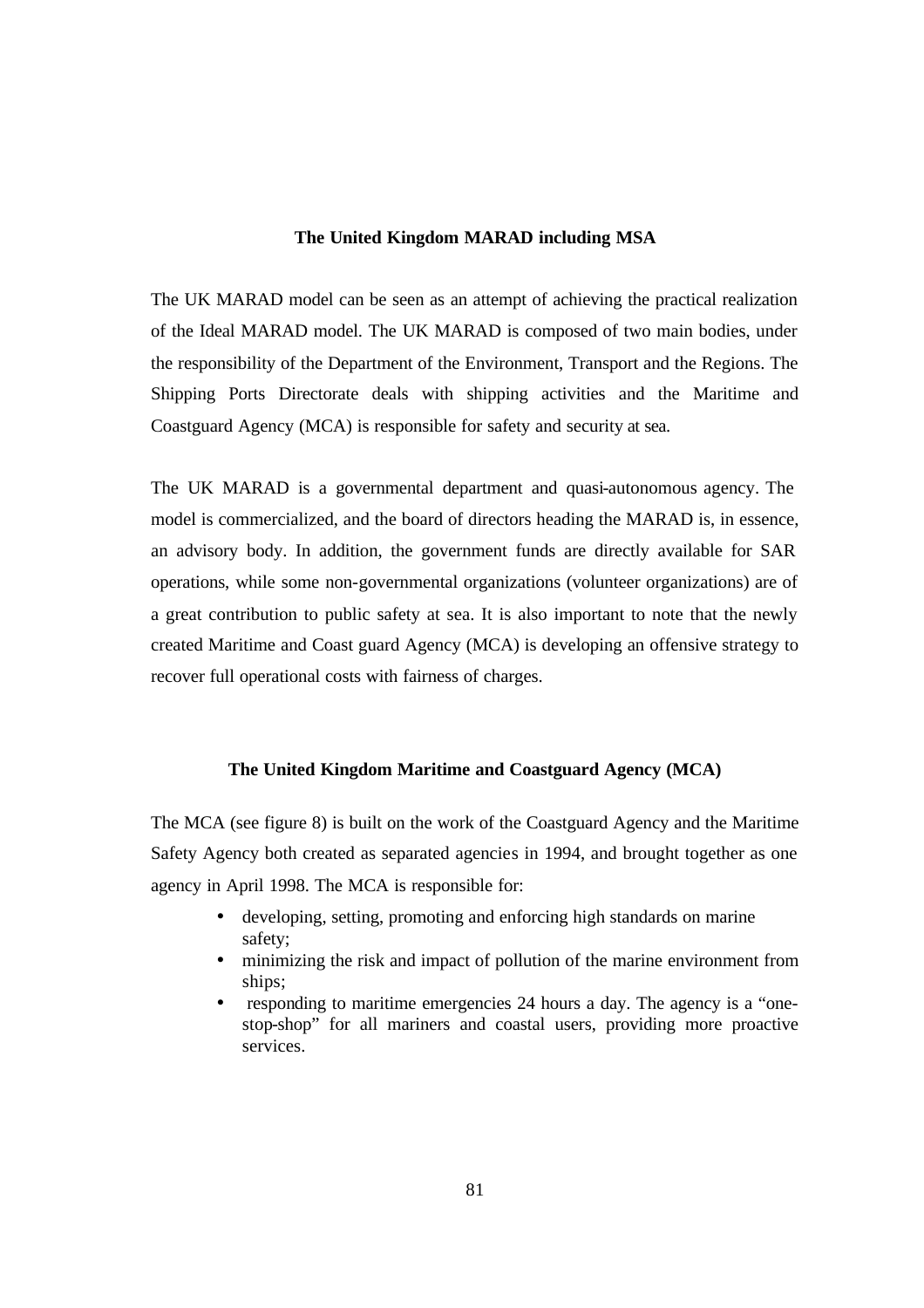Maritime Safety, Pollution Prevention and Maritime Operations are intrinsically linked, as they are the proactive and the reactive arms of the Agency. Both are supported by Corporate Services, responsible for providing a range of administrative functions. In fact, the UK merchant fleet register was declining for years, and the MCA helped to reverse the trend. The Secretary of State for the Environment, Transport and the Regions (John Precott MP, 1998), recalled the MCA policy in the business plan of 2002-03, stating that-

…in line with the government's policy, the MCA is expected to play an active and constructive role in the development of the economic and environmental potential of shipping, and the enhancement of the reputation of the Red Ensign as a Quality flag.

Further, he adds that -

…the MCA is tasked with the improvement of safety of life at sea and the protection of the marine environment. Therefore, it is concerned with ships construction, maintenance, and crew to a high standard. The Agency is also expected to promote improvements in the environmental shipping performance.

Within the framework of the business plan 2002-03, the MCA is expected to achieve full cost recovery and to ensure fairness of charges.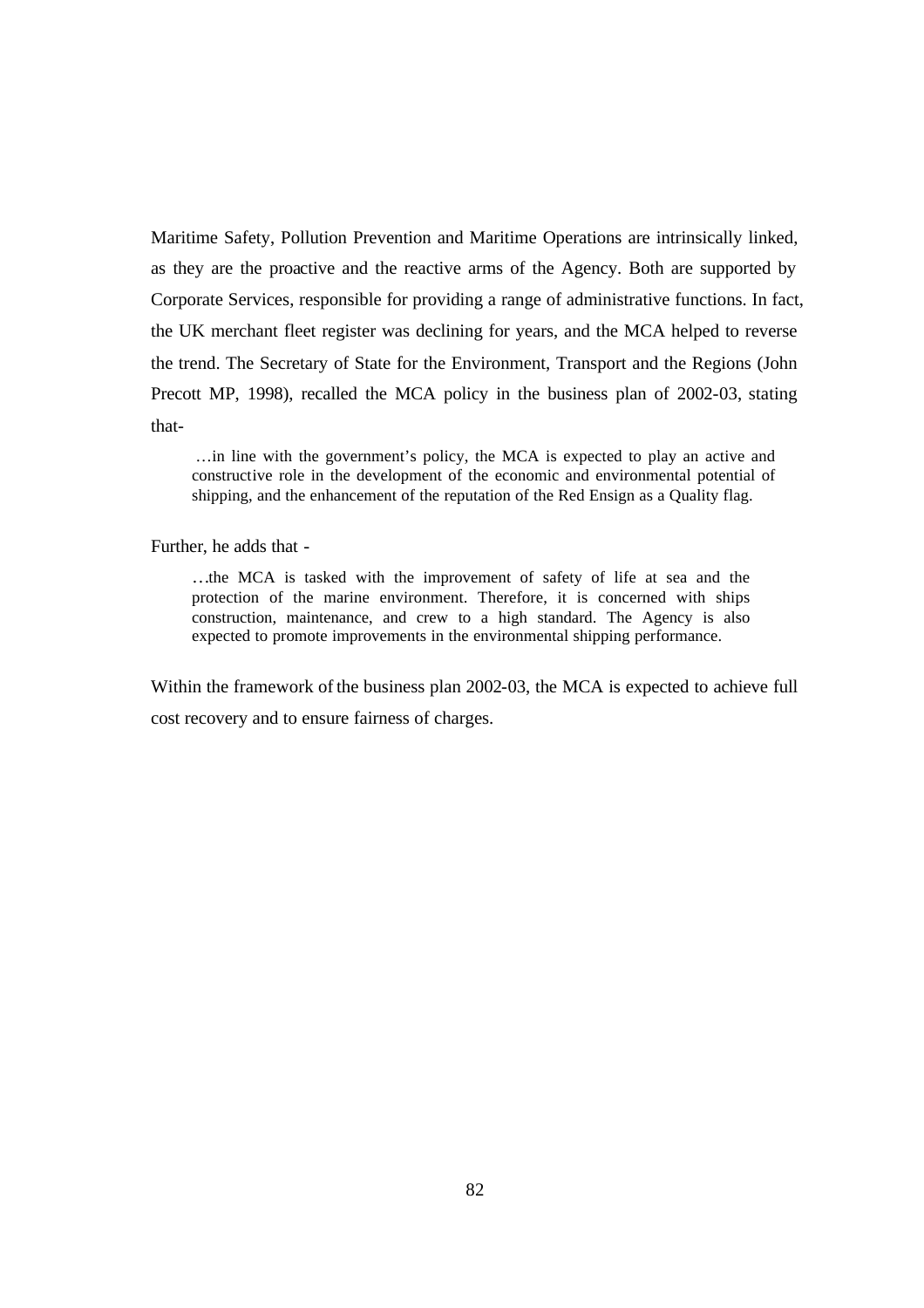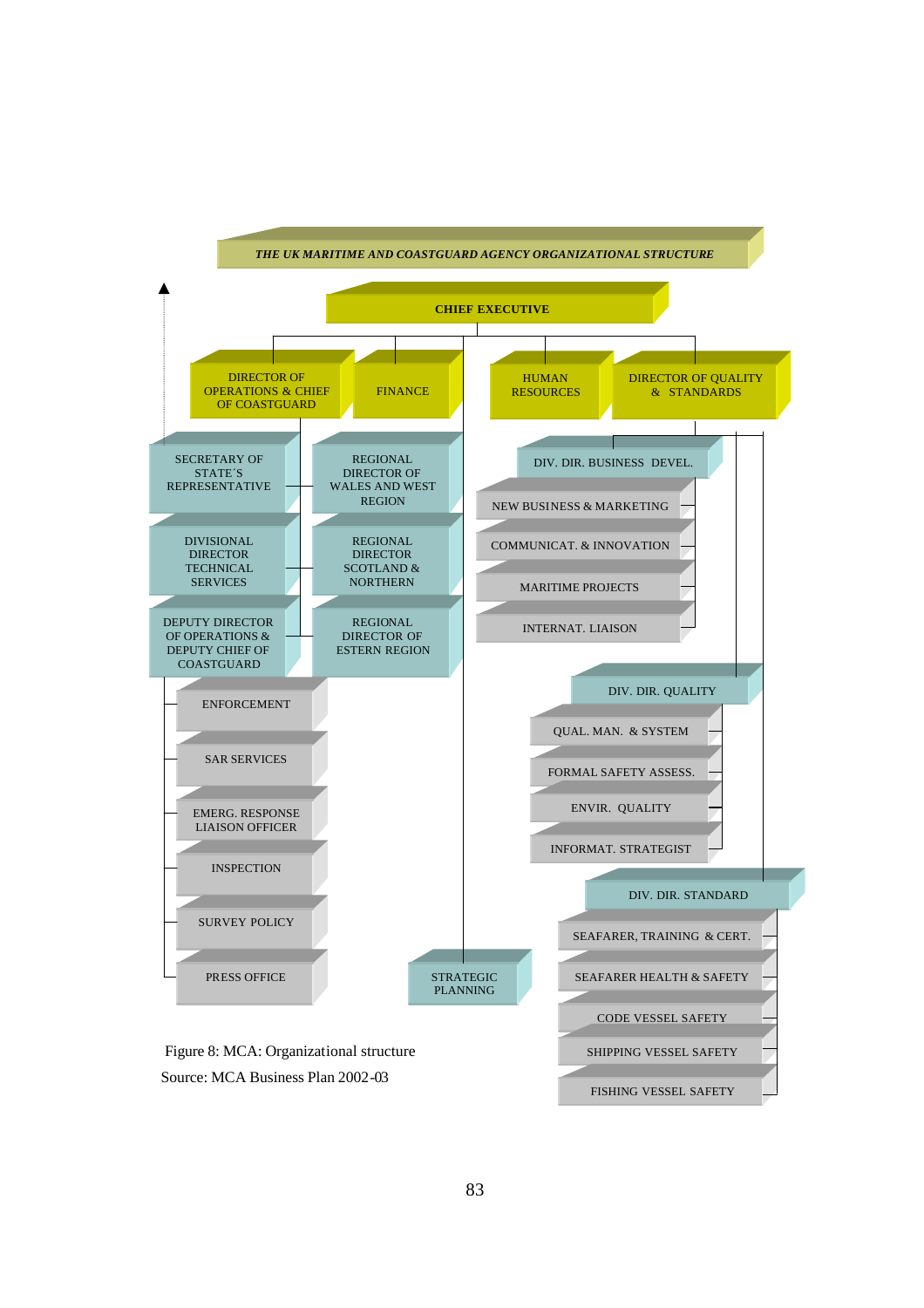#### **The French MARAD including MSA**

A brief comment has already been made on the French model in chapter 6. The French model differs largely with usual MARAD models. The French approach is a central administration with a coordinating mechanism, instead of an independent or semiindependent agency. The model provides a link with the Fisheries Department and is not oriented towards full cost recovery. The Maritime Transport Directorate (DTM) deals with the overall economic matters. The Maritime Affairs and Seamen Directorate (DAMGM) is the organ that delivers policy and regulations related to seafarers matters, safety and environmental management.

 In terms of sea response, the Regional Operational Centers for Rescue Services (CROSS), provided with governmental naval means, operate under the responsibility of the préfet maritime. Another great difference in the French model is that it involves the Customs for ships registration, the Defence for hydrographical services, and the Gendarmerie for maritime security (see figure 9).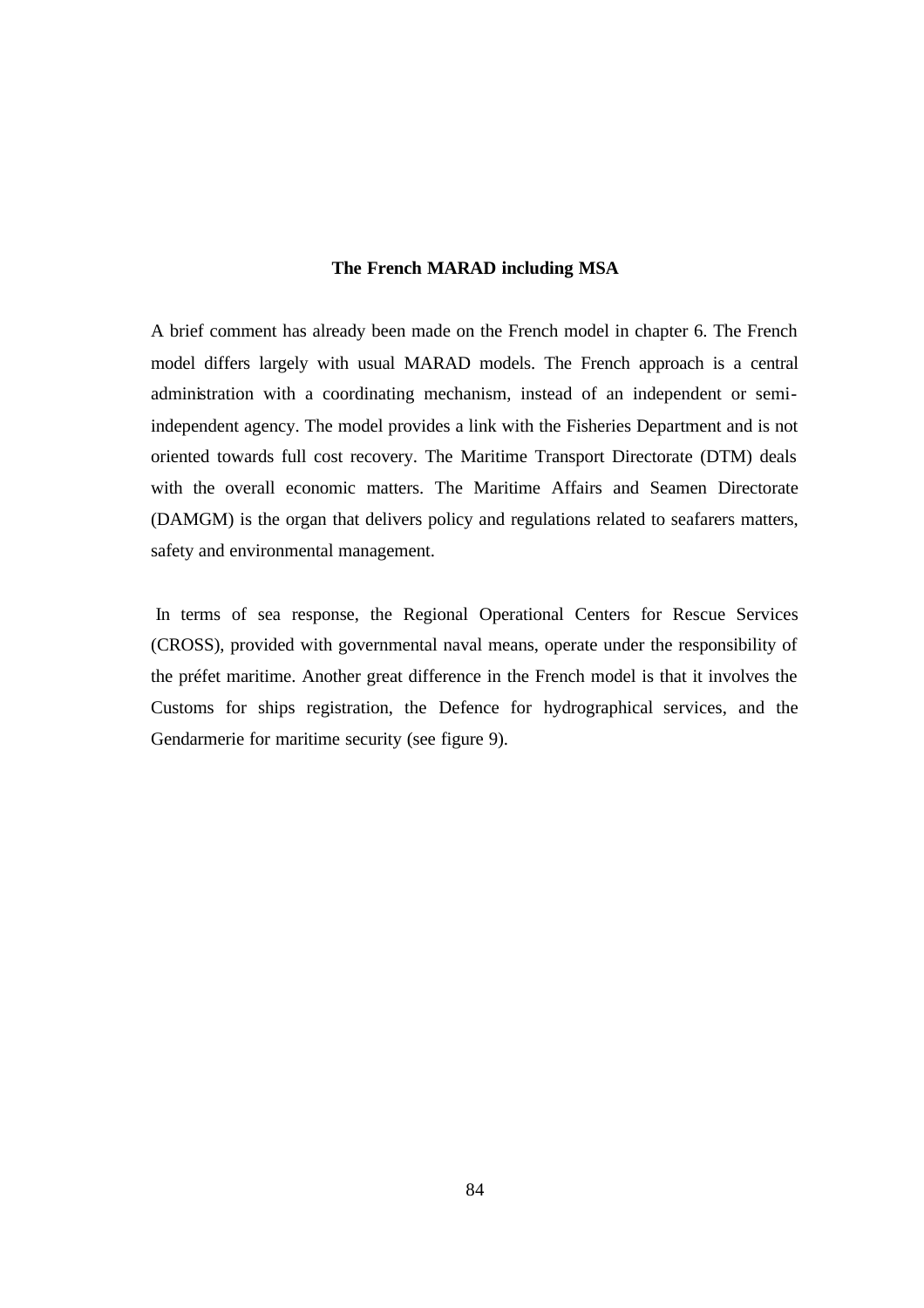#### *THE FRENCH MARITIME ADMINISTRATION INCLUDING MSA*



Figure 9: French MARAD. Source: Hodgson, 2001.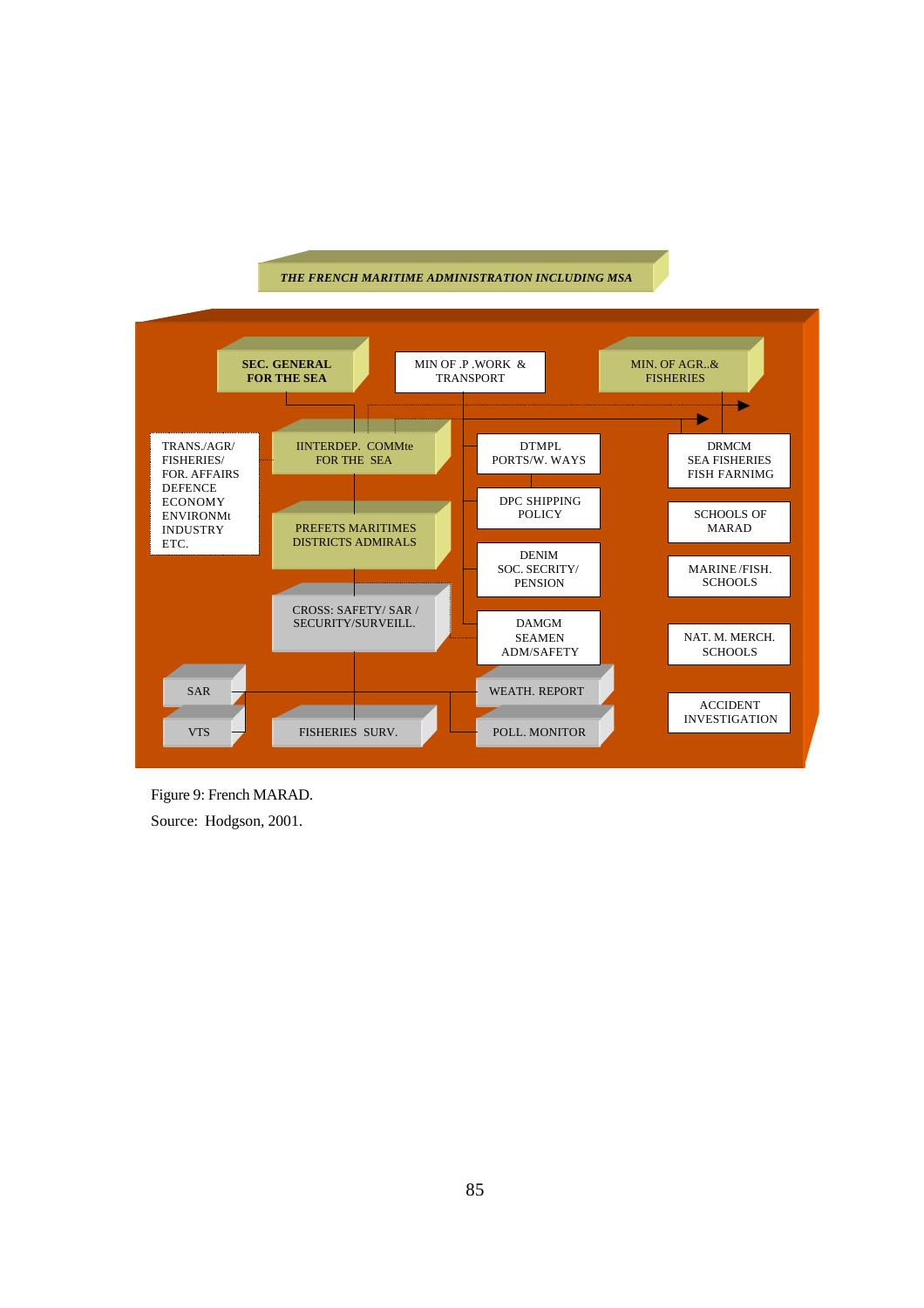#### **The Swedish MARAD including MSA**

The Swedish Maritime Administration (SMA) has been largely commented throughout this paper, as it is a successful model, setting a cohesive approach and running a profitable business. The Swedish model brings a single cohesive supervision under a unique ministry. The SMA is self-sufficient. The SMA is headed by a Director General, who is supervised by a board (see figure 10). The SMA oversees the economic, safety, and environmental management with regard to policy, regulation, and services delivery. The Swedish coastguard and the Swedish sea rescue services are involved in the service delivery at sea. However, the Swedish coastguard is responsible for oil pollution combating and fisheries surveillance.



Figure 10: Swedish MARAD

Source: SMA, Annual Report 2002 (this new SMA organization applies from January, 2001).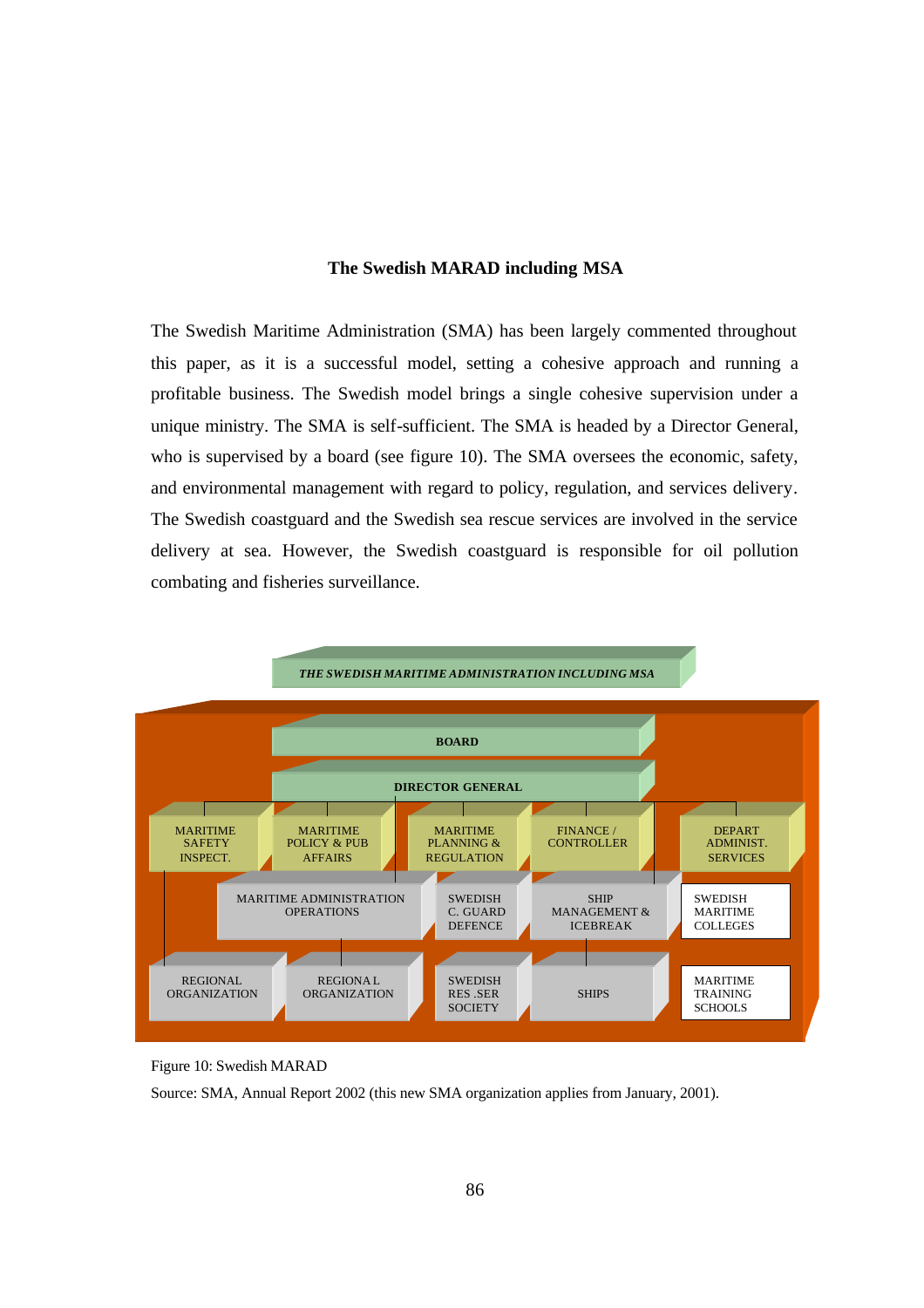#### *Review*

# **Maritime safety and environmental protection organizational issues: Senegal as a case study**

Amadou Khouredia Diop

This dissertation submitted to World Maritime University reflects the growing concern of the developing countries to redefine the scope and content of public administration in the light of global political and socio-economic changes on one hand and the emerging regulatory requirements on the other. More specifically, it addresses the organisational issues faced by the maritime administrations in the developing countries in their attempt to effectively meet the international regulatory initiatives originating from IMO. The case of Senegal has been taken up for detailed study and possible application of the New Public Management (NMP) approach but the conclusions drawn and recommendations made are of interest to the other developing nations as well.

One of the common denominators that characterises most developing countries is the historic fact that many of them have attained independence from their respective colonial masters during the last 25 to 50 years. In his thought-provoking book, *The Wretched of the Earth* that appealed to popular imagination during the early 1980s, Franz Fannon argues that the socialist ideal emerges an overriding aspiration of newly liberated nations that have recently fought with their tormentors on the grounds of natural equality of all human beings. He sees this as a logical extension of their struggle for freedom, justice and equality. Sure enough, governments and their public administrative extensions were pre-occupied in most developing countries during the first two decades or so following independence, with various versions of social justice, if not socialism itself, and what they perceived as public good. Many of them pursued, however unsuccessfully, policies that aimed at Soviet-style planning, large-scale industrialisation and irrigation projects, import substitution, indigenisation, development of local human resources, etc.

One after the other, these states failed to deliver what they promised to their people. Worse still, the political parties alienated themselves from the goal of public good and at the same time, public administration grew into bureaucratic monoliths that served to insulate politicians from public. The administrations ended up, at one end of the spectrum, as corrupt bodies indifferent to the basic needs of people and self-serving elitist clubs, at the other. In today's post-Soviet, unipolar world, socialism, for that matter, welfare state, is not a particularly popular ideal.

The same governments and public administrations in the developing countries are called upon by the proponents of structural reforms, privatisation and globalisation, namely World Bank and IMF, to mend their ways. 'Reform or perish' is the underlying message that has assumed an increasing urgency. The twin problems of insensitive governance and indifferent public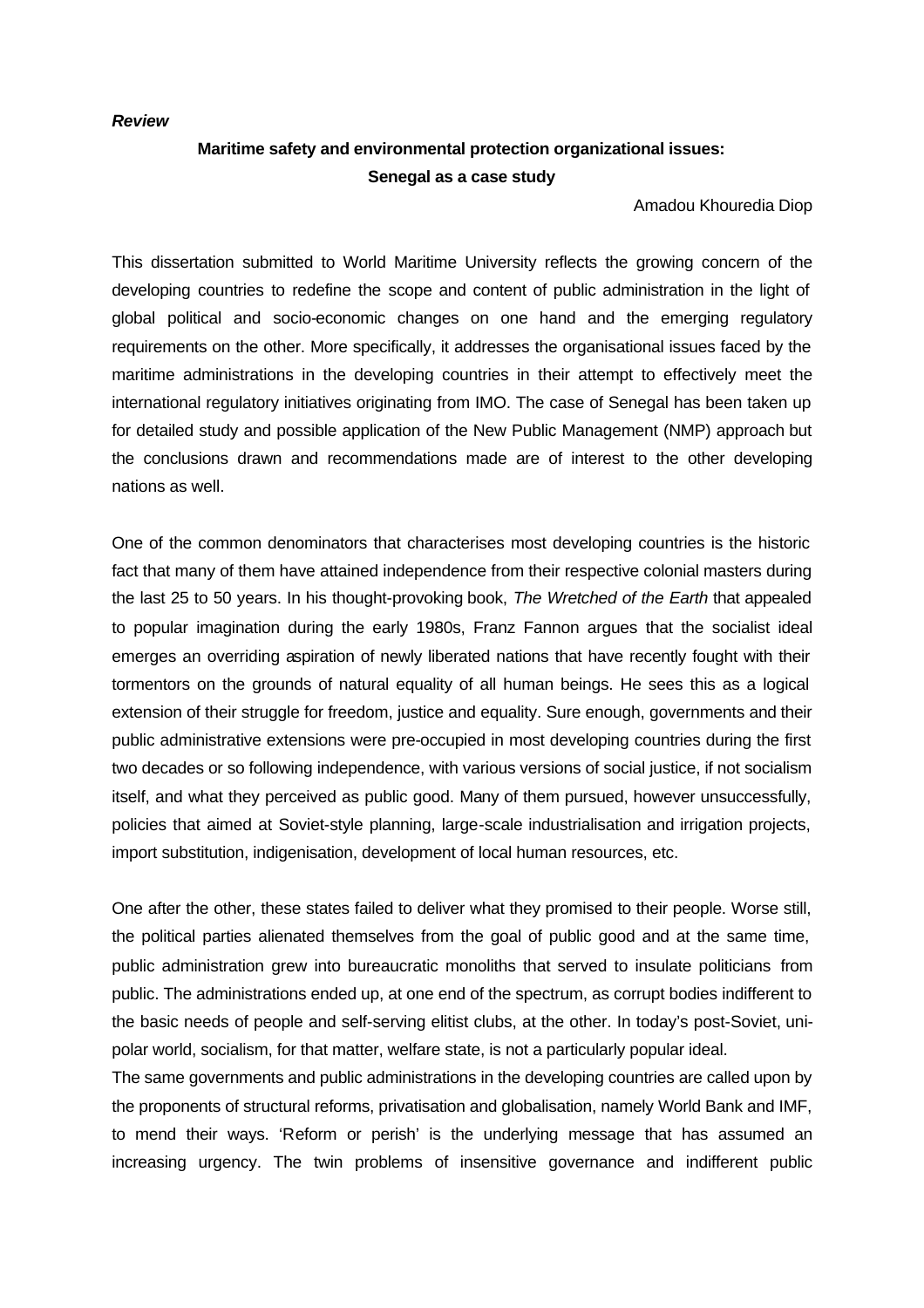administration have come under a new scrutiny, this time from a globally orchestrated clarion call for free markets. That the debate on national models for development has taken a backseat is another story. It is from this historic backdrop that any discussion on the changing role of public administration in developing countries can be taken up fruitfully.

The dissertation under review begins by tracing the contributions of Marx, Freud and Weber to modern thought in the context of organisation theory, group behaviour and the inherent tension between the individual and the organisation. The author then goes on to explain public administration in terms of its accountability to the three pillars of the modern state: legislature, executive and judiciary. The author could perhaps have dwelled further into the need and the process through which once active public administration became synonymous with rigid bureaucracy, a situation that pushed the modern state to explore various alternatives, including New Public Management (borrowed from the OECD countries). He rightly identifies the pull factors that accelerated the process: industry, telecommunications, transport and IT. The paradigm shift from the traditional model of public administration to managerially-oriented is highlighted as an emerging solution to the ills of the earlier era. It is not clear however, how such a shift will occur at the operational level without the political will informed by modernity, social concern and welfare goals. The author's reference to the formulations of Randall and Theobald (p.22) echoes this natural order. In other words, accountability of the political system should precede the accountability of the public administration. After all, public administration is but an arm of the state. It was the long history of democracy and economic growth of the developed countries that led them to the threshold of welfare state and a matching public administration rather than vice-versa.

In the first flush of reforms and liberalisation that characterised the last decade, most developing nations risked swinging to the other extreme – from total state control to *laissez-faire*. While such historic oscillations are understandable, it is being increasingly acknowledged that the state cannot absolve itself of its responsibilities especially in all those fields that directly determine the welfare of its citizens: education, health, safety, security and the ability to respond to natural and man-made tragedies. The writings of the Nobel prize winning Indian economist Amartya Sen vouch for this cautionary approach to liberalisation. It is in this context that the role of Maritime Safety Administration (MSA), which is 'a specialised administrative arm of the government', assumes its significance.

The fragmentation of the shipping sector on an international scale – especially after the compulsions of post-oil crisis economics drove it to flagging out, ship management, multi-national crewing and outsourcing of a wide variety and the more recent development of the state withdrawing from ship owning – does indeed poise an altogether new challenge to MSA. At the

2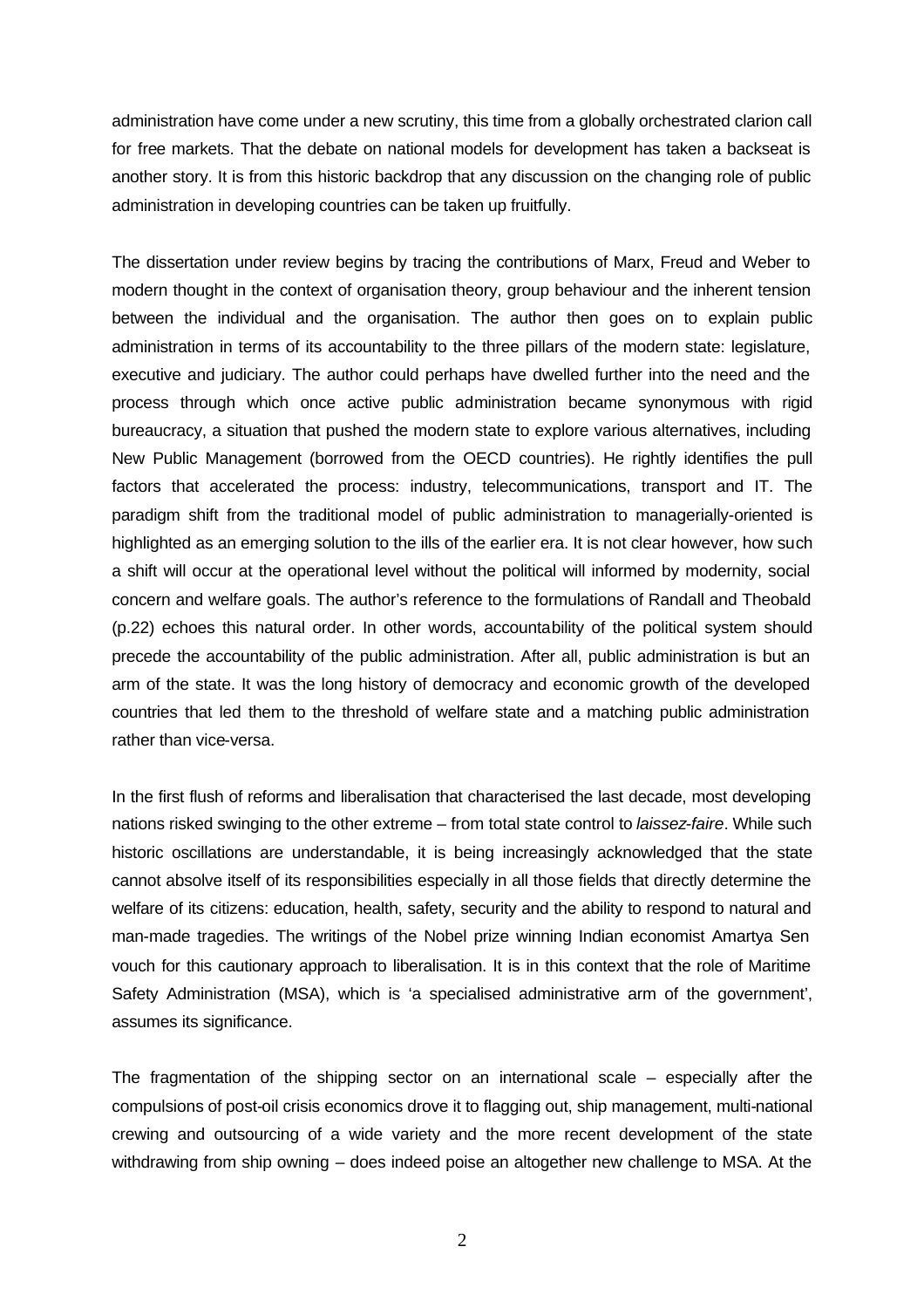same time, the developing states are required to comply with an increasing number of regulations originating from IMO while operating within the constraints imposed by the limited infrastructure and resources at their disposal. The author clearly brings out these conflicts and argues forcefully for an effective and modern administrative structure.

No nation can boast of unlimited resources. The resource-crunch is a particularly nagging problem for the developing nations. Allocation of resources and development of infrastructure are therefore important issues for administrations such as MSA. Thankfully, proven methods are available today for hazard identification and risk assessment before embarking on resource allocation. In recent years, IMO has been advocating a proactive approach based on Formal Safety Assessment and developed a number of useful guidelines. The author builds his organisational assessment on these guidelines (p. 29). This reflects the modern, scientific approach to capacity building and administration rather than adhering to the wasteful notions of yester year: 'we ought to have such and such equipment' or worse still, 'let us have it since our neighbour have it' and 'let us take it since there is a donor willing to give it'. He also links the role of MSA to the goals and methods of ISM and most importantly, does not view MSA in isolation. This is indeed a welcome step that will effectively link MSA to emerging safety concerns of international shipping industry and help develop the kind of safety culture that IMO is seeking to promulgate.

The dissertation also discusses the cost recovery potential of MSA in the light of recent international experience in Sweden, Australia and Chile. This is a completely new approach to safety and security administration and the model he proposes encompasses re-engineering and outsourcing while retaining the supportive and monitoring functions of MSA. 'Best value for money' is the approach that the author advocates which he hopes to achieve through rigorous financial discipline and accurate demand assessment.

In his analysis of the specificities of the situation obtained in Senegal vis-à-vis MSA, the author identifies lack of a coherent policy', absence of motivating incentives and chronic shortage of trained personnel and resources as the most significant weaknesses that are confronting the MSA today (p. 48). According to the author, the solution lies in rationalisation of Senegal's MSA services through: de-linking of Navy's defence missions (overstretched by a number of regional disputes) from public service delivery, removal of overlapping roles of agencies and harmonisation taking the best practices of developed countries into account. The model that he proposes is based on greater user focus, increased accountability, financial self-sufficiency, improved security and enhanced regional co-operation.